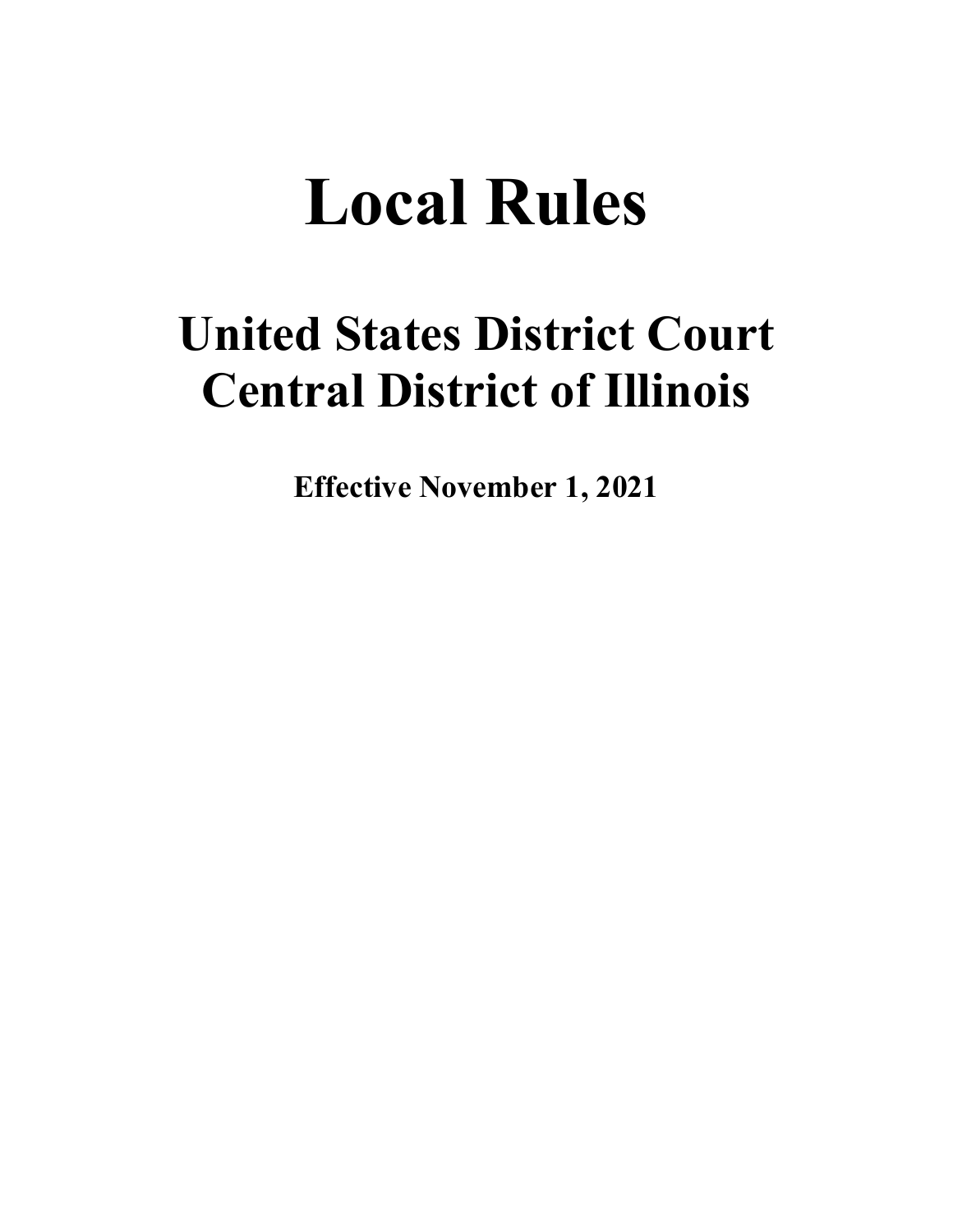### **United States District Court, Central District of Illinois**

#### **District Judges**

**Honorable Sara Darrow Chief United States District Judge Rock Island, Illinois**

**Honorable James E. Shadid United States District Judge Peoria, Illinois**

**Honorable Sue E. Myerscough United States District Judge Springfield, Illinois**

**Honorable Colin S. Bruce United States District Judge Urbana, Illinois** 

**Honorable Michael M. Mihm Senior United States District Judge Peoria, Illinois** 

**Honorable Richard Mills Senior United States District Judge Springfield, Illinois** 

**Honorable Joe Billy McDade Senior United States District Judge Springfield, Illinois** 

#### **Magistrate Judges**

**Honorable Jonathan E. Hawley United States Magistrate Judge Peoria, Illinois**

**Honorable Tom Schanzle-Haskins United States Magistrate Judge Springfield, Illinois** 

#### **Honorable Eric I. Long United States Magistrate Judge Urbana, Illinois**

#### **Bankruptcy Judges**

**Honorable Thomas Perkins Chief United States Bankruptcy Judge Peoria, Illinois Urbana, Illinois** 

**Honorable Mary P. Gorman United States Bankruptcy Judge Springfield, Illinois Urbana, Illinois**

**Honorable William V. Altenberger United States Bankruptcy Judge (Recalled) Peoria, Illinois Urbana, Illinois**

#### **Court Officials**

**Shig Yasunaga Adrienne Atkins Springfield, Illinois Springfield, Illinois**

**Michael Martens Chief United States Probation Officer Peoria, Illinois**

**United States District Court Clerk United States Bankruptcy Court Clerk**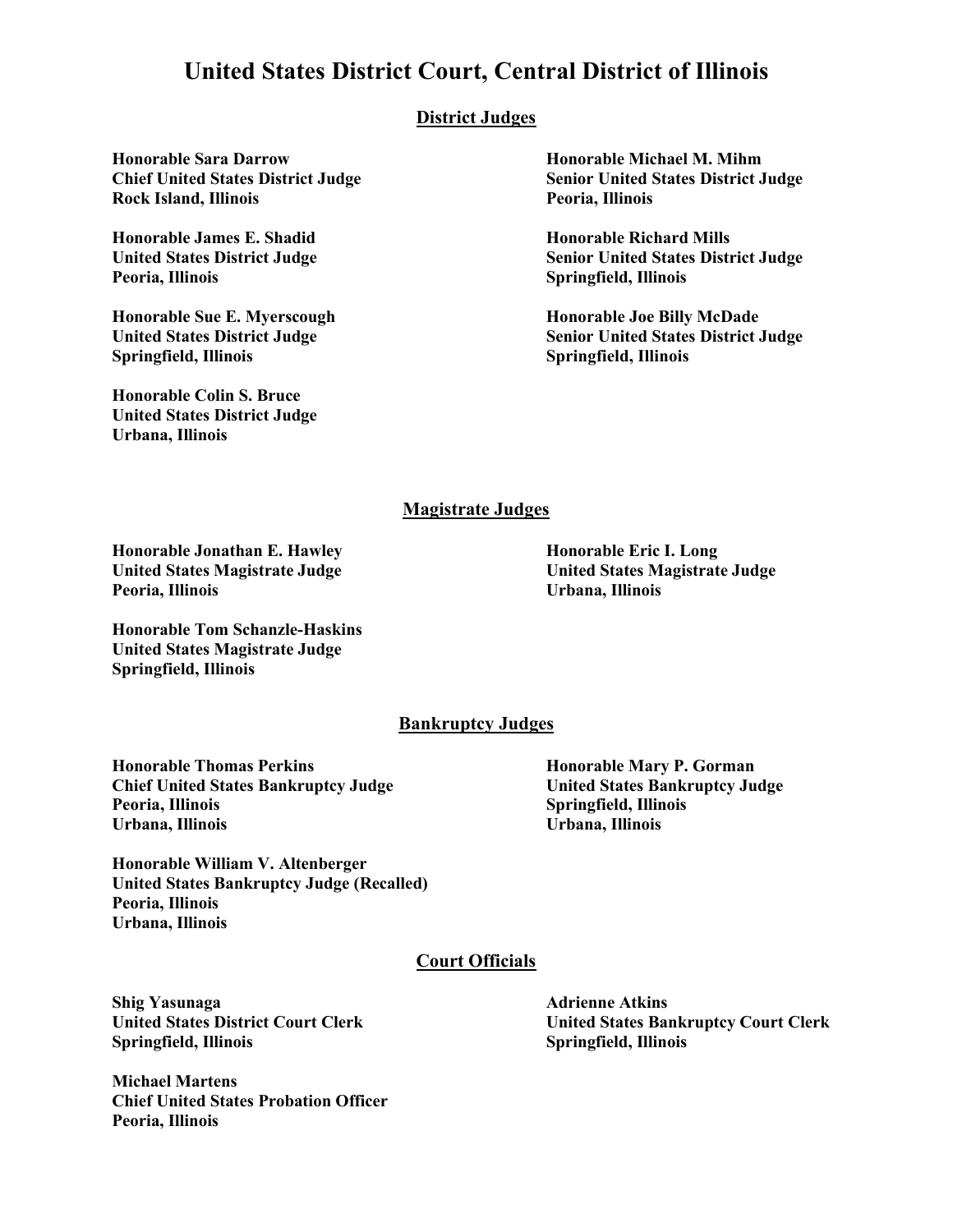## **TABLE OF CONTENTS**

|  | RULE 1.1                             |                                                                   |  |  |  |  |
|--|--------------------------------------|-------------------------------------------------------------------|--|--|--|--|
|  | RULE <sub>4.1</sub>                  |                                                                   |  |  |  |  |
|  | RULE 5.1                             |                                                                   |  |  |  |  |
|  | <b>RULE 5.2</b>                      |                                                                   |  |  |  |  |
|  | RULE 5.3                             |                                                                   |  |  |  |  |
|  | RULE 5.4                             |                                                                   |  |  |  |  |
|  | RULE 5.7                             |                                                                   |  |  |  |  |
|  | RULE 5.8                             |                                                                   |  |  |  |  |
|  | <b>RULE 5.9</b>                      |                                                                   |  |  |  |  |
|  | <b>RULE 5.10</b>                     | SEALED CASES, DOCUMENTS FOR IN CAMERA REVIEW, AND EX              |  |  |  |  |
|  |                                      |                                                                   |  |  |  |  |
|  | <b>RULE 5.11</b>                     |                                                                   |  |  |  |  |
|  | RULE <sub>6.1</sub>                  |                                                                   |  |  |  |  |
|  | RULE <sub>7.1</sub>                  |                                                                   |  |  |  |  |
|  | RULE 8.1                             | SOCIAL SECURITY CASES: REVIEW UNDER 42 U.S.C. § 405(g) 25         |  |  |  |  |
|  | <b>RULE 8.2</b>                      | RULE ON POST-CONVICTION PROCEEDINGS IN CAPITAL                    |  |  |  |  |
|  |                                      | PUNISHMENT CASES PURSUANT TO 28 U.S.C. SECTIONS 2254 AND 2255  27 |  |  |  |  |
|  | <b>RULE 11.1</b>                     |                                                                   |  |  |  |  |
|  | <b>RULE 11.2</b>                     | DESIGNATION OF LEAD COUNSEL ON INITIAL PLEADING  32               |  |  |  |  |
|  | <b>RULE 11.3</b>                     |                                                                   |  |  |  |  |
|  | <b>RULE 11.4</b>                     |                                                                   |  |  |  |  |
|  | <b>RULE 16.1</b>                     |                                                                   |  |  |  |  |
|  | <b>RULE 16.2</b>                     |                                                                   |  |  |  |  |
|  | <b>RULE 16.3</b>                     | PRETRIAL PROCEDURES IN PRISONER AND DETAINEE CASES 42             |  |  |  |  |
|  | <b>RULE 16.4</b>                     |                                                                   |  |  |  |  |
|  | <b>RULE 26.2</b>                     |                                                                   |  |  |  |  |
|  | <b>RULE 26.3</b>                     | FILING OF DISCOVERY OR DISCLOSURE MATERIALS  53                   |  |  |  |  |
|  | <b>RULE 30.1</b>                     |                                                                   |  |  |  |  |
|  | <b>RULE 33.1</b>                     |                                                                   |  |  |  |  |
|  | <b>RULE 37.3</b>                     |                                                                   |  |  |  |  |
|  | <b>RULE 38.1</b>                     |                                                                   |  |  |  |  |
|  | <b>RULE 40.1</b><br><b>RULE 42.1</b> |                                                                   |  |  |  |  |
|  | <b>RULE 45.1</b>                     |                                                                   |  |  |  |  |
|  | <b>RULE 47.2</b>                     |                                                                   |  |  |  |  |
|  | <b>RULE 47.3</b>                     |                                                                   |  |  |  |  |
|  | <b>RULE 48.1</b>                     |                                                                   |  |  |  |  |
|  | <b>RULE 51.1</b>                     |                                                                   |  |  |  |  |
|  | <b>RULE 54.1</b>                     | REQUESTS FOR ATTORNEYS FEES AND BILLS OF COSTS 65                 |  |  |  |  |
|  | <b>RULE 72.1</b>                     |                                                                   |  |  |  |  |
|  | <b>RULE 72.2</b>                     |                                                                   |  |  |  |  |
|  | <b>RULE 79.1</b>                     | CUSTODY AND DISPOSITION OF MODELS AND EXHIBITS 69                 |  |  |  |  |
|  | <b>RULE 79.2</b>                     |                                                                   |  |  |  |  |
|  | <b>RULE 83.1</b>                     |                                                                   |  |  |  |  |
|  |                                      |                                                                   |  |  |  |  |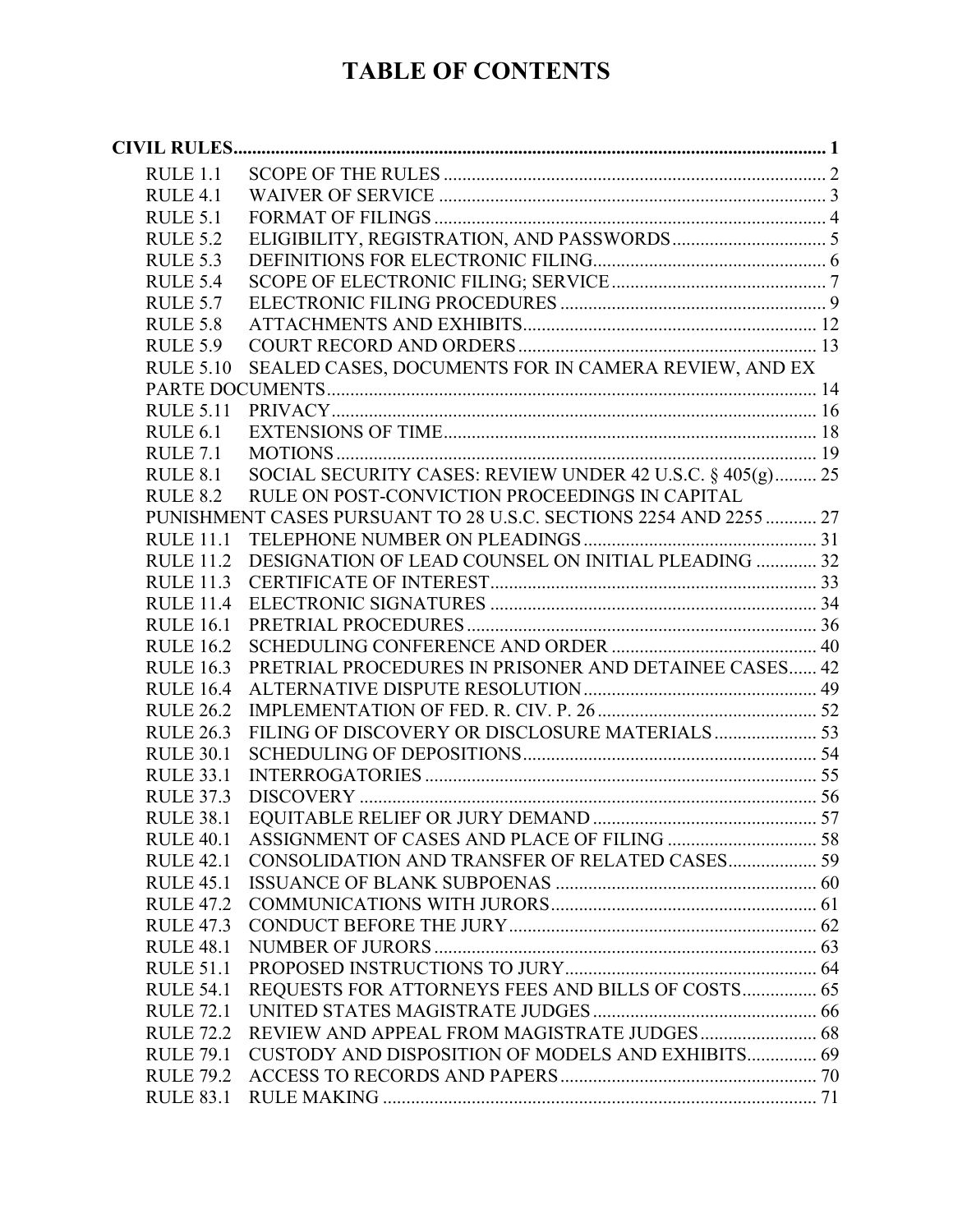## **TABLE OF CONTENTS**

| <b>RULE 83.5</b>                                                         |                                                              |  |  |
|--------------------------------------------------------------------------|--------------------------------------------------------------|--|--|
| <b>RULE 83.6</b>                                                         |                                                              |  |  |
| <b>RULE 83.7</b>                                                         | POSSESSION AND/OR USE OF ELECTRONIC DEVICES WITHIN THE       |  |  |
|                                                                          |                                                              |  |  |
| <b>RULE 83.8</b>                                                         |                                                              |  |  |
| <b>RULE 83.9</b>                                                         |                                                              |  |  |
|                                                                          |                                                              |  |  |
| <b>RULE 83.11</b>                                                        | TRANSMISSION OF PLEADINGS BY FACSIMILE NOT ALLOWED 82        |  |  |
| <b>RULE 83.12</b>                                                        |                                                              |  |  |
| <b>RULE 83.13</b>                                                        | PAYMENT OF COSTS IN ACTIONS BY POOR PERSONS 84               |  |  |
| <b>RULE 83.14</b>                                                        |                                                              |  |  |
| <b>RULE 83.15</b>                                                        |                                                              |  |  |
| <b>RULE 83.16</b>                                                        | PRODUCTION AND DISCLOSURE OF DOCUMENTS AND                   |  |  |
|                                                                          | TESTIMONY OF JUDICIAL PERSONNEL IN LEGAL PROCEEDINGS  87     |  |  |
|                                                                          |                                                              |  |  |
| <b>RULE 12.1</b>                                                         |                                                              |  |  |
| <b>RULE 16.1</b>                                                         |                                                              |  |  |
| <b>RULE 16.2</b>                                                         | RULE FOR USE OF PRETRIAL DISCOVERY MATERIALS IN              |  |  |
|                                                                          |                                                              |  |  |
| <b>RULE 32.1</b>                                                         |                                                              |  |  |
| <b>RULE 49.1</b>                                                         |                                                              |  |  |
| <b>RULE 49.2</b>                                                         |                                                              |  |  |
| <b>RULE 49.3</b>                                                         |                                                              |  |  |
| <b>RULE 49.6</b>                                                         |                                                              |  |  |
| <b>RULE 49.7</b>                                                         |                                                              |  |  |
| <b>RULE 49.8</b>                                                         |                                                              |  |  |
|                                                                          |                                                              |  |  |
| SEALED CASES, DOCUMENTS FOR IN CAMERA REVIEW, AND EX<br><b>RULE 49.9</b> |                                                              |  |  |
|                                                                          |                                                              |  |  |
|                                                                          |                                                              |  |  |
|                                                                          |                                                              |  |  |
|                                                                          |                                                              |  |  |
|                                                                          |                                                              |  |  |
|                                                                          |                                                              |  |  |
|                                                                          | RULE 58.2 FORFEITURE OF COLLATERAL IN LIEU OF APPEARANCE 110 |  |  |
|                                                                          |                                                              |  |  |
| RULE <sub>4.1</sub>                                                      |                                                              |  |  |
| RULE 4.2                                                                 | JURY TRIAL PROCEDURES IN BANKRUPTCY COURT 113                |  |  |
|                                                                          |                                                              |  |  |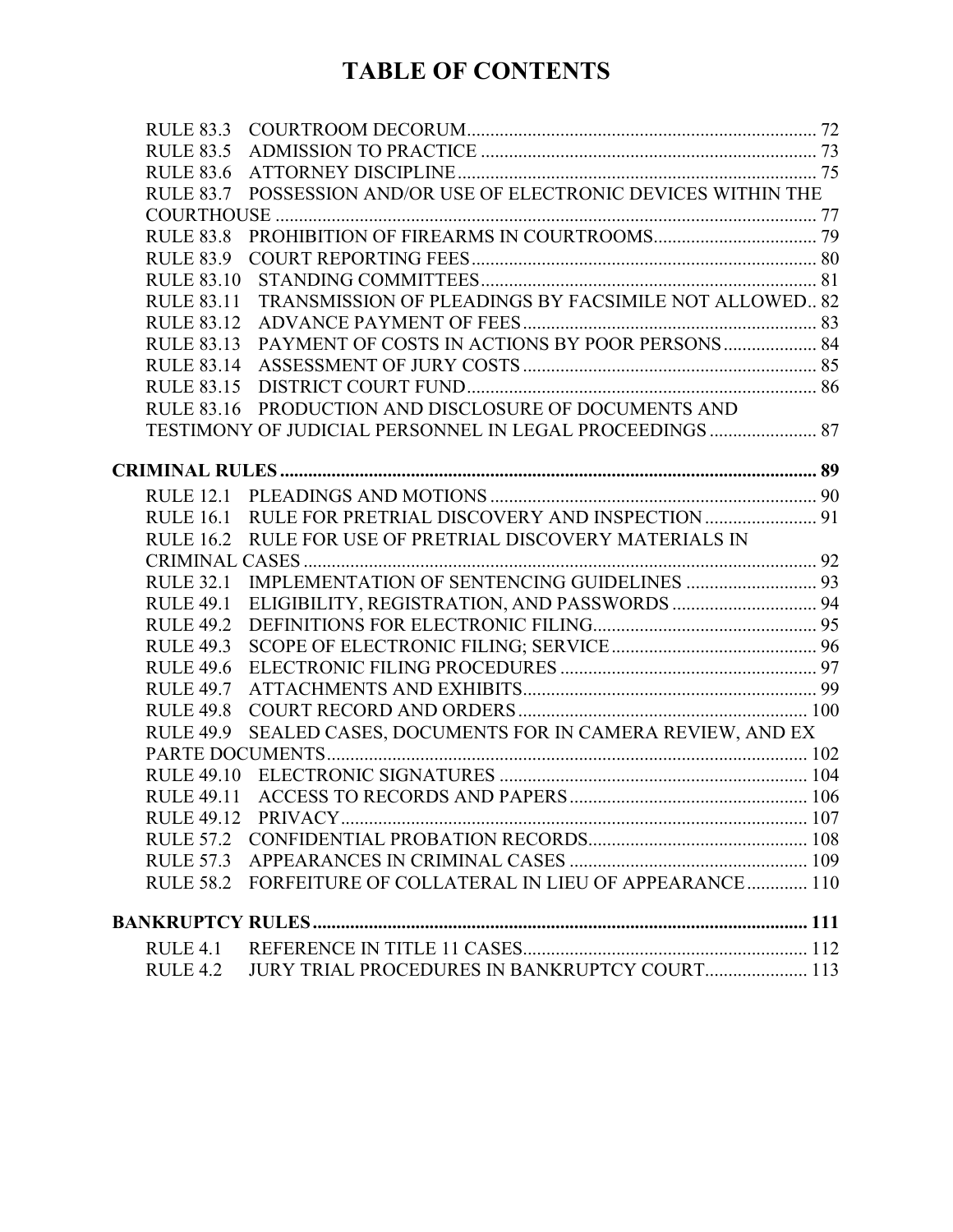## **TABLE OF CONTENTS**

#### **APPENDIX TO RULES**

- 1 Form of Pretrial Order Civil
- 2 Form of Pretrial Order Prisoner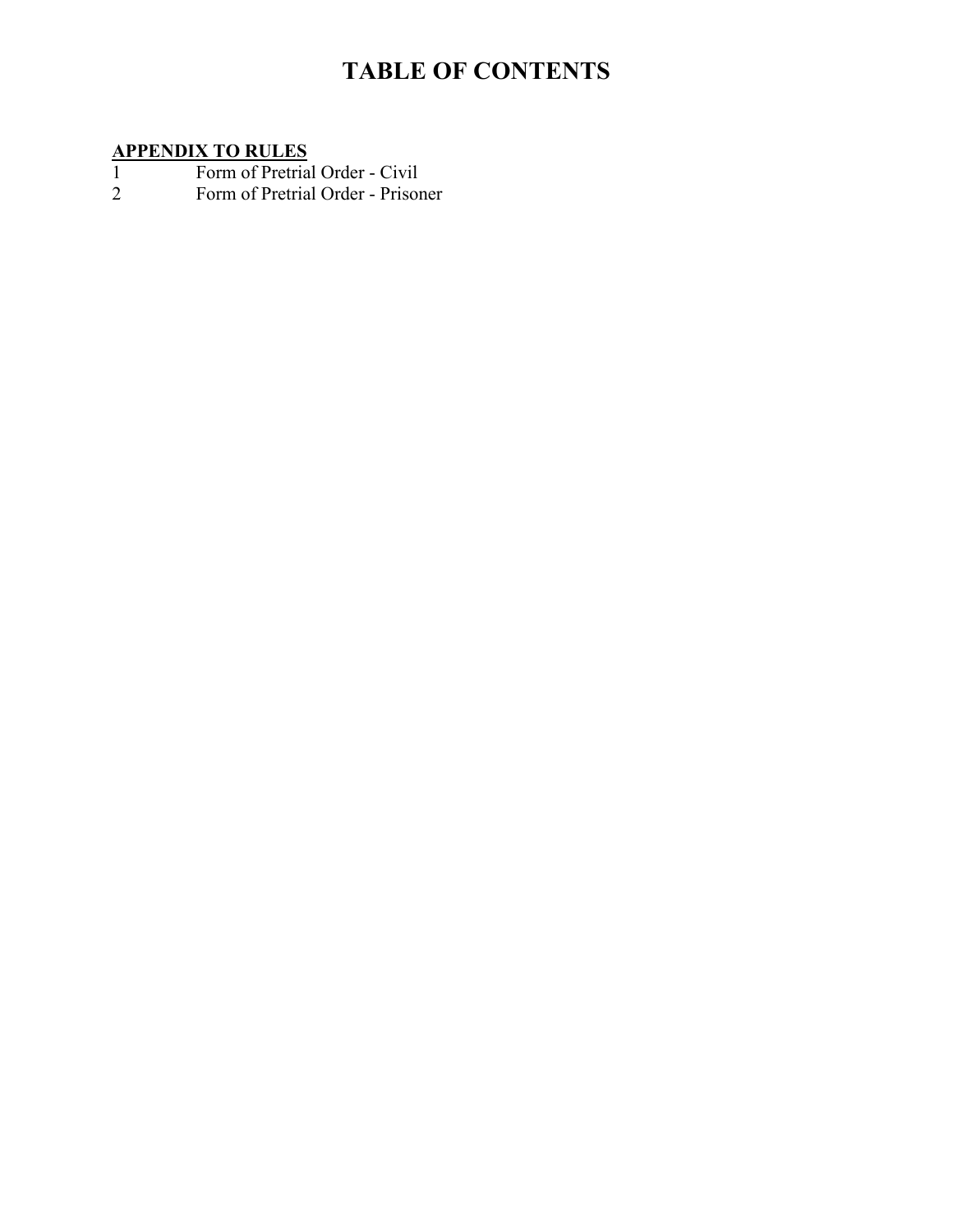## <span id="page-5-0"></span>**CIVIL RULES**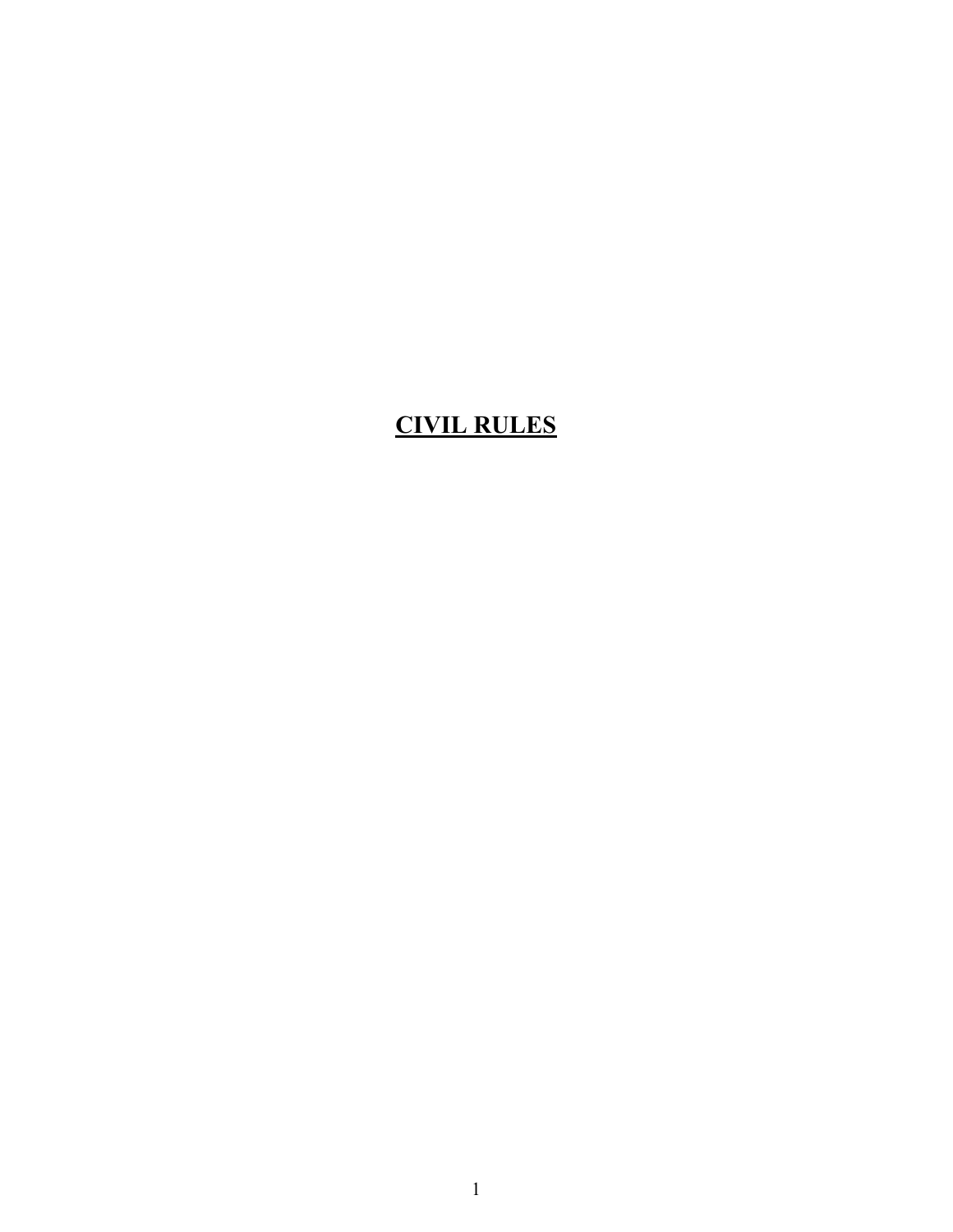#### <span id="page-6-0"></span>RULE 1.1 SCOPE OF THE RULES

- (A) These Rules are known as the Local Rules of United States District Court for the Central District of Illinois. They may be cited as Civil LR \_\_, Crim. LR \_\_\_, and Bank. LR.
- (B) These Rules became effective on November 1, 2021.
- (C) These Rules apply in all proceedings in all of the courts in this district.
- (D) These Rules supersede all previous Rules and orders promulgated by this court or any judge of this court, and will apply to all cases pending at the time these Rules become effective regardless of when the case was filed.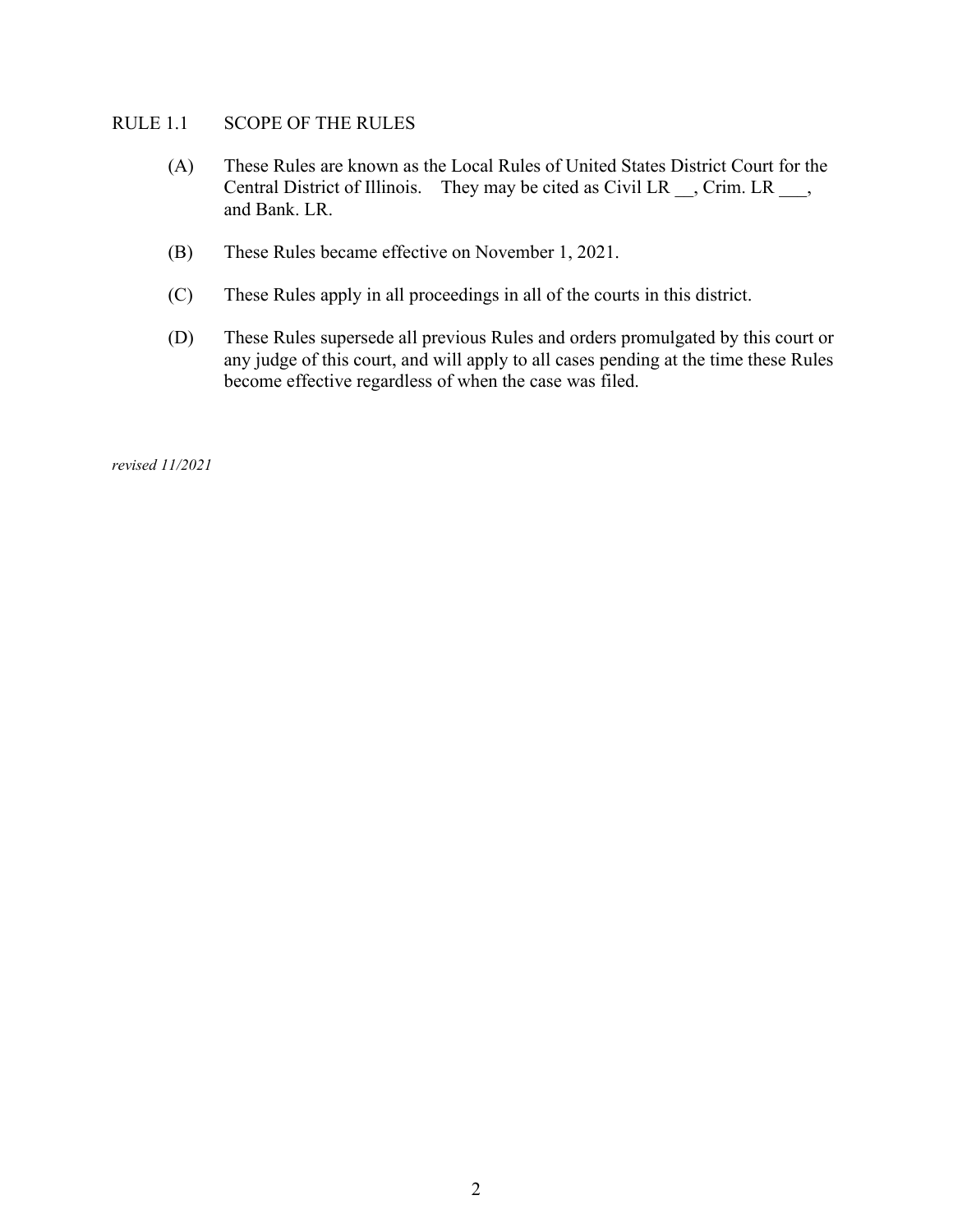#### <span id="page-7-0"></span>RULE 4.1 WAIVER OF SERVICE

When the Plaintiff elects to notify defendant(s) of the commencement of an action and requests that the defendant(s) waive service of a summons, proof of the written notice of lawsuit and request for waiver of service of summons, directed to the defendant(s), must be filed with the Clerk of this Court within 7 days of the mailing of the notice.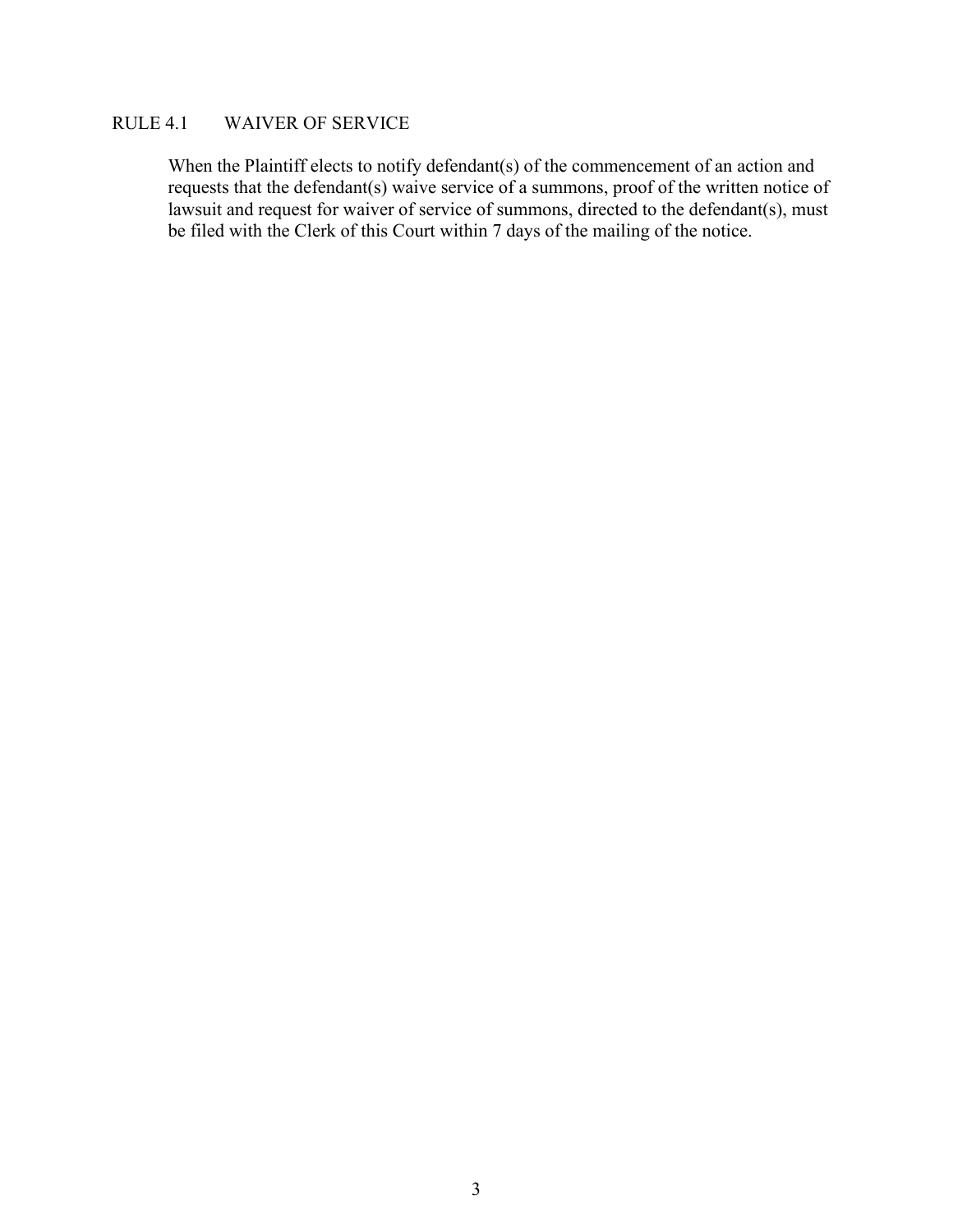#### <span id="page-8-0"></span>RULE 5.1 FORMAT OF FILINGS

The Court may strike any paper which does not conform to the following format:

- (A) Each document filed with the Court shall be on  $8\frac{1}{2}$  x 11-inch size paper. It shall be legibly written, typed, or printed, without erasures or interlineations which materially deface it, with approximately one-inch margins on each side, top, and bottom, and pages must be numbered.
- (B) Where the document is typed:
	- (1) Lines shall be double spaced.

(2) Body text shall be sized 12-point or 14-point, with footnote text no smaller than 10-point font. All documents must be formatted in a plain, roman style. Italics may be used for emphasis.

(C) Non-incarcerated pro se litigants may submit filings via email when the submission complies with Civil LR 5.4.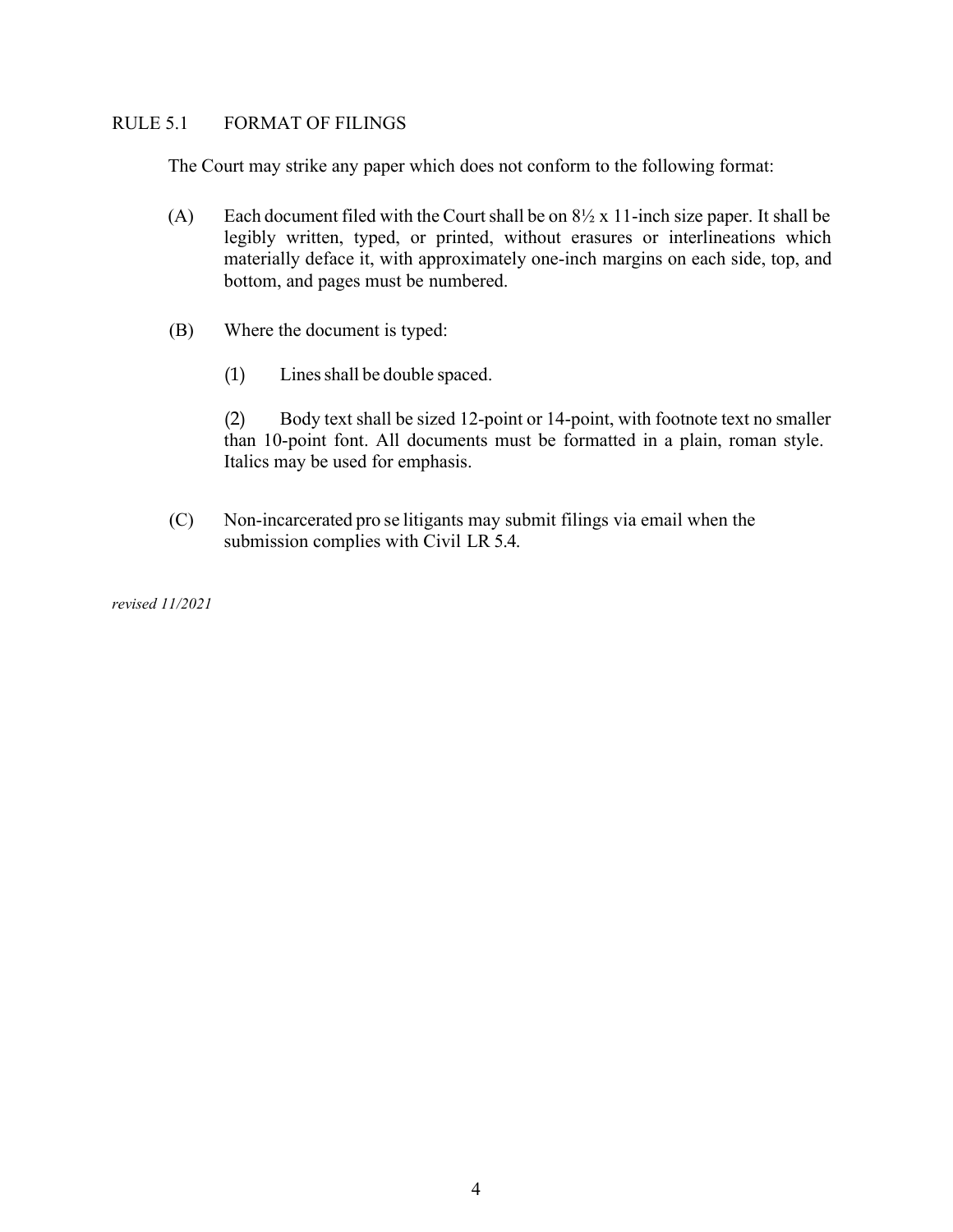<span id="page-9-0"></span>Each attorney admitted to practice in the Central District of Illinois must register for electronic filing and obtain a password. Pro se parties are not required to register for electronic filing but may apply to the court for leave to file electronically. If a pro se party is granted leave to do so, such party much register for electronic filing and obtain a password. An attorney may apply to the assigned judge for permission to file papers conventionally. Even if the assigned judge initially grants an attorney permission to file papers conventionally, however, the assigned judge may withdraw that permission at any time during the pendency of a case and require the attorney to file papers electronically using the System. If a user comes to believe that the security of an existing password has been compromised and that a threat to the System exists, the user must change his or her password immediately. Additionally, if an attorney's or pro se party's e-mail address, mailing address, telephone number, or fax number changes after he or she registers for electronic filing, he or she must file notice of this change within 14 days and serve a copy of the notice on all other parties.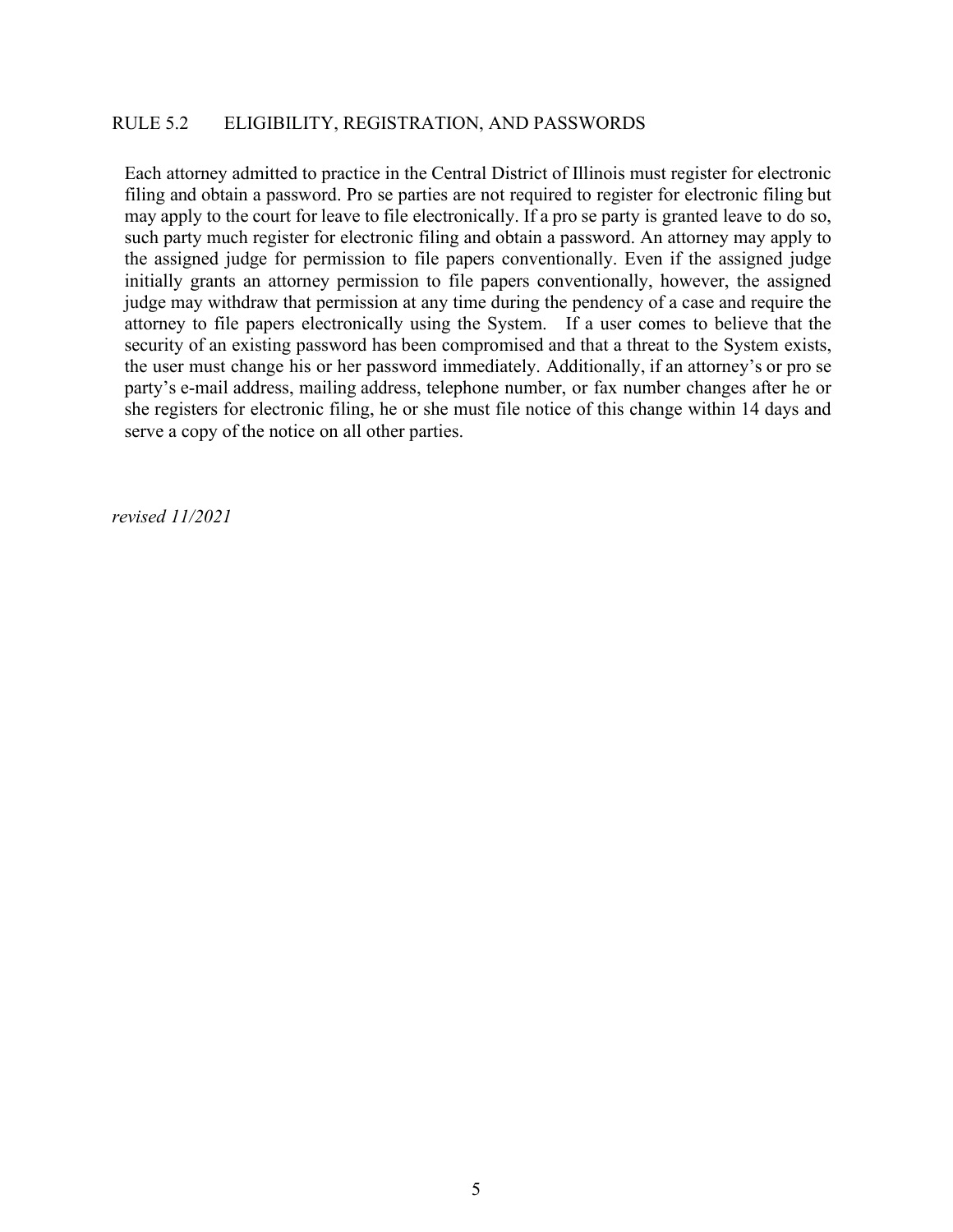#### <span id="page-10-0"></span>RULE 5.3 DEFINITIONS FOR ELECTRONIC FILING

- (A) "Case Management/Electronic Case Filing System," also referred to as "the System" or "CM/ECF," means the Internet-based system for filing documents and maintaining court files in the District Court for the Central District of Illinois.
- (B) "Conventional filing" means submitting a paper to the Clerk in a non-electronic, tangible format. The Clerk will scan the paper submitted conventionally and upload it to CM/ECF, unless these Rules provide otherwise.
- (C) "Non-registered pro se party or non-registered attorney of record" means a person who is not registered to file papers or receive notices by way of the Case Management/Electronic Case Filing System.
- (D) "Electronic filing" means uploading a paper directly from the registered user's computer in Adobe PDF format, using CM/ECF, to file that paper in the Court's case file. Sending a paper to the Court via e-mail does not constitute "electronic filing."
- (E) "Notice of Electronic Filing" (or NEF) refers to the notice that is generated automatically by the CM/ECF System at the time a paper is filed with the System, setting forth the time of filing, the name of the party and attorney filing the paper, the type of paper, the text of the docket entry, and an electronic link (hyperlink) to the filed document, which allows recipients to retrieve the document automatically.
- (F) "PACER" (Public Access to Court Electronic Records) is the automated system that allows an individual to view, print, and download court docket information via the Internet.
- (G) "PDF" refers to a document that exists in Portable Document Format. A document file created with a word processor, or a paper document that has been scanned, must be converted to portable document format before it can be electronically filed. Converted files contain the extension ".pdf."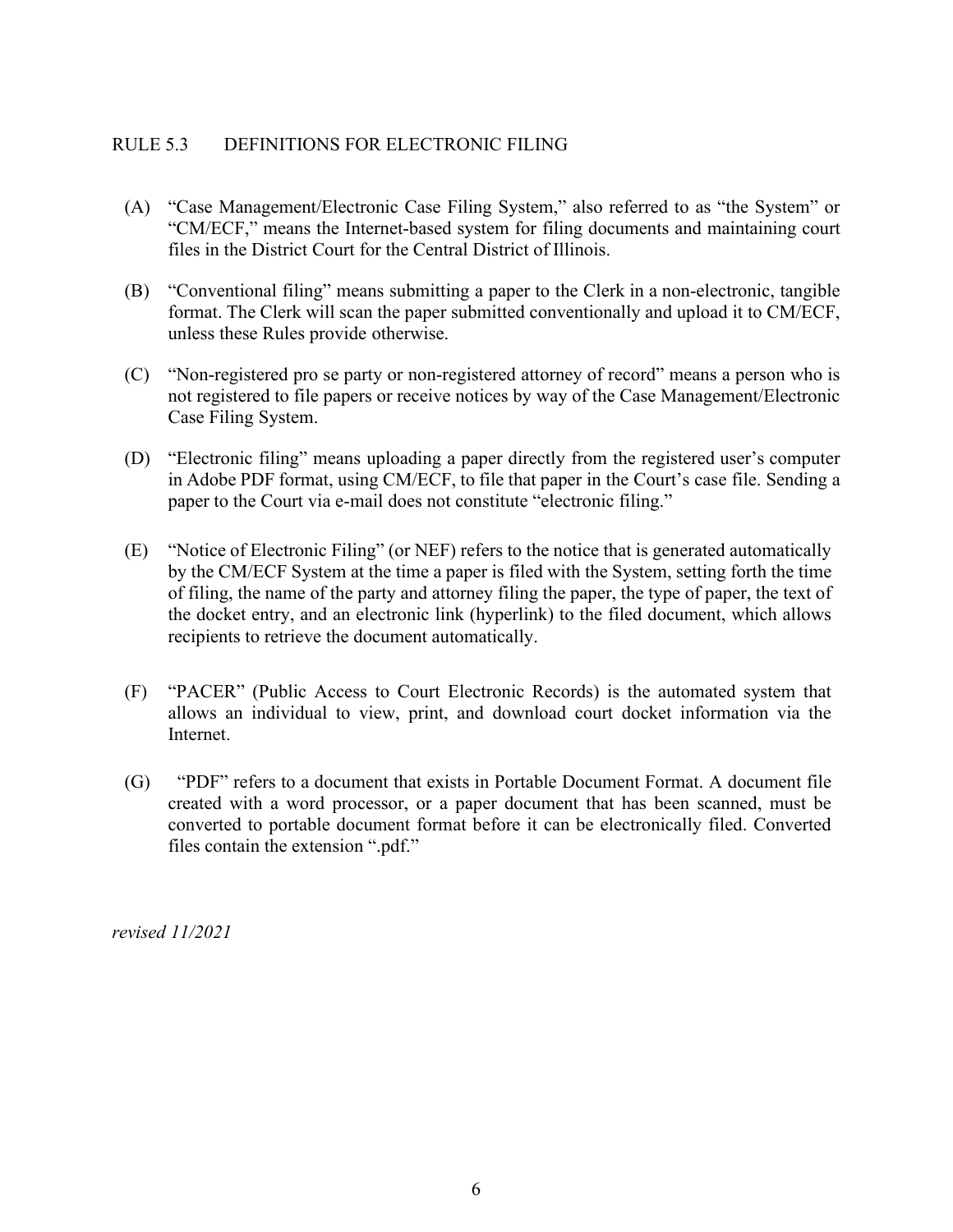#### <span id="page-11-0"></span>RULE 5.4 SCOPE OF ELECTRONIC FILING; SERVICE

#### (A) Requirements.

Unless otherwise provided by the court, all papers submitted for filing in civil cases in this district, no matter when a case was filed originally, must be filed electronically using CM/ECF.

#### (B) Exceptions.

- (1) A non-registered pro se party or non-registered attorney of record must file paper originals of all complaints, pleadings, motions, affidavits, briefs, and other documents, except that original documentary evidence should be filed as a paper copy, not a paper original. The Clerk will scan paper filings into an electronic file in the System and then destroy the paper filings. The official court record will be the electronic file. The court, in its discretion, may grant leave to a non-registered pro se party or non-registered attorney of record to file electronically.
	- a) If leave to file electronically is not granted, non-registered pro se party or non-registered attorney of record filers must file paper originals of all pleadings, motions, affidavits, briefs, and other non-case initiating documents (see Local Rule 5.4(B)(3) for case initiating documents). The Clerk's Office will scan these original documents into an electronic file in the System. The official court record will be the electronic file; or
	- b) Alternatively, the Clerk's Office will accept pleadings, motions, affidavits, briefs, and other non-case initiating documents from a non-incarcerated non-registered pro se party or non-registered attorney of record without CM/ECF accounts via email when the submission complies with the following:
		- i. The email must be sent to proselitigants  $efiling@ilcd.uscourts.gov.$  Emails containing pleadings, motions, affidavits, briefs, and other documents sent to any other address will be disregarded by the Clerk's Office;
		- ii. The email must include the filer's name, address, and telephone number;
		- iii. The email must include the case number in the subject line;
		- iv. The document to be filed must be attached to the email in either Microsoft Word or PDF format;
		- v. The document must be signed in electronic format ("s/name") or signed by hand and scanned;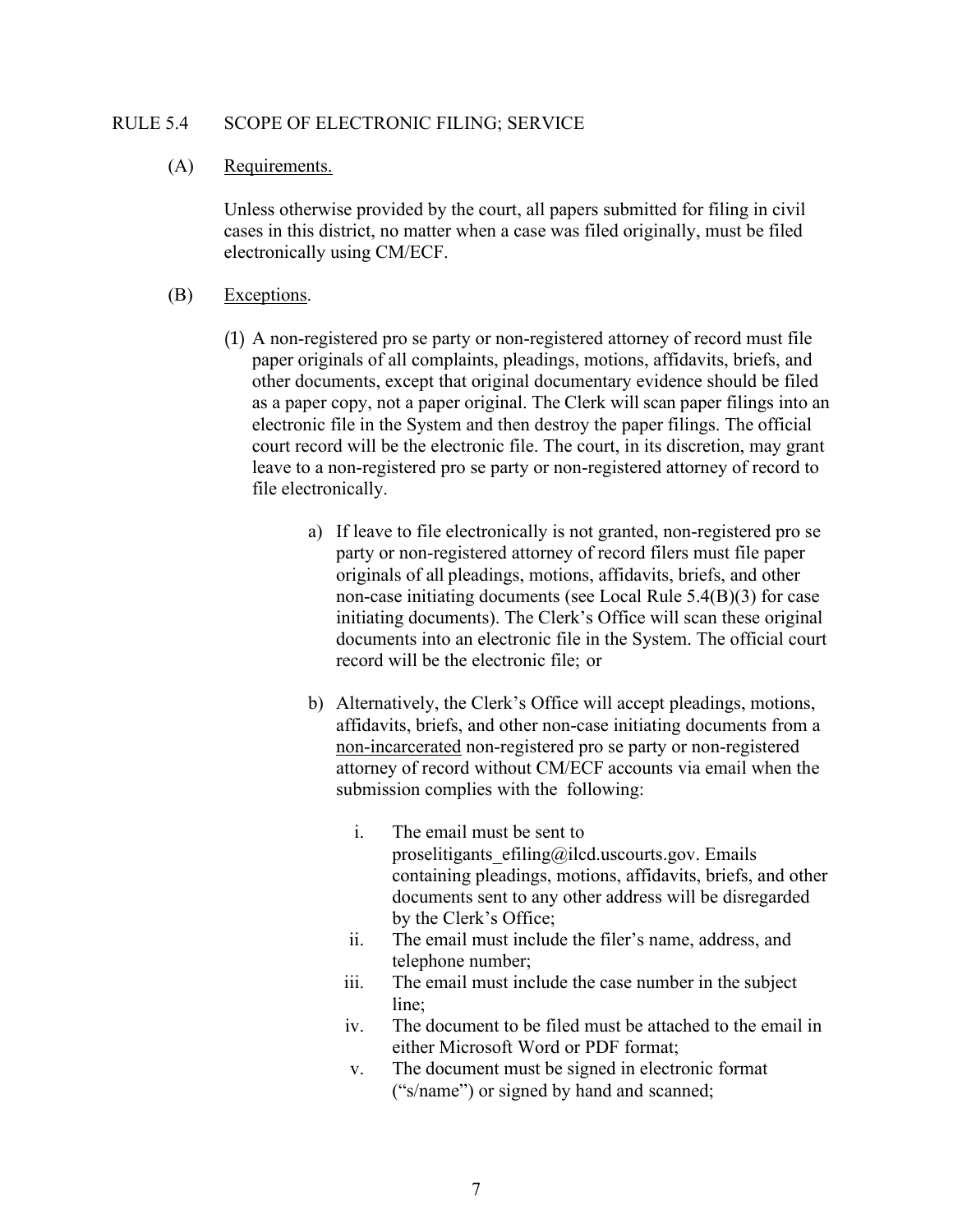- vi. No additional comments, questions, or other messages are to be included in the email;
- vii. The filer may contact the Clerk's Office by phone with questions; and
- viii. This procedure does not alter the filer's responsibility to effect service as required by the Federal Rules of Civil Procedure.
- (2) All papers other than the original complaint filed by a non-registered pro se party or non-registered attorney of record are deemed electronically filed at the time the papers are electronically docketed by the Clerk. Any response deadline will be calculated from the date the paper is electronically docketed by the Clerk.
- (3) The Clerk will accept case initiating documents (i.e. complaints with civil cover sheets and summons, and notices of removal) delivered in person, sent by email to the appropriate address listed in Local Rule  $5.7(B)$ , sent by United States mail or filed directly through CM/ECF.
- (4) Any judge of this Court may deviate from the electronic filing procedures in specific cases, if deemed appropriate in the exercise of discretion, considering the need for the just, speedy, and inexpensive determination of matters pending before the Court.
- (C) Service.

A registered user will receive electronic service of any paper filed by a registered user or a non-registered pro se party or non-registered attorney of record. In that circumstance, no certificate of service is required. A non-registered pro se party or non-registered attorney of record is entitled to a paper copy of any papers required to be served by the Federal Rules of Civil Procedure. A party filing a document that must be served on a non-registered pro se party or non-registered attorney of record must include at the time of filing, or within a reasonable time after service, a certificate of service. If a document is served, but not filed with the Court, a certificate of service may be filed but is not necessary unless ordered by the Court. The filing party is solely responsible for determining a party or attorney's registration status.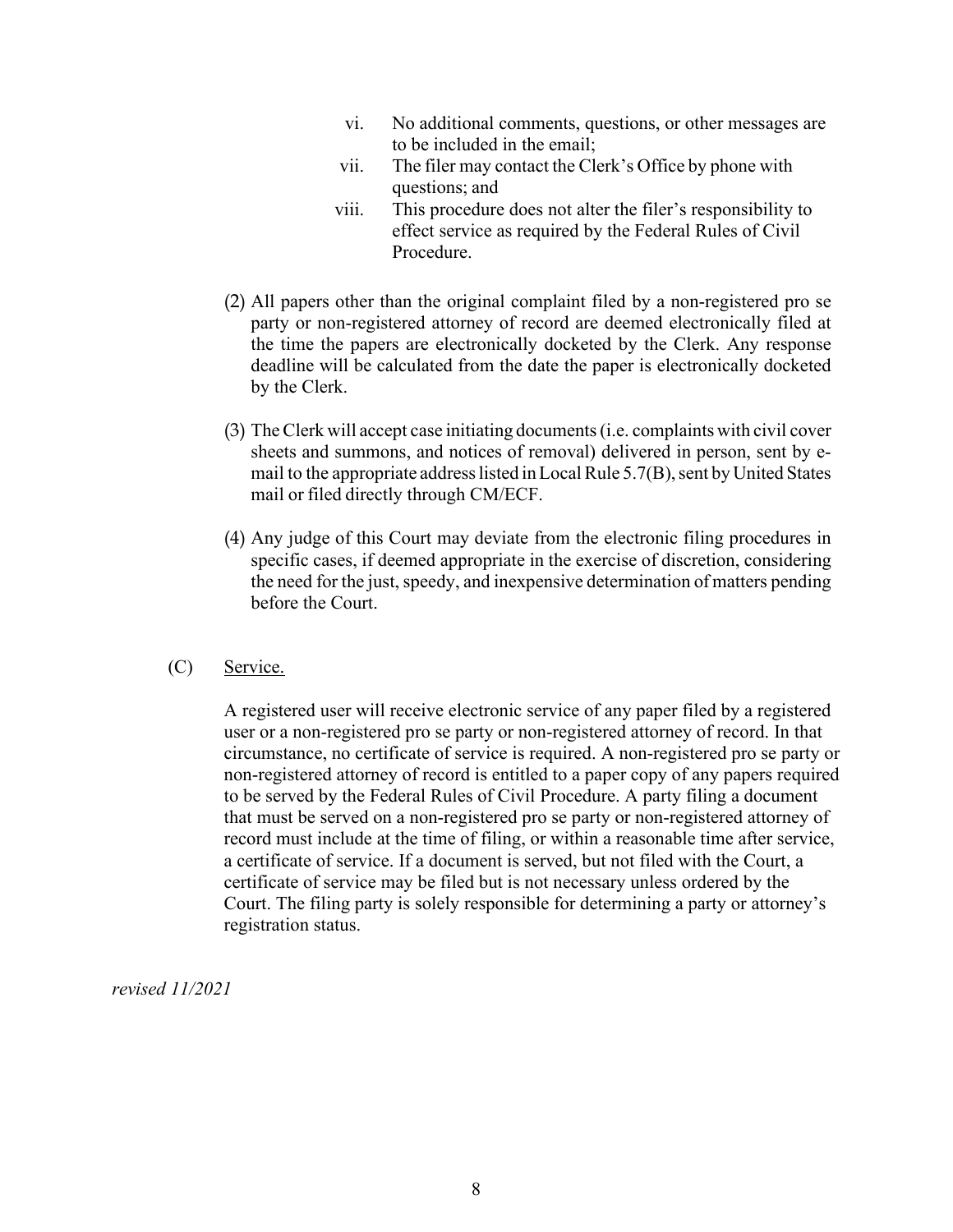#### <span id="page-13-0"></span>RULE 5.7 ELECTRONIC FILING PROCEDURES

- (A) Pleadings and documents other than case initiating documents. All motions, pleadings, applications, briefs, memoranda of law, exhibits, or other documents in a civil case (except for complaints) must be electronically filed on the System except as otherwise provided by these Rules.
	- (1) A document submitted electronically will not be considered filed for purposes of the Federal Rules of Civil Procedure until the Systemgenerated Notice of Electronic Filing has been sent electronically to the filing party.
	- (2) E-mailing a document to the Clerk's Office or to the assigned judge does not constitute "filing" of the document.
	- (3) A document filed electronically by 11:59 p.m. central standard time will be deemed filed on that date.
	- (4) Pursuant to Fed. R. Civ. P. 5(b)(3), as to all defendants represented by counsel, all court documents other than the original complaint filed by a pro se party are deemed "filed electronically" at the time the documents are electronically docketed by the Clerk's Office. Where the Clerk scans and electronically files pleadings and documents on behalf of a pro se party, the associated NEF constitutes service. For any response to a document filed electronically under this paragraph, any deadline for filing a response will be calculated from the date the document is electronically docketed by the Clerk's Office.
- (B) Case Initiating Documents.
	- (1) The Clerk's Office will accept case initiating documents (i.e. complaints with civil cover sheets and summons, and notices of removal) sent by email or directly into the CM/ECF system.
		- (a) A party submitting a case initiating document by e-mail for electronic filing must submit those documents in .pdf format to the proper divisional mailbox, as follows: newcases.peoria@ilcd.uscourts.gov newcases.urbana@ilcd.uscourts.gov newcases.springfield@ilcd.uscourts.gov newcases.rockisland@ilcd.uscourts.gov
		- (b) Payment of the filing fee must be made by cash, cashier's check, law firm check, money order or credit card. Credit card payments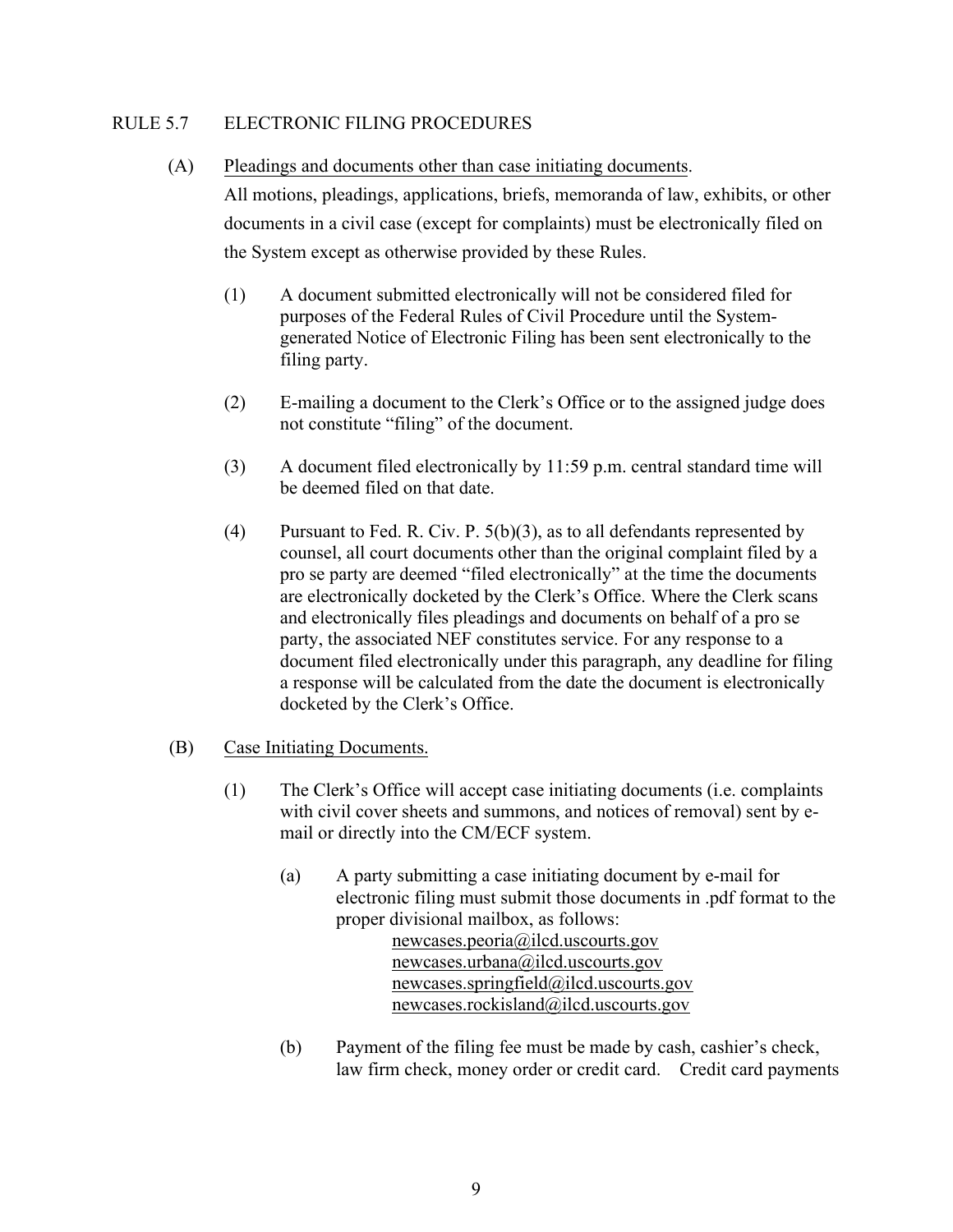may be made using pay.gov or by giving a credit card number, by phone, to the appropriate clerk's office.

- (c) Case initiating documents submitted by e-mail will be deemed filed on the date that the complaint is received by e-mail or the date that the filing fee is paid, whichever is later.
- (d) Case initiating documents filed by pro se plaintiffs will be deemed filed on the date received by the Clerk's Office. Legal issues regarding filing date or receipt of fees will be resolved by the Court.
- (2) The Clerk's Office also will accept for filing case initiating documents sent by United States mail or delivered in person to the Clerk's Office when accompanied by the filing fee or a Petition to Proceed in forma pauperis. A case initiating document received in paper form will be scanned and uploaded by the Clerk's Office. Unless otherwise provided in these procedures, the paper documents will then be discarded.
- (3) Only case initiating documents may be sent to the e-mail addresses listed above. If any other documents are sent to those e-mail addresses, the Clerk's Office will reply to the e-mail, notifying the party that the pleading has not been filed.
- (4) A party may not electronically serve a case initiating document, but instead must effect service according to Fed. R. Civ. P. 4. Electronic service of a Notice of Filing does not constitute service of process where service of process is required by Fed. R. Civ. P. 4.

#### (C) Titling Docket Entries.

The party electronically filing a pleading or other document is responsible for designating a docket entry title for the document by using one of the docket event categories prescribed by the court.

#### (D) Filing Problems.

(1) Corrections.

Once a document is submitted and becomes part of the case docket, corrections to the docket are made only by the Clerk's Office. The System will not permit the filing party to make changes to the document or docket entry filed in error once the transaction has been accepted. The filing party should not attempt to refile a document. As soon as possible after an error is discovered, the filing party should contact the Clerk's Office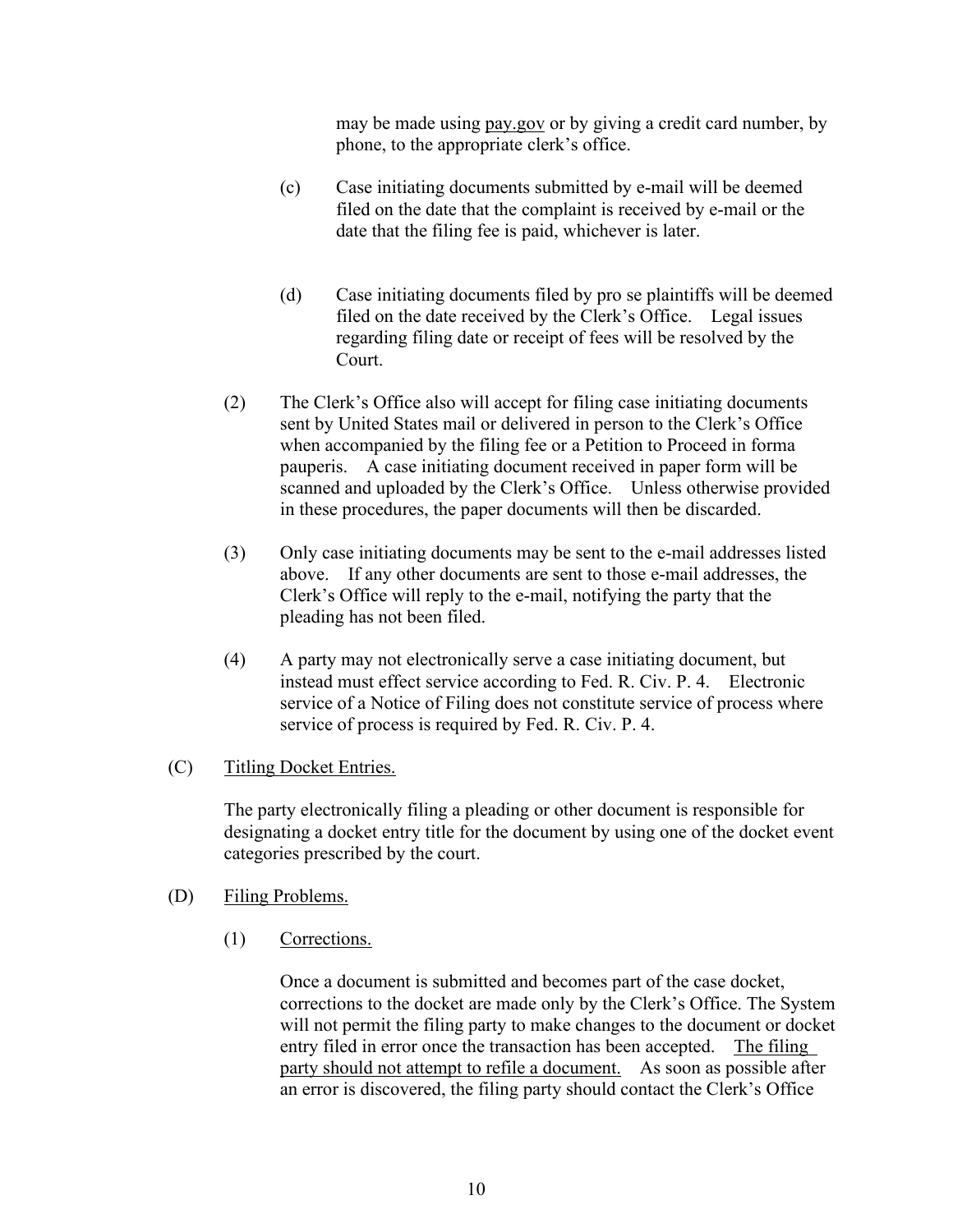with the case number and document number for which the correction is being requested. If appropriate, the Court will make an entry indicating that the document was filed in error. The filing party will be advised *if* the document needs to be refiled.

- (2) Technical Problems.
	- (a) Technical Failures.

The Clerk's Office will deem the Central District of Illinois CM/ECF site to be subject to a technical failure on a given day if the site is unable to accept filings continuously or intermittently over the course of any period of time greater than one hour after 10:00 a.m. that day. In the event a technical failure occurs, and despite the best efforts of the filing party a document cannot be filed electronically, the party should print (if possible) a copy of the error message received. As soon as possible, the party should file this message with a Declaration That Party Was Unable to File in a Timely Manner Due to Technical Difficulties.

(b) Filer's Problems.

Problems on the filer's end, such as phone line problems, problems with the filer's Internet Service Provider (ISP) or hardware or software problems will neither constitute a technical failure nor excuse an untimely filing. If a party misses a filing deadline due to such problems, the document may be conventionally submitted, accompanied by a Declaration stating the reason for missing the deadline and a motion for leave to file instanter. The motion, document and declaration must be filed no later than 12:00 noon of the first day on which the Court is open for business following the original filing deadline. The Court will consider the matters stated in the declaration and order appropriate relief.

*revised 04/2016*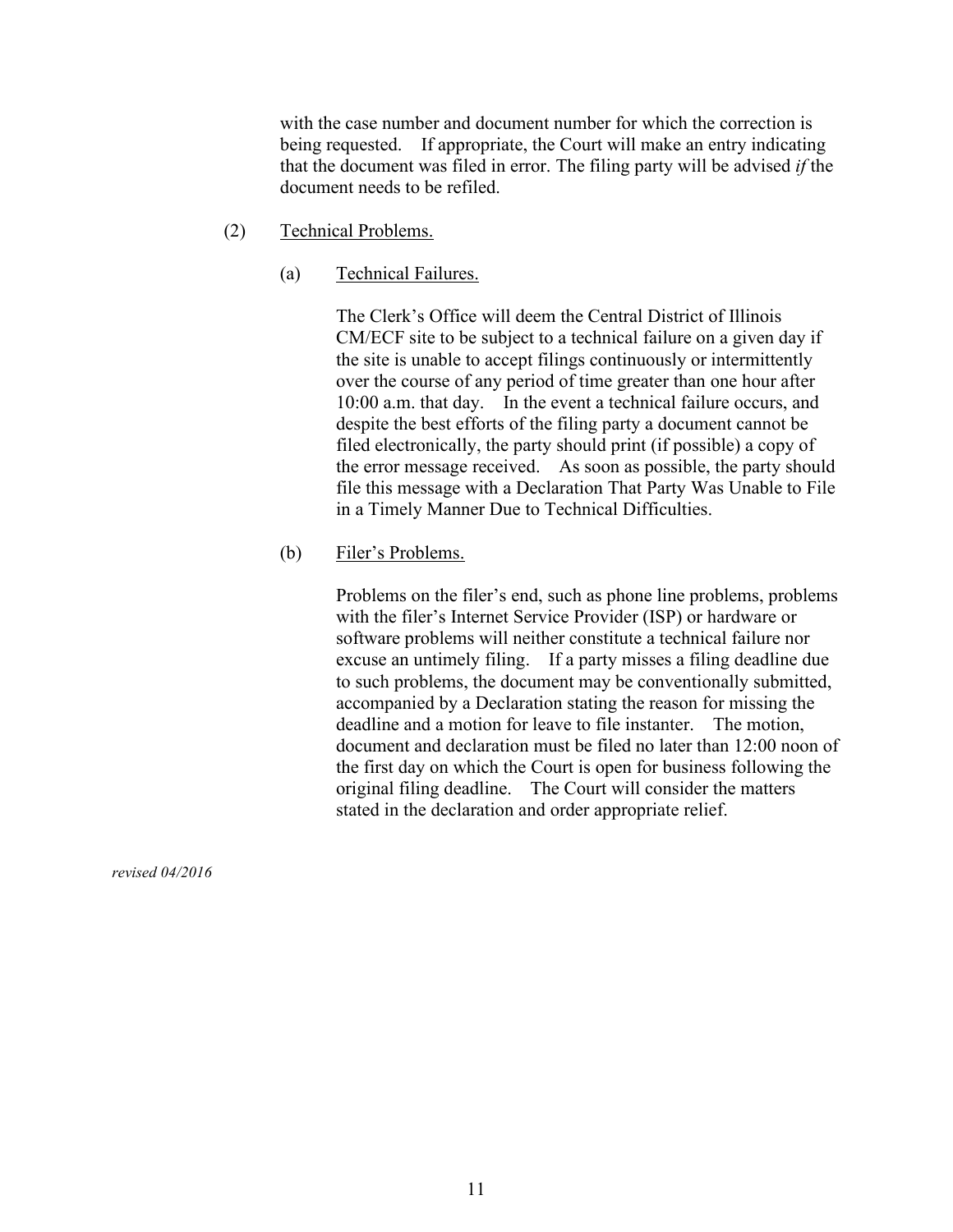#### <span id="page-16-0"></span>RULE 5.8 ATTACHMENTS AND EXHIBITS

#### (A) Size Limitations.

Attachments and exhibits filed electronically must conform to the size limitations set forth on the Central District of Illinois CM/ECF login page. If a document with attachments and exhibits is longer than 30 pages, a courtesy paper copy must be provided to the presiding judge's chambers.

#### (B) Non-Trial Exhibits.

A party may conventionally file exhibits which are not readily available in electronic form (e.g. blueprints, large maps). If possible, however, a filing party should scan a paper exhibit and file it electronically, in accordance with the size and scanning limitations set forth in these Rules. A party electronically submitting evidentiary materials must attach an index listing each item of evidence then being filed and identifying the motion or pleading to which it relates.

#### (C) Trial Exhibits.

Trial exhibits will not be scanned into the electronic record unless specifically ordered by the Judge presiding over the matter.

*revised 03/2010*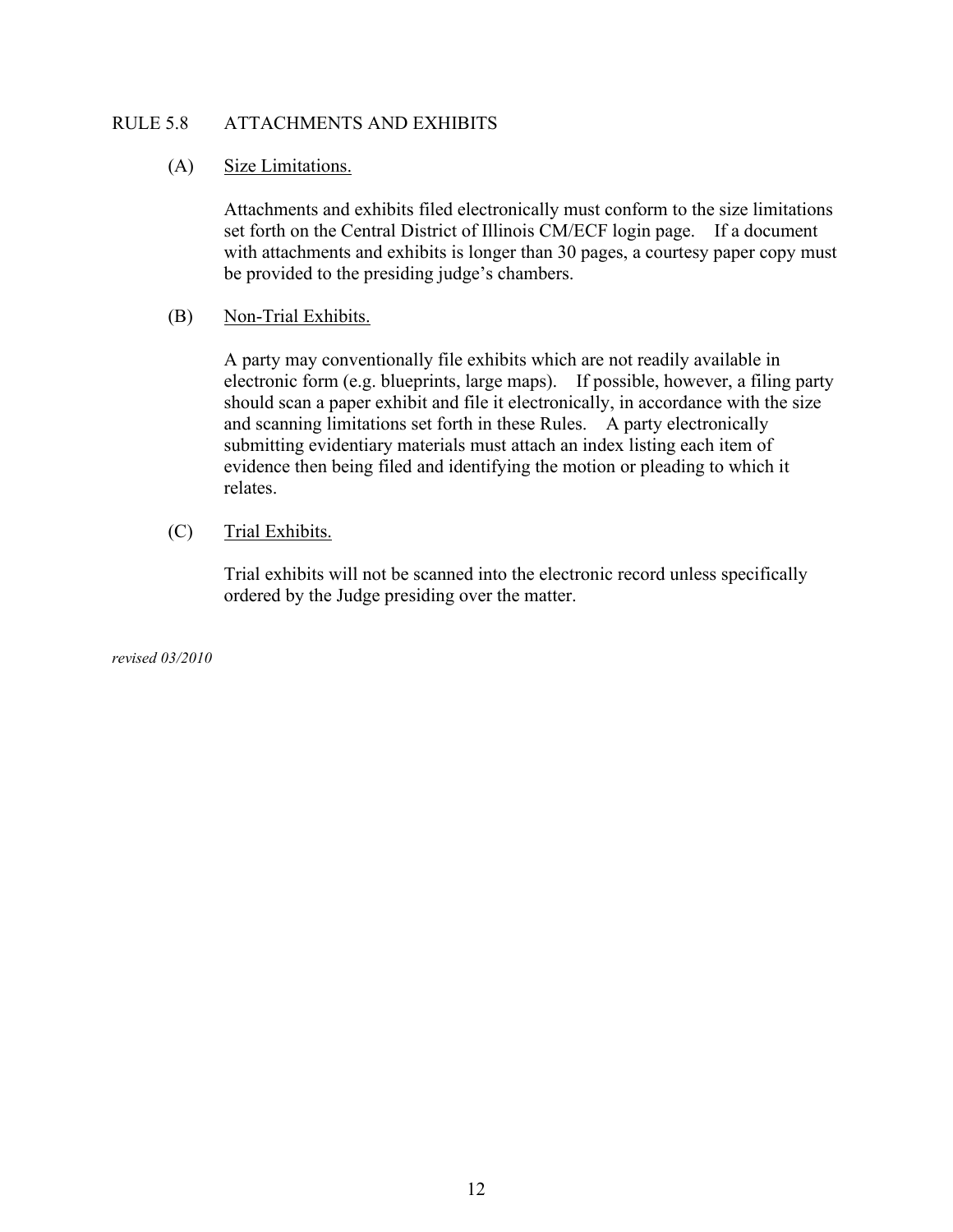#### <span id="page-17-0"></span>RULE 5.9 COURT RECORD AND ORDERS

#### (A) Official Court Record.

The Clerk's Office will not maintain a paper court file except as otherwise provided in these Rules. The official court record is the electronic file maintained by the court, supplemented with any documents or exhibits conventionally filed in accordance with these Rules.

#### (B) Orders

#### (1) Judges' Signatures

The assigned judge or the Clerk's Office will electronically file all signed orders. Any order signed electronically has the same force and effect as if the judge had affixed the judge's signature to a paper copy of the order and it had been entered on the docket conventionally.

#### (2) Proposed Orders.

Proposed orders must be submitted as attachments to motions. The presiding judge may request a copy of the proposed order be sent in Word or Word Perfect format (i.e., not .pdf) to the chambers e-mail address.

#### (3) Text-Only Orders

The assigned judge may grant routine orders by a text-only entry upon the docket. When text-only entries are made, no separate .pdf document will issue; the text-only entry will constitute the Court's only order on the matter. The System will generate a "Notice of Electronic Filing."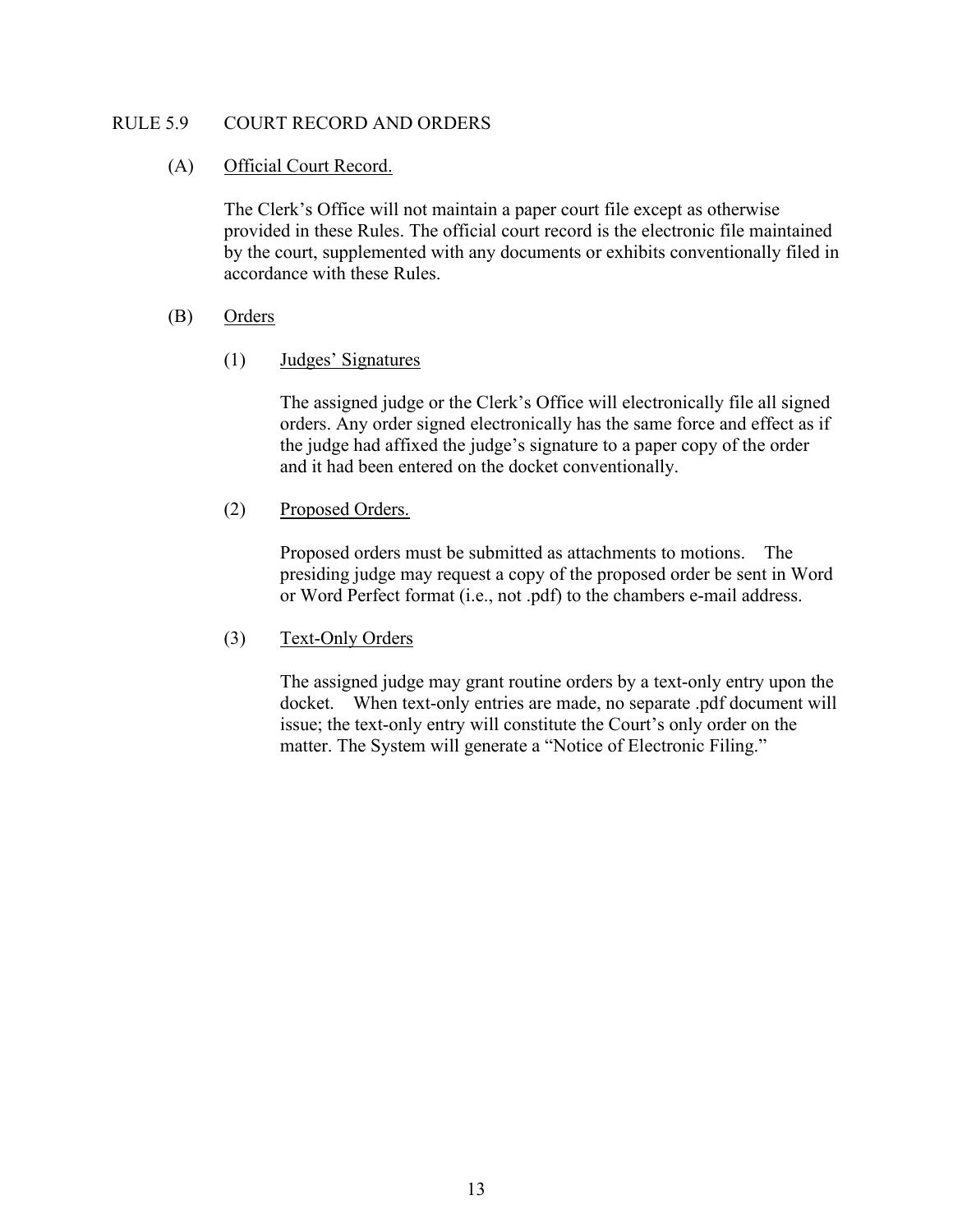#### <span id="page-18-0"></span>RULE 5.10 SEALED CASES, DOCUMENTS FOR IN CAMERA REVIEW, AND EX PARTE DOCUMENTS

- (A) Filing Under Seal.
	- (1) Sealed Cases.

All documents in sealed cases must be submitted conventionally to the Clerk for filing.

(2) Sealed Documents.

The Court does not approve of the filing of documents under seal as a general matter. A party who has a legal basis for filing a document under seal without prior court order must electronically file a motion for leave to file under seal. The motion must include an explanation of how the document meets the legal standards for filing sealed documents. The document in question may not be attached to the motion as an attachment but rather must be electronically filed contemporaneously using the separate docket event "Sealed Document." In the rare event that the motion itself must be filed under seal, the motion must be electronically filed using the docket event "Sealed Motion."

(3) Service.

Parties must not use the Court's electronic notice facilities to serve documents in sealed cases or individually sealed documents. A publicly viewable Notice of Electronic Filing will be generated for a sealed document, but the document itself will not be viewable electronically. Service must be made in accordance with the Federal Rules of Civil Procedure and the Local Rules of this Court. A certificate of service must be attached to the filed document or filed within a reasonable time after service.

(4) Denial of Requests to Seal.

In the event that a motion for leave to file under seal is denied, the document tendered will remain under seal, and it will not be considered by the presiding judge for any purpose. If the filer wishes to have the document considered by the Court, it must be re-filed in the normal fashion as an unsealed document. The Court may, in its discretion, order a sealed document to be made public if (1) the document is filed in disregard of legal standards, or (2) if the document is so intricately connected with a pending matter that the interests of justice are best served by doing so.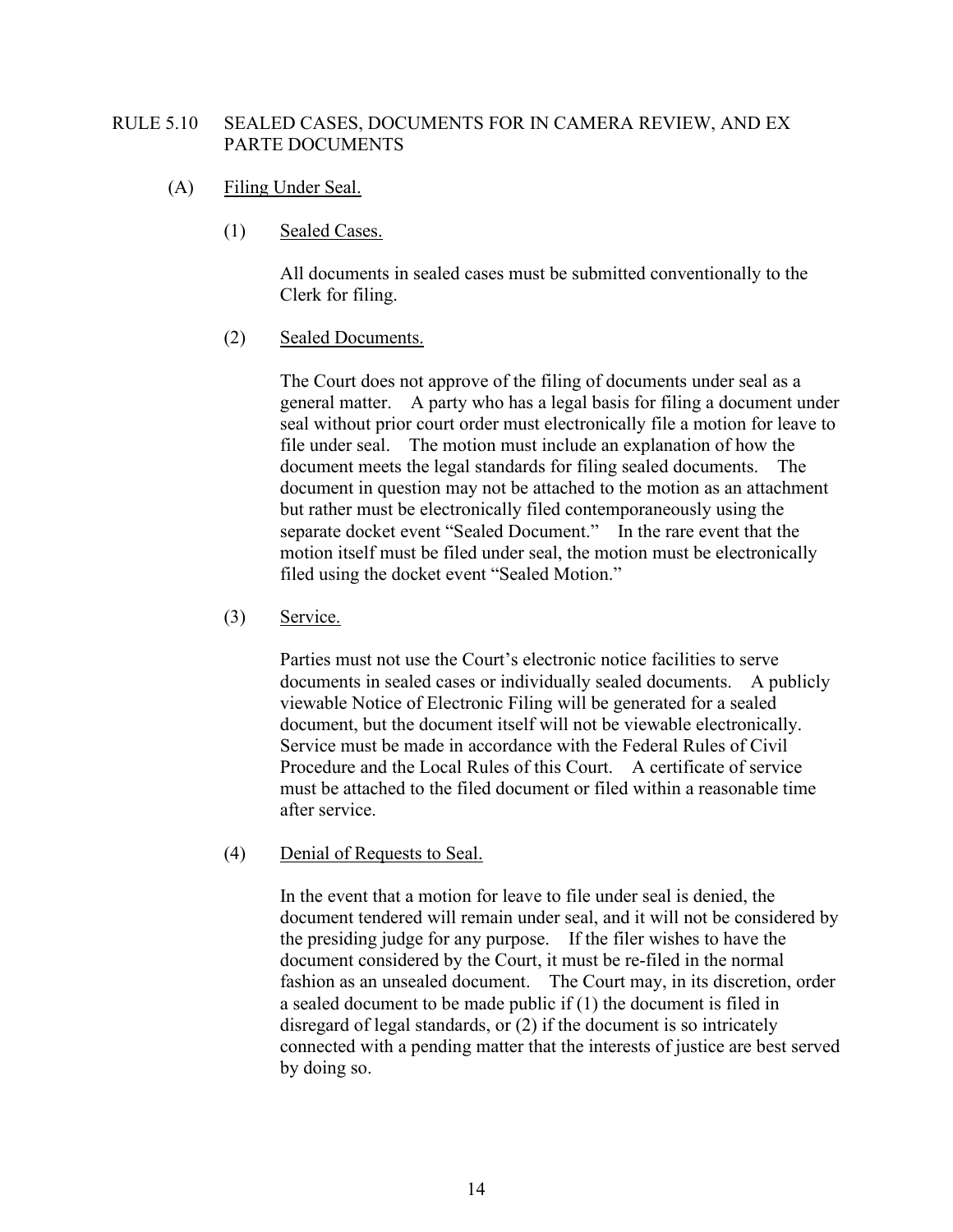#### (B) Documents Submitted for In Camera Review.

The Rules applicable to Sealed Documents also apply to documents submitted for in camera review.

(C) Ex Parte Submissions.

A party who has a legal basis to file a submission without giving notice to other parties should file the submission electronically as either an "Ex Parte Document" or an "Ex Parte Motion."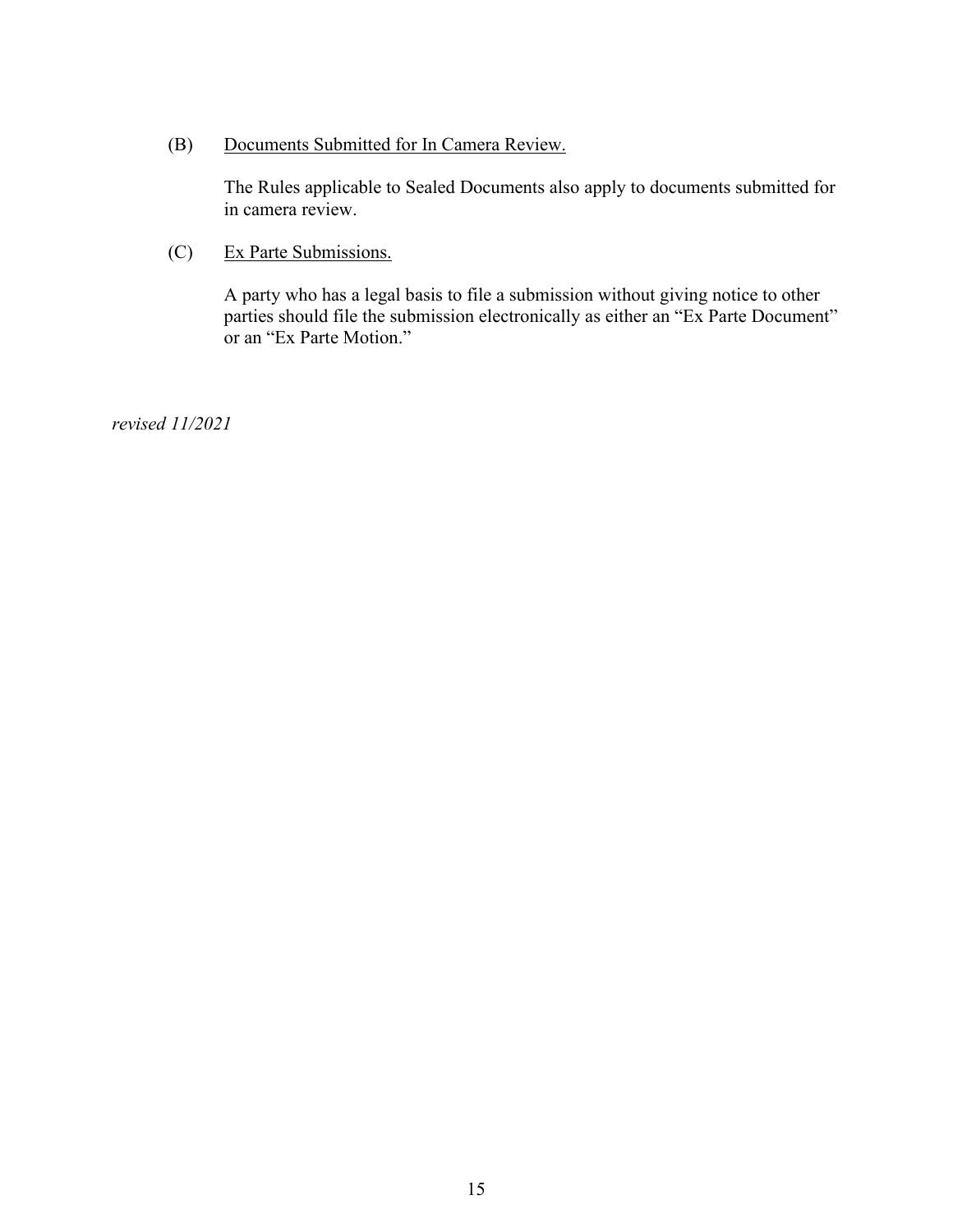#### <span id="page-20-0"></span>RULE 5.11 PRIVACY

#### (A) Redactions.

To address the privacy concerns created by Internet access to court documents, litigants must modify or partially redact certain personal data identifiers appearing in case initiating documents, pleadings, affidavits, or other papers. In addition to those set out in Fed. R. Civ. P. 5.2, these identifiers and the suggested modifications are as follows:

- (1) Addresses: Use only City and State;
- (2) Signatures: Use s/name; and
- (3) Driver's License numbers: Use only last four numbers.

Litigants also should consider redacting or filing a motion to file under seal any document that contains information that might bring harm to anyone or should not be made public for law enforcement or security reasons.

#### (B) Unredacted Documents and Reference Lists.

When redactions result in a documents' intent being unclear or if ordered by the Court, the filing party must file under seal an unredacted document or a reference list. A reference list must contain the complete personal data identifier(s) and the redacted identifier(s) to be used in its (their) place in the filing. If an unredacted version is not filed, the unredacted version of the document or the reference list must be retained by the filing party for one year after completion of the case, including all appeals. Upon a showing that the redacted information is both relevant and legitimately needed, the Court may, in its discretion, order the information disclosed to counsel for all parties.

#### (C) Transcript Redactions

Parties and attorneys may order transcripts. A court reporter then will file the transcripts electronically in CM/ECF. The transcript will be available for viewing at the Clerk's Office public terminal, but may not be copied nor reproduced by the Clerk's Office for a period of 90 days. A Notice of Filing of Official Transcript will be served on all parties. If any material should be redacted from a transcript, a party must file a Notice of Intent to Request Redaction within 7 days of the filing of the transcript. The responsibility for identifying material that should be redacted, in a transcript, lies solely with counsel and the parties. Within 21 days from the filing of the transcript, the parties must file under seal a Motion of Requested Redactions indicating where the material to be redacted is located, by page and line. If a party fails to follow the procedures for requesting redaction, the official transcripts will be made available electronically to the public 90 days after the transcript was initially filed with the Clerk.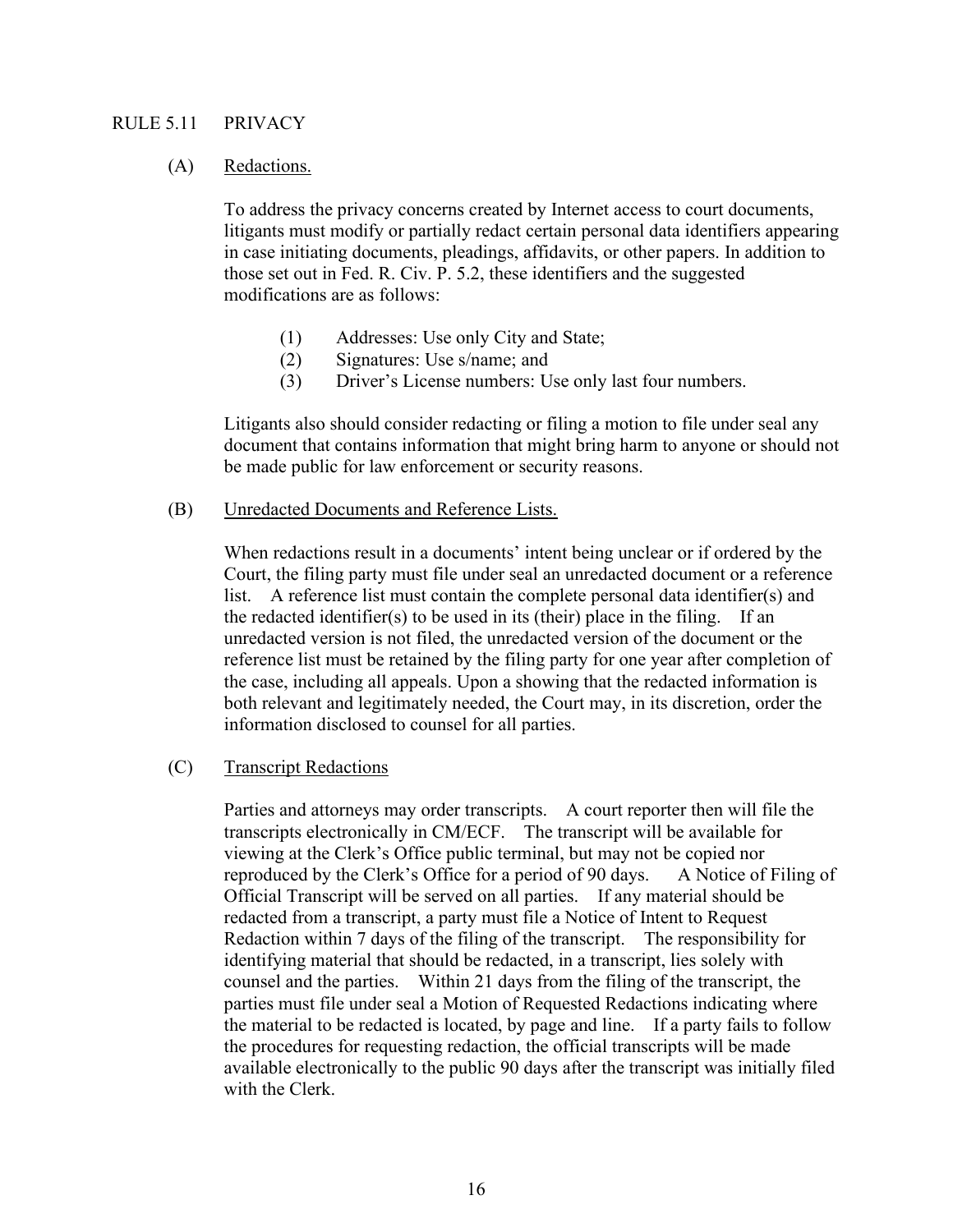#### (D) Pro Se Parties.

Documents filed in civil cases brought by pro se prisoners need not be redacted unless so ordered by the presiding Judge. Non-prisoner pro se parties must comply with the redaction Rules.

#### (E) Social Security Cases.

Documents filed in social security cases need not be redacted unless so ordered by the presiding Judge.

*revised 03/2010*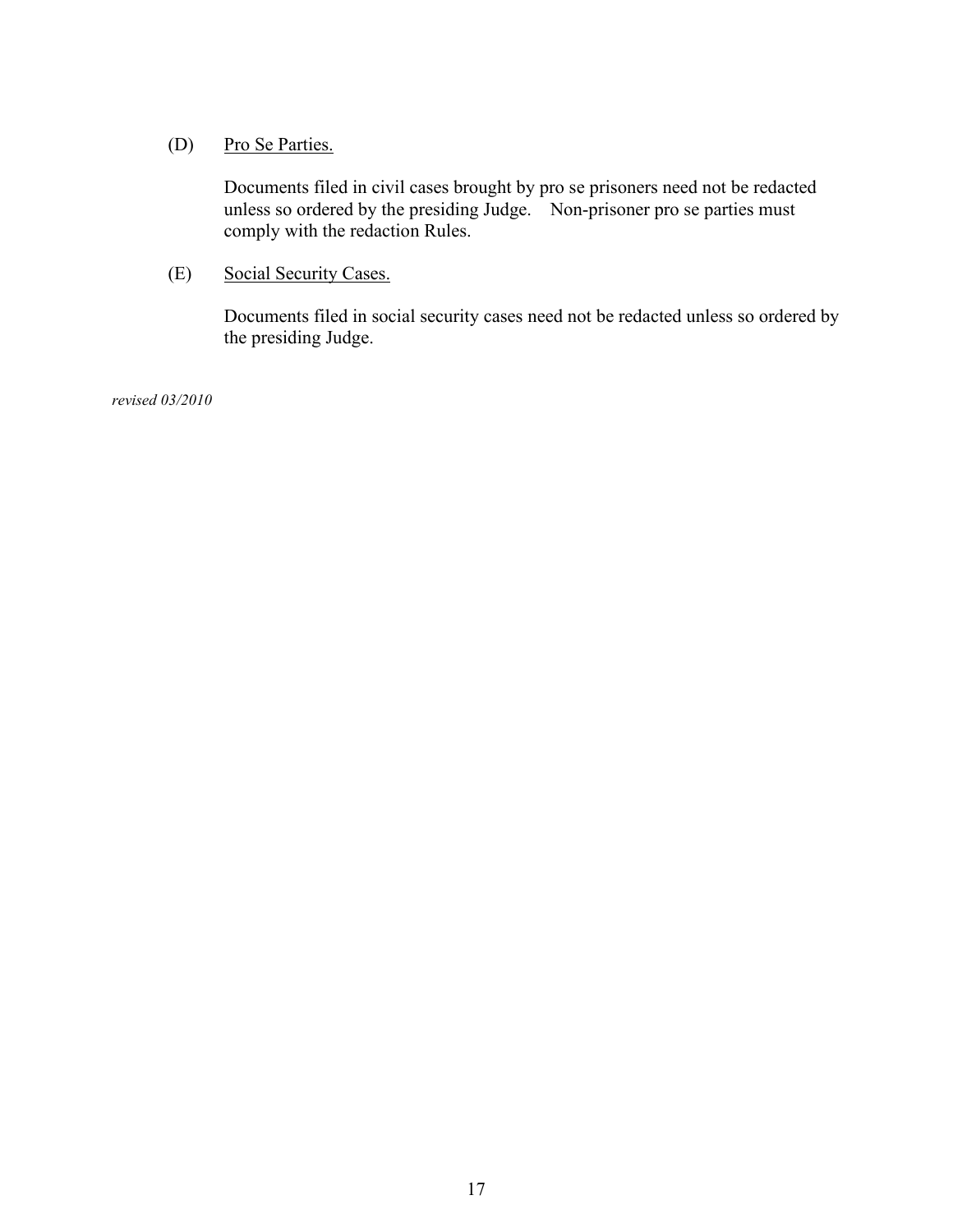#### <span id="page-22-0"></span>RULE 6.1 EXTENSIONS OF TIME

Any party seeking an extension of time for any reason must file a motion for such extension before the original deadline. Motions filed out of time will be denied, unless the presiding judge determines that such denial would create a substantial injustice. All such motions must state the amount of additional time requested, and must state whether opposing counsel has objection to the motion.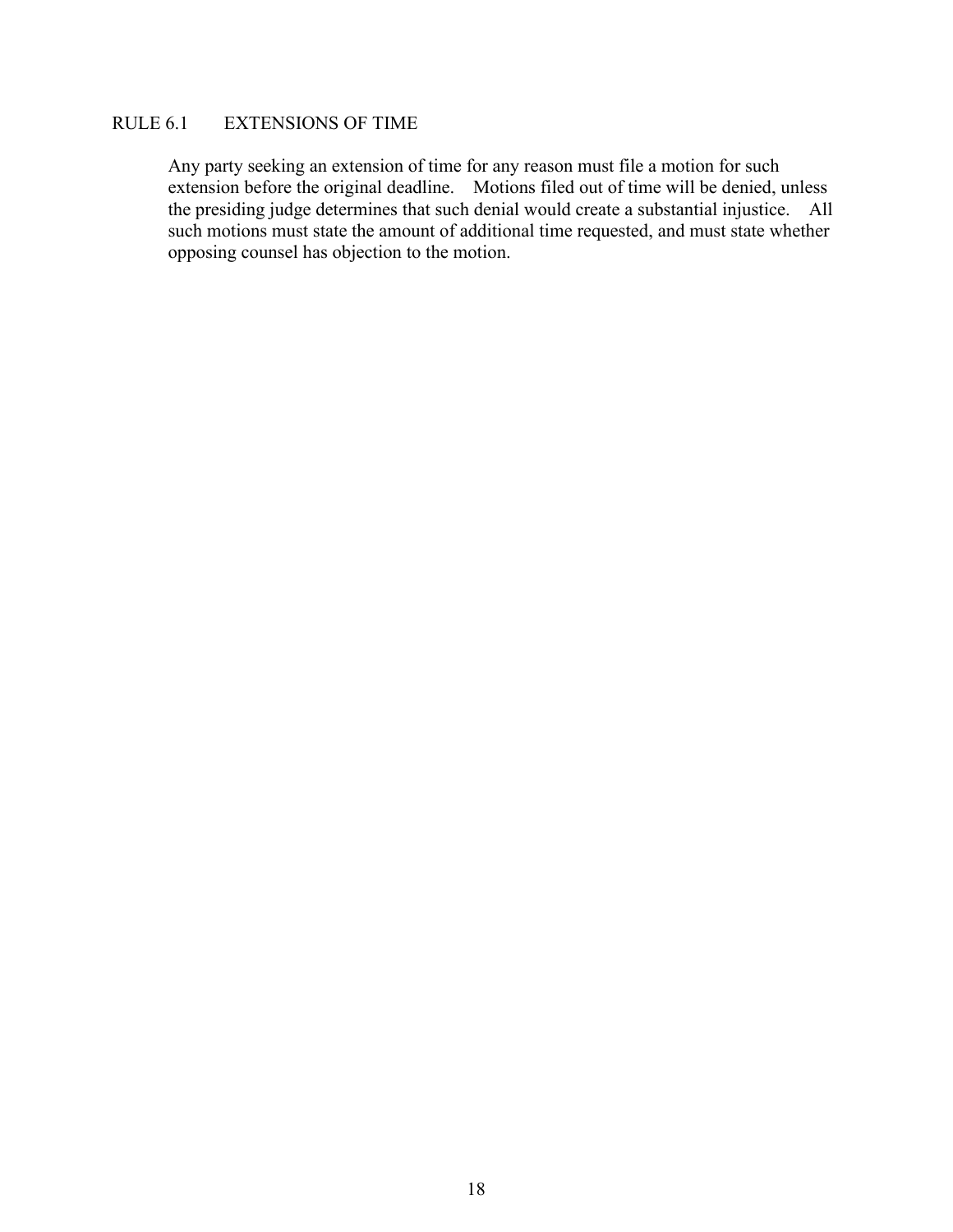#### <span id="page-23-0"></span>RULE 7.1 MOTIONS

- (A) Disposition of Motions: Oral Argument: Extension of Time
	- (1) Any motion (other than summary judgment motions, which are governed by subparagraph (D) of this Rule) may, in the court's discretion, be:
		- (a) scheduled for oral argument, either at a specified time or on a Motion Day as suggested in Fed. R. Civ. P. 78;
		- (b) scheduled for determination by telephone conference call;
		- (c) referred to a United States magistrate judge for determination or recommendation; or
		- (d) determined upon the pleadings and the motion papers without benefit of oral argument.
	- (2) A party desiring oral argument on a motion filed under subparagraph (B) of this Rule must so specify in the motion or opposition thereto and must state the reason why oral argument is desired.
	- (3) Motions for extensions of time must be filed within the original time allowed.

#### (B) Memorandum of Law: Response; Reply; Length

- (1) Every motion raising a question of law (except summary judgment motions, which are governed by Subparagraph (D) of this Rule) must include a memorandum of law including a brief statement of the specific points or propositions of law and supporting authorities upon which the moving party relies, and identifying the Rule under which the motion is filed.
- (2) Any party opposing a motion filed pursuant to  $(B)(1)$  must file a response to the motion, including a brief statement of the specific points or propositions of law and supporting authorities upon which the responding party relies. The response must be filed within 14 days after service of the motion and memorandum. If no response is timely filed, the presiding judge will presume there is no opposition to the motion and may rule without further notice to the parties.
- (3) No reply to the response is permitted without leave of Court.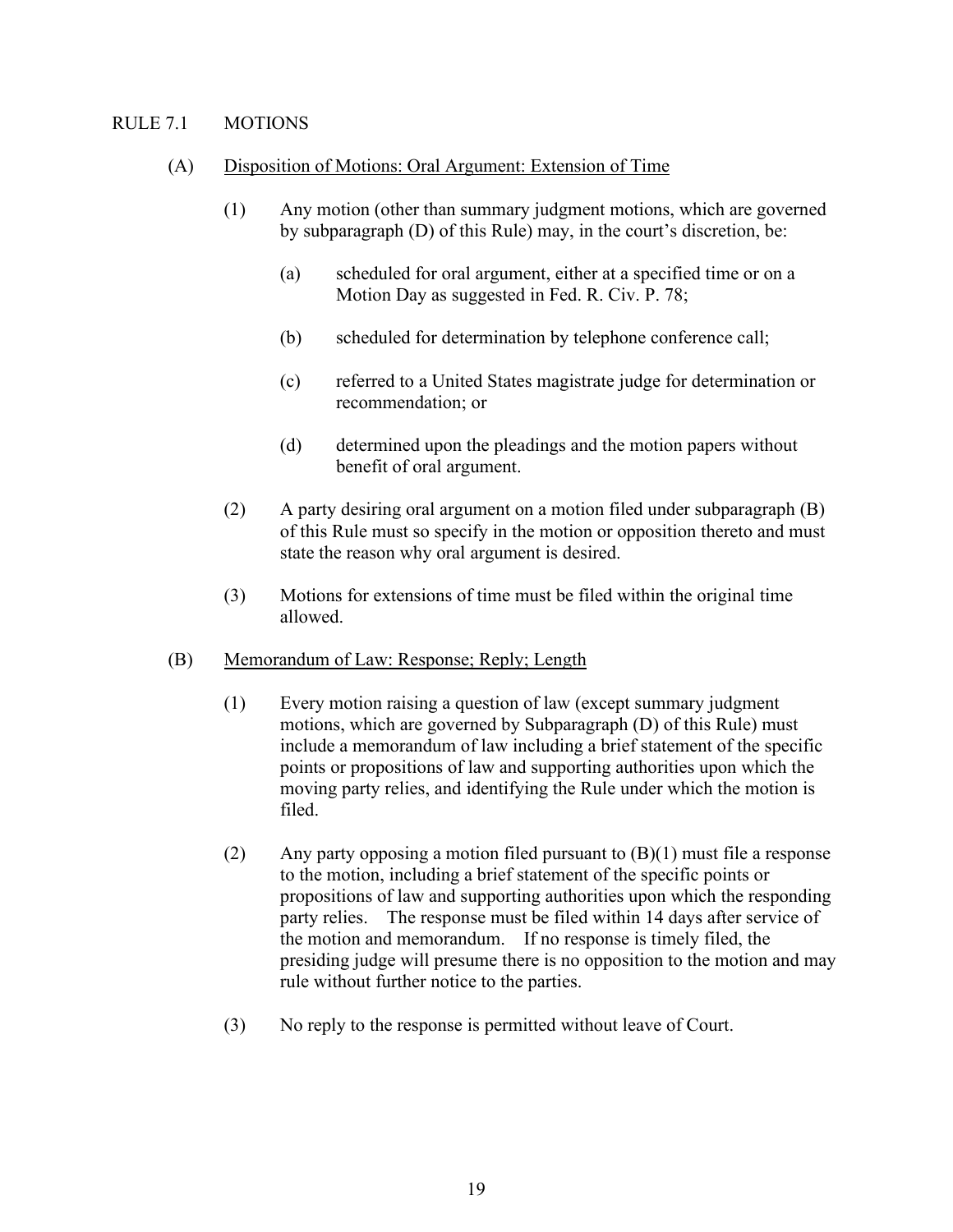- (4) (a) A memorandum in support of and in response to a motion must be double-spaced and must not exceed 15 pages in length, unless it complies with the following type volume limitation.
	- (b) A memorandum that exceeds 15 pages in length will comply with the type volume limitation if
		- (1) it does not contain more than 7000 words or 45,000 characters, or
		- (2) it uses monospaced type and does not contain more than 650 lines of text.
	- (c) A memorandum submitted under the type volume limitation must include a certificate by counsel, or by an unrepresented party, that the memorandum complies with the type volume limitation. The certificate of compliance must state the number of words, characters or lines of type in the memorandum. The person who prepares the certificate of compliance may rely on the word or character count of the word processing system used to prepare the document.
	- (d) All headings, footnotes, and quotations count toward the page, word, character, and line limitations.

#### (C) Supporting Documents.

If documentary evidence is to be offered in support of or in opposition to a motion, and if that evidence is conveniently susceptible of copying, copies thereof will be served and filed by the moving party with the motion and by the opposing party with the response thereto. If the evidence is not susceptible of convenient copying, the offering party instead will furnish to the court and to the adverse party, a concise summary of the contents and will immediately make the original available to the adverse party for examination.

#### (D) Summary Judgment

All motions for summary judgment and responses and replies thereto must comply with the requirements of this rule. Any filings not in compliance may be stricken by the court. The consequences for failing to comply are discussed thoroughly in *Waldridge v. American Hoechst Corp.*, 24 F.3d 918 (7th Cir. 1994). Motions for extension of time to file a motion for summary judgment, a response or a reply thereto will not be looked upon with favor; such motions may be summarily denied unless they are filed within the original time as allowed by this rule or by the scheduling order.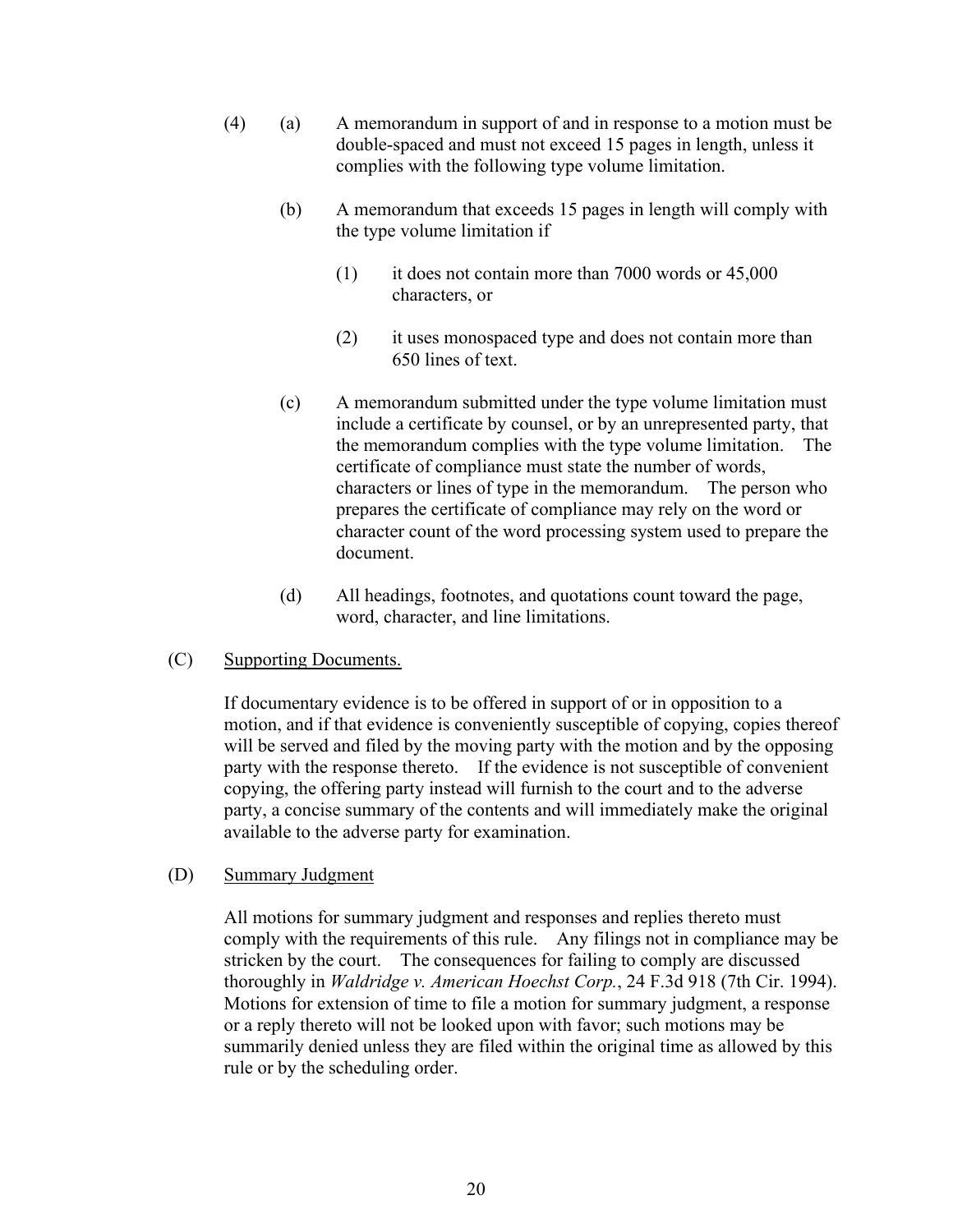#### (1) Motion for Summary Judgment

Any party filing a motion for summary judgment pursuant to Fed. R. Civ. P. 56 and the scheduling order entered in the case, must include in that motion the following sections with appropriate headings:

(a) Introduction:

Without citations, briefly summarize the legal and factual basis for the motion and the exact relief sought.

(b) Undisputed Material Facts:

List and number each undisputed material fact which is the basis for the motion for summary judgment. Include as exhibits to the motion all relevant documentary evidence. For each fact asserted, provide citations to the documentary evidence that supports it, appropriately referencing the exhibit and page.

A WORD OF CAUTION: Material facts are only those facts which bear directly on the legal issue raised by the motion.

(c) Argument:

Under an appropriate subheading for each separate point of law, explain the legal point, with citations to authorities, and why or how the application of that point to the undisputed material facts entitles movant to the relief sought.

(2) Response to Motion for Summary Judgment:

Within 21 days after service of a motion for summary judgment, any party opposing the motion must file a response. A failure to respond will be deemed an admission of the motion. The response must include the following sections with appropriate headings:

(a) Introduction:

Without citations, briefly summarize the legal and factual basis for opposition to the motion and the exact relief sought.

(b) Response to Undisputed Material Facts:

In separate subsections state the following: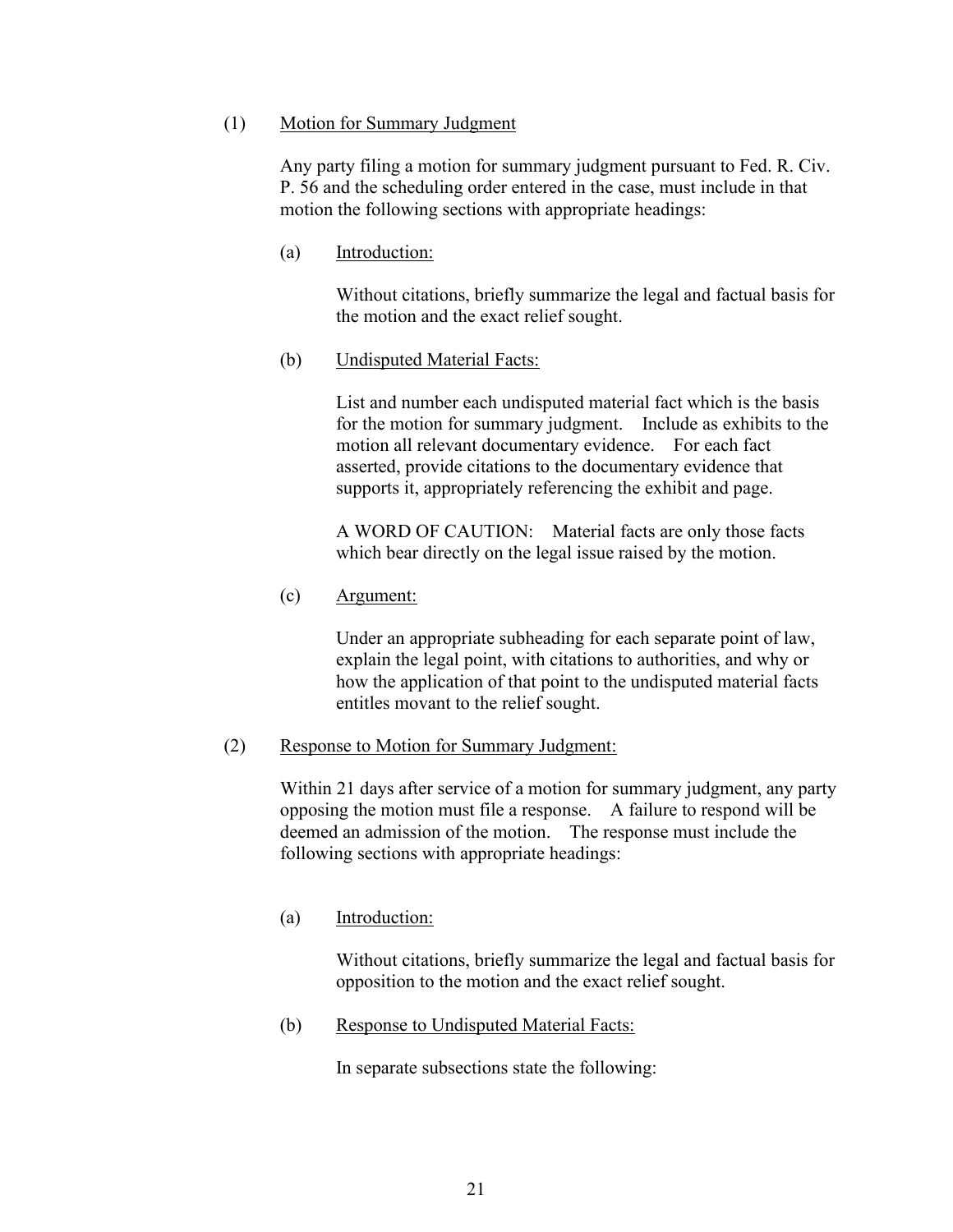(1) Undisputed material facts:

List by number each fact from Section B of the motion for summary judgment which is conceded to be undisputed and material.

(2) Disputed Material Facts:

List by number each fact from Section B of the motion for summary judgment which is conceded to be material but is claimed to be disputed. Each claim of disputed fact must be supported by evidentiary documentation referenced by specific page. Include as exhibits all cited documentary evidence not already submitted by the movant.

(3) Disputed Immaterial Facts:

List by number each fact from Section B of the motion for summary judgment which is claimed to be both immaterial and disputed. State the reason the fact is immaterial. Support the claim that the fact is disputed with evidentiary documentation referenced by specific page. Include as exhibits all cited documentary evidence not already submitted by the movant.

(4) Undisputed Immaterial Facts:

List by number each fact from Section B of the motion for summary judgment which is undisputed but is claimed to be immaterial. State the reason the fact is immaterial.

(5) Additional Material Facts:

List and number each additional material fact raised in opposition to the motion for summary judgment. Each additional fact must be supported by evidentiary documentation referenced by specific page. Include as exhibits all relevant documentary evidence not already submitted by the movant.

- (6) A failure to respond to any numbered fact will be deemed an admission of the fact.
- (c) Argument: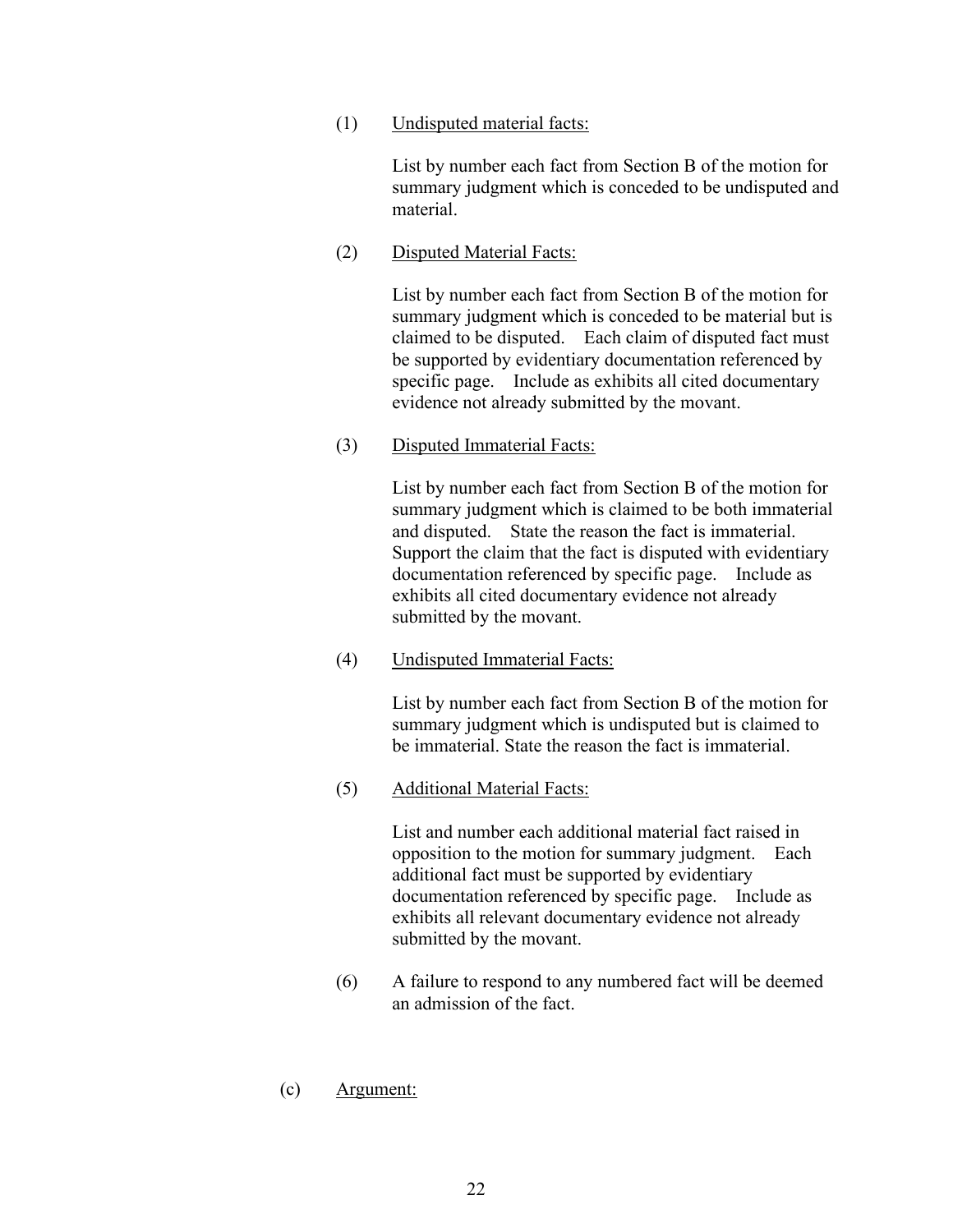With or without additional citations to authorities, respond directly to the argument in the motion for summary judgment, for example, by explaining any disagreement with the movant's explanation of each point of law, why a point of law does not apply to the undisputed material facts, why its application does not entitle movant to relief or why, for other reasons, summary judgment should not be granted.

#### (3) Movant's Reply:

Within 14 days after service of response, the movant may file a reply. The reply must include the following subsections, appropriately titled:

#### (a) Reply to Additional Material Facts

List by number the additional facts asserted in Section (b)(5) of the response. For each fact, state succinctly whether:

- (1) it is conceded to be material and undisputed,
- $(2)$  it is conceded to be material but is disputed, in which case provide support the claim that the fact is disputed by providing citations to specific pages of evidentiary documentation. Include as exhibits all cited documentary evidence not already submitted,
- (3) it is immaterial but disputed, in which case state the reason the fact is immaterial and support the claim that the fact is disputed by providing citations to evidentiary documentation, attached as exhibits and referenced by specific page,
- $(4)$  it is immaterial and undisputed, in which case explain the reason it is immaterial,
- (5) A failure to respond to any numbered fact will be deemed an admission of that fact.
- (b) Argument

Succinctly and directly address any matters raised in the response with which the movant disagrees. THE REPLY WILL BE LIMITED TO NEW MATTERS RAISED IN THE RESPONSE AND MUST NOT RESTATE ARGUMENTS ALREADY RAISED IN THE MOTION.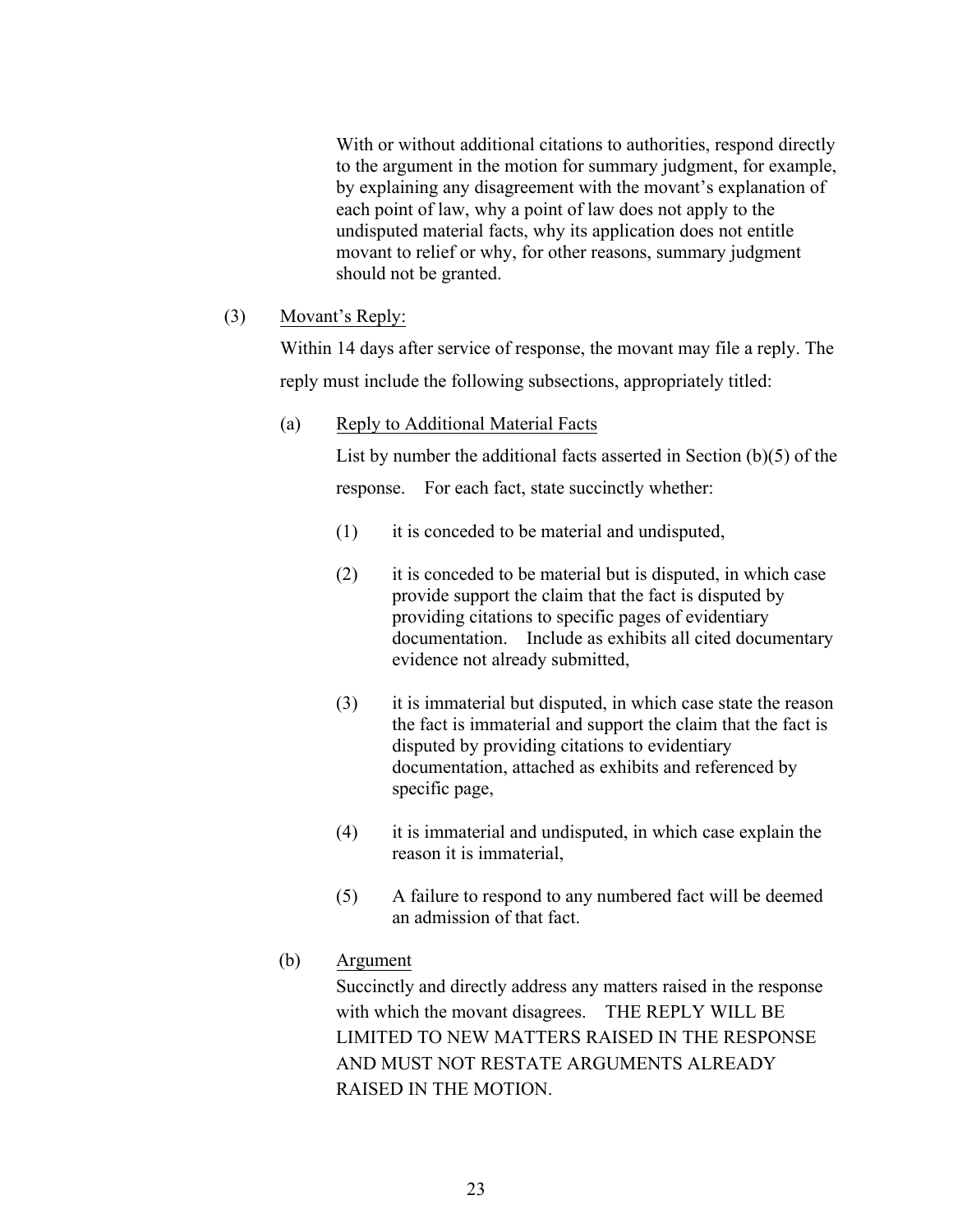#### (4) Oral Arguments

The Court may take the motion for summary judgment under advisement without oral argument or may schedule argument with appropriate notice to the parties. A party may file a request for oral argument and hearing at the time of filing either a motion or response pursuant to this Rule.

#### (5) Page and Type Limitations

Page and type volume limitations, as set forth in Rule 7.1(B)(4), apply to Section  $(1)(c)$  of the motion for summary judgment and to Section  $(2)(c)$ of the response to the motion. The argument section of a reply must not exceed five double-spaced pages in length.

#### (6) Exceptions

Local Rule 7.1(D) does not apply to social security appeals or any other case upon the showing of good cause.

#### (E) Amended Pleadings

Whenever an amended pleading is filed, the Clerk will moot any motion attacking the original pleading. Defendant must respond to the amended pleading in accordance with Fed. R. Civ. P. 15(a)(3).

#### (F) Documents Requiring Leave of Court

If filing a document requires leave of the court, the filing party must attach the proposed document as an exhibit to a motion to file. If the court then grants the motion to file, the Clerk will file the attached document electronically; the filing party should not do so.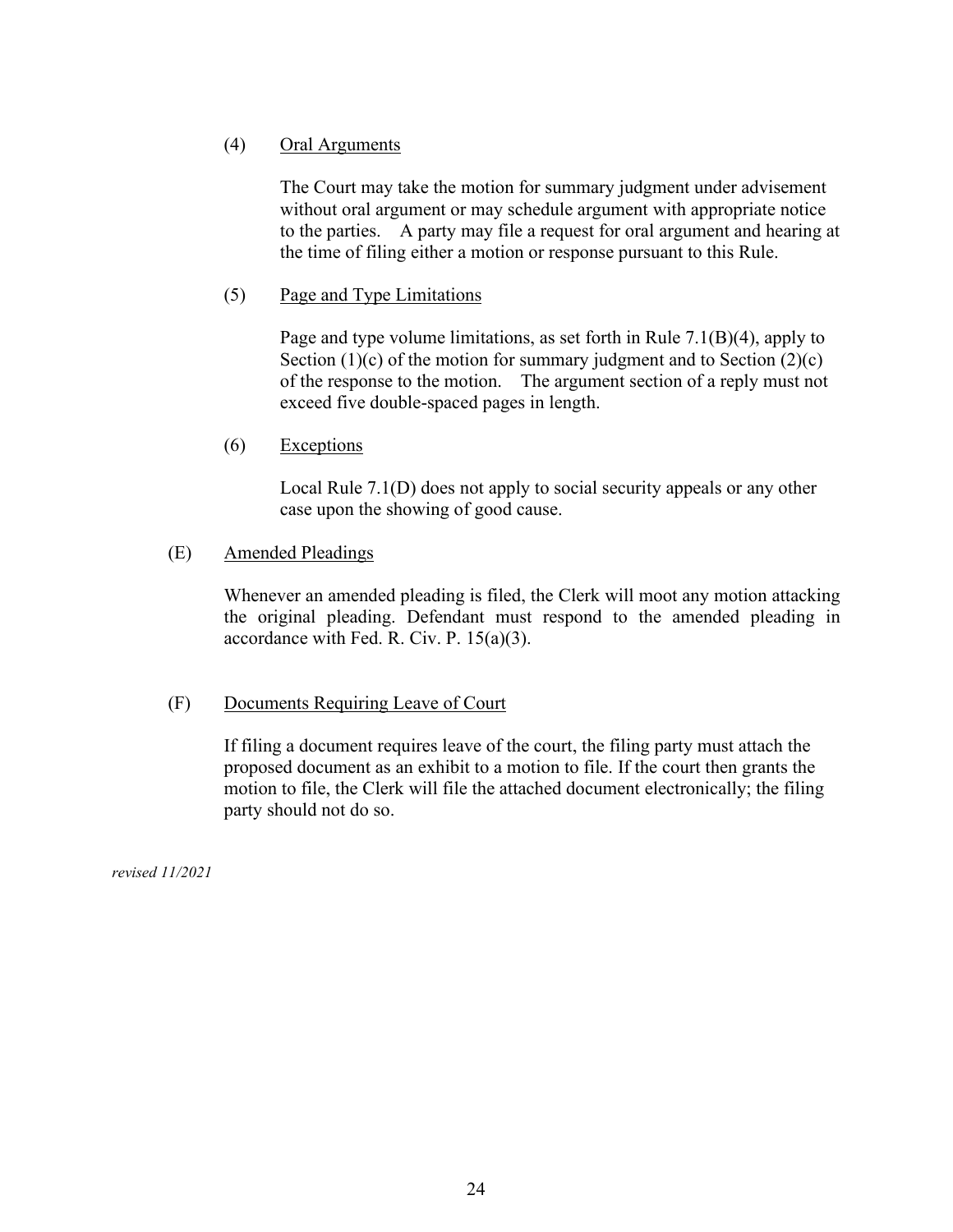#### <span id="page-29-0"></span>RULE 8.1 SOCIAL SECURITY CASES: REVIEW UNDER 42 U.S.C. § 405(g)

#### (A) Complaints: Contents.

Any person seeking judicial review of a decision of the Commissioner of Social Security under Section 205(g) of the Social Security Act (42 U.S.C. § 405(g)) must provide, on a separate paper attached to the complaint served on the Commissioner of Social Security, the social security number of the worker on whose wage record the application for benefits was filed. The person must also state, in the complaint, that the social security number has been attached to the copy of the complaint served on the Commissioner of Social Security. Failure to provide a social security number to the Commissioner of Social Security will not be grounds for dismissal of the complaint.

(B) Complaints: Form of Allegation.

In keeping with Fed. R. Civ. P. 84 and the Appendix of Forms to the Federal Rules of Civil Procedure, the following form of allegations in a complaint is considered sufficient for  $\S$  405(g) review cases in this court:

 $(1)$  The plaintiff is a resident of (City and State)

 $\overline{\phantom{a}}$  , and the set of the set of the set of the set of the set of the set of the set of the set of the set of the set of the set of the set of the set of the set of the set of the set of the set of the set of the s

(2) The plaintiff complains of a decision which adversely affects (him) (her). The decision has become the final decision of the Commissioner for purposes of judicial review and bears the following caption:

In the case of Claim for

Claimant

 $\mathcal{L}_\text{max}$  , where  $\mathcal{L}_\text{max}$ Wage Earner

(3) The plaintiff has exhausted administrative remedies in this matter and this court has jurisdiction for judicial review pursuant to 42 U.S.C.  $\S$  405(g).

WHEREFORE, plaintiff seeks judicial review by this court and the entry of judgment for such relief as may be proper, including costs.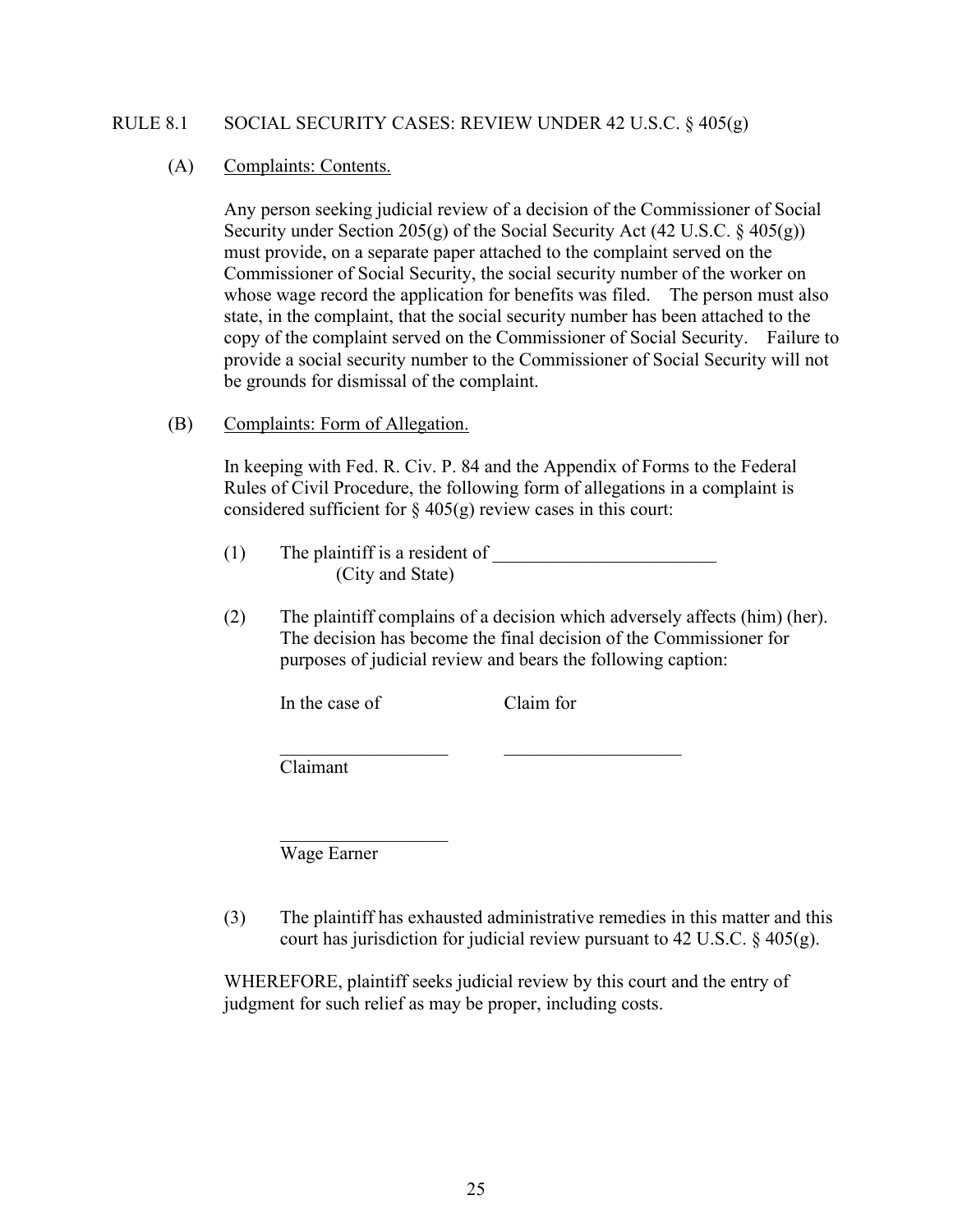#### (C) Service

- (1) Where a complaint for administrative review is filed pursuant to 42 U.S.C. Section  $405(g)$  and plaintiff in that complaint is allowed to proceed in forma pauperis, then the United States Attorney and Social Security Administration agree that service of initial process (i.e. summons and complaint) upon the United States Attorney and Social Security Administration under Fed. R. Civ. P.  $4(i)(1)(A \text{ and } C)$  may be accomplished by electronic delivery of the summons and complaint through the court's Case Management and Electronic Filing System (CM/ECF) to e-mail addresses provided to the Clerk's Office by the United States Attorney. The United States Attorney and Social Security Administration will treat this electronic delivery of the summons and complaint as service under Fed. R.Civ.P. 4(i)(1)(A and C). Service on the Attorney General will still be required pursuant to Fed. R. Civ. P.  $4(i)(1)(B)$ .
- (2) Where a complaint for administrative review is filed pursuant to 42 U.S.C. Section  $405(g)$  and plaintiff is not proceeding in forma pauperis, service shall be accomplished pursuant to Fed. R. Civ. P. 4(I).
- (D) Responsive Pleading, Transcript of Proceedings.

The respondent has 120 days from the date of service of summons within which to file a responsive pleading and transcript of administrative proceedings.

(E) Motions: Hearing.

Within 30 days after the filing of the responsive pleading and transcript, the plaintiff must file a Motion for Summary Judgment and a Memorandum of Law which must state with particularity which findings of the Commissioner are contrary to law. The plaintiff must identify the statute, regulation or case law under which the Commissioner allegedly erred. The plaintiff must cite to the record by page number the factual evidence which supports the plaintiff's position. Arguing generally, "the decision of the Commissioner is not supported by substantial evidence" is not sufficient to meet this rule. Within 45 days thereafter, the defendant must file a "Cross-Motion for Affirmance and Response to the Motion for Summary Judgment" and Memorandum of Law which must specifically respond to the plaintiff's assertions and arguments. The defendant must cite to the record by page number the factual evidence which supports the decision of the Commissioner. Within 21 days after the filing of defendant's Cross-Motion, Plaintiff may file a reply brief addressing issues raised in the Cross-Motion. No further briefs are permitted without leave of Court. The case may be set for hearing at the discretion of the presiding judge.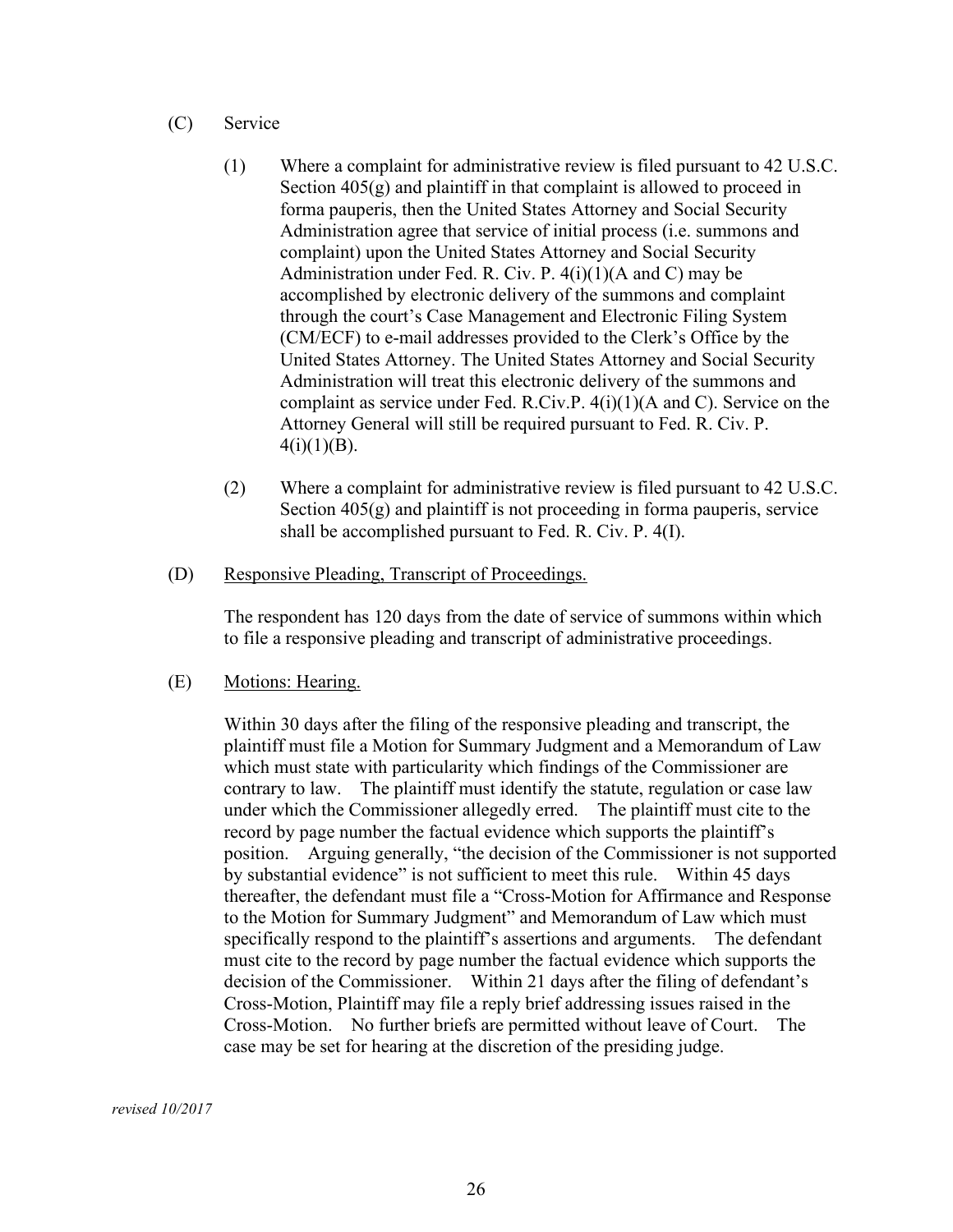#### <span id="page-31-0"></span>RULE 8.2 RULE ON POST-CONVICTION PROCEEDINGS IN CAPITAL PUNISHMENT CASES PURSUANT TO 28 U.S.C. SECTIONS 2254 AND 2255

- (A) Operation, Scope, and Priority.
	- (1) This rule applies to post-conviction proceedings in all cases involving persons under sentence of capital punishment.
	- (2) The judge to whom a case is assigned will handle all matters pertaining to the case, including certificates of appealability, stays of execution, consideration of the merits, second or successive petitions when authorized by the court of appeals under 28 U.S.C. §§ 2244(b)(3), 2255(h), remands from the court of appeals or Supreme Court of the United States, and associated procedural matters. This rule does not limit a district judge's discretion to designate a magistrate judge, under 28 U.S.C. § 636, to perform appropriate tasks. An emergency judge may act when the designated district judge is unavailable.
	- (3) The judge must give priority to cases within the scope of this rule, using the time limitations in 28 U.S.C. § 2266(b) as guidelines when the section is not directly applicable.
	- (4) The judge may make changes in the procedures established by this rule when justice so requires.
- (B) Notices and Required Documents.
	- (1) A petition or motion within the scope o f this rule must:
		- (a) Include all possible grounds for relief;
		- (b) Inform the court of the execution date, if one has been set; and
		- (c) In an action under 28 U.S.C.  $\S$  2254, inform the court how each issue raised was presented to the state tribunal and, if it was not presented, why the contention nonetheless should be treated as (i) exhausted, and (ii) not forfeited.
	- (2) As soon as a case is assigned to a judge, the district clerk must notify by telephone the judge, counsel for the parties, and the representatives designated under the next subsection. The district clerk also must inform counsel of the appropriate procedures and telephone numbers for emergency after-hours motions.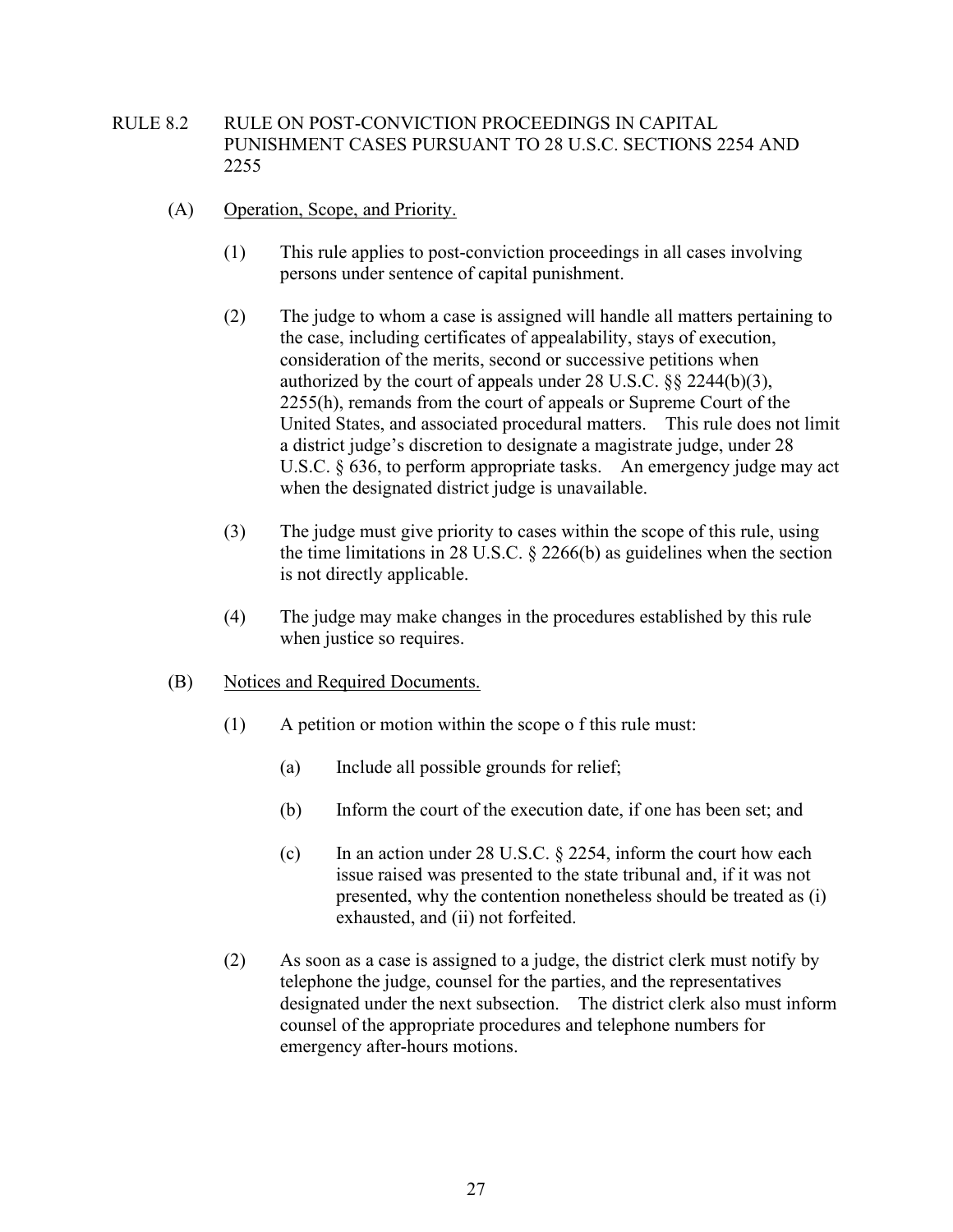- (3) The Attorneys General of states with persons under sentence of death, and the United States Attorneys of districts with persons under sentence of death, must designate representatives to receive notices in capital cases in addition to, or in lieu of, the government's assigned counsel, and must keep the court informed about the office and home telephone numbers of the designated representatives.
- (4) The district clerk must notify the circuit clerk of the filing of a case within the scope of this rule, of any substantial development in the case, and of the filing of a notice of appeal. In all cases within the scope of this rule, the district court clerk must immediately transmit the record to the court of appeals following the filing of a notice of appeal. A supplemental record may be sent later if items are not currently available.
- (5) Promptly after the filing of a case within the scope of this rule, the district clerk must furnish to petitioner or movant a copy of this rule, together with copies of Federal Rule of Appellate Procedure 22, and Seventh Circuit Rules 22 and 22.2.
- (6) In all cases within the scope of this rule, the petitioner or movant must file, within 14 days after filing the petition or motion, legible copies of the documents listed below. If a required document is not filed, the petitioner or movant must explain the omission.
	- (a) Copies of all state or federal court opinions, memorandum decisions, orders, transcripts of oral statements of reasons, and judgments involving any issue presented by the petition or motion, whether these decisions or opinions were rendered by trial or appellate courts, on direct or collateral review. If a decision or opinion has been published, a citation may be supplied in lieu of a copy.
	- (b) Copies of prior petitions or motions filed in state or federal court challenging the same conviction or sentence.
	- (c) If a prior petition has been filed in federal court, either (i) a copy of the court of appeals' order under 28 U.S.C.  $\S$  2244(b)(3) or  $\S$ 2255(h) permitting a second or successive collateral attack, or (ii) an explanation of why prior approval of the court of appeals is not required.
	- (d) Any other documents that the judge requests.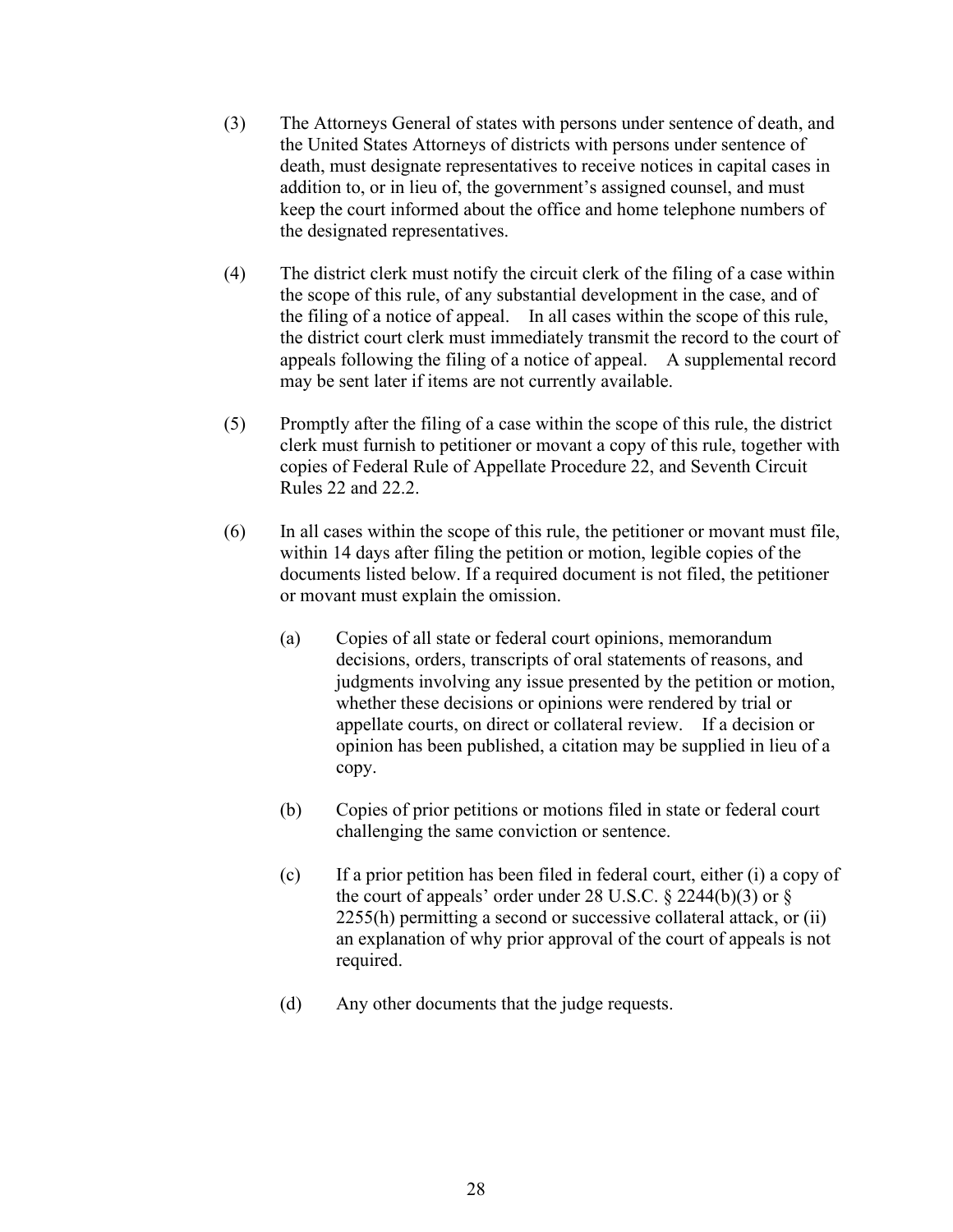- (C) Preliminary Consideration.
	- (1) The district judge will promptly examine a petition or motion within the scope of this rule and, if appropriate, order the respondent to file an answer or other pleading or take such other action as the judge deems appropriate.
	- (2) If the judge determines that the petition or motion is a second or successive collateral attack for which prior approval of the court of appeals was required but not obtained, the judge will immediately dismiss the case for want of jurisdiction.
	- (3) If the court of appeals granted leave to file a second or successive collateral attack, the district judge must promptly determine in writing whether the criteria of 28 U.S.C. § 2244(b)(4) have been satisfied.
- (D) Appointment of Counsel.

Pursuant to 28 U.S.C.  $\S$  2255(g), counsel will be appointed for any person under a sentence of death who is financially unable to obtain representation, requests that counsel be appointed, and does not already have counsel appointed by a state under 28 U.S.C. § 2261.

- (E) Stay of Execution.
	- (1) A stay of execution is granted automatically in some cases, and forbidden in others, by 28 U.S.C. § 2262. All requests with respect to stays of execution over which the court possesses discretion, or in which any party contends that § 2262 has not been followed, must be made by motion under this rule.
	- (2) Parties must endeavor to file motions with the court in writing and during normal business hours. Parties having emergency motions during nonbusiness hours must proceed as instructed under part (b)(2).
	- (3) A motion must be accompanied by legible copies of the documents required by part (b)(6), unless these documents have already been filed with the court or the movant supplies a reason for their omission. If the reason is lack of time to obtain or file the documents, then the movant must furnish them as soon as possible thereafter.
	- (4) If the attorney for the government has no objection to the motion for stay, the court must enter an order staying the execution.
	- (5) If the district judge concludes that an initial petition or motion is not frivolous, a stay of execution must be granted.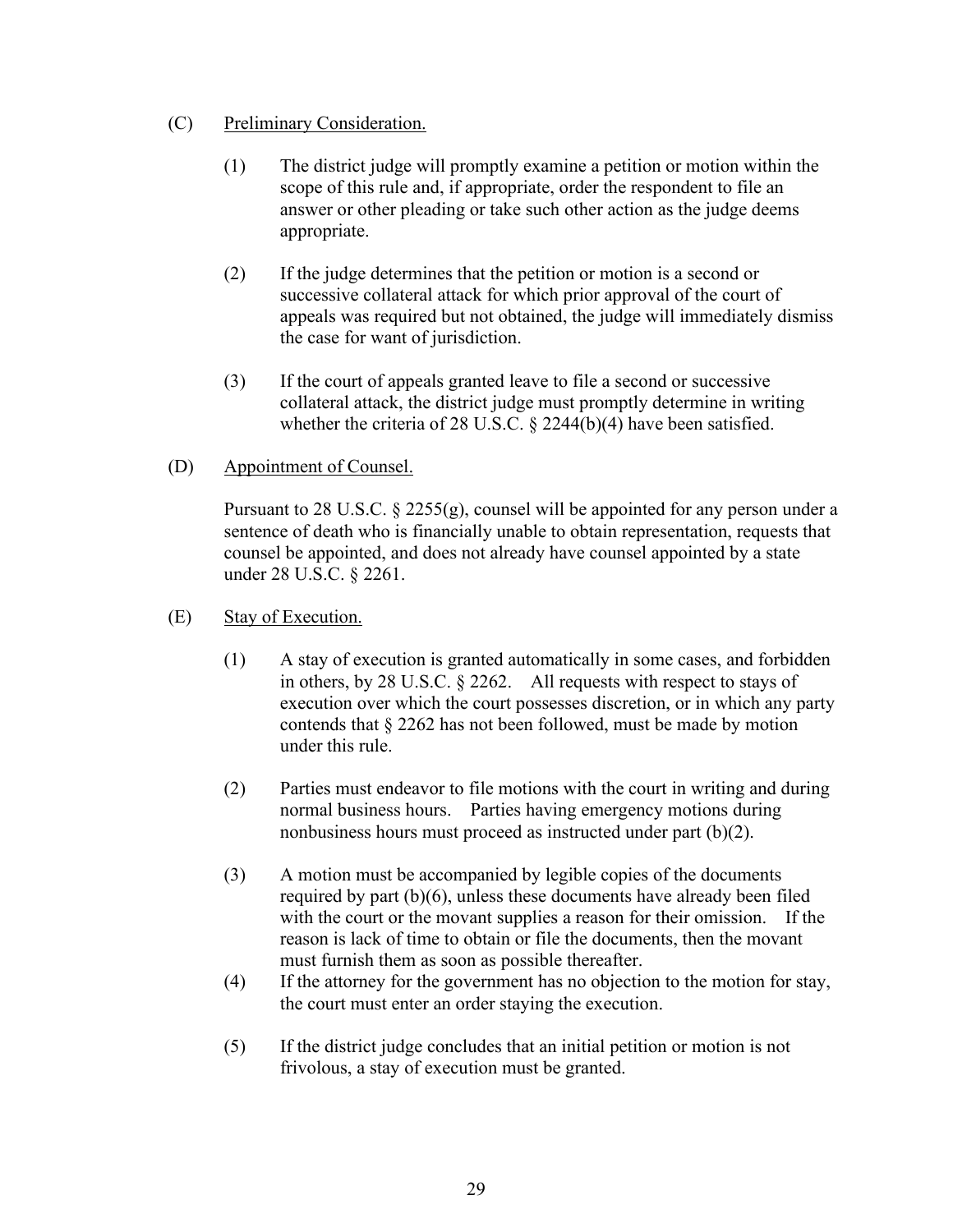- (6) An order granting or denying a stay of execution must be accompanied by a statement of the reasons for the decision.
- (7) If the district court denies relief on the merits and an appeal is taken, then:
	- (a) if the judge denies a certificate of appealability, any previously issued stay must be vacated, and no new stay of execution may be entered; but
	- (b) if the judge issues a certificate of appealability, a stay of execution pending appeal must be granted.
- (F) Clerk's List of Cases.

The Clerk will maintain a list of cases within the scope of this rule.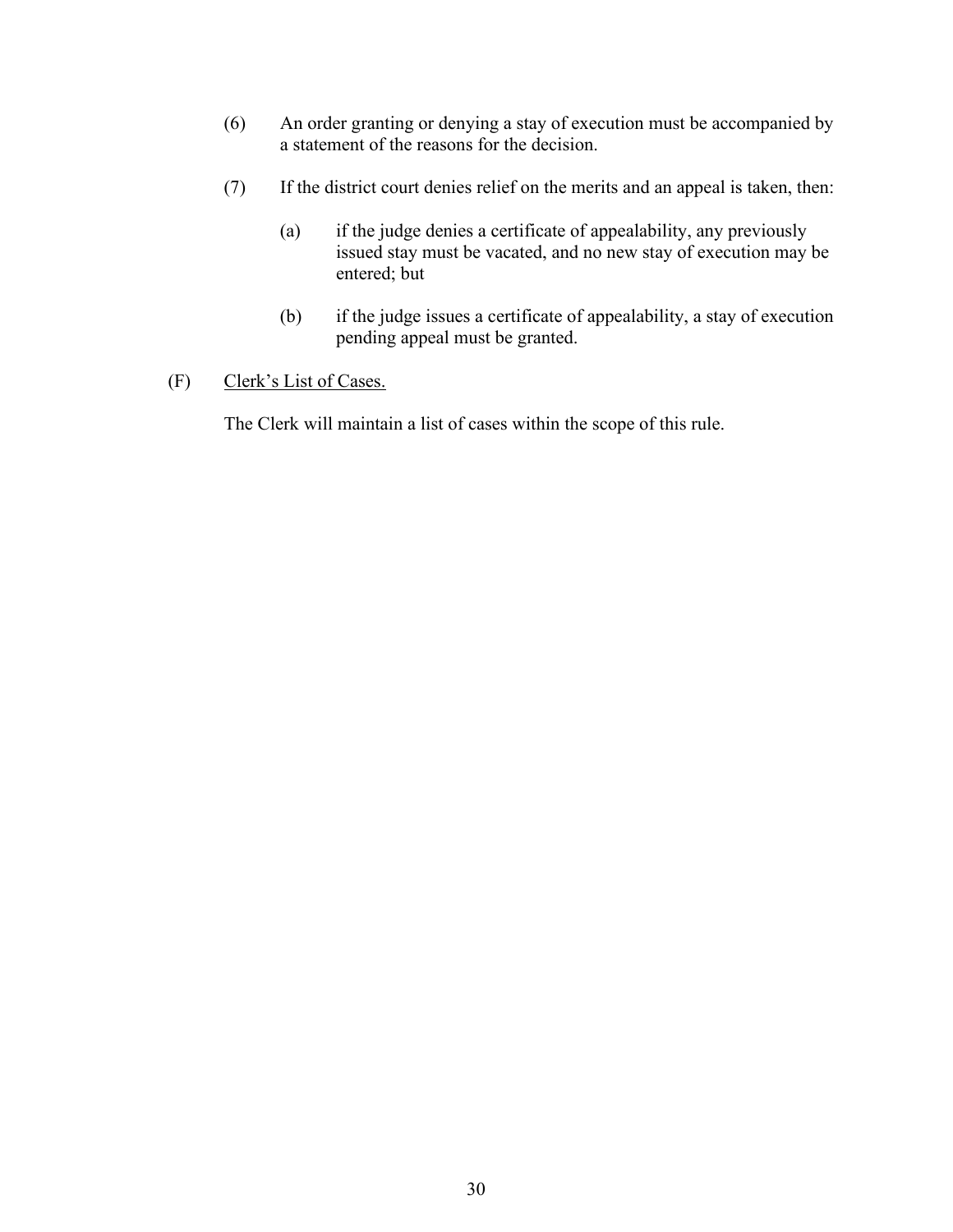#### <span id="page-35-0"></span>RULE 11.1 TELEPHONE NUMBER ON PLEADINGS

In addition to the signature and address of the signing attorney or unrepresented party as required by Fed. R. Civ. P. 11, every pleading must show a telephone number where such attorney or party may be reached by telephone. For every pleading that is not electronically filed, the name of the filing party or attorney must be typed below the signature line.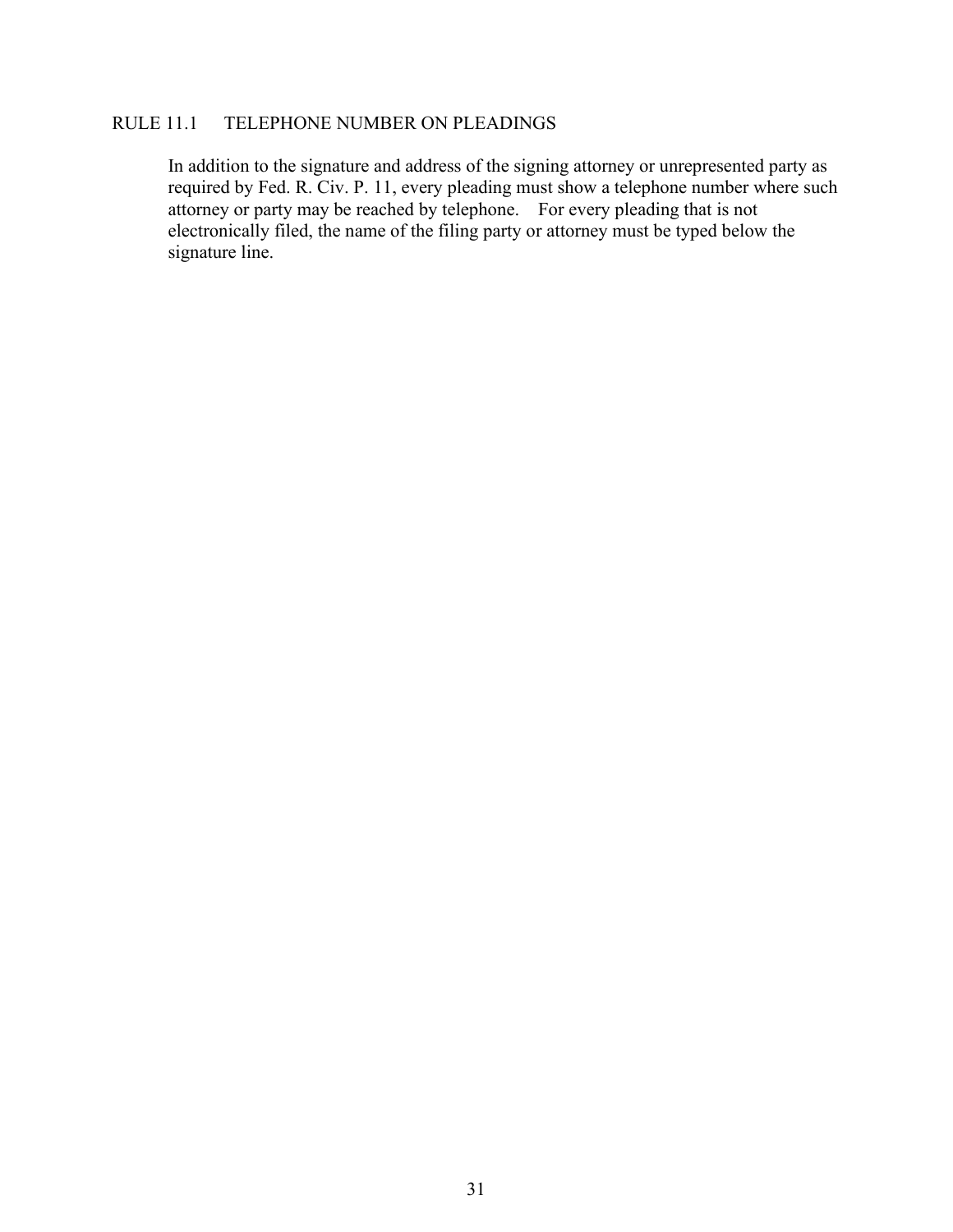# RULE 11.2 DESIGNATION OF LEAD COUNSEL ON INITIAL PLEADING

When a party's initial pleading is filed, counsel must designate as lead counsel the attorney who will be responsible for receipt of telephone conference calls. Only one may be designated.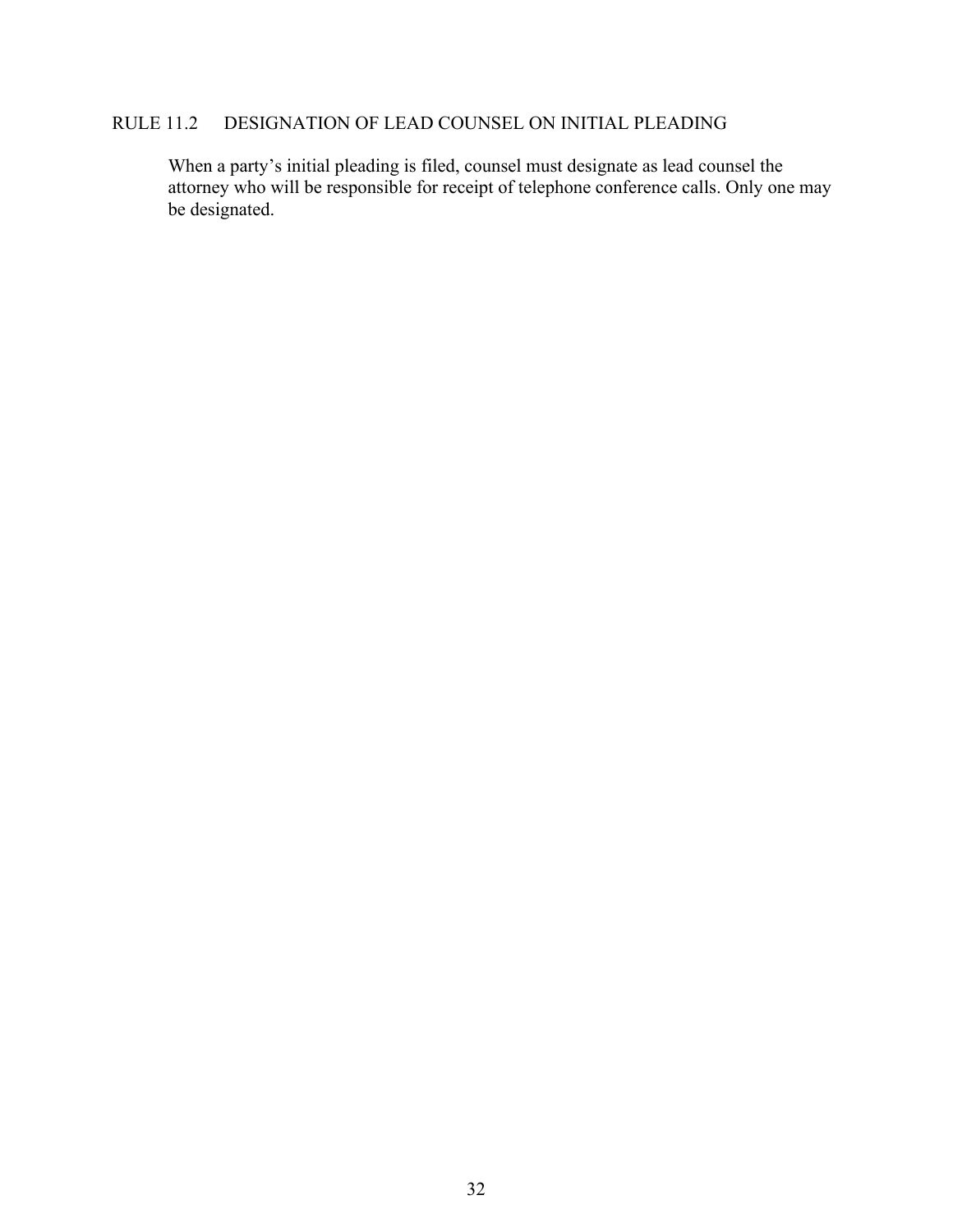## RULE 11.3 CERTIFICATE OF INTEREST

To enable the presiding judge to determine whether recusal is necessary or appropriate, an attorney for a non-governmental party or an amicus curiae must file a Certificate of Interest stating the following information:

- (1) The full name of every party or amicus the attorney represents in the case;
- (2) If such party or amicus is a corporation:
	- (a) its parent corporation, if any; and
	- (b) a list of corporate stockholders which are publicly held companies owning 10 percent or more of the stock of the party or amicus if it is a publicly held company.
- (3) The name of all law firms whose partners or associates appear for a party or are expected to appear for the party in the case.

The certificate must be filed with the complaint or upon the first appearance of counsel in the case. The certificate must be in the following form:

# [CAPTION]

The undersigned, counsel of record for [JOHN DOE, PLAINTIFF] furnishes the following in compliance with Rule 11.3 of this court.

# [LISTED BY NUMBER CATEGORY]

# DATE ATTORNEY SIGNATURE

This rule does not apply to pro se litigants.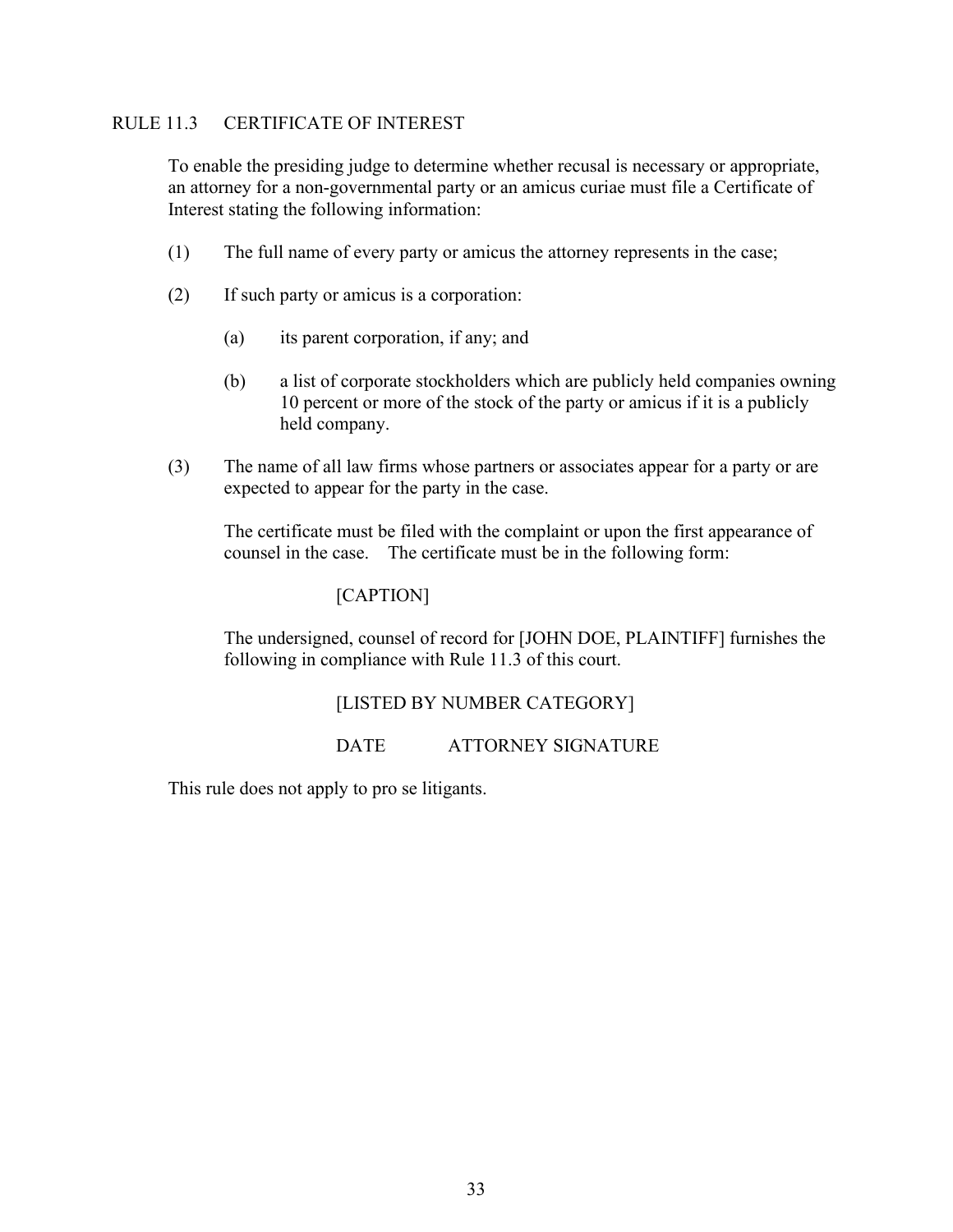## RULE 11.4 ELECTRONIC SIGNATURES

### (A) Signatures by Electronic Filers.

- (1) Use of a log-in and password for electronic filing constitutes and has the same force and effect as the filer's signature for purposes of Fed. R. Civ. P. 11, the Local Rules of this Court, and any other purpose for which a signature may be required in connection with proceedings in this Court.
- (2) Electronic filers should sign in the following manner: "s/ Jane Doe." Documents signed by an attorney must be filed using that attorney's log-in and password; they may not be filed using a log-in and password belonging to another attorney.
- (3) Where multiple attorney signatures are required, such as on a joint motion or a stipulation, the filing attorney may enter the "s/" of the other attorneys to reflect their agreement with the contents of the documents.

## (B) Signatures by Non-Electronic Filers.

- (1) If an original document requires the signature[s] of one or more persons not registered for electronic filing (e.g. settlement agreement with a pro se party, or a witness' affidavit), the filing party or its attorney must initially confirm that the content of the document is acceptable to all persons required to sign the documents. Original signatures of all non-electronic filers must be obtained before the document is filed.
- (2) The filing party must either redact the original signature[s] and efile the redacted version of the document, or provide the redacted version to the Clerk's Office for scanning and electronic filing. The filed document must indicate the identity of each non-registered signatory in the form "s/Jane Doe". A certificate of Service upon all parties and/or counsel of record must be filed with the document.
- (3) The filing party must retain the original document until one year after the date that the judgment has become final by the conclusion of direct review or the expiration of the time for seeking such review has passed.
- (4) The electronically filed document as it is maintained on the court's servers constitutes the official version of that record. The court will not maintain a paper copy of the original document except as otherwise provided in these Rules.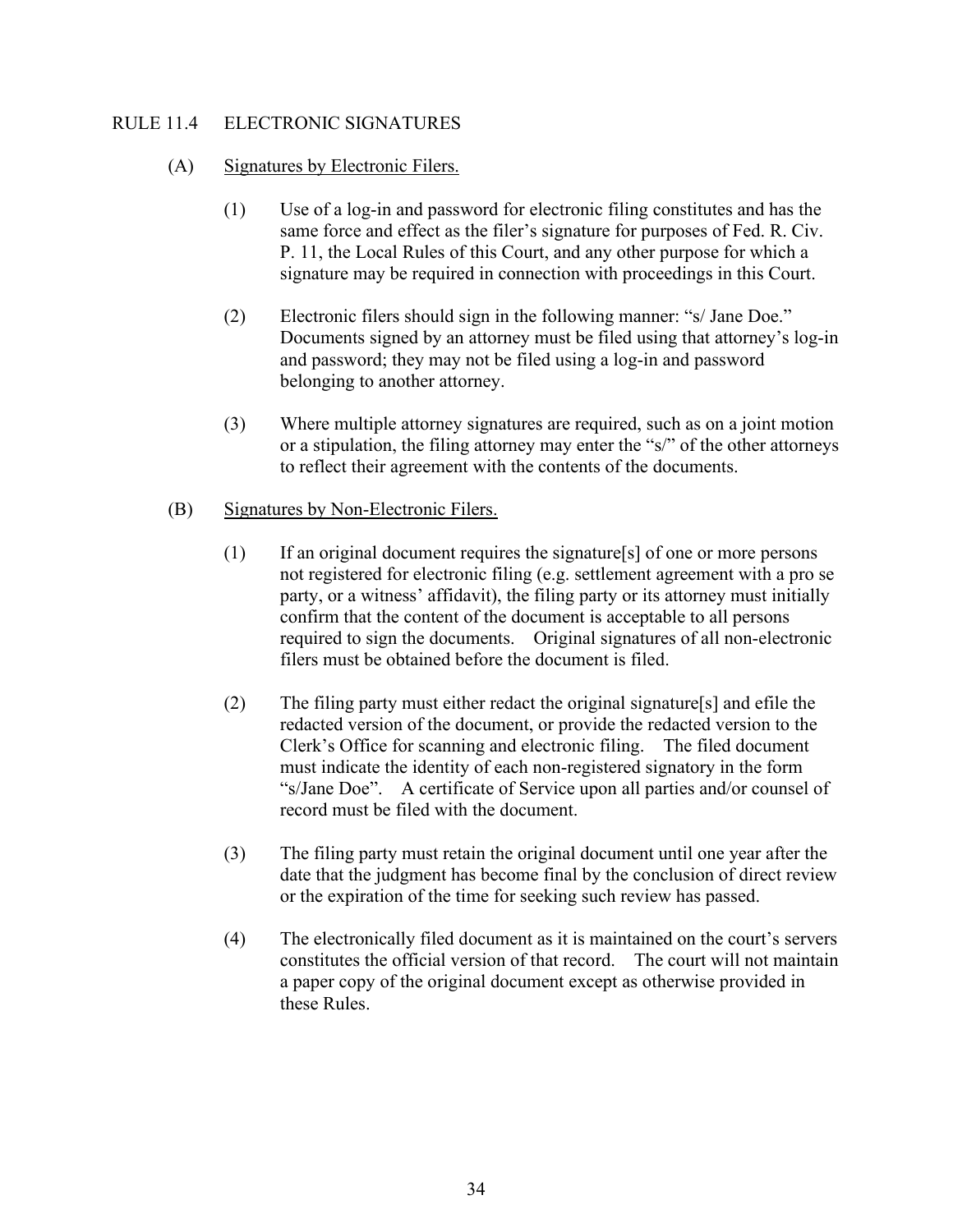# (C) Disputes Over Authenticity.

Any party or non-filing signatory who disputes the authenticity of an electronically filed document or the signatures on that document must file an objection to the document within 14 days of receiving the notice that the document has been filed.

*revised 03/2010*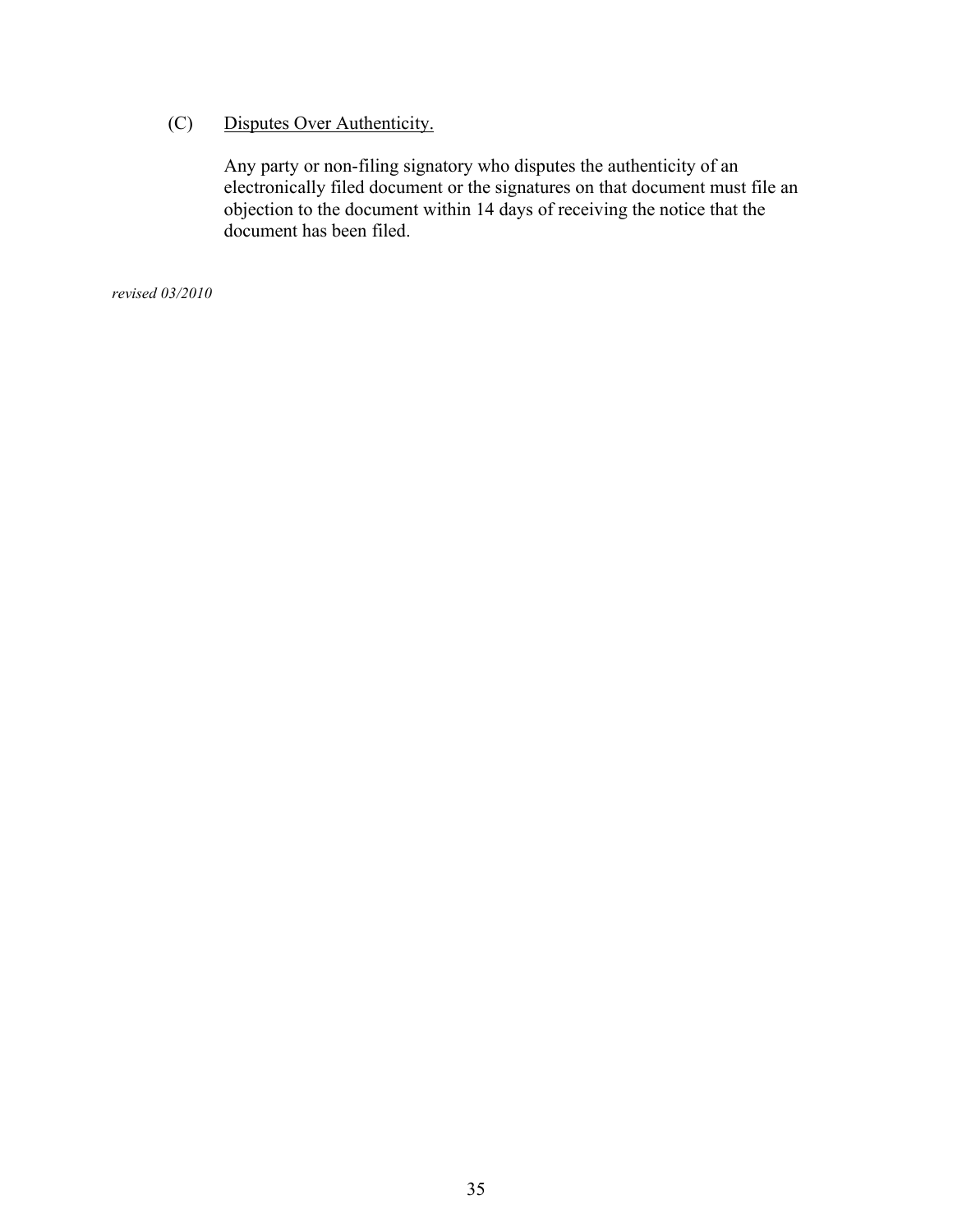### RULE 16.1 PRETRIAL PROCEDURES

### (A) Special Pretrial Conference.

A special pretrial conference may be held at any time by the presiding judge on notice issued to the parties whenever it appears that such may aid in disposition or preparation for trial. The special pretrial conference will be by telephone conference unless otherwise directed by the presiding judge.

## (B) Settlement Conference.

The presiding judge may order the parties to submit to settlement conferences at any time if it appears that a case may be resolved by settlement. The settlement conference will be by personal appearance unless otherwise directed by the presiding judge. In addition to the attorney responsible for the actual trial of the case, someone with final settlement authority must attend the settlement conference, either in person or by telephone. The settlement conference in a matter to be tried to the court must be conducted by a judge who will not preside at the trial of the case.

## (C) Cases Reported Settled.

Whenever a party reports to the court that a civil action is settled, the presiding judge will enter an order dismissing the case without prejudice as settled, with leave to reopen within 35 days if the settlement is not finalized. The time to reopen may be extended by order of the presiding judge upon a showing of good cause.

# (D) Cases With Intervening Bankruptcy.

- (1) Whenever the presiding judge is advised that a bankruptcy under U.S.C. Title 11, or any other similar court-ordered reorganization of liquidation which stays ongoing debt collection proceedings, affects any party to any case filed in the district court of this district, the presiding judge will enter an order directing the parties to file within the clerk of this court a copy of the stay order. Until such order is filed, the presiding judge will keep the case on its active docket.
- (2) After the stay order is filed, the presiding judge will enter an order directing the parties to show cause why the district court case should not be dismissed because of the pending bankruptcy, reorganization, or liquidation proceeding. The order to show cause will be returnable to a district judge at a date certain no less than 180 days from the date the stay order was filed with the clerk of this court. The time may be extended for good cause shown.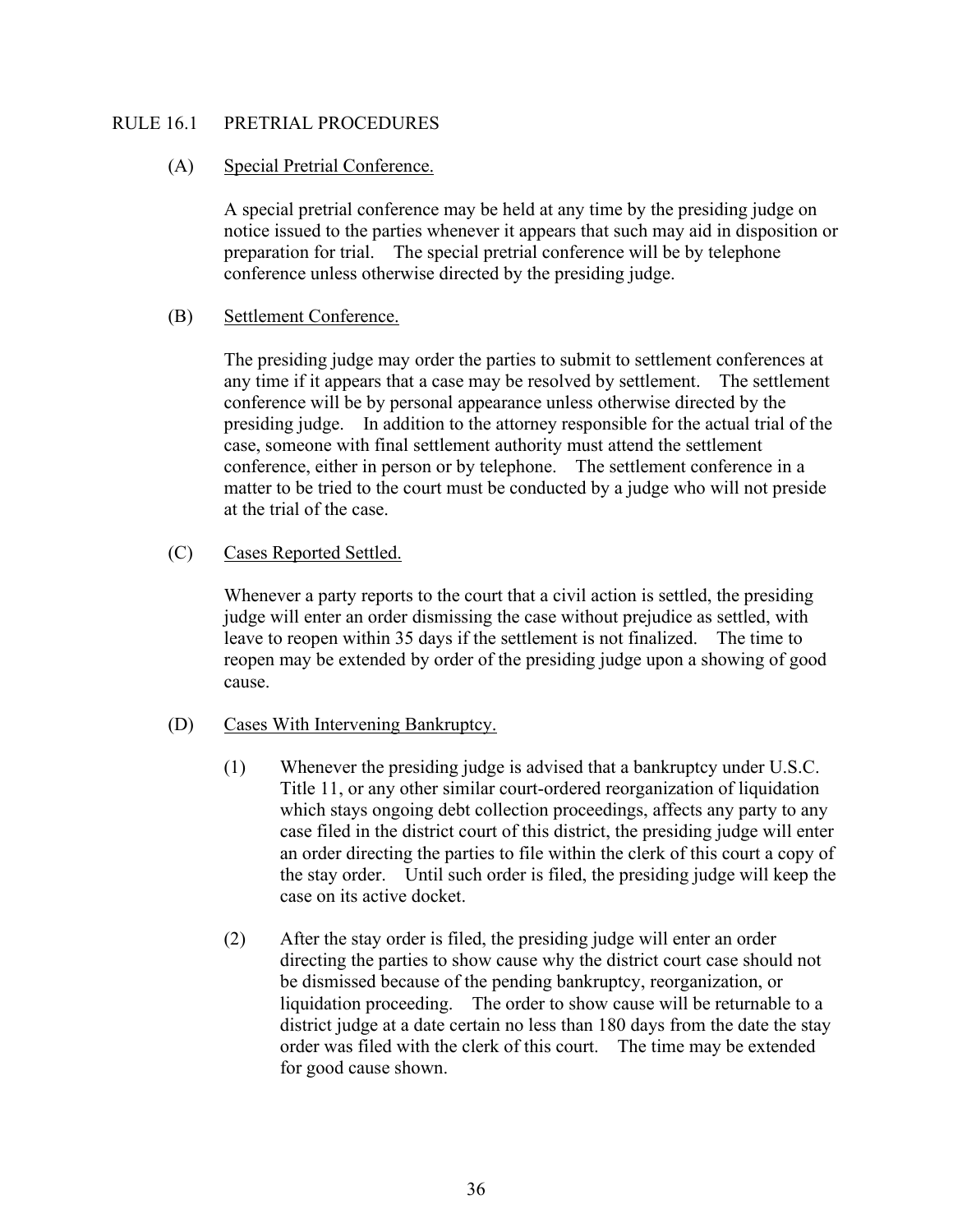(3) It is the responsibility of the parties to the district court case to take whatever action is necessary to protect their interests in the bankruptcy, reorganization or liquidation proceedings. It is the further responsibility of the parties to lift the stay order or otherwise obtain relief from the bankruptcy, reorganization or liquidation proceeding and file with the district court a copy of the order allowing the district court case to proceed in order to prosecute the district court case. If such action is not taken the district court case will be dismissed.

## (E) Final Pretrial Conference.

- (1) A final pretrial conference will be scheduled by the presiding judge as soon as feasible after the date set for completion of discovery. Uncompleted discovery will not delay the final pretrial conference.
- (2) Counsel for the parties or the parties, if not represented by counsel, must confer prior to the date set for final pretrial conference. They will explore the prospects of settlement and be prepared to report to the presiding judge at the final pretrial conference whether settlement is possible.
- (3) The final pretrial conference will be by personal appearance unless otherwise directed by the presiding judge. Counsel who will actually try the case or parties not represented by counsel must appear at the final pretrial conference. Counsel and the parties must be authorized and prepared to enter such stipulations and agreements as may be appropriate.
- (4) Prior to the date set for final pretrial conference, the parties must confer and prepare a proposed final pretrial order for presentation to the court at the conference unless otherwise ordered by the court. The form and content of the order are prescribed below and in Appendix 1.
- (5) At the final pretrial conference, the presiding judge and counsel will consider the following:
	- (a) Simplification of the issues for trial;
	- (b) Any problems of evidence;
	- (c) Possible limitations of the number of expert witnesses;
	- (d) The desirability and timing of trial briefs;
	- (e) The prospects of settlement;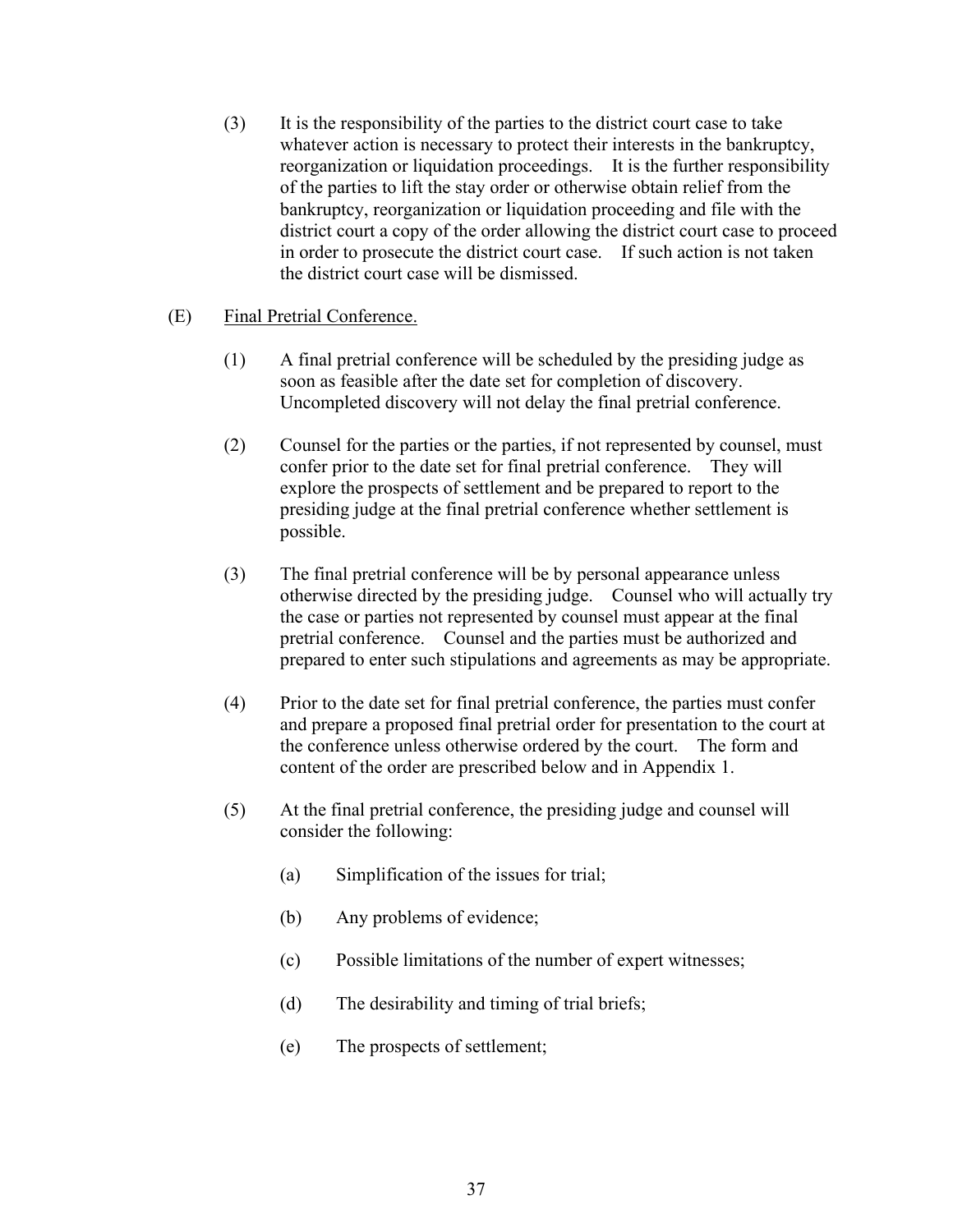- (f) Such other matters that may aid in the fair and expeditious trial and disposition of the action; and
- (g) The possibility of trying the case on short notice. If the parties agree, the case will be put on a short notice calendar and may be called for trial on less than one-week notice.
- (6) In cases to be tried to a jury, the parties must submit an agreed set of jury instructions. Instructions upon which the parties are unable to agree must be submitted separately by the parties, unless excused by the presiding judge. Each instruction must be appropriately numbered and on a separate sheet of 8 2 by 11 size paper; must cover no more than one subject; must identify the source and authority upon which it is based; and must have the name of the party who submitted it noted at the bottom of the page.
- (7) In bench trials, the parties must submit an agreed set of findings of fact and conclusions of law. Findings and conclusions upon which the parties are unable to agree must be submitted separately by the parties, unless excused by the presiding judge.
- (8) Unless otherwise directed by the presiding judge, the parties must submit any trial briefs and motions in limine on or before 14 days prior to the scheduled start of trial. Untimely motions will not be considered unless good cause for delay can be shown to exist.
- (F) Final Pretrial Order.

Counsel for the plaintiff must prepare the order unless otherwise ordered by the presiding judge, and must submit it to opposing counsel at least 7 days prior to the date set for final pretrial conference. The pretrial order must contain the following:

- (1) A brief statement of the nature of the case including the facts showing the basis for jurisdiction even if jurisdiction is not contested;
- (2) A signed stipulation of uncontested material facts;
- (3) A joint statement of uncontested issues of law;
- (4) A joint statement of all contested material facts and issues of law;
- (5) Stipulations regarding the use of depositions and the presentation of expert testimony;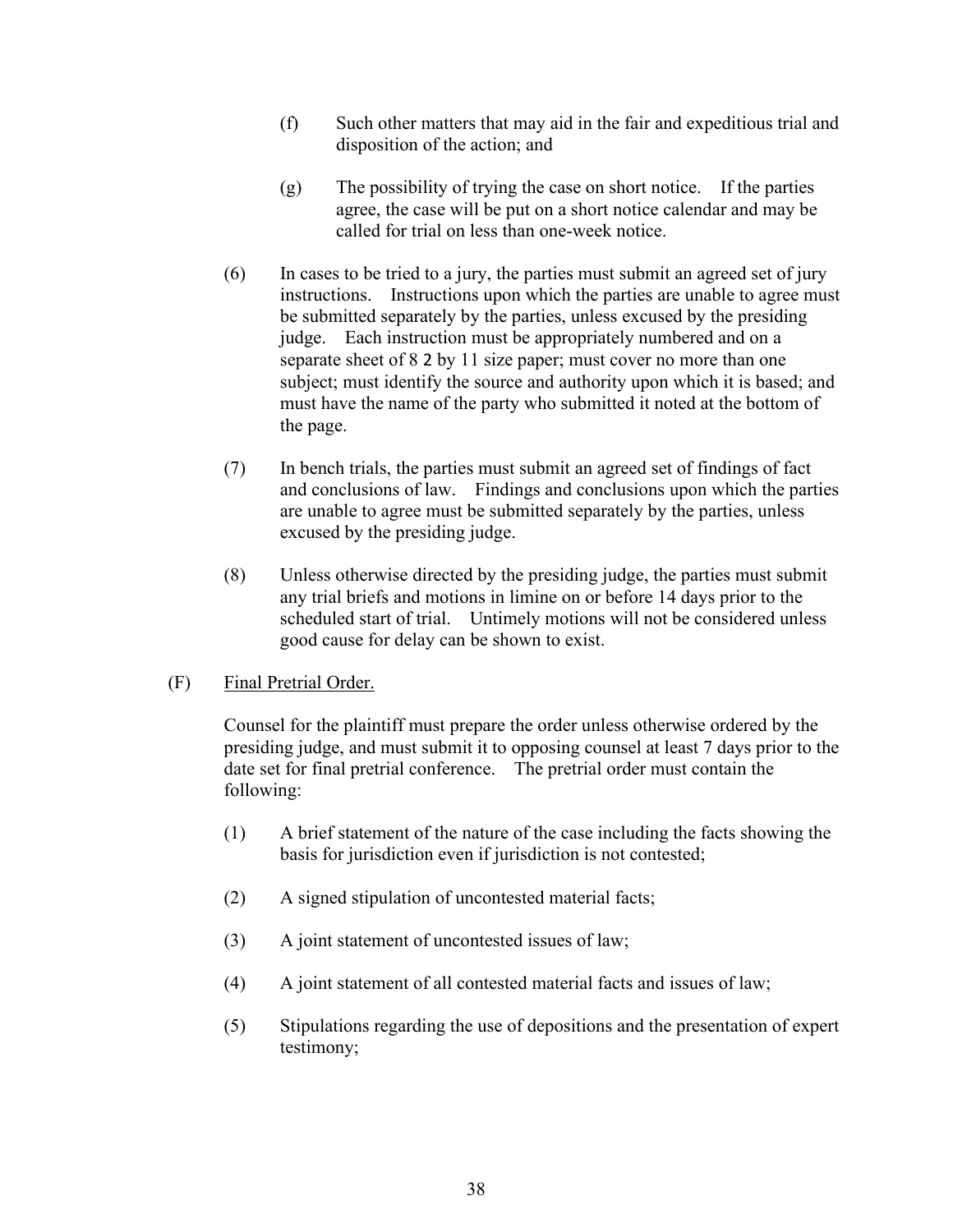- (6) A list of all witnesses each party intends to call at trial. Failure to include a witness in the list may result in the witness being barred from offering testimony at trial;
- (7) A list of exhibits each party intends to offer or use at trial. The court will assume that authentication proof for any listed exhibit is waived unless a specific objection to lack of authenticity is raised in the pretrial order. All other objections to exhibits must be specifically noted. Exhibits must be identified by number only and conform to the listing contained in the pretrial order;
- (8) A list of all demonstrative aids intended for use in the trial. All foundation questions concerning those aids will be considered waived by the court unless specific objection is stated in the pretrial order.
- (9) At the close of the pretrial conference, the parties and the presiding judge will sign the pretrial order. If changes or amendments to the order are required, the parties will complete the changes before they leave the courthouse, or the conference may be recessed to be continued in person within 14 days. The signed pretrial order takes the place of all prior pleadings. Any issue not contained in the final pretrial order will not be tried.
- (10) A sample form of pretrial order is contained in Local Rules Appendix 1. The parties are admonished to conform their pretrial order to the sample format.
- (G) Sanctions.

Failure of counsel or parties, if not represented by counsel, to appear at any scheduled pretrial conference, including telephone conferences, or otherwise to comply with the provisions of this rule, may result in dismissal, default, awarding of attorney's fees and costs, and such other sanctions as may be appropriate.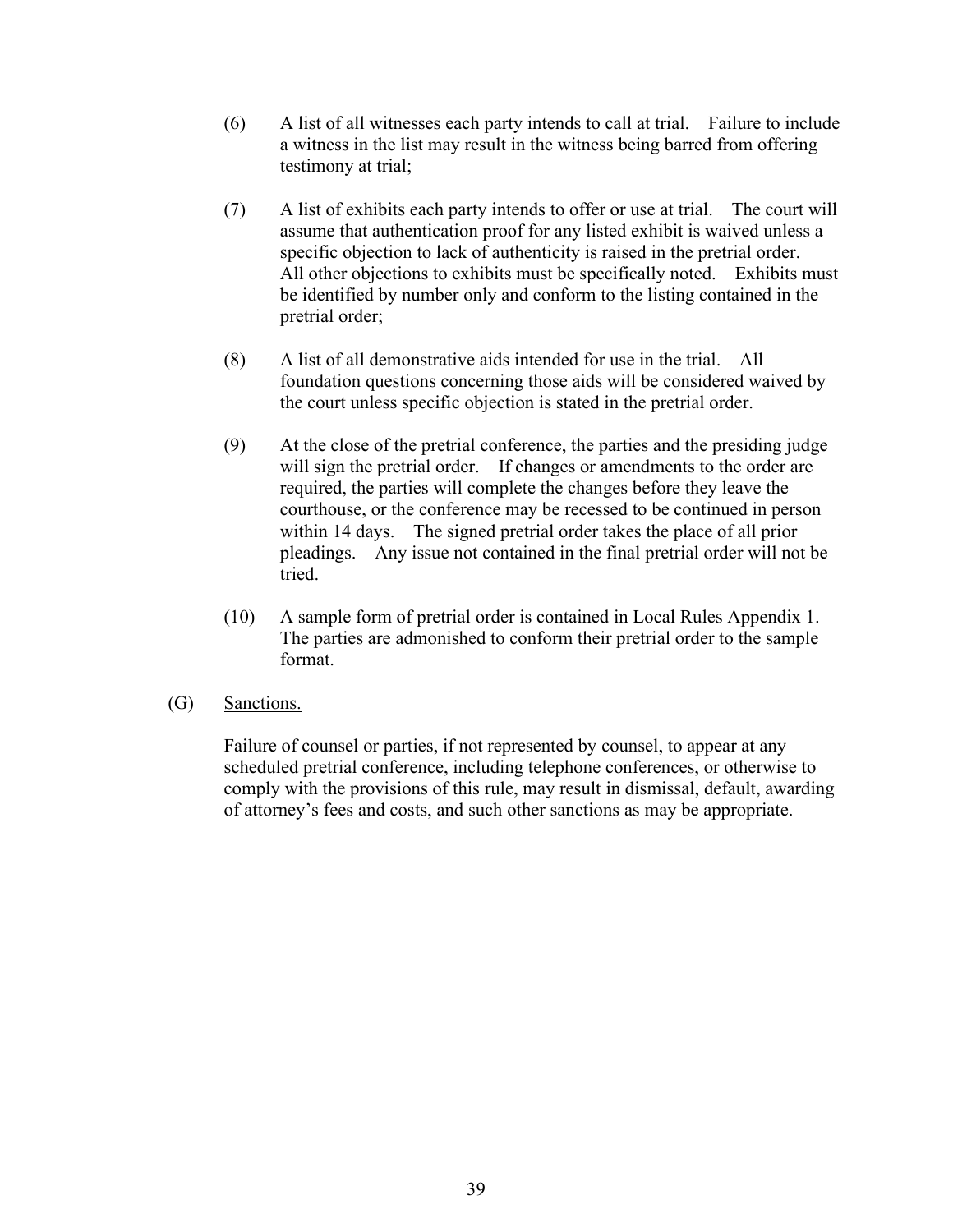#### RULE 16.2 SCHEDULING CONFERENCE AND ORDER

#### (A) Cases Covered.

The Court shall hold a scheduling conference as soon as practicable, but unless the judge finds good cause for the delay, within the earlier of 90 days after any defendant has been served with the complaint or 60 days after any defendant has appeared in all civil cases pursuant to Federal Rule of Civil Procedure 16 to establish a scheduling order to govern case management except:

- (1) Claims for relief within the admiralty and maritime jurisdiction as set forth in Fed. R. Civ. P. 9(h) and the Supplemental Rules for Certain Admiralty and Maritime Claims;
- (2) Social Security cases filed under 42 U.S.C.  $\frac{6}{9}$  405(g);
- (3) Applications for writ of habeas corpus under 28 U.S.C. § 2254;
- (4) Applications for review of sentence under 28 U.S.C. § 2255;
- (5) Petitions brought by the United States to enforce a summons of the Internal Revenue Service;
- (6) Appeals from rulings of a bankruptcy judge;
- (7) Appeals from judgments of a United States magistrate judge;
- (8) Naturalization proceedings filed as civil cases or proceedings to cancel or revoke citizenship;
- (9) Requests for temporary retraining orders;
- (10) Proceedings in bankruptcy;
- (11) Proceedings to compel the giving of testimony or production of documents under a subpoena or summons issued by an officer; agency, or instrumentality of the United States not authorized to compel compliance;
- (12) Proceedings to compel the giving of testimony or production of documents in this district in connection with discovery, or for perpetuation of testimony, for use in a matter pending or contemplated in a district court of another district;
- (13) Proceedings for the temporary enforcement of orders of the National Labor Relations Board;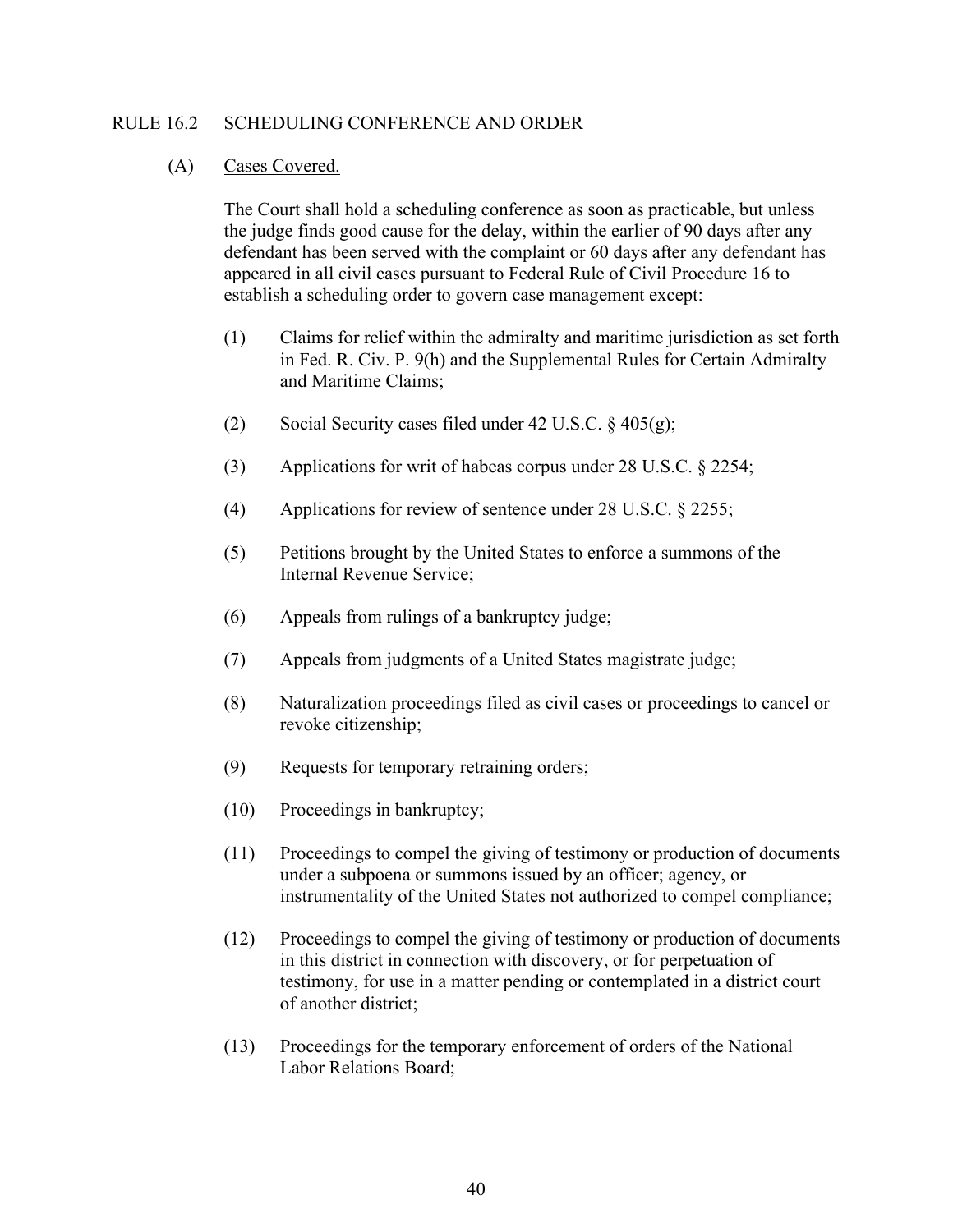- (14) Actions to enforce out-of-state judgments;
- (15) Cases in which no service upon defendant(s) has been effected within 120 days of filing of the complaint;
- (16) Other cases in which the court's review of the file indicates that the burden of a scheduling conference would exceed the administrative efficiency to be gained
- (17) The presiding judge may order a scheduling conference in any case.
- (B) Order.

At the conclusion of the scheduling conference, the presiding judge will enter an order setting forth the time limits as established at the conference. A copy of the order will be provided by the clerk of this court to each of the parties or their counsel.

(C) Scheduling by Telephone Conference.

The scheduling conference may be held by a telephone conference call or the court may require personal appearance. Lead counsel must participate in the scheduling conference or inform the clerk of this court of substitute counsel before the time set for the conference. Whoever participates on behalf of a party is expected to be prepared to address the matters contemplated by the scheduling order and have full authority to bind the party as to such matters.

(D) Dates.

The parties and their counsel are bound by the dates specified in the scheduling order absent a finding of due diligence and good cause for changing said dates.

(E) Scheduling Order.

The scheduling order will contain certain deadlines for the following:

- (1) Amendment of pleadings;
- (2) Joinder of additional parties;
- (3) Disclosure of expert witnesses;
- (4) Completion of discovery;
- (5) Filing of dispositive motions.

*revised 04/2016*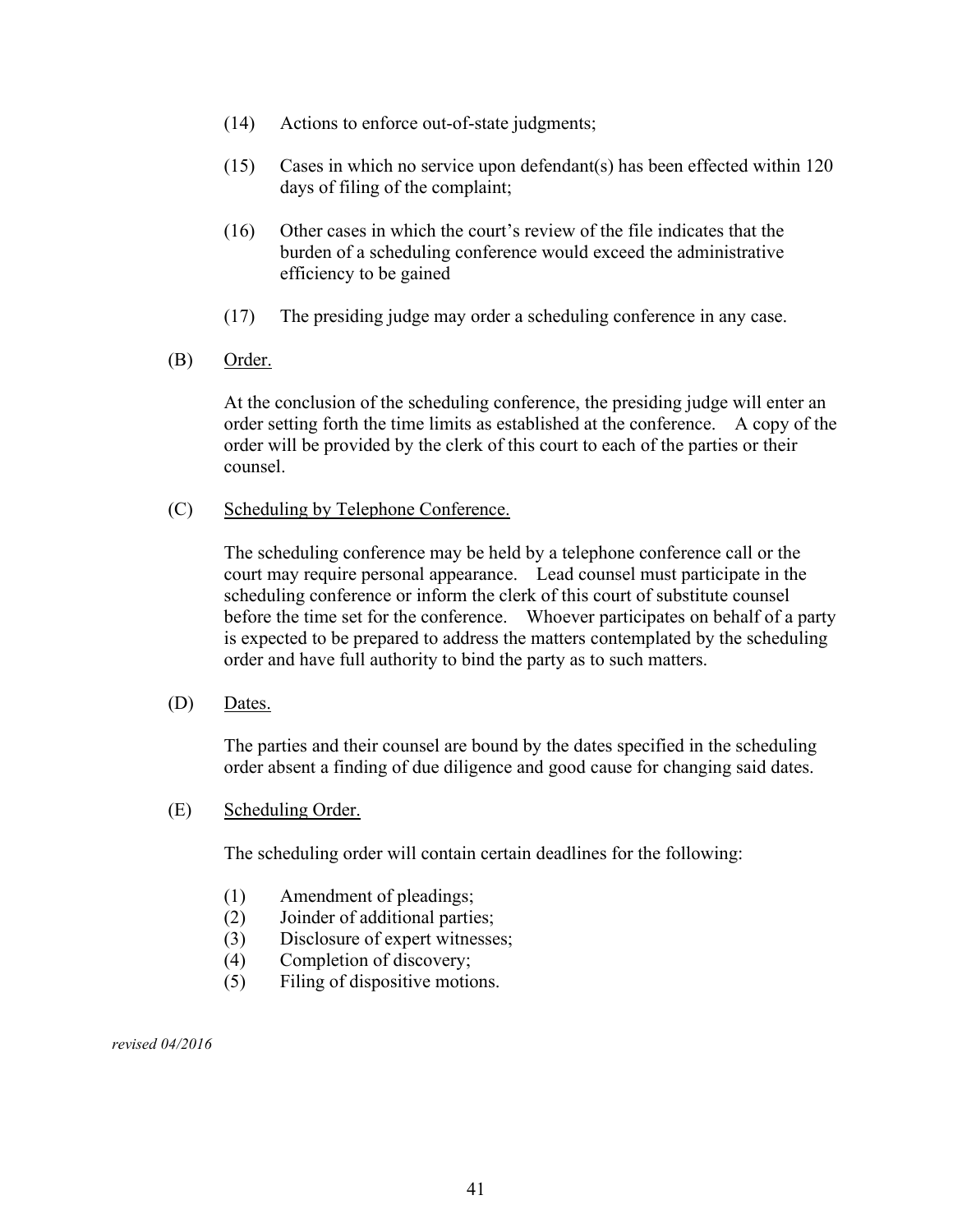### RULE 16.3 PRETRIAL PROCEDURES IN PRISONER AND DETAINEE CASES

The following procedures apply to civil cases filed by prisoners and civil detainees proceeding pro se. For purposes of this section, a "prisoner" is a person defined in 28 U.S.C. § 1915(h). A "civil detainee" is a person held in detention or committed to civil law, including but not limited to persons detained or civilly committed pursuant to the Illinois Sexually Violent Persons Commitment Act, 725 ILCS 207/1 et seq., or the Illinois Sexually Dangerous Persons Act, 725 ILCS 205/0.01 et seq..

- (A) Complaint
	- (1) Upon written request, the clerk of this court will provide each pro se plaintiff with a complaint form, a petition to proceed in forma pauperis and an instruction sheet. The plaintiff is not required to use the court's complaint form. No complaint will be rejected for filing because of improper form or because of failure to comply with Local Rules. However, failure to comply with Local Rules may result in dismissal of the plaintiff's case by the Court.
	- (2) The plaintiff's complaint may be handwritten or typed. However, the original complaint, as well as all pleadings, must be legible and signed by the plaintiff. If there is more than one plaintiff, each must sign the complaint. A complaint need not be notarized. However, if the complaint contains false statements of material fact, the plaintiff may be subject to dismissal of the case or other sanctions.
	- (3) All copies of the original complaint provided by the plaintiff must be carbon copies or photocopies. No other copies, such as handwritten copies, will be accepted.
	- (4) The complaint should set forth a short and plain statement of the plaintiff's claim(s) showing that the plaintiff is entitled to relief. A short statement of names, dates and facts about what each defendant did will usually be enough. Legal argument and case citations are not necessary. If the Court requires additional information about a claim, the plaintiff will be ordered to provide a more complete statement. The complaint should also state what relief the plaintiff seeks, and if known, the grounds for the court's jurisdiction.
	- (5) The complaint should include the full first and last name of each defendant to be served and a full address where that defendant may be served, usually a work address. Failure of the plaintiff, without good cause, to timely and adequately identify a defendant for service will result in dismissal of that defendant from the case.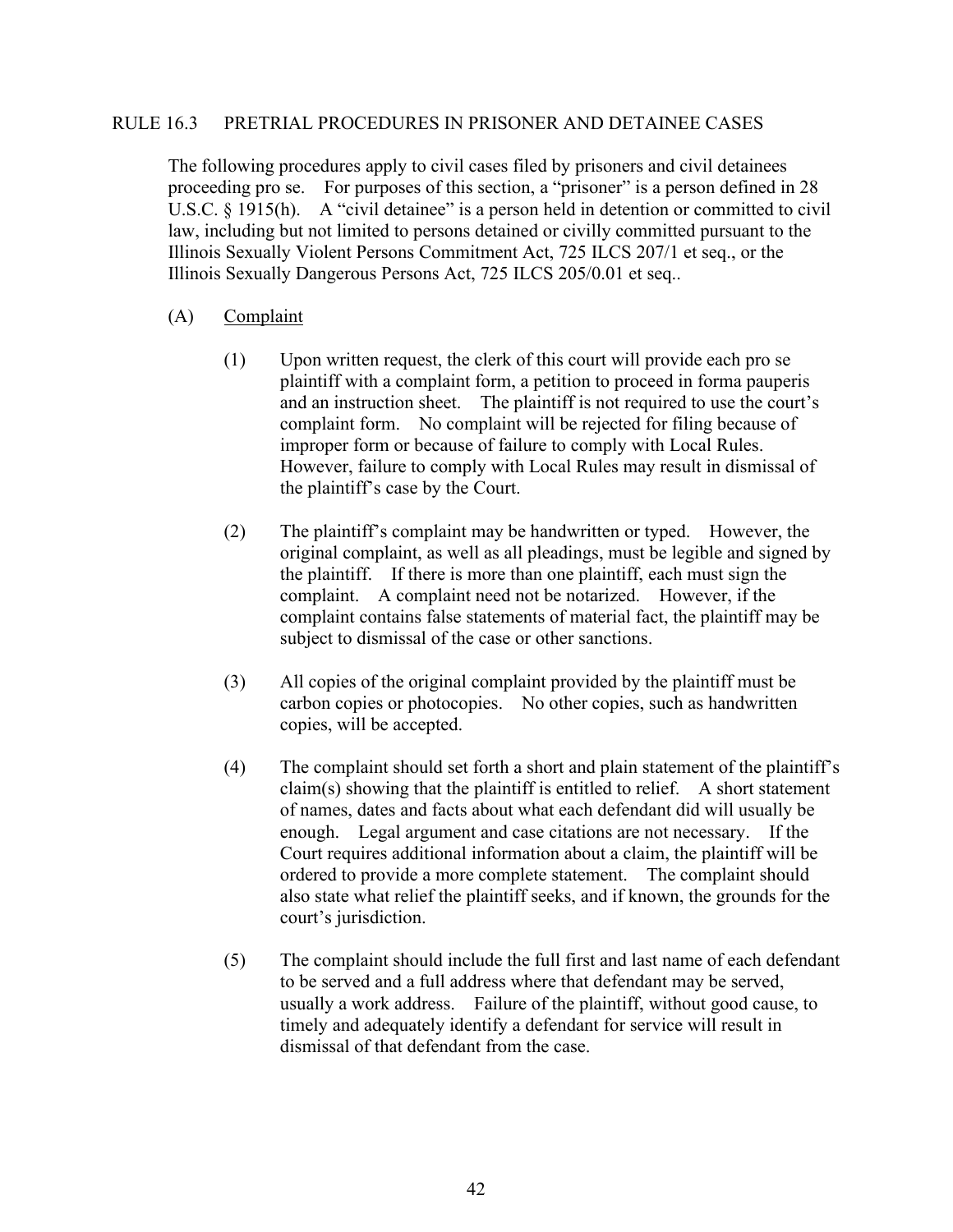- (6) The plaintiff should mail the complaint, along with the filing fee or the petition to proceed in forma pauperis, together in one package to: CLERK, U.S. DISTRICT COURT in the division in which the claim arose.
- (7) The clerk will file the complaint upon receipt, regardless of the form of the complaint and regardless of whether the complaint is accompanied by payment of the filing fee or a petition to proceed in forma pauperis.

## (B) Payment of Fees and Other Costs

- (1) If the plaintiff files a complaint without the filing fee or a petition to proceed in forma pauperis, a deficiency order will enter directing the plaintiff to either pay the filing fee or file a petition to proceed in forma pauperis. Failure to comply will result in dismissal of the case.
- (2) If the plaintiff is a prisoner under 28 U.S.C. § 1915(h) and files a petition to proceed in forma pauperis which demonstrates inability to pay the filing fee, the petition will be granted and an initial partial filing fee will be assessed in accordance with 28 U.S.C. § 1915(b). The agency having custody of the plaintiff will be directed to pay the initial partial filing fee from the plaintiff's prison account and to forward monthly payments from that account in accordance with  $28$  U.S.C. § 1915(b). If the plaintiff is not a prisoner under 28 U.S.C. § 1915(h), this provision does not apply.
- (3) All requests for file-stamped copies of documents must be accompanied by a stamped, self-addressed envelope and an extra copy to be file-stamped and returned.
- (4) Security for Costs
	- (a) In any case removed to this court under the provisions of 28 U.S.C. § 1441 or 1443 in which the plaintiff is a pro se prisoner who has been barred from proceeding in forma pauperis under the provisions of 28 U.S.C. § 1915(g), and who does not meet the exception of that section, the court may require security from the plaintiff for payment of costs.
	- (b) The court may require security for payment of costs from any plaintiff, regardless of whether that plaintiff is barred from proceeding in forma pauperis under 28 U.S.C. § 1915(g), where the court determines that such plaintiff: (1) has filed three or more prior actions in federal court that were dismissed as frivolous, malicious, or for failure to state a federal claim for relief; or, (2) has unpaid costs or sanctions assessed in a prior federal case.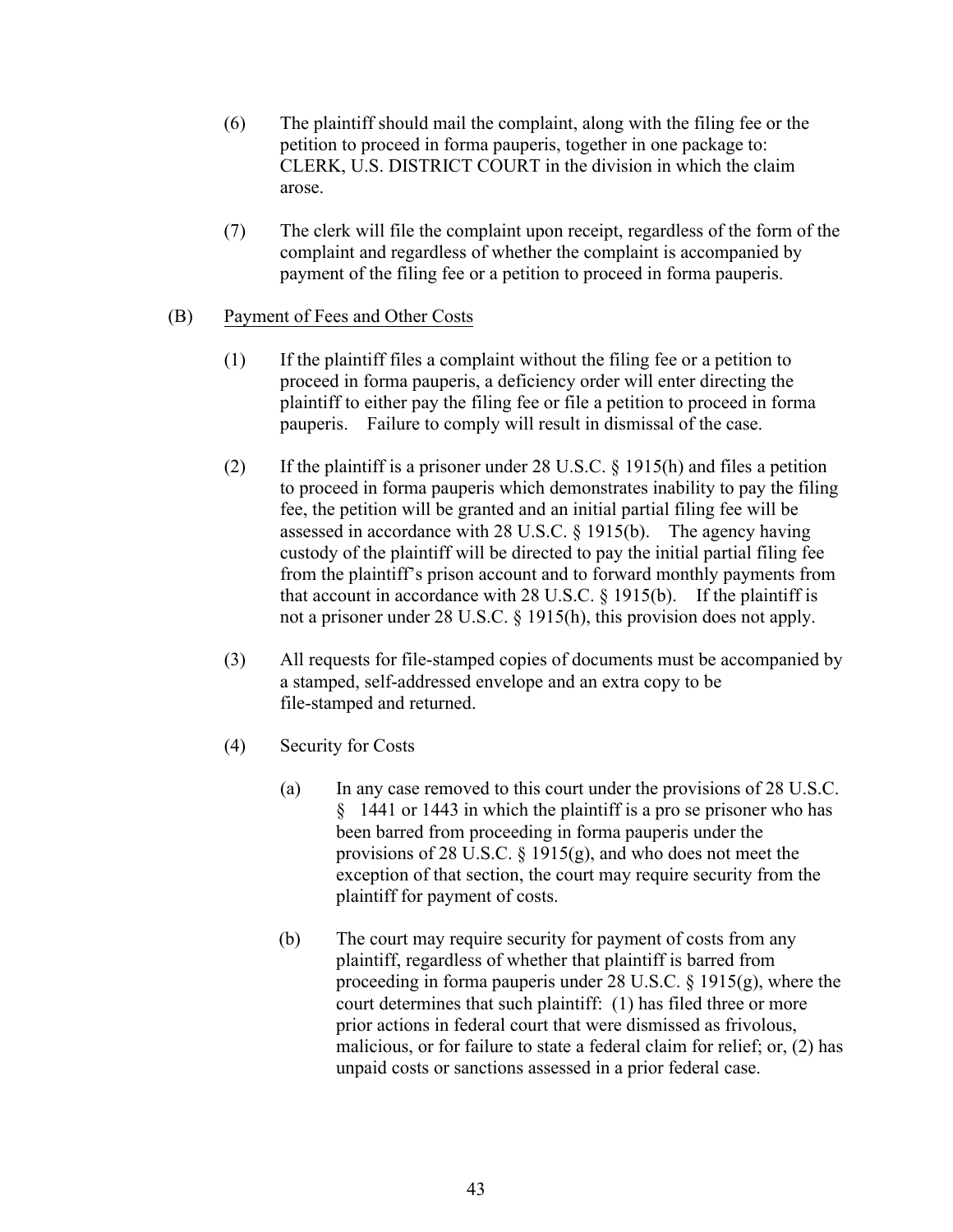This section does not limit the court's power to require security in other appropriate cases.

(c) The security may be in the form of cash or a surety bond with corporate or justified sureties acceptable to the court. Failure by the plaintiff to provide the required security may result in the dismissal of the action.

# (C) Case Management Order

If practicable, the Court will conduct a review of the complaint before service is ordered, and enter a Case Management Order delineating the viable claims stated, if any. At any time a Case Management Order is issued by the court defining the remaining claims in the case, the case will proceed solely on those claims identified in the Case Management Order. Any claims not defined in the Case Management Order will not be included in the case, except in the Court's discretion on motion by a party for good cause shown, or pursuant to Federal Rule of Civil Procedure 15.

## (D) Service of Process

In cases proceeding in forma pauperis, after the complaint is filed and a Case Management Order enters, if any, a Scheduling Order will enter directing service of the complaint. Generally, waivers of service will be sought from the defendants in lieu of personal service. If a defendant fails to return a signed waiver of service, personal service will be attempted on that defendant, with the costs of personal service assessed against that defendant to the extent allowed under the Federal Rules of Civil Procedure.

If the full statutory filing fee is paid, the plaintiff is responsible for arranging for service.

### (E) Answer

(1) When the State of Illinois, any of its officers, agents, departments or employees is a defendant, a responsive pleading must be filed within 60 days of service or within 60 days of the date the waiver of service was sent, as the case may be. All other defendants, including officers and employees of counties and municipalities, must answer or otherwise plead within 21 days of personal service, or within 60 days after a waiver of service is sent, as the case may be. A motion to dismiss is not an answer. The answer must be considered a responsive pleading under Federal Rule of Civil Procedure 15(a) and should include all defenses appropriate under the Federal Rules. It is the responsibility of the individual named as a defendant to arrange for representation within that time limit. The Court will not extend the time for answer unless exceptional circumstances are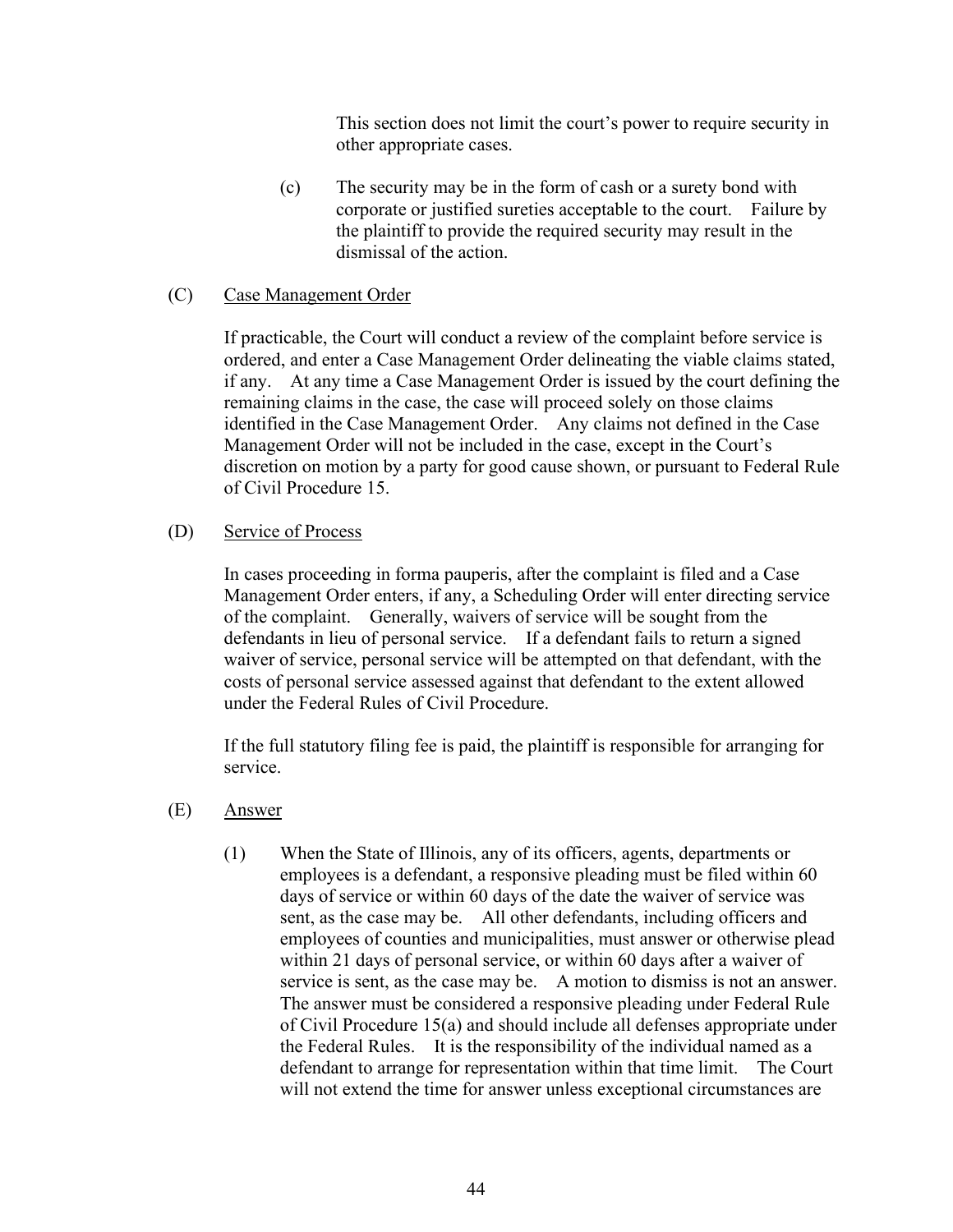shown. Default may be entered against defendants who do not answer within the time limits.

(2) In civil rights cases where the pro se plaintiff is a prisoner or civil detainee, the answer and subsequent pleadings will be to the issues stated in the Case Management Order accompanying the process and complaint, if such an order is entered. A defendant need not parse the complaint and respond to it. If no Case Management Order has entered, the responsive pleading will be to the complaint.

## (F) Scheduling Conference

A scheduling order directing service of the complaint will also set the case for a scheduling conference. At the scheduling conference, the parties will be prepared to argue all pending motions; determine whether all parties have been correctly designated and properly served; discuss the course and progress of discovery and resolve any disputes; determine whether a jury demand has been timely filed; set firm dates for the completion of discovery and the filing of case-dispositive motions. At the conclusion of the scheduling conference, the court will set the matter for further status conference or will set scheduling deadlines. Scheduling conferences will be held by telephone or video unless otherwise ordered by the court.

### (G) Status Conference

A status conference may be set at any time by the court. At a status conference the parties will be prepared to argue all pending motions; discuss the progress of discovery and resolve any disputes; review dates for the completion of discovery and the filing of case-dispositive motions. Status conferences will be held by telephone or video unless otherwise ordered by the court.

### (H) Motions

The parties are responsible for filing motions within the deadlines set by the Court. Responses to motions must be filed within 14 days, or a party must file a timely motion for extension of time to respond, that is within the time set for response. Motions to file "instanter" are not viewed favorably by the Court and will not be allowed routinely. Motions will not be specially set or noticed for hearing. The court may rule on any motion after the time for response has passed, whether a response is on file or not. At his or her discretion, the presiding judge may set any motion for hearing.

### (I) Final Pretrial Conference

(1) As soon as practicable after the close of discovery and the resolution of dispositive motions, the presiding judge will set the case for final pretrial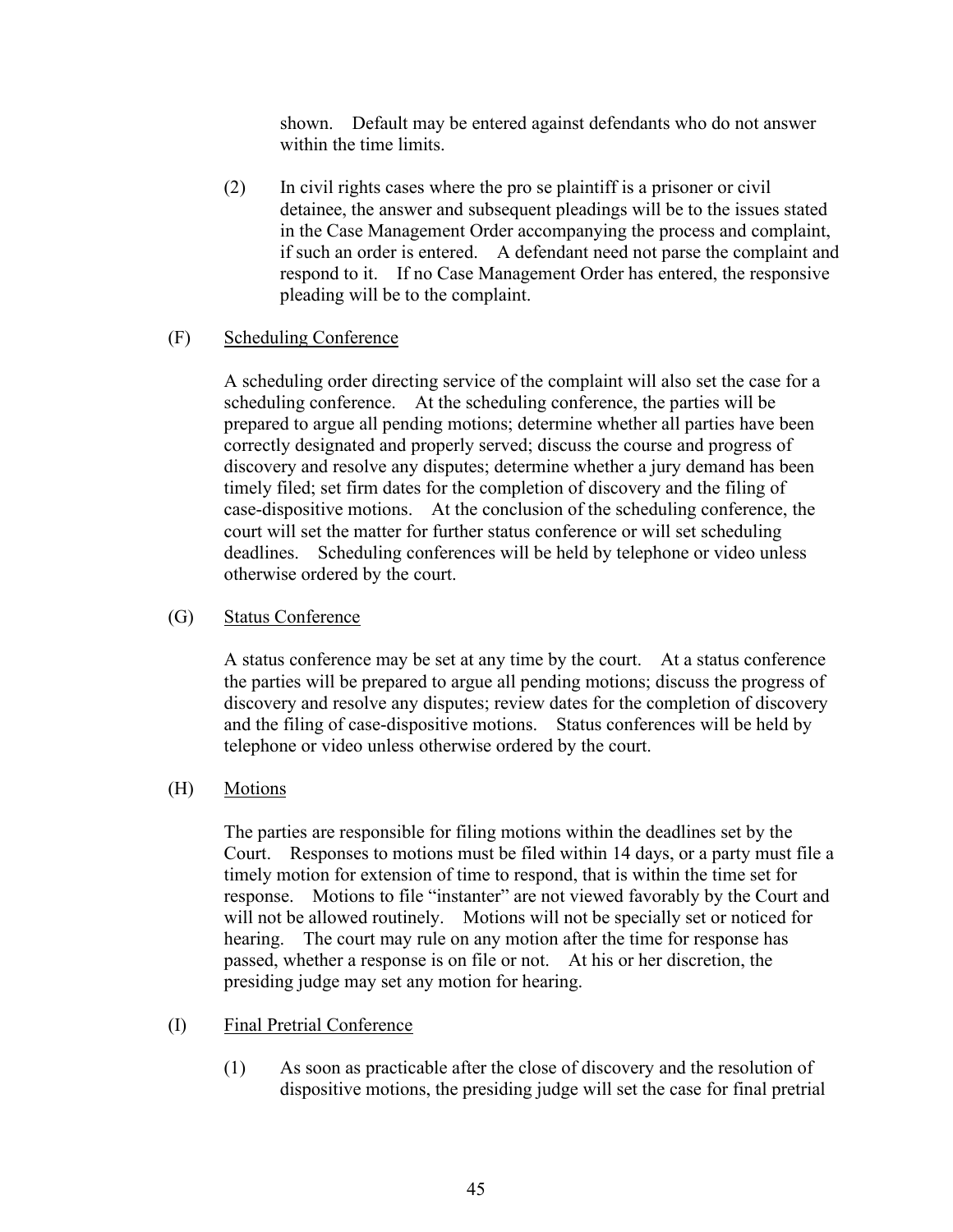conference. All discovery MUST BE COMPLETED before the conference is held. Appropriate sanctions will be imposed upon any party failing to complete discovery as ordered. No case-dispositive motions will be accepted after the cut-off date for the filing of such motions, except by leave of court and a showing of extraordinary circumstances, e.g., a recently decided relevant court opinion or newly discovered evidence that with due diligence could not have been found during the time allotted for discovery. The conference must be by personal appearance, by telephone, or by video as directed by the Court, with the plaintiff, if not represented, and with the attorneys who will try the case.

- (2) The following documents are to be prepared and exchanged between the litigants, BUT NOT FILED WITH THE COURT, at least 30 days before the date set for the final pretrial conference.
	- (a) A statement of uncontested facts.
	- (b) A statement of contested issues of fact and law.
	- (c) An itemized statement of damages (plaintiff only).
	- (d) A list of names and addresses of witnesses that each party intends to call to testify at trial, including the names of expert witnesses.
	- (e) A list of names and addresses of witnesses for whom subpoenas are requested, and a brief summary of the expected testimony of each such witness.
	- (f) A list of names, registration numbers (if applicable), and addresses of prisoner or detainee witnesses from whom writs of habeas corpus ad testificandum are requested, and a brief summary of the facts to which each such witness will testify.
	- (g) A list of exhibits, sequentially numbered, which each party intends to offer into evidence.
	- (h) A list of all demonstrative aids to be used at the trial.
- (3) An attorney for the defendants must prepare a proposed final pretrial order based on the documents described above and must file the proposed final pretrial order at least 14 days before the final pretrial conference. A suggested form of the order is included as Appendix 2 to these Rules. As far as is practicable, the litigants are encouraged to resolve any disputes concerning the order prior to the conference. When the plaintiff is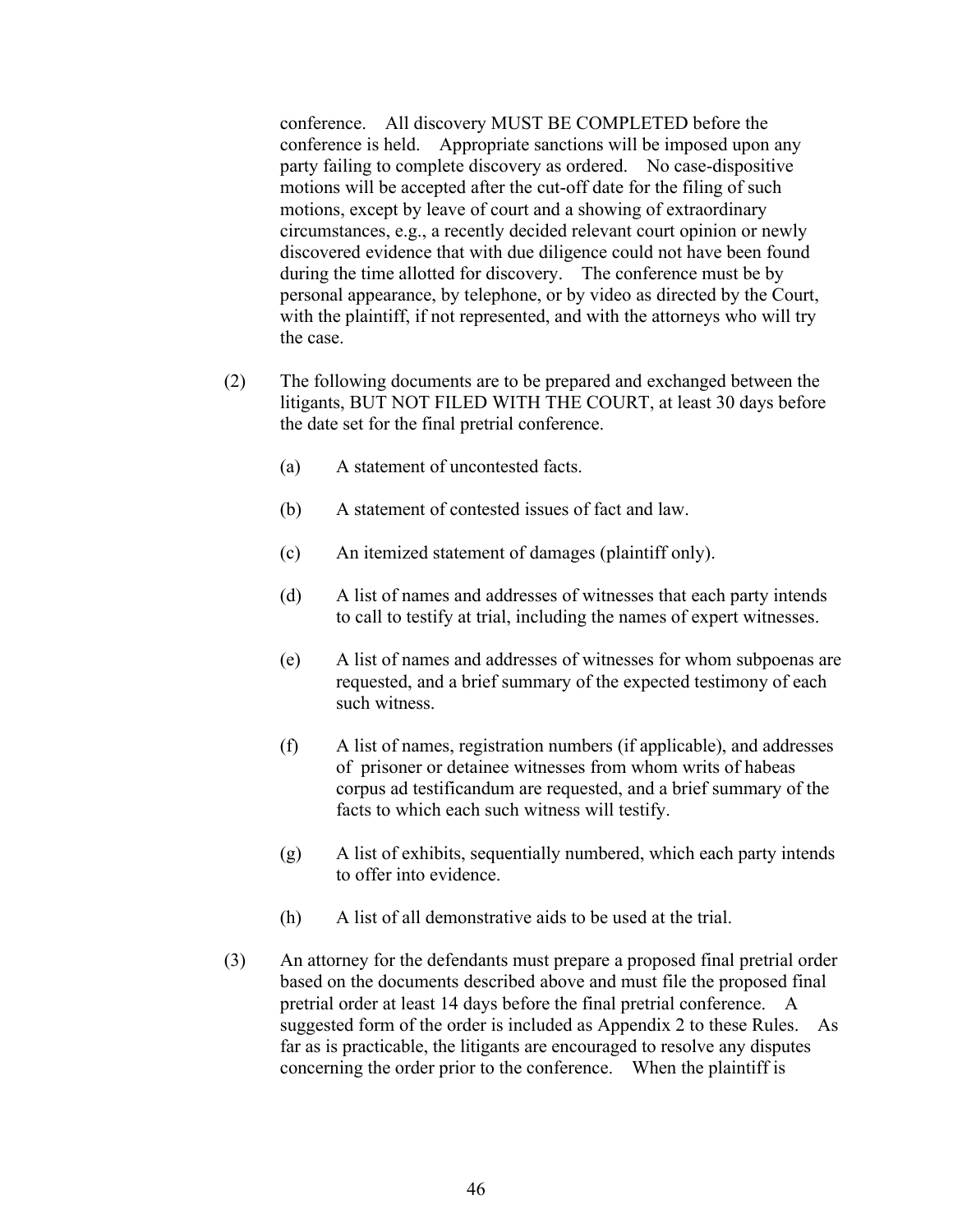represented by counsel, a final, agreed-to order will be presented at the conference.

- (4) At the final pretrial conference, the presiding judge and the litigants will consider the following:
	- (a) The prospects of settlement. Plaintiff will make a definite demand for settlement and defendants will have authority to make a definite offer of settlement.
	- (b) Simplification of the issues for trial;
	- (c) The final witness lists, including the issuance of subpoenas and writs for witnesses;
	- (d) Any problems of evidence;
	- (e) Limitation on the number of expert witnesses;
	- (f) The desirability and timing of trial briefs;
	- (g) Such other matters that may aid in the fair and expeditious trial and disposition of the action;
	- (h) The estimated length of trial.
- (5) In cases to be tried to a jury, the parties will submit an agreed set of jury instructions, unless otherwise directed by the court. Instructions upon which the parties are unable to agree will be submitted separately by each party, unless excused by the presiding judge. Each instruction will be appropriately numbered and on a separate sheet of 8 1/2" by 11" (letter size) paper; will cover no more than one subject; will identify the source and authority upon which it is based; and will have the name of the party submitting it noted at the bottom of the page.
- (6) Changes or amendments to the proposed final pretrial order will be made at the final pretrial conference. At the close of the pretrial conference, the parties and the presiding judge will sign the pretrial order. The court may direct that the parties' signatures be electronically affixed to the final pretrial order if the parties have not appeared in person for the final pretrial conference. The signed pretrial order takes the place of all prior pleadings. Any issue not contained in the final pretrial order WILL NOT BE TRIED. The parties are cautioned to consider the contents of the order very carefully, especially as to jury demand, types of damages sought, claims and defenses.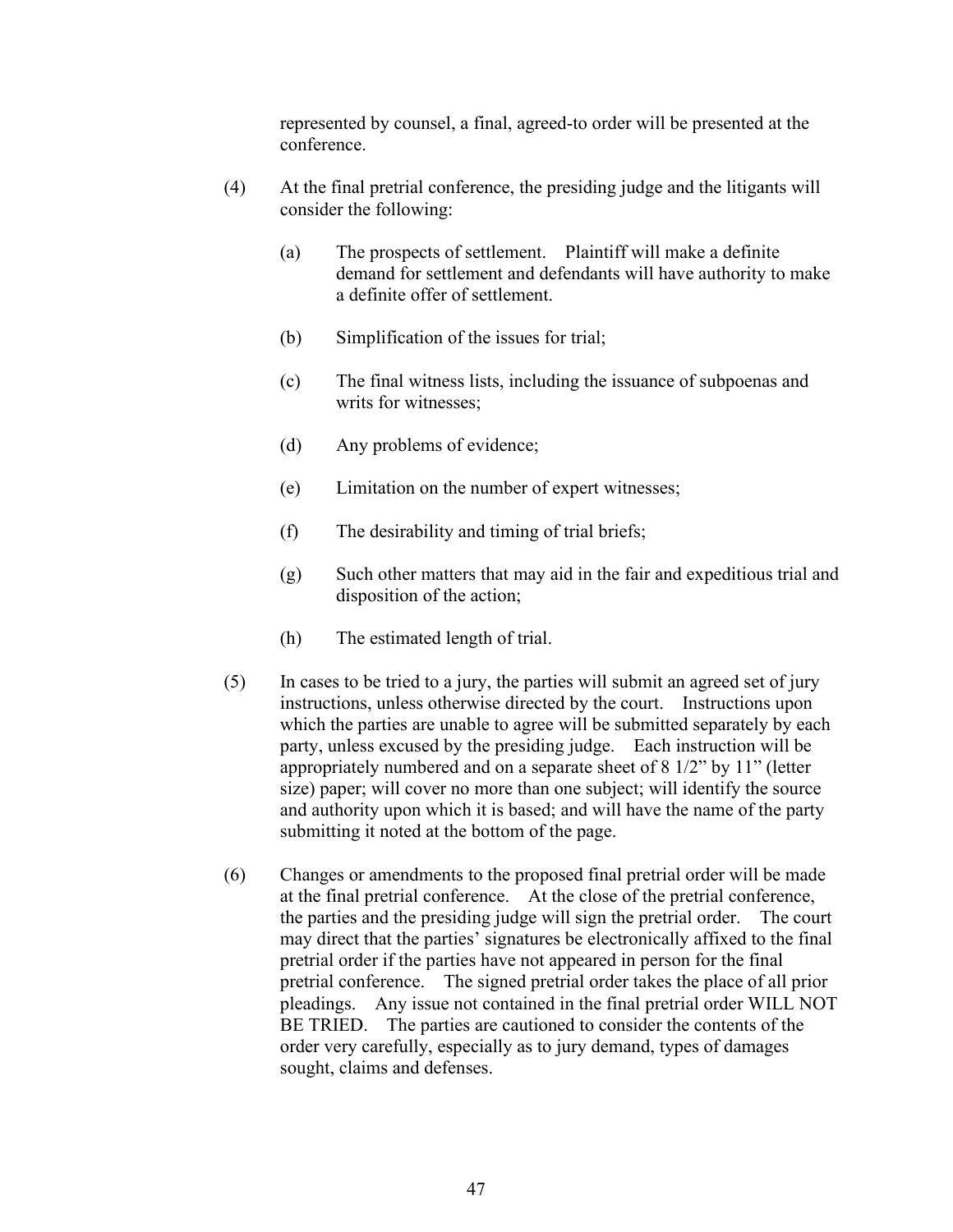- (7) A sample form of pretrial order is contained in Local Rules Appendix 2. The parties are cautioned to conform their pretrial order to the sample format.
- (J) Sanctions

Failure of counsel or parties, if not represented by counsel, to appear at any scheduled pretrial conference, including telephone conferences, or otherwise to comply with the provisions of this Rule, may result in dismissal, default, awarding of attorney's fees and costs and such other sanctions as may be appropriate.

## (K) Change of Address

Every pro se plaintiff must notify the clerk of this court in writing of any change of address during the entire pendency of his case. Failure to notify the clerk of a change of address will result in the dismissal of the case.

(L) Waiver

A plaintiff may request a waiver of any of the provisions of this rule by filing a motion with the clerk of this court stating in brief what requirements the plaintiff wants waived and why. The Court will consider each motion individually; however, motions to waive these requirements will not be routinely allowed.

*revised 06/2010*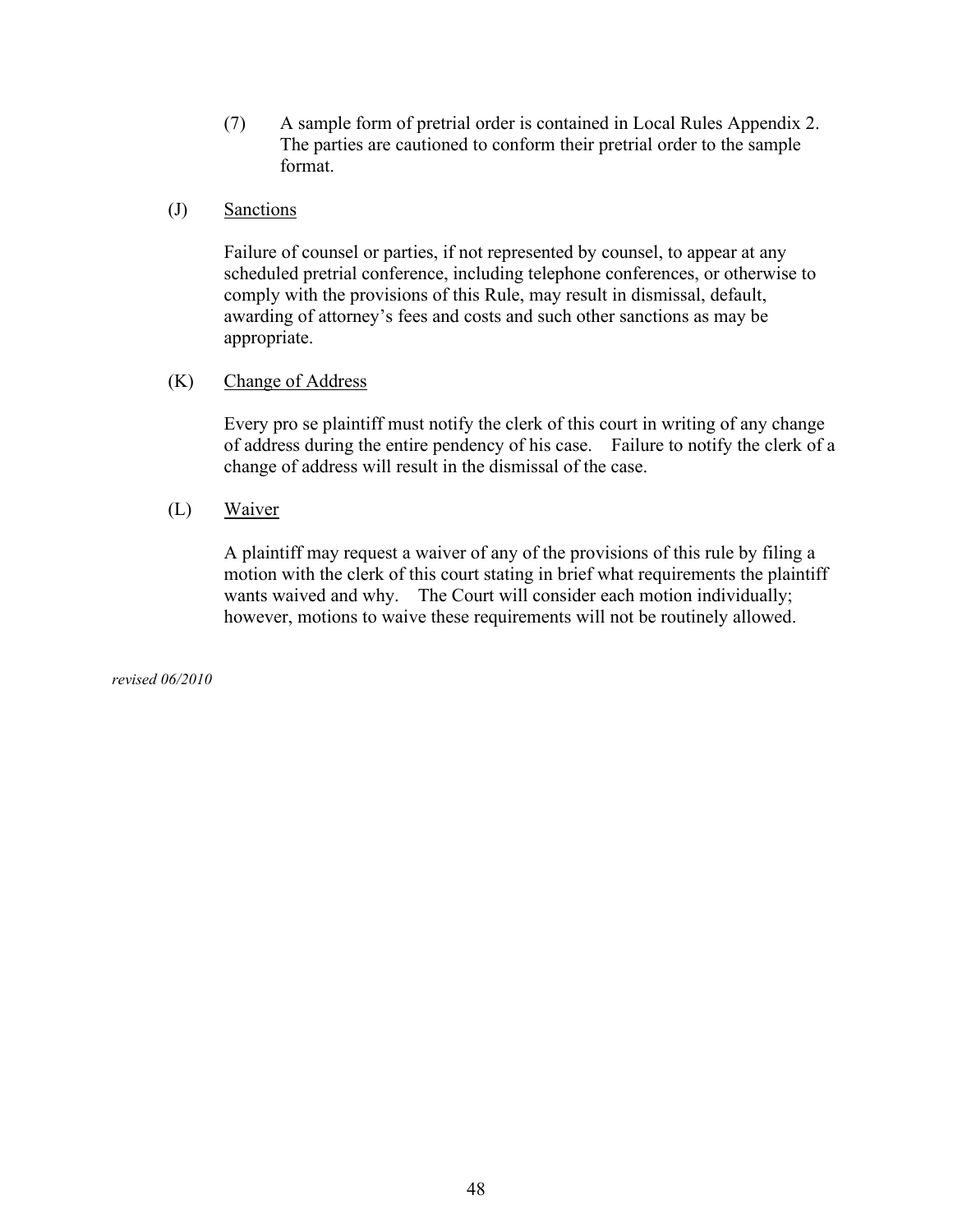### RULE 16.4 ALTERNATIVE DISPUTE RESOLUTION

#### (A) General.

The court adopts these Rules pursuant to the Alternative Dispute Resolution Act of 1998 to make available to litigants a program of court-annexed dispute resolution processes designed to provide quick, inexpensive and satisfying alternatives to engaging in continuing litigation.

The court establishes mediation, summary jury trials and summary bench trials as the forms of alternative dispute resolution ("ADR") available to the litigants in this court. These are available in all civil actions, including adversary proceedings and contested matters in Bankruptcy being heard by the District Court, except those cases listed in CDIL-LR 16.2(A).

(B) Definitions.

"Presiding judge" is the judge to whom the case is assigned for trial. The presiding judge will not preside over any form of ADR.

"Mediation" is a non-binding settlement process involving a neutral mediator who assists the parties to overcome obstacles to effective negotiation. In cases assigned to a district judge, the neutral mediator will normally be the magistrate judge to whom the case is referred.

"Summary jury trial" is a non-binding pretrial procedure in which the parties try their cases by narration to a jury with a judge presiding. The verdict or verdicts will serve as an aid in the settlement process.

"Summary bench trial" is a non-binding pretrial procedure consisting of a summarized presentation of a case to a judge whose decision and analysis will serve as an aid to the settlement process.

(C) The ADR Administrator.

The "ADR Administrator" is a person appointed by the court with full authority and responsibility to direct the program created by these Rules. The ADR Administrator will:

- (1) Oversee the operation of the ADR program in this court;
- (2) Assign cases to various judges throughout the district for ADR processes;
- (3) Prepare application for funding of the ADR program and administer any funds assigned; and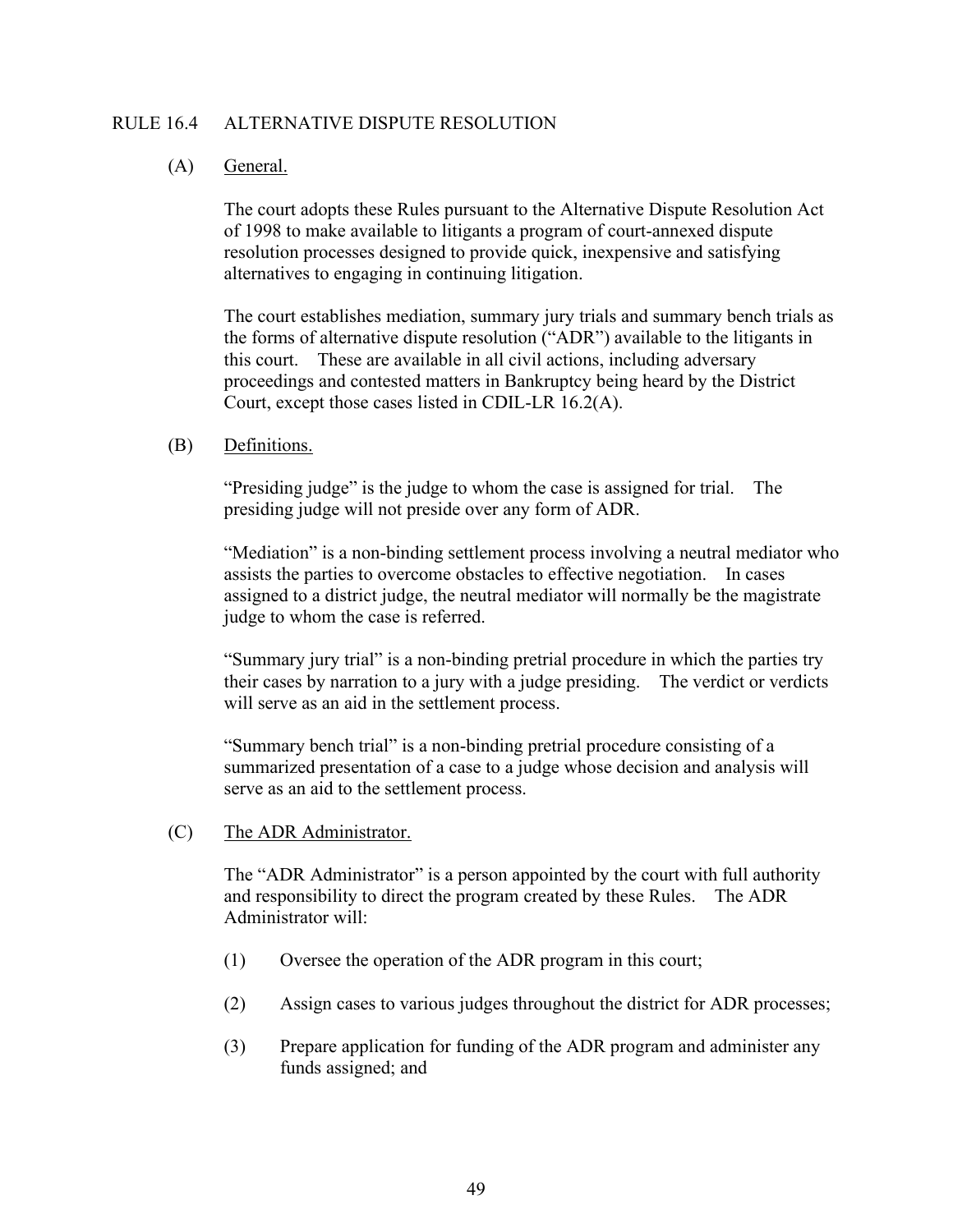- (4) Prepare such reports as may be required by the court or the Administrative Office of the U.S. courts concerning the operation of the program or the use of any funds allocated.
- (D) Referral to ADR.

Parties are encouraged to use the ADR process created by these Rules. At the initial Rule 16 conference, the presiding judge will inform the parties of the availability of ADR processes and will encourage the parties to participate in ADR at an appropriate time. All litigants in civil cases, except those in cases listed in CDIL-LR 16.2(A), are to consider the use of alternative dispute resolution processes at an appropriate stage of the litigation.

- (E) Mediation.
	- (1) Eligible Cases. Any civil case, including adversary proceedings in bankruptcy, may be referred to mediation.
	- (2) Reference to Mediation. A case may be referred to mediation at any time but only on agreement of the parties.
	- (3) Private Mediation. Nothing in these Rules will prevent the parties from agreeing or contracting to utilize private mediation. The parties will notify the ADR Administrator upon initiating private mediation and within 14 days after conclusion of private mediation.
	- (4) Neutrality of Mediator. If at any time the court-assigned mediator becomes aware of or a party raises an issue with respect to the mediator's neutrality, the mediator will either recuse himself or ask the ADR Administrator to determine the validity of the objection. In the event of recusal or well-founded objection, the ADR Administrator will designate another judge to act as mediator.
	- (5) Written submissions to the mediator. Within 7 days prior to the first mediation meeting, parties must submit to the mediator a memorandum setting forth their respective legal and factual positions. Such memoranda will be confidential and will not be disclosed to anyone.
	- (6) Attendance. The attorney who is primarily responsible for each party's case must personally attend all mediation conferences and must be prepared and authorized to discuss all relevant issues, including settlement. The parties must be present unless excused by the mediator. When a party's interest is represented by an insurance company, an authorized representative of the insurance company with full settlement authority must attend. Willful failure of a party to attend the mediation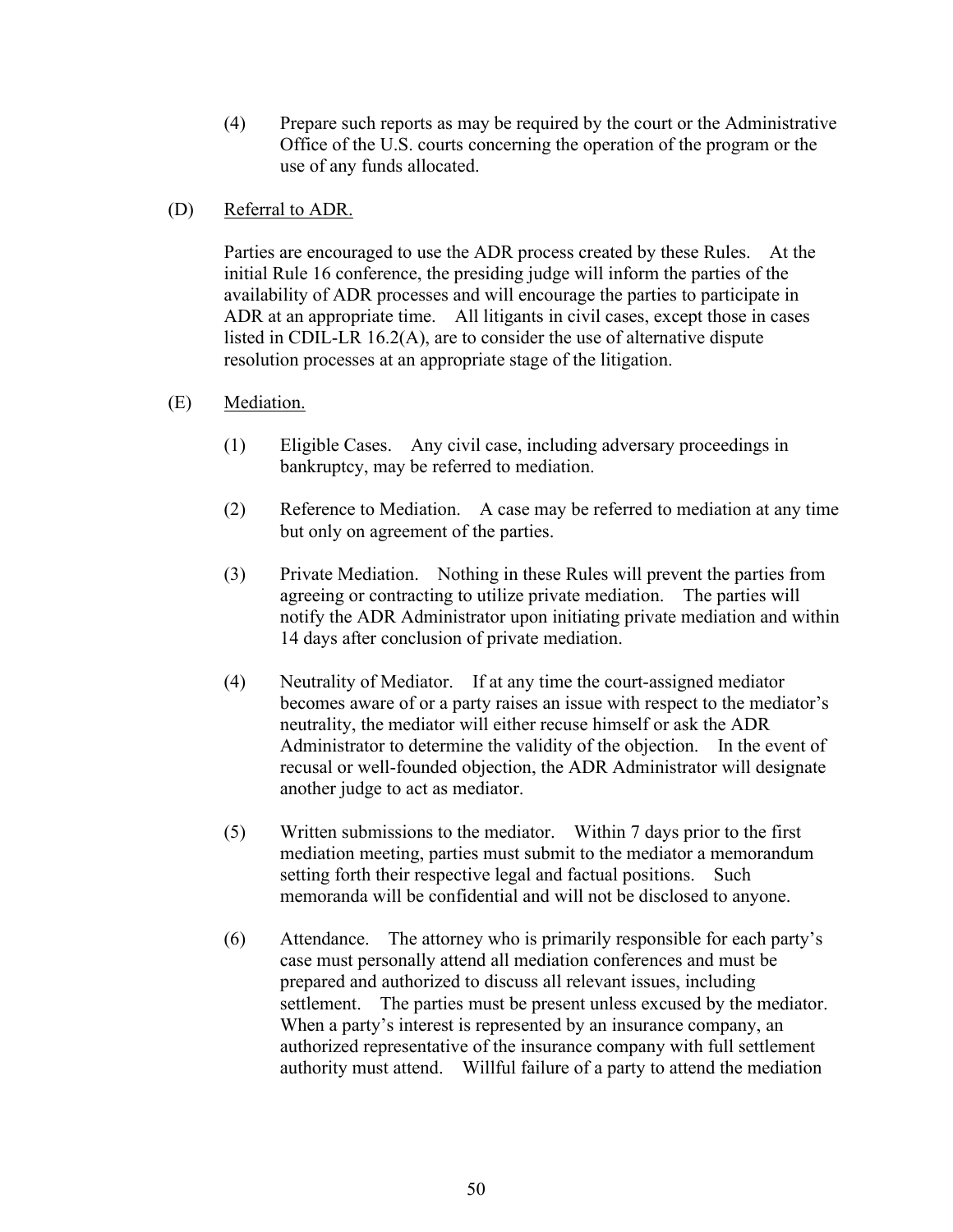conference will be reported by the mediator to the ADR Administrator for transmittal to the presiding judge, who may impose appropriate sanctions.

(7) Confidentiality. The entire mediation process is confidential. Neither the parties nor the mediator may disclose information regarding the process, including terms of settlement, to the court or to third persons unless all parties otherwise agree. Parties, counsel and mediators may, however, respond to confidential inquiries or surveys by persons authorized by the court to evaluate the mediation program. Information provided in such inquiries will remain confidential and will not be identified with particular cases.

The mediation process will be treated as a compromise negotiation for purposes of the Federal Rules of Evidence and corresponding state Rules of evidence. The mediator is disqualified as a witness, consultant, attorney, or expert in any pending or future action relating to the dispute, including action between persons not parties to the mediation process.

## (F) Summary Jury Trial.

Any civil case triable by jury may be assigned for summary jury trial when all parties consent to such a proceeding. Such a proceeding will be conducted by a judge other than the presiding judge.

Summary jury trial is a flexible ADR process. The procedures to be followed should be set in advance by the judge who is to preside in light of the circumstances in the case.

*revised 04/2016*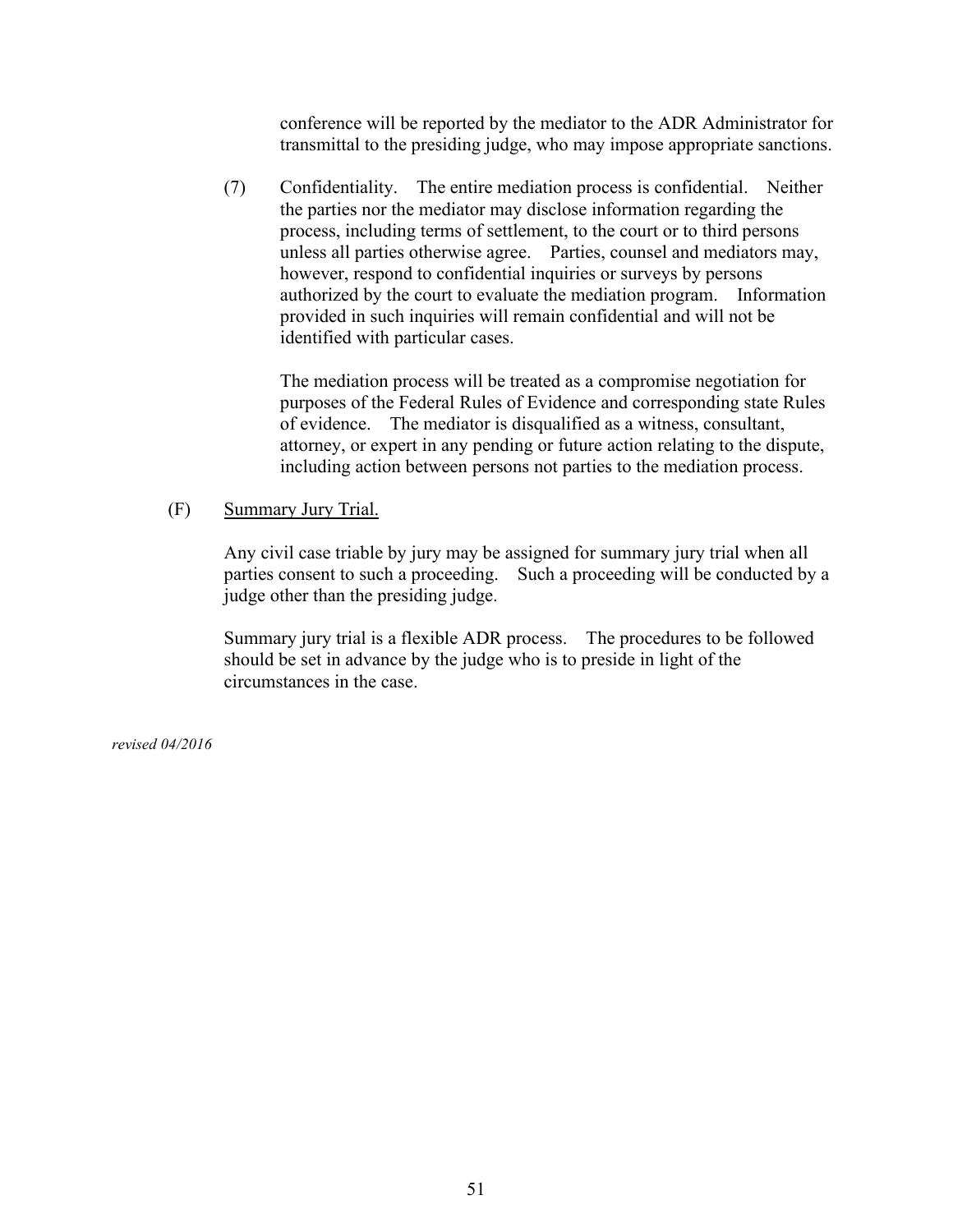### RULE 26.2 IMPLEMENTATION OF FED. R. CIV. P. 26

- (1) Fed. R. Civ. P. 26 controls the initial stages of discovery/disclosure in this court in all cases filed on or after January 1, 1994 with the exception of the categories of proceedings specified in Fed. R. Civ. P.  $26(a)(1)(B)$ . These categories are construed to include the following:
	- (a) Naturalization proceedings filed as civil cases or proceedings to cancel or revoke citizenship;
	- (b) Proceedings in bankruptcy;
	- (c) Proceedings to compel the giving of testimony or production of documents in this district in connection with discovery, or for perpetuation of testimony, for use in a matter pending or contemplated in a district court of another district;
	- (d) Actions to enforce out-of-state judgments;
	- (e) Cases exempted by the presiding judge on a case by case basis.
- (2) The parties may not agree to opt out of the provisions of Fed. R. Civ. P. 26.
- (3) Attorneys in all cases not exempt from Fed. R Civ. P. 26 will comply with Fed. R. Civ. P. 26(f) before the date set by the court for the initial scheduling conference. The parties must produce and file a proposed discovery plan which meets the requirements of Fed. R. Civ. P. 26(f). The attorney for the plaintiff is responsible for arranging the meeting and filing the proposed discovery plan.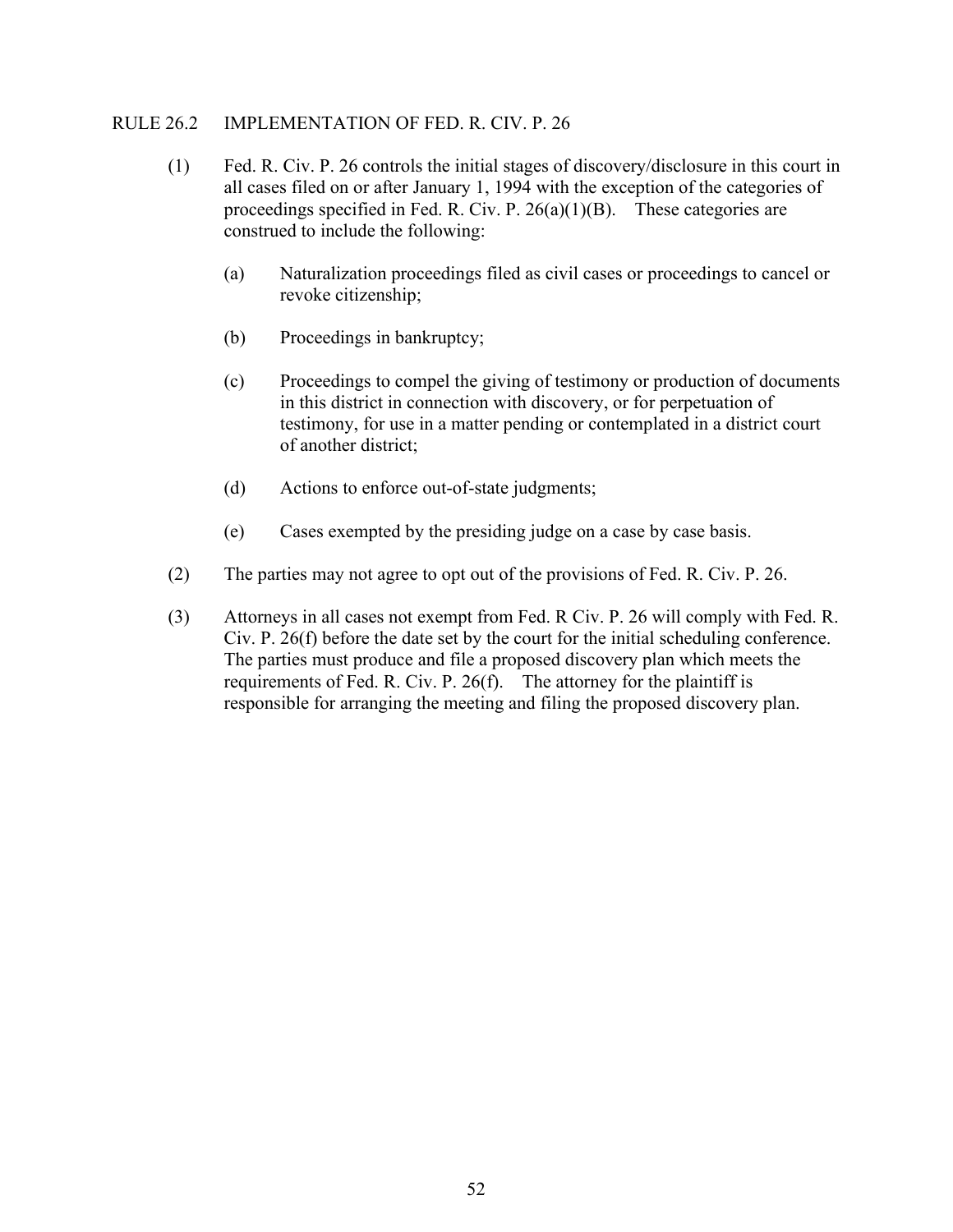### RULE 26.3 FILING OF DISCOVERY OR DISCLOSURE MATERIALS

- (A) Interrogatories under Fed. R. Civ. P. 33 and 26(b)(4), and the answers or objections thereto, requests for production or inspection under Fed. R. Civ. P. 34, and responses or objections thereto, requests for admission under Fed. R. Civ. P. 36, and responses and objections thereto, and depositions under Fed. R. Civ. P. 30 and 31 and disclosures under Rule 26, must not be filed with the clerk of this court except as hereinafter provided.
- (B) The party responsible for the service of discovery materials must retain the originals as custodian.
- (C) Any motion filed under Fed. R. Civ. P. 26 (c) or 37 must be accompanied by the relevant portions of discovery material relied upon or in dispute.
- (D) That portion of discovery material necessary to the consideration of a pretrial motion or for a final order on any issue must be filed contemporaneously with the motion or response to the motion and attached to the pleading as an exhibit thereto.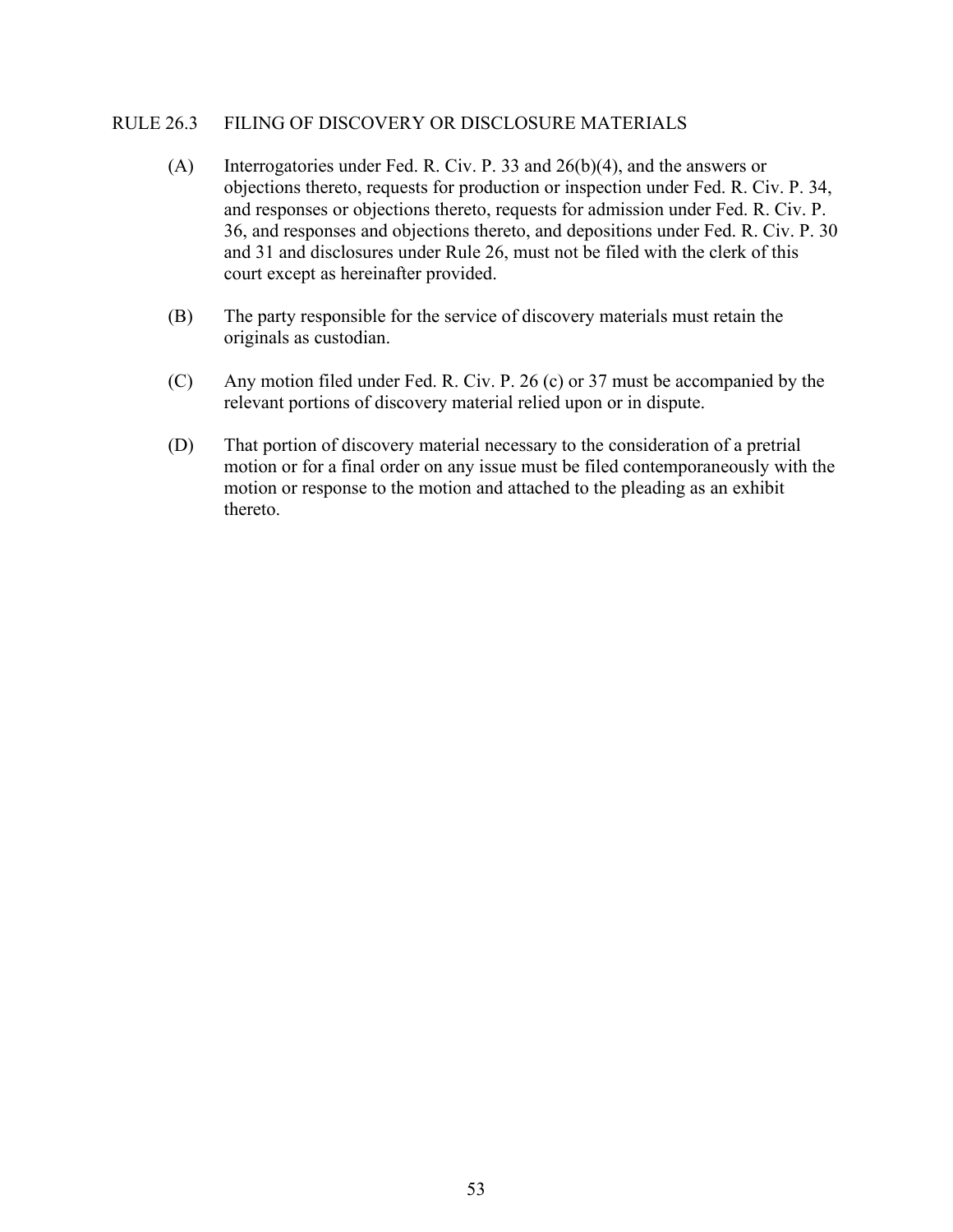# RULE 30.1 SCHEDULING OF DEPOSITIONS

In scheduling any deposition, counsel must make a good faith effort to coordinate with all opposing counsel the scheduling of a time that is mutually convenient to all opposing counsel and the parties. The signing and serving of a Notice of Deposition constitutes a certification by the attorney signing and serving the Notice of Deposition that the attorney has complied with this rule.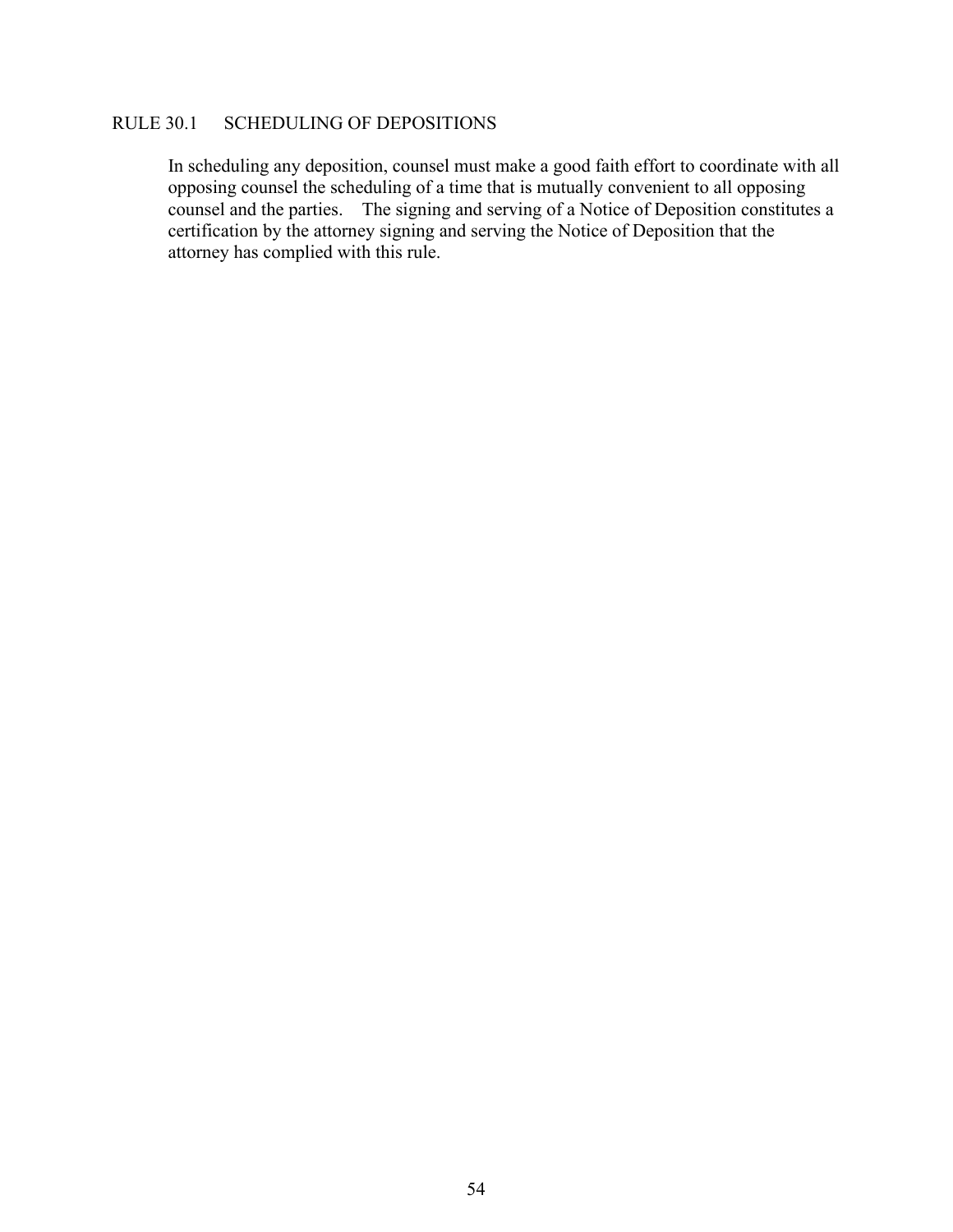# RULE 33.1 INTERROGATORIES

Answers or objections to interrogatories under Fed. R. Civ. P. 33 and 26(b)(4) must set forth in full the interrogatory being answered or objected to immediately preceding the answer or objection. Objections to interrogatories must not be filed with the clerk of this court except as exhibits to motions for protective order or motions to compel pursuant to Fed. R. Civ. P. 26(c) and 37.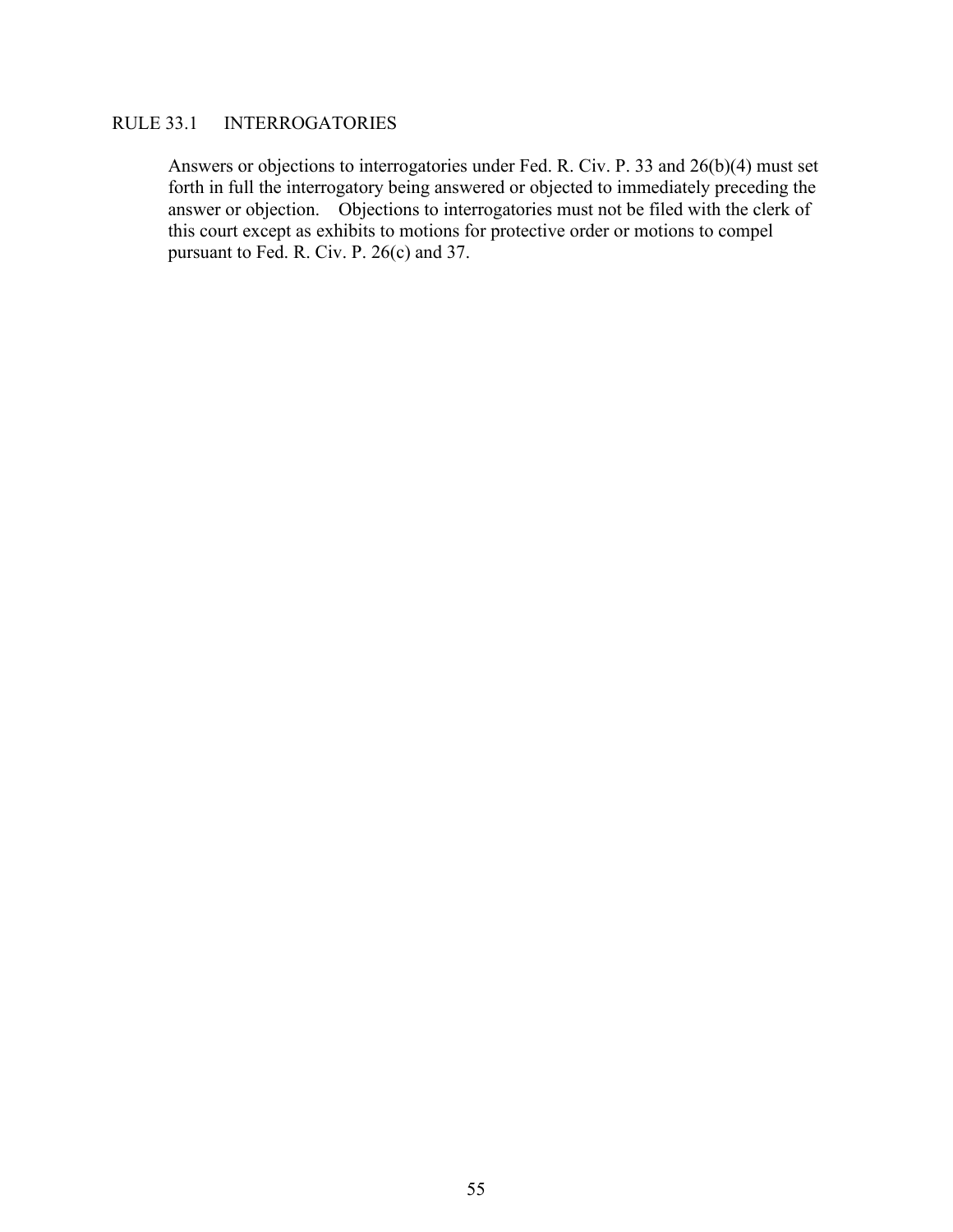# RULE 37.3 DISCOVERY

The Court will entertain emergency oral motions involving discovery, at the discretion of the presiding judge. These motions will be heard by telephone conference.

*revised 11/2021*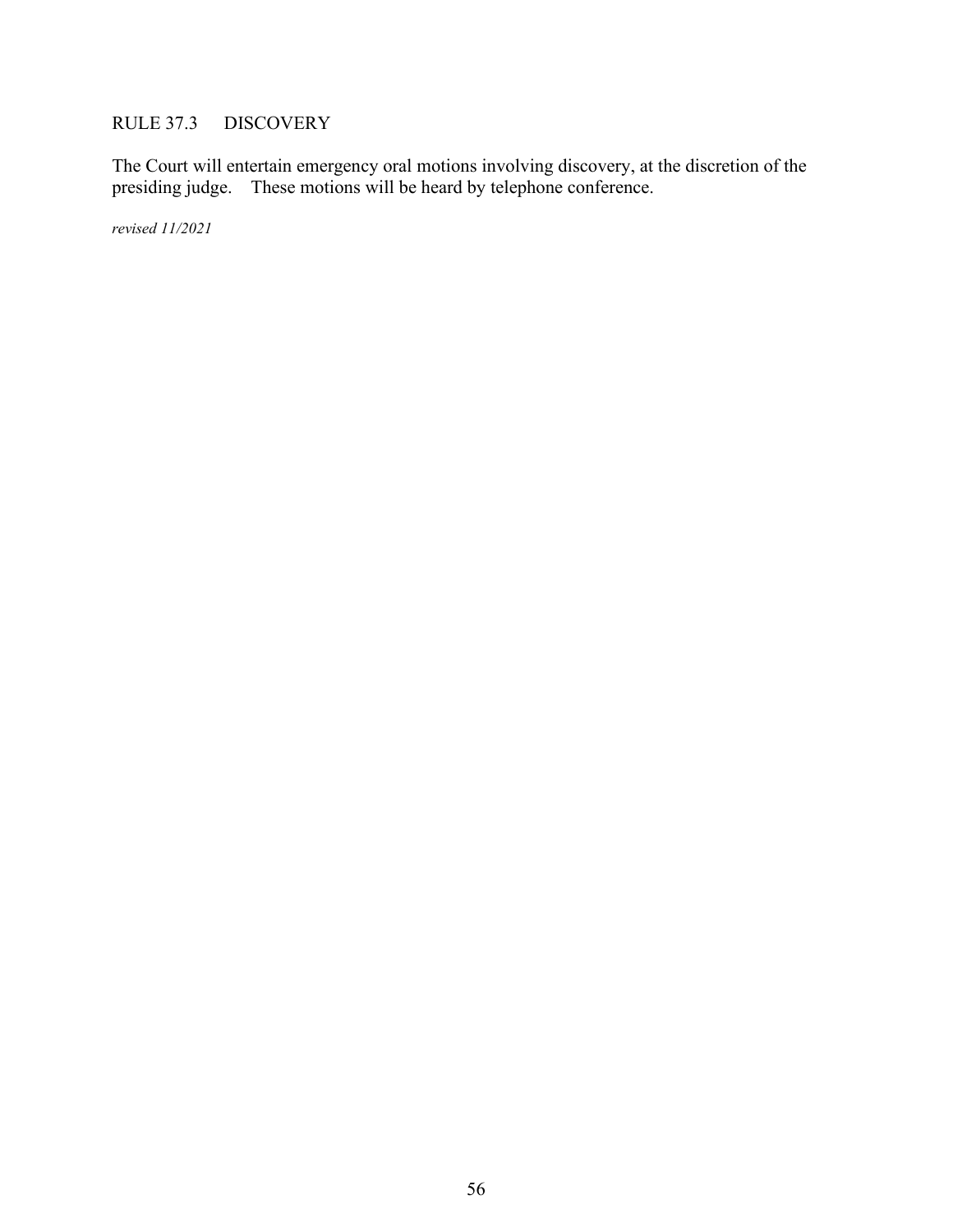# RULE 38.1 EQUITABLE RELIEF OR JURY DEMAND

The plaintiff, in every civil action in which the complaint prays for any equitable relief, must mark upon the face of the complaint: "Equitable relief is sought;" and if a demand for jury trial under Fed. R. Civ. P. 38 is endorsed upon a pleading, the title of the pleading must include the words "and demand for jury trial."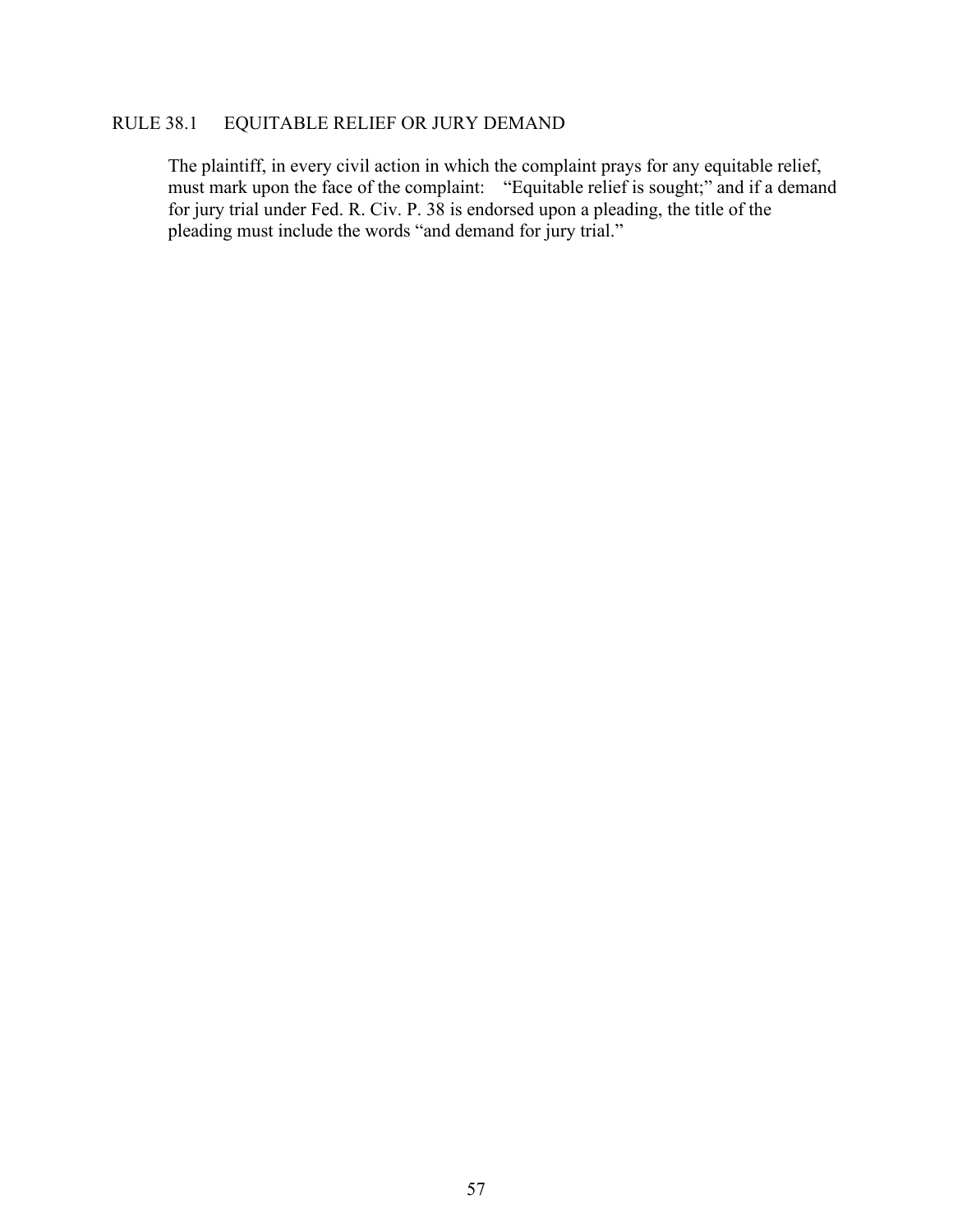### RULE 40.1 ASSIGNMENT OF CASES AND PLACE OF FILING

### (A) PEORIA

All complaints and subsequent filings in cases which arise from the following counties: Fulton, Livingston, Marshall, McLean, Peoria, Putnam, Stark, Tazewell, and Woodford will be filed at PEORIA, ILLINOIS.

#### (B) SPRINGFIELD

All complaints and subsequent filings in cases which arise from the following counties: Adams, Brown, Cass, Christian, DeWitt, Greene, Logan, Macoupin, Mason, Menard, Montgomery, Morgan, Pike, Sangamon, Scott, and Shelby, will be filed at SPRINGFIELD, ILLINOIS.

#### (C) ROCK ISLAND

All complaints and subsequent filings in cases which arise from the following counties: Bureau, Hancock, Henderson, Henry, Knox, McDonough, Mercer, Rock Island, Schuyler and Warren will be filed at ROCK ISLAND, ILLINOIS.

## (D) URBANA

All complaints and subsequent filings in cases which arise from the following counties: Champaign, Coles, Douglas, Edgar, Ford, Iroquois, Kankakee, Macon, Moultrie, Piatt, and Vermilion will be filed at URBANA, ILLINOIS.

- (E) All complaints and subsequent filings in cases filed in the Central District of Illinois must identify in the caption of such pleading or document, the division in which the case is pending.
- (F) As part of the statement of jurisdiction, the initial pleadings in each case must state the basis for filing in the division selected.

*revised 11/2021*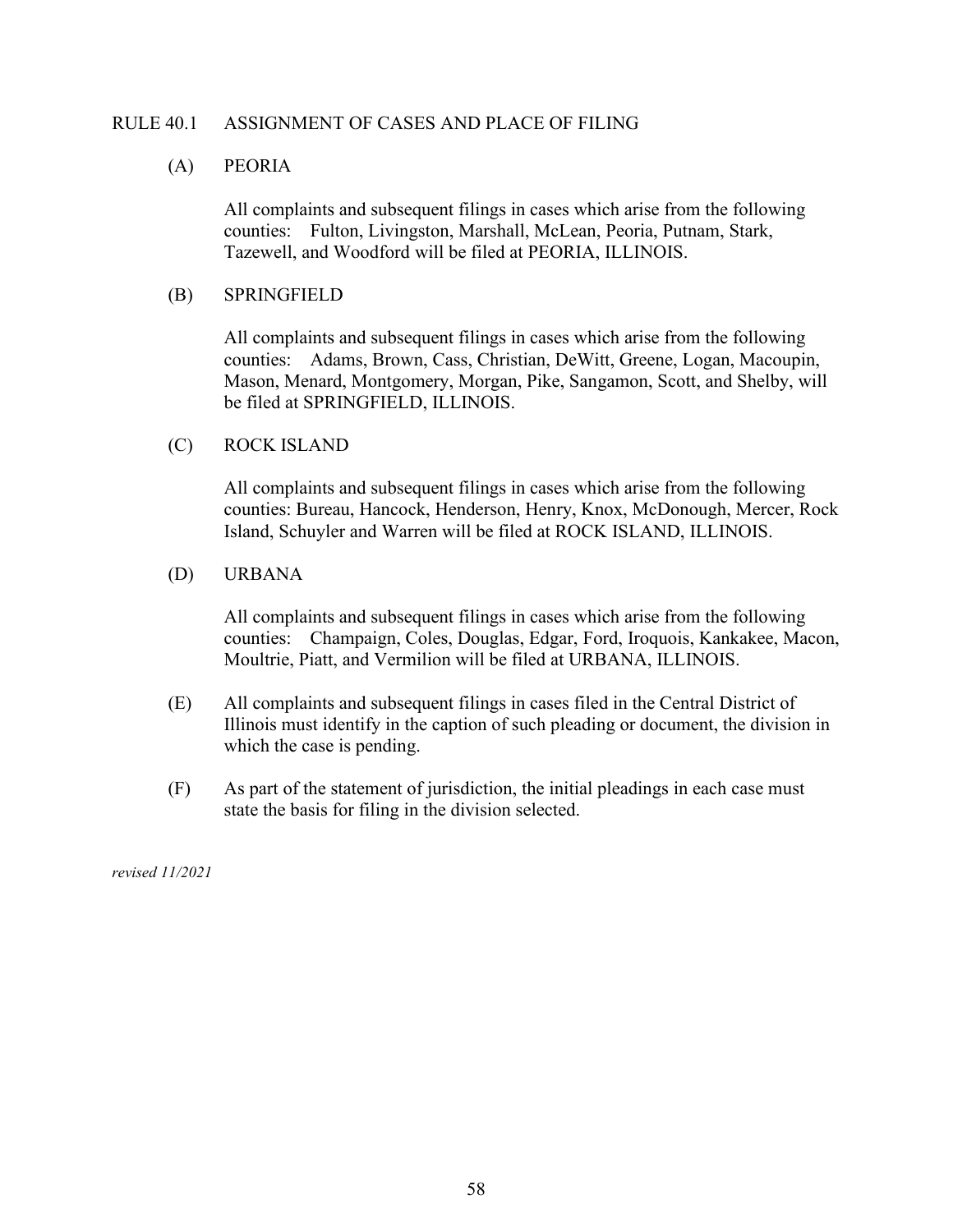# RULE 42.1 CONSOLIDATION AND TRANSFER OF RELATED CASES

When a party or counsel for a party knows that a newly filed case is related to another case already pending in the district, the parties are responsible for bringing the matter to the court's attention at the first opportunity but not later than the Rule 16 discovery conference or the first motion hearing, whichever occurs earliest. Consolidation of the cases will be considered at that time.

Later-filed cases may be transferred to the judge assigned to the first-filed suit, regardless of whether the cases are consolidated.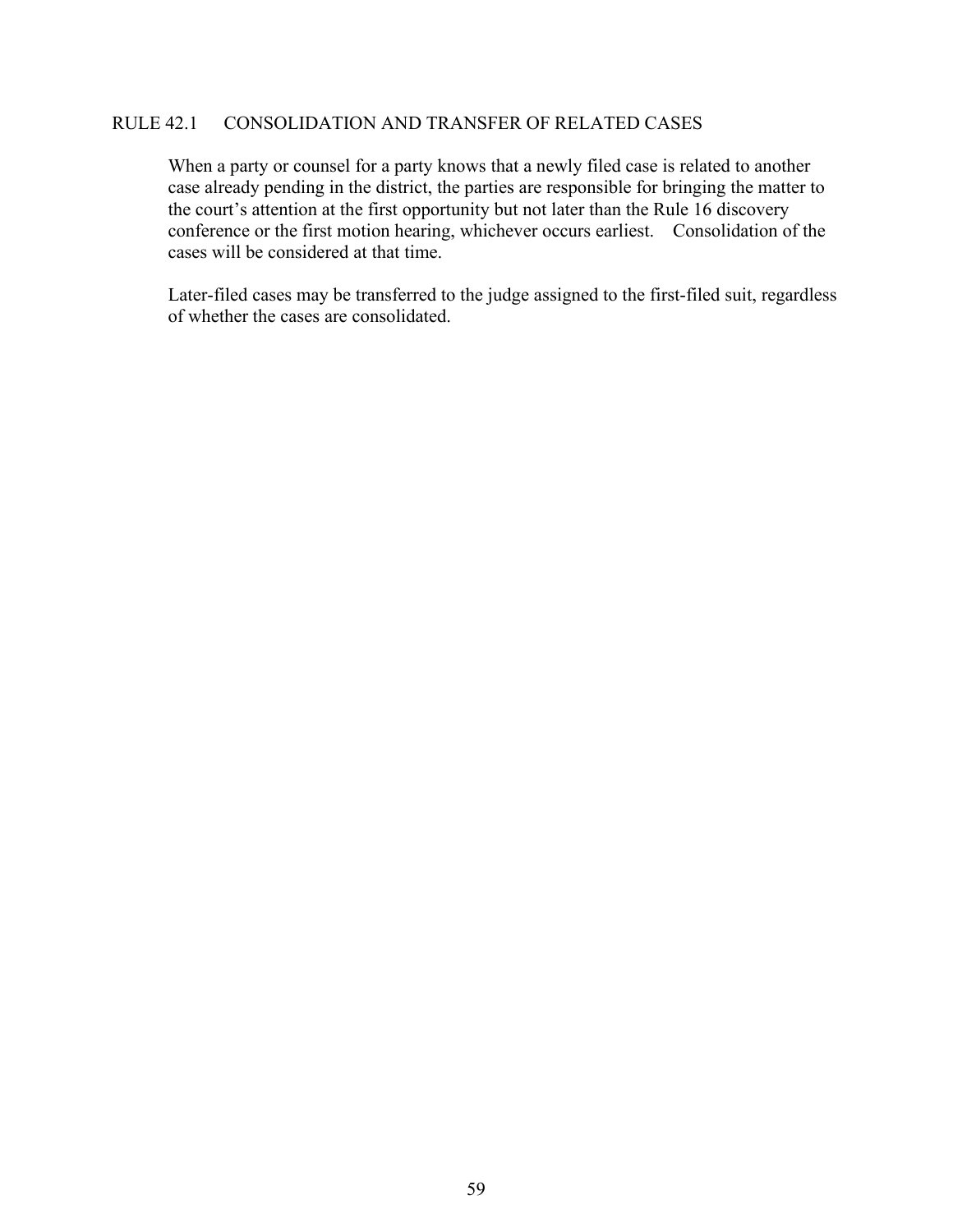# RULE 45.1 ISSUANCE OF BLANK SUBPOENAS

In a Civil Case, the Clerk must not issue blank subpoenas to a pro se party except upon order of the judge to whom the case is assigned.

### **Note on Use**

Under Rule 45.1 ILCD, a pro se litigant may move the court, either orally or in writing, to issue a subpoena for specific witnesses or documents. The pro se litigant must present the court orally or in writing with a statement of what relevant information the documents contain or the person to be subpoenaed possesses.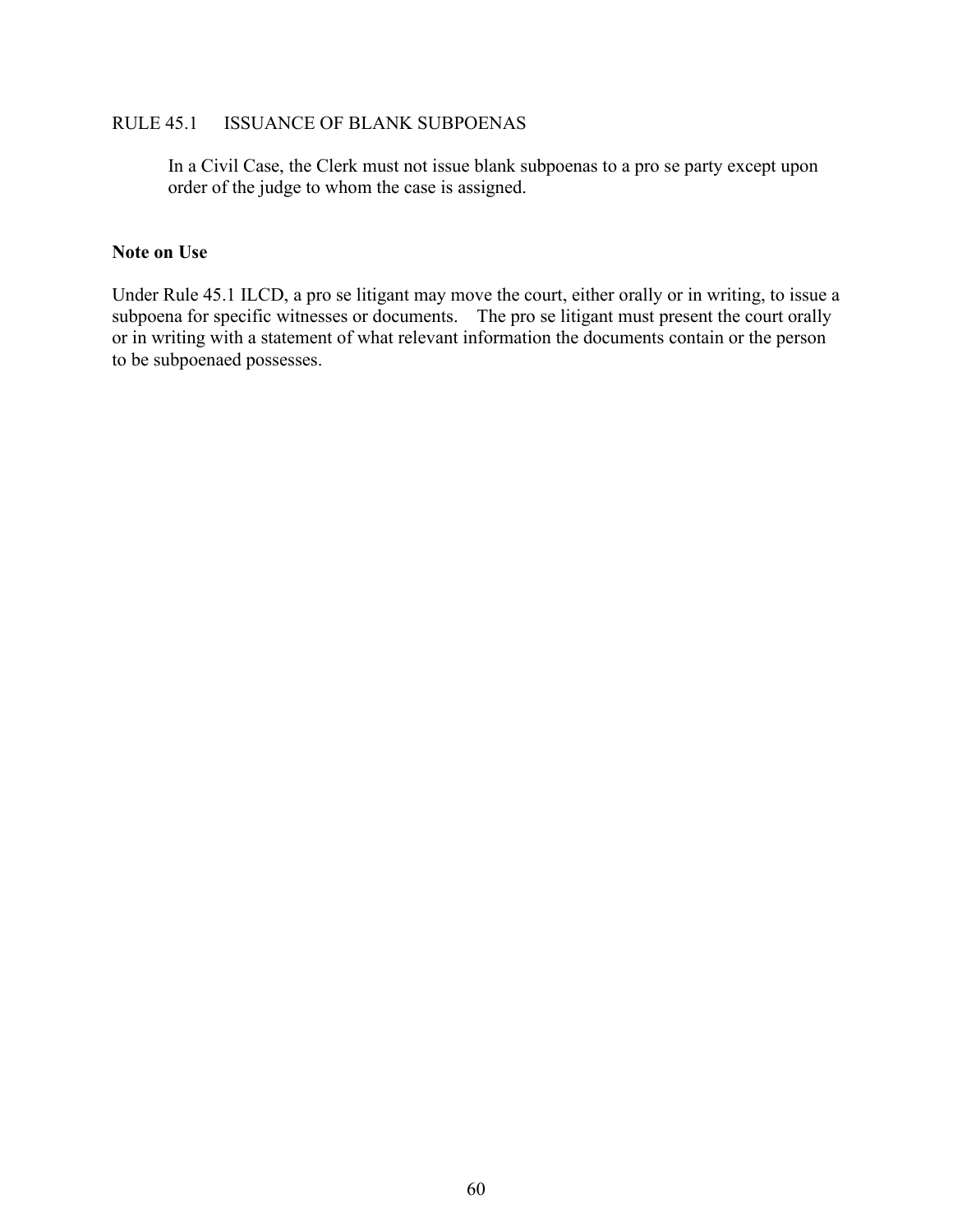## RULE 47.2 COMMUNICATIONS WITH JURORS

- (1) Before and during trial, no attorney, party or representative of either, may contact, converse or otherwise communicate with a juror or potential juror on any subject, whether pertaining to the case or not.
- (2) No attorney, party, or representative of either may interrogate a juror after the verdict has been returned without prior approval of the presiding judge. Approval of the presiding judge may be sought only by application made by counsel orally in open court or upon written motion which states the grounds and the purpose of the interrogation. If a post-verdict interrogation of one or more of the members of the jury should be approved, the scope of the interrogation and other appropriate limitations upon the interrogation will be determined by the presiding judge prior to the interrogation.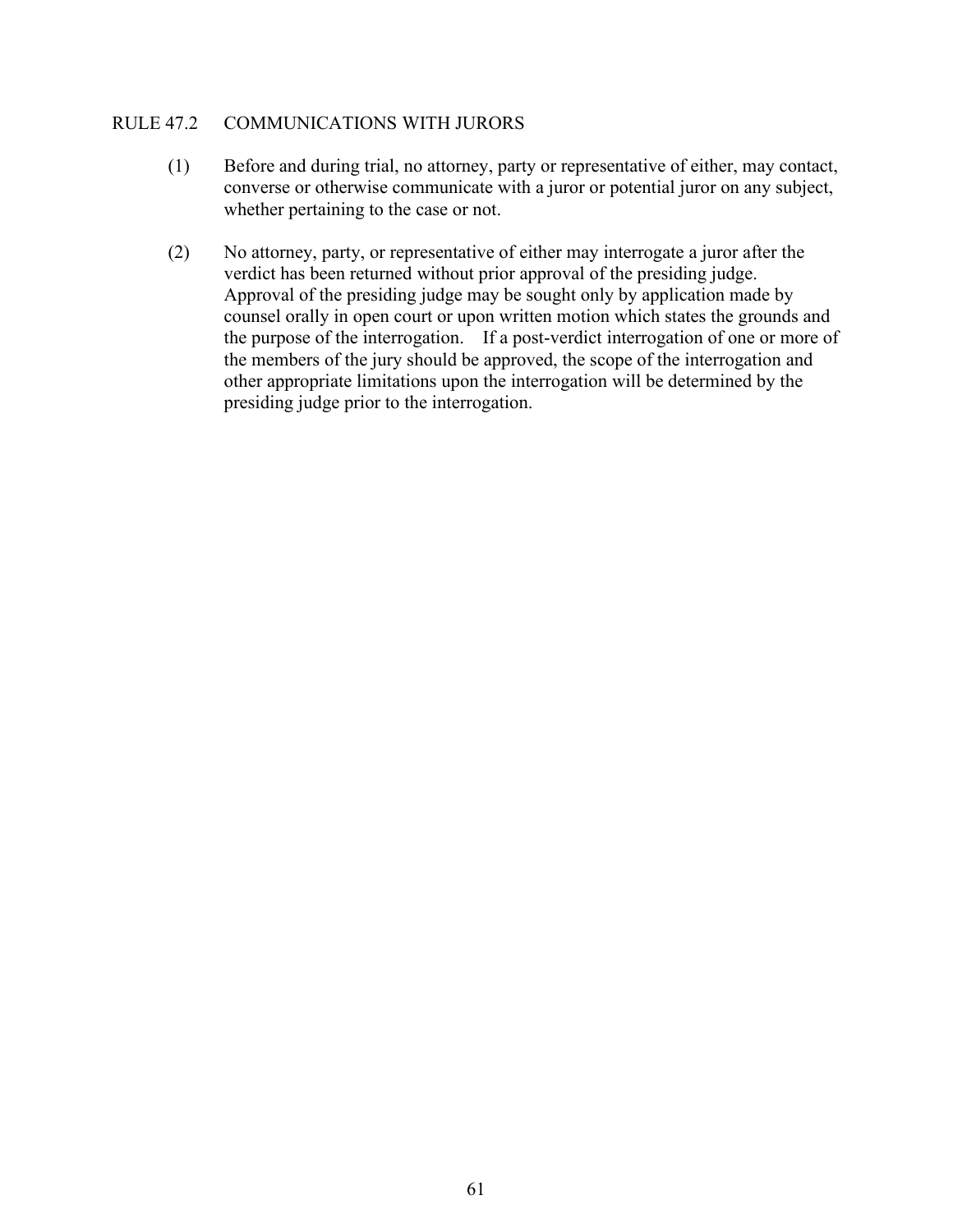# RULE 47.3 CONDUCT BEFORE THE JURY

All attempts to curry favor with jurors by fawning, flattery, or pretending solicitude for their personal comfort are unprofessional. Suggestions of counsel regarding the comfort or convenience of jurors and propositions to dispense with argument or peremptory challenges must be made to the presiding judge out of the jury's hearing.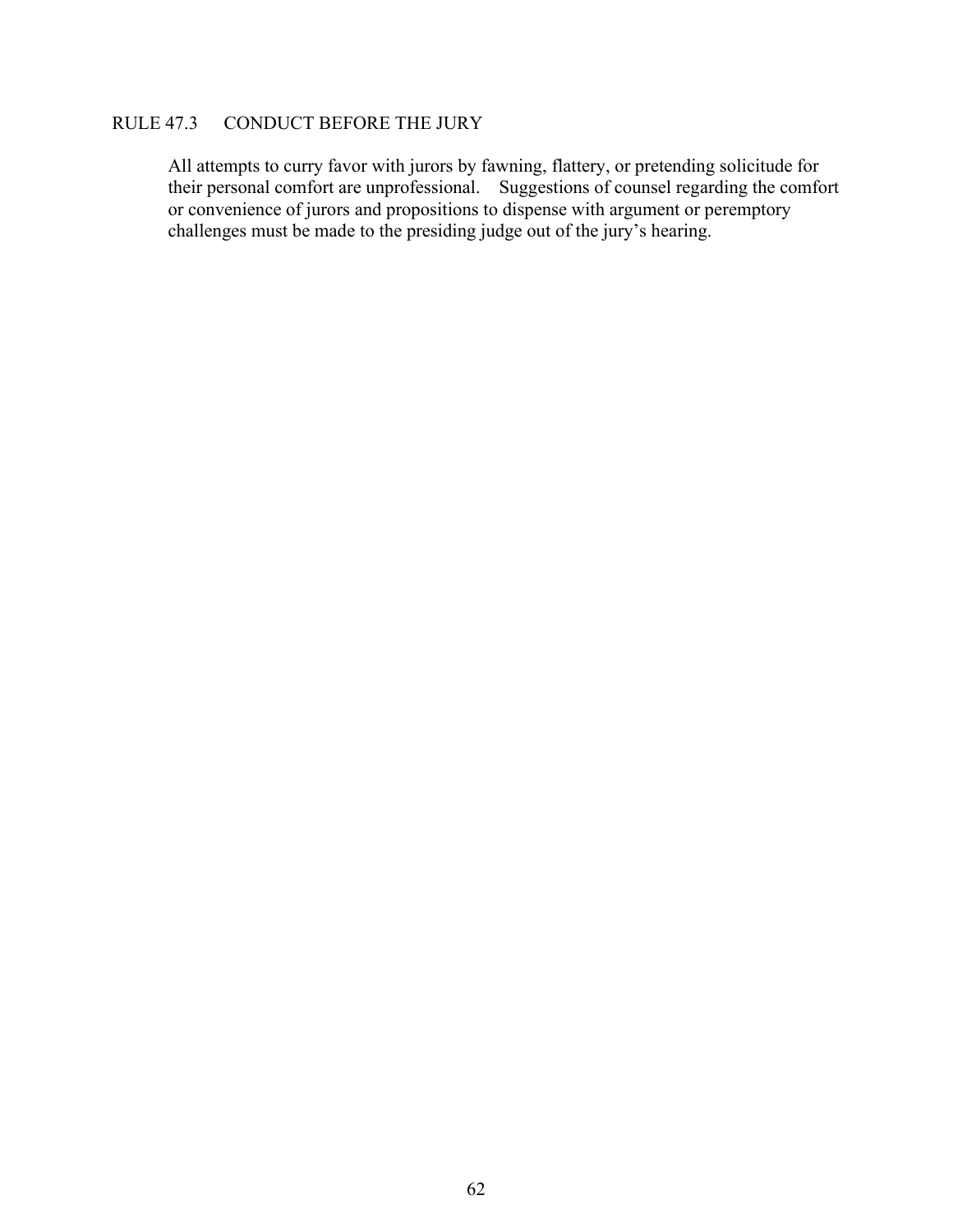# RULE 48.1 NUMBER OF JURORS

In all jury cases, except as may be otherwise required by law or controlling Rule, the jury will consist of no less than six members.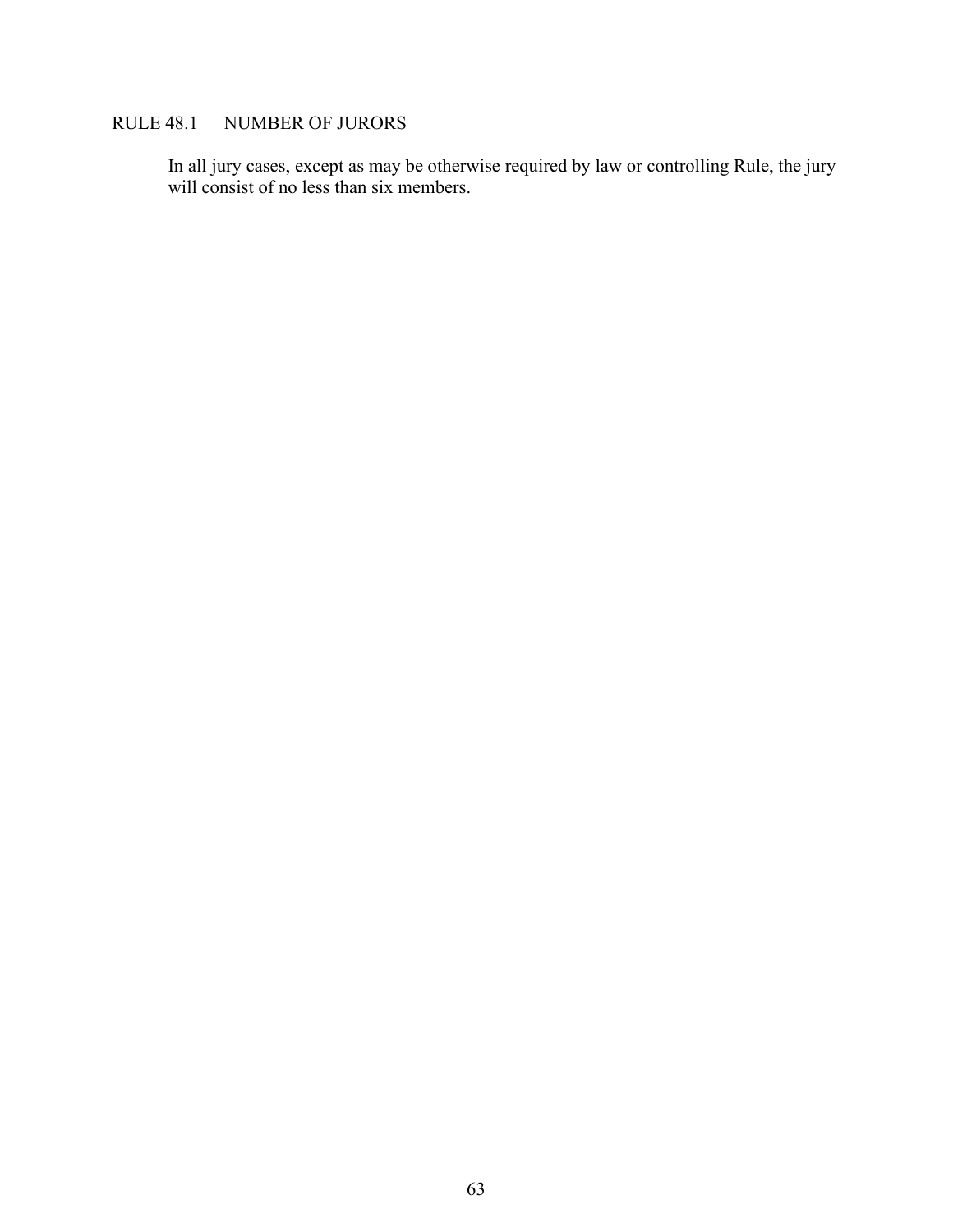# RULE 51.1 PROPOSED INSTRUCTIONS TO JURY

- (1) All requests for jury instructions not previously tendered must be submitted to the presiding judge at the conclusion of all the evidence with copies submitted to all parties.
- (2) The instructions read to the jury by the presiding judge will accompany the jury to the jury room when the jury retires for deliberation unless otherwise determined by the presiding judge.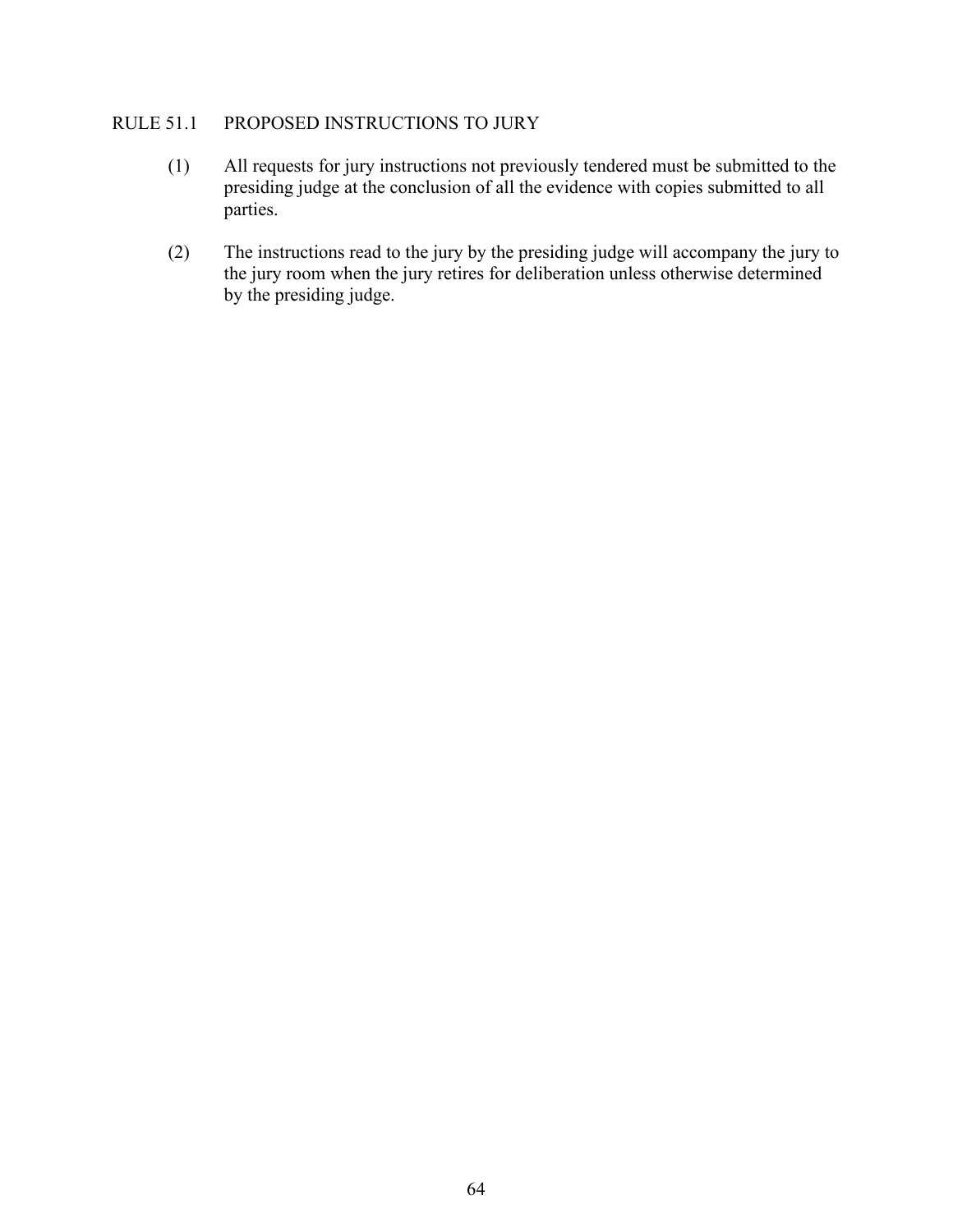# RULE 54.1 REQUESTS FOR ATTORNEYS FEES AND BILLS OF COSTS

# (A) Time for Requests.

In all civil cases, requests for attorneys fees must be filed no later than 14 days after entry of judgment. Bills of Costs must be filed within 30 days after entry of judgment.

(B) Form.

Bills of costs and supporting documentation may be filed in any format, but must include Form AO-133 as a summary.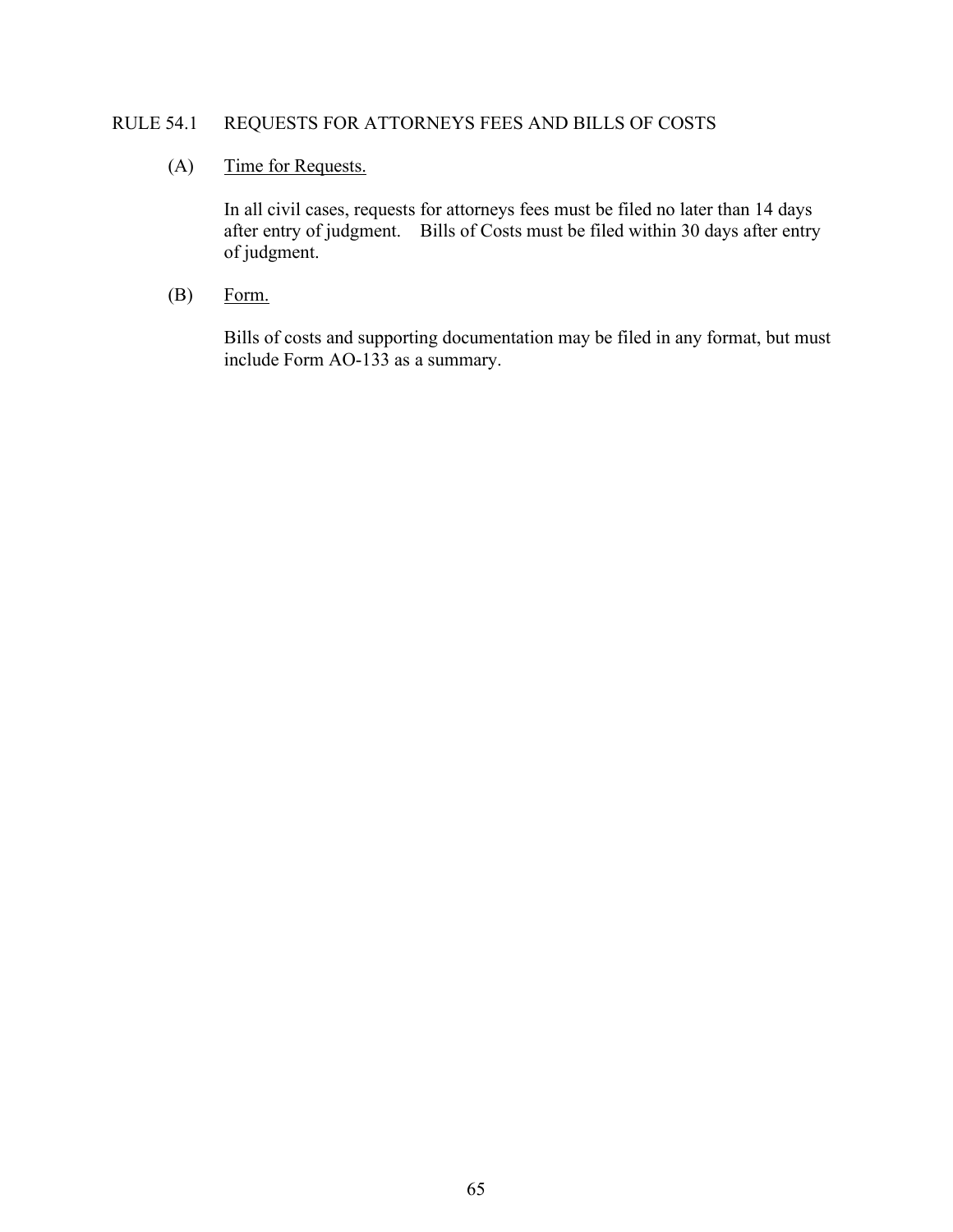### RULE 72.1 UNITED STATES MAGISTRATE JUDGES

#### (A) Duties:

A magistrate judge in this district is authorized to perform all the duties in 28 U.S.C. § 636 and is designated to:

- (1) upon the consent of the defendant, try either jury or non-jury cases of persons accused of misdemeanors and infractions committed within this district in accordance with 18 U.S.C. § 3401, and conduct all post-trial proceedings therein as may be warranted;
- (2) conduct proceedings for commitment to another district and issue Commitments to Another District in accordance with Fed. R. Crim. P. 40;
- (3) conduct extradition proceedings in accordance with 18 U.S.C. § 3184;
- (4) order competency examinations of defendants pursuant to 18 U.S.C. § 4244;
- (5) supervise proceedings conducted pursuant to letters of request, in accordance with 28 U.S.C. § 1782;
- (6) hear and determine any non-dispositive pretrial motion pursuant to 28 U.S.C.  $\S$  636(b)(1)(A);
- (7) conduct hearings, including such evidentiary hearings as are necessary or appropriate, and submit to a district judge proposed findings of fact and recommendations for the disposition of dispositive motions that are excepted in 28 U.S.C.  $\S$  636(b)(1)(A) in accordance with 28 U.S.C.  $\S$  $636(b)(1)(B)$  and  $(C)$ ;
- (8) exercise the powers enumerated in Rules 5, 8, 9 and 10 of the Rules Governing Section 2254 and Section 2255 Proceedings;
- (9) upon the consent of the parties pursuant to 28 U.S.C.  $\S 636(c)$ , conduct any or all proceedings in a jury or non-jury civil matter and order the entry of judgment in the case;
- (10) exercise general supervision of the civil and criminal calendars of the court, conduct calendar and status calls, and determine motions to expedite or postpone the trial of cases for the district judges;
- (11) conduct pretrial conferences, settlement conferences, summary jury trials, omnibus hearings, and related pretrial proceedings;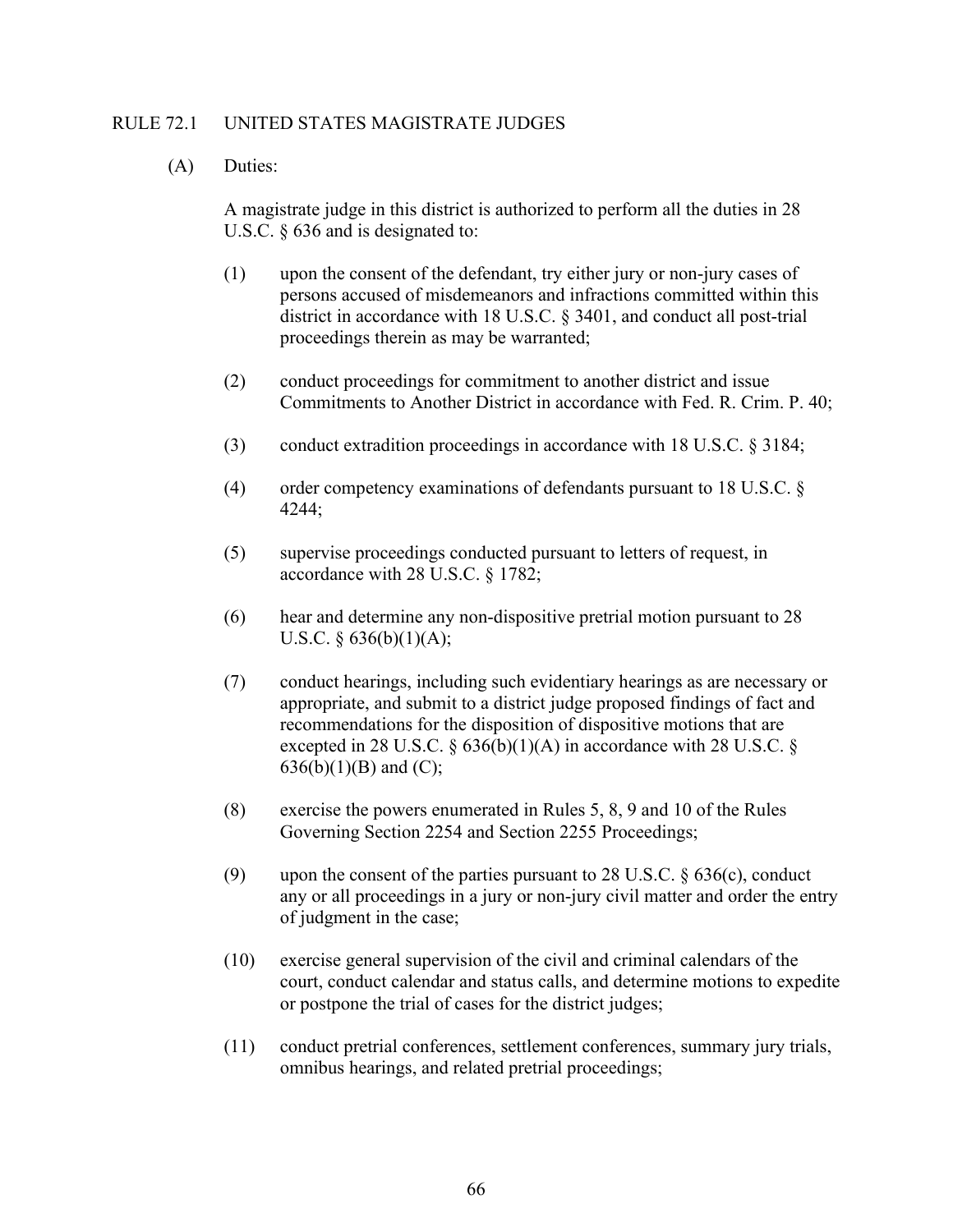- (12) conduct arraignments in cases not triable by the magistrate judge to the extent of taking a not guilty plea or noting a defendant's intention to plead guilty or nolo contendere and ordering a presentence report in appropriate cases;
- (13) receive grand jury returns in accordance with Fed. R. Crim. P. 6(f);
- (14) upon the consent of the parties conduct voir dire and select petit juries for the court;
- (15) accept petit jury verdicts in civil cases in the absence of a district judge;
- (16) issue subpoenas, writs of habeas corpus ad testificandum or habeas corpus ad prosequendum, or other orders necessary to obtain the presence of parties or witnesses or evidence needed for court proceedings;
- (17) order the exoneration or forfeiture of bonds;
- (18) conduct proceedings for the collection of civil penalties of not more than \$200 assessed under the Federal Boat Safety Act of 1971, in accordance with 46 U.S.C. §§ 4311(d) and 12309(c);
- (19) conduct examinations of judgment debtors, in accordance with Fed. R. Civ. P. 69;
- (20) impose sanctions under Fed. R. Civ. P. 11, 16, and 37, except for dismissal or contempt;
- (21) authorize the withdrawal of funds from the Court's Registry;
- (22) perform any additional duty that is not inconsistent with the Constitution and laws of the United States;
- (23) conduct scheduling conferences pursuant to Rule 16 and enter, vacate or modify scheduling orders;
- (24) accept guilty pleas in felony cases with the consent of the defendant and the United States Attorney, order a presentence investigation report, and file a report and recommendation with the District Court.

*revised 04/2016*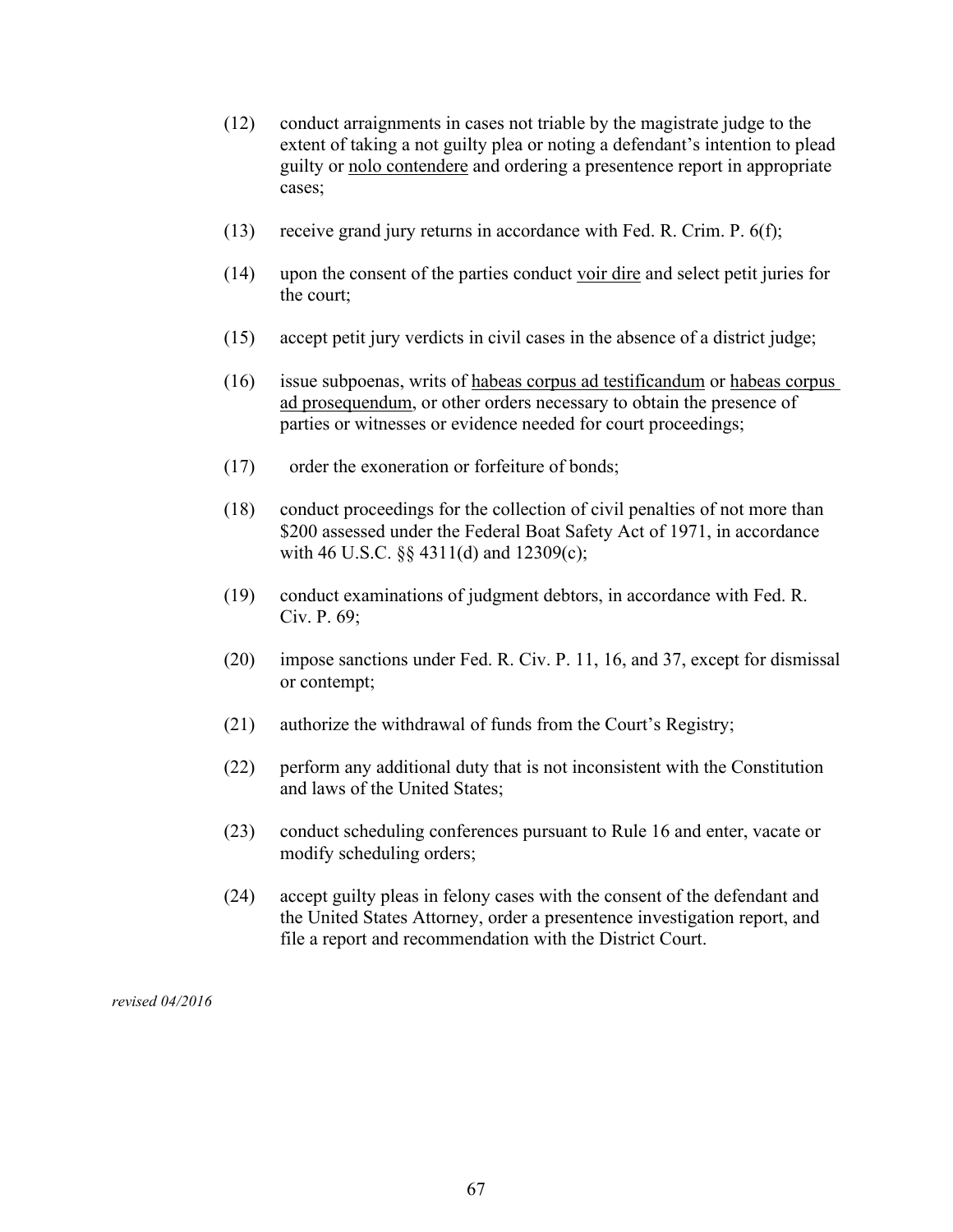### RULE 72.2 REVIEW AND APPEAL FROM MAGISTRATE JUDGES

### (A) Appeal of Non-Dispositive Matters.

Any party may appeal from any order of a magistrate judge within 14 days after service of the order appealed from. Such an appeal must specifically designate the order appealed from and the basis for any objection. The appeal must be accompanied by a memorandum of law in support. Any party opposing the appeal must, within 14 days after service of the appeal, file a memorandum of law in opposition.

### (B) Review of Dispositive Motions.

Any party may object to a magistrate judge's report and recommendation by filing an objection in accordance with Fed. R. Civ. P. 72(b) within 14 days after service thereof. Such objection must specifically identify the portions of the report and recommendation to which objection is made and the basis for the objection and must be accompanied by a memorandum of law in support of the objection. Any party who opposes the objection must file a memorandum of law in opposition within 14 days after service of the objection. Failure to file an objection to a report and recommendation constitutes waiver of further review of the issue.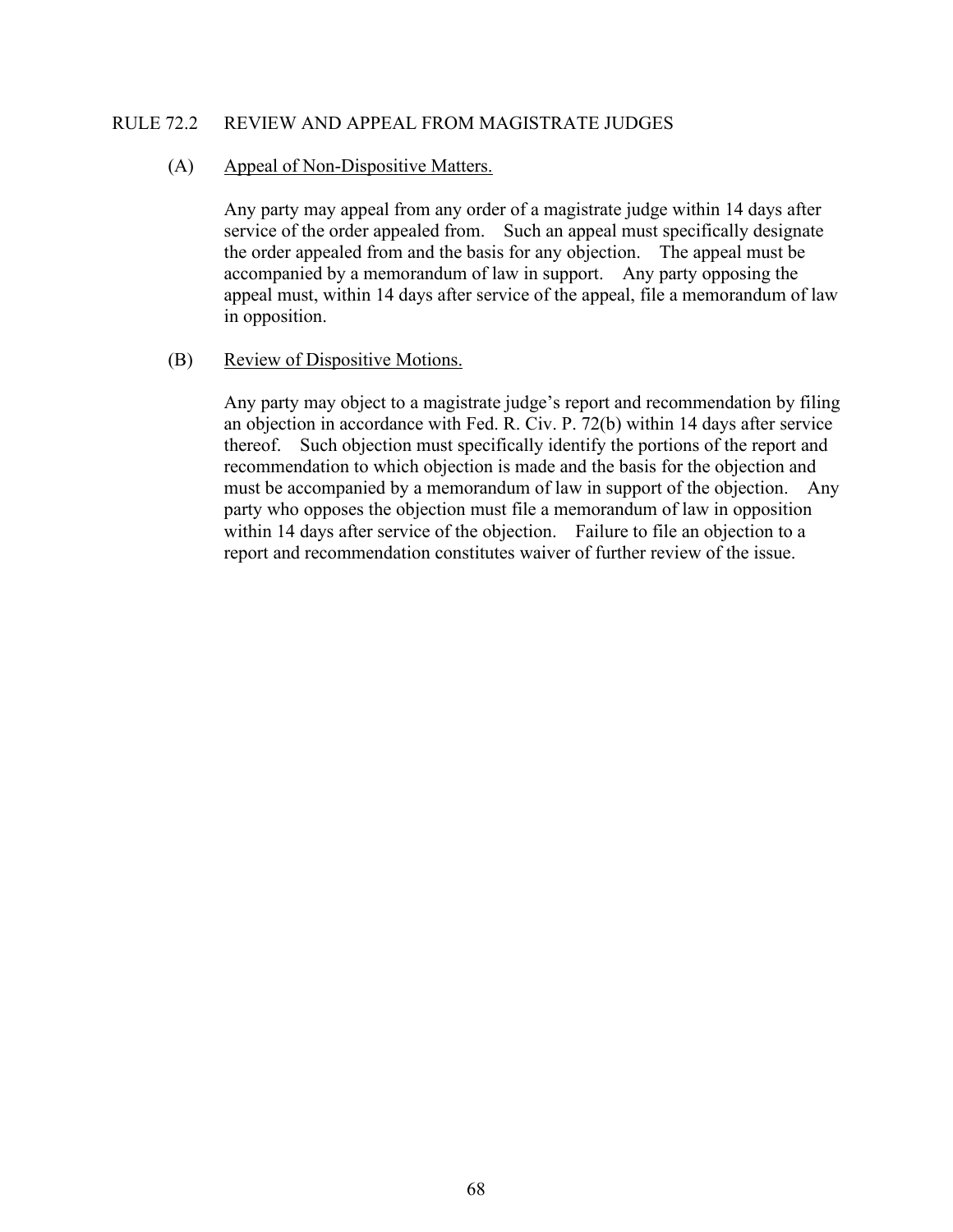# RULE 79.1 CUSTODY AND DISPOSITION OF MODELS AND EXHIBITS

# (A) Custody.

After being received into evidence, or offered and refused admission, all models, diagrams, exhibits and material forming part of the evidence in any cause pending or tried in this court, will be placed in the custody of the clerk of this court, unless otherwise ordered by the presiding judge.

# (B) Removal.

All models, diagrams, exhibits or material placed in the custody of the clerk of this court must be taken away by the attorney or party if not represented by an attorney, who offered them within 60 days after the case is decided unless an appeal is taken. In all cases in which an appeal is taken, they must be taken away within 30 days after the filing of the mandate of the reviewing court which disposes of the case. At the time of removal, a detailed receipt must be given to the clerk of this court and filed in the cause. If bulky exhibits are included in the evidence received or offered, the presiding judge may order that a photograph be taken of the bulky exhibit and the photograph be placed in the record in place of the bulky item.

# (C) Neglect to Remove.

If an attorney or a party, if not represented by an attorney, neglects to remove any models, diagrams, exhibits or materials within 30 days after notice from the clerk of this court, they may be sold by the clerk of this court at public or private sale or otherwise disposed of as the presiding judge may direct. If they are sold, the proceeds, less the expense of the sale, will be paid into the Registry of the Court pending further order of the presiding judge.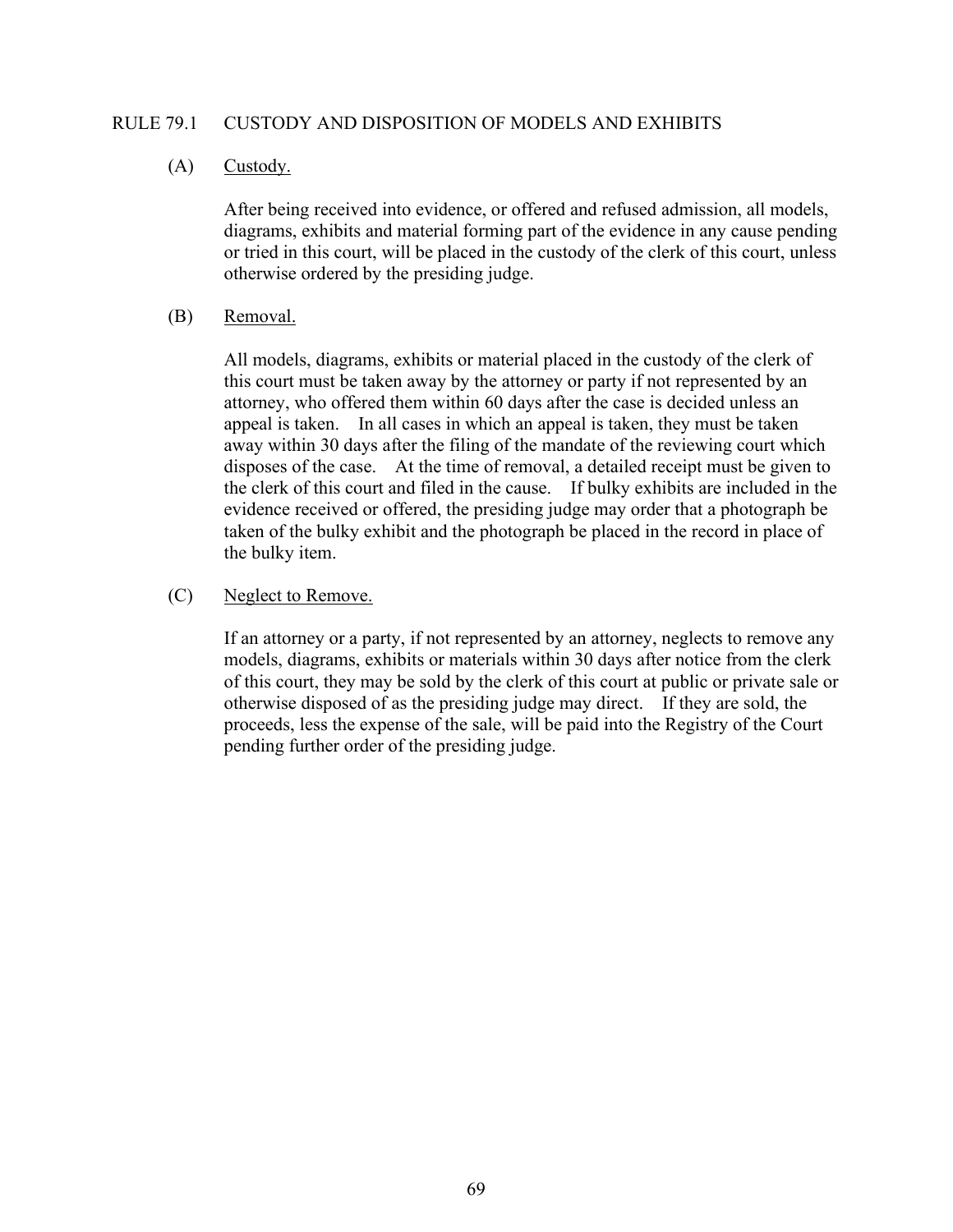### RULE 79.2 ACCESS TO RECORDS AND PAPERS

### (A) Withdrawal of Original Documents.

No person, other than an employee of this court in the exercise of official duty, will withdraw any original pleading, paper, record, model or exhibit from the custody of the clerk of this court or other employee of this court having custody thereof, except upon written order of a judge of this court, and upon leaving a proper receipt with the clerk of this court or employee.

#### (B) Public Access

Electronic access to the electronic docket and to documents filed in the System is available to the public at no charge at the Clerk's Office during regular business hours. A copy fee for an electronic reproduction is required in accordance with 28 U.S.C. § 1930. Public remote electronic access to the System for viewing purposes is limited to subscribers to the Public Access to Court Electronic Records ("PACER") system, which charges a user fee for remotely accessing certain detailed case information. Conventional copies and certified copies of electronically filed documents may be purchased by the public at the Clerk's Office. The fee for copying and certifying will be in accordance with 28 U.S.C. § 1914.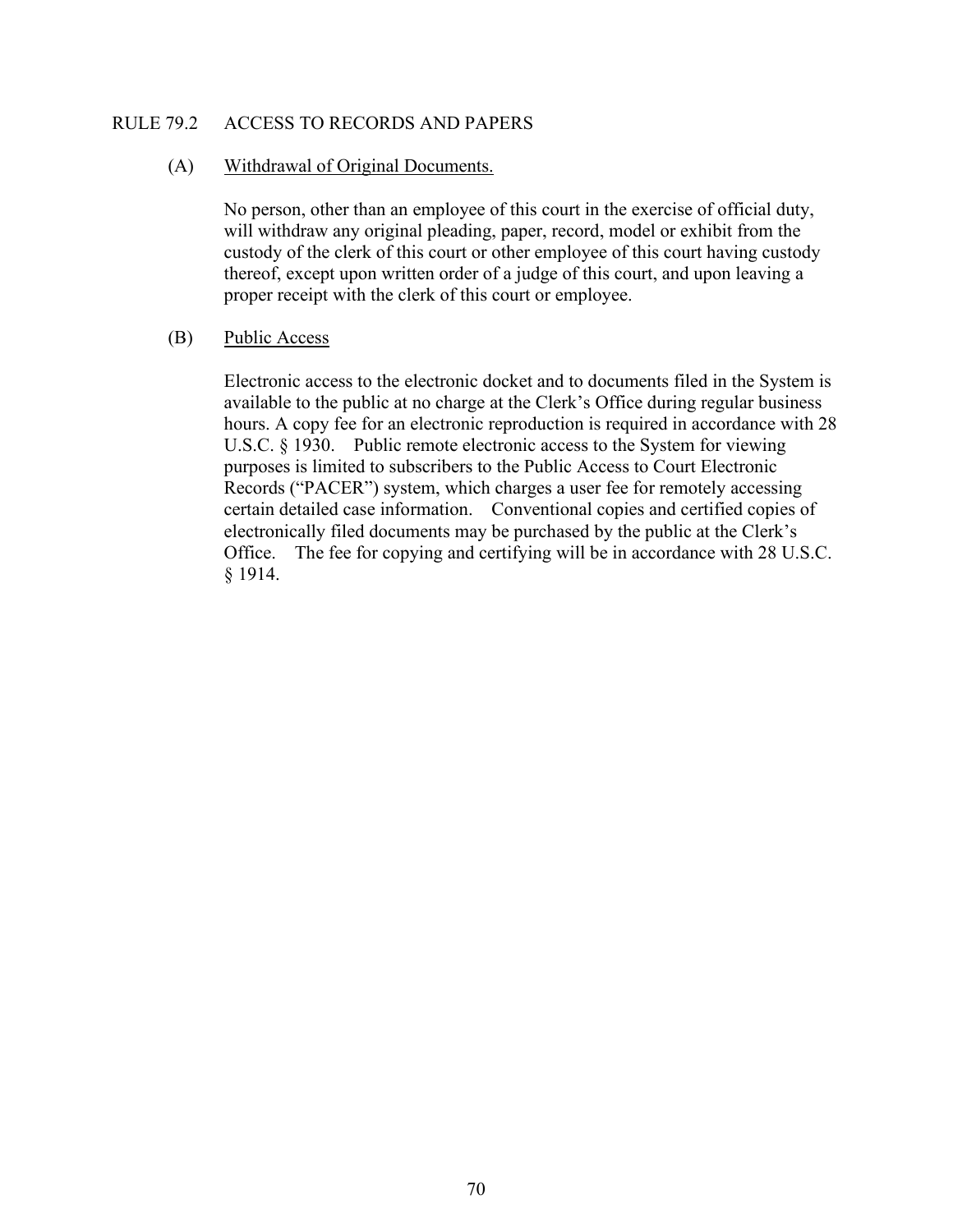# RULE 83.1 RULE MAKING

This court will from time to time adopt Local Rules of practice. When new Rules or amendments are proposed by the court, they will be offered for comment to the Local Rules Committee of the court. Local Rules will be adopted only after giving appropriate public notice and opportunity for comment. If emergency Rules are promulgated, they will be immediately sent to the Rules Committee for comment.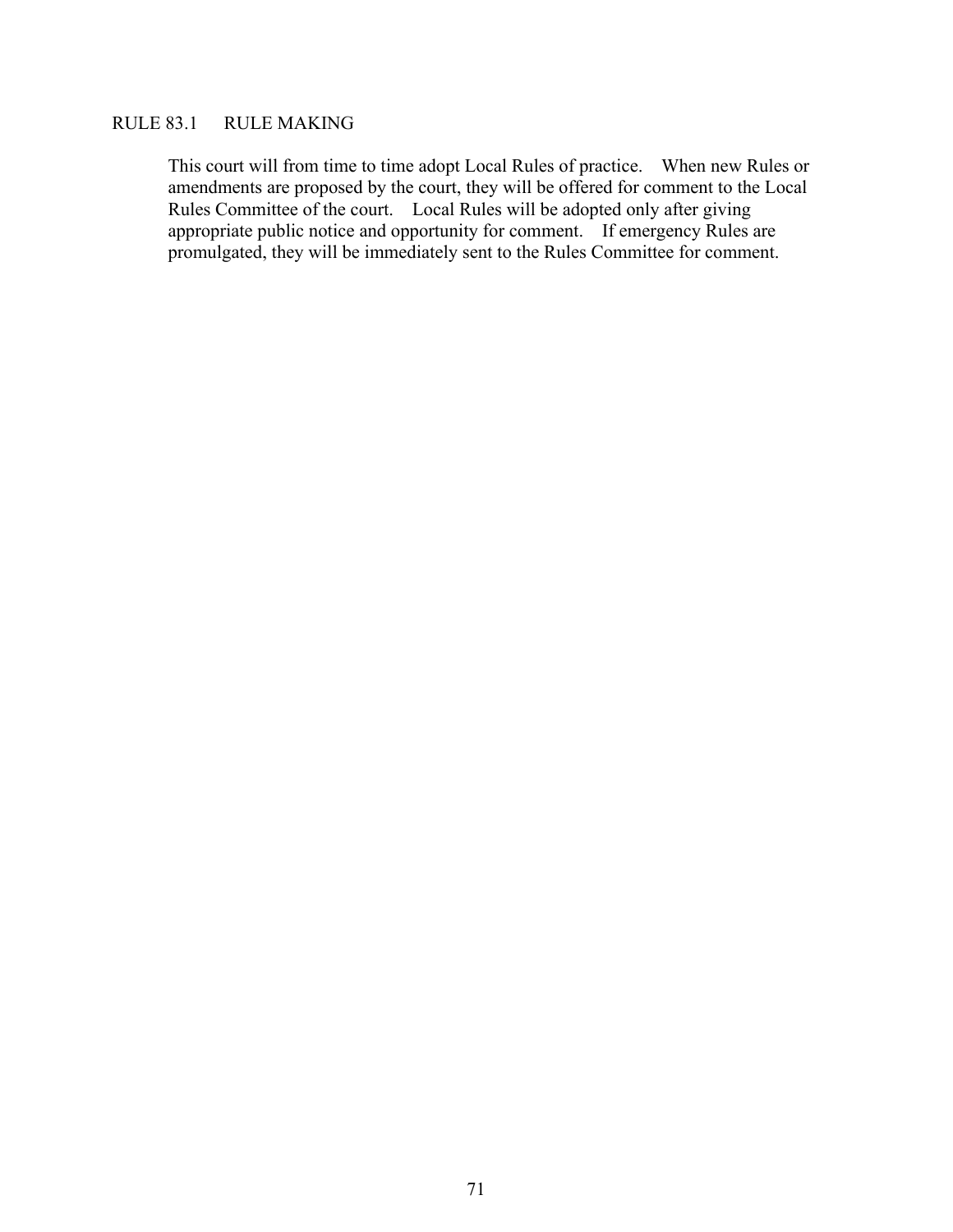# RULE 83.3 COURTROOM DECORUM

- (1) During court proceedings, all attorneys may stand when speaking, unless otherwise directed by the presiding judge. All objections and comments thereon will be addressed to the presiding judge. There will be no oral confrontation between opposing counsel.
- (2) During court proceedings, neither counsel nor parties may leave the courtroom without prior approval of the presiding judge.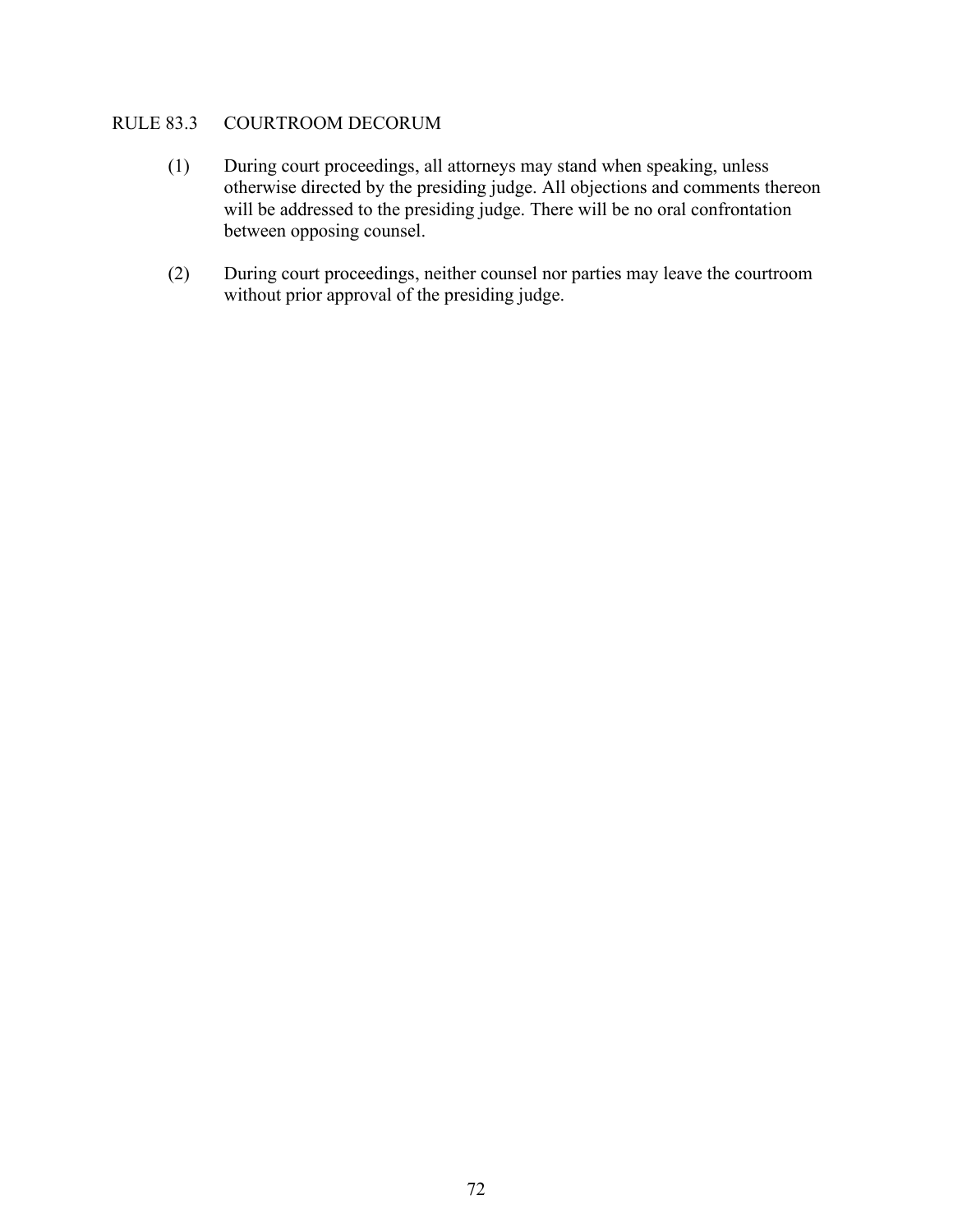# RULE 83.5 ADMISSION TO PRACTICE

# (A) Qualifications for Admission to Practice.

An attorney licensed to practice law in any state or in the District of Columbia may apply for admission to practice in this Court through PACER by completing a questionnaire and submitting a written motion for admission and a letter of good standing, dated within six months of application, from the state in which the attorney is licensed. The attorney may instead submit a motion for admission by a Central District of Illinois member in good standing. An attorney employed full time by a state, a county, or the United States may request the Court waive the admission fee.

A law student of an accredited law school or a graduate of an accredited law school awaiting bar results may, upon written motion by a Central District of Illinois member in good standing, be provisionally admitted to practice and may appear in this Court under the supervision and direction of the sponsoring attorney. The student or graduate may conduct all pretrial, trial, and post trial proceedings, and the supervising member of the bar need not be present. The Court does not require a fee for provisional admission.

# (B) Oath.

An attorney must complete the oath or affirmation as part of the attorney admission process.

### (C) Admission to Practice in All Divisions.

Admission to practice in this Court includes all divisions.

### (D) Reciprocal Admission.

An attorney admitted to practice in the Northern or Southern District of Illinois may apply for admission to practice in this Court through PACER. The attorney must complete a questionnaire and submit an admission certificate from the district in which the attorney is admitted and a letter of good standing, dated within six months of the application, from the state in which the attorney is licensed.

### (E) Fee Assessed Upon Admission.

The Court shall advise by email that the application for admission has been accepted and the admission fee is due. Once the fee is paid, the attorney is admitted to the Central District of Illinois. The fee shall be established by the Court, in conjunction with the fee prescribed by the Judicial Conference of the United States pursuant to 28 U.S.C. § 1914.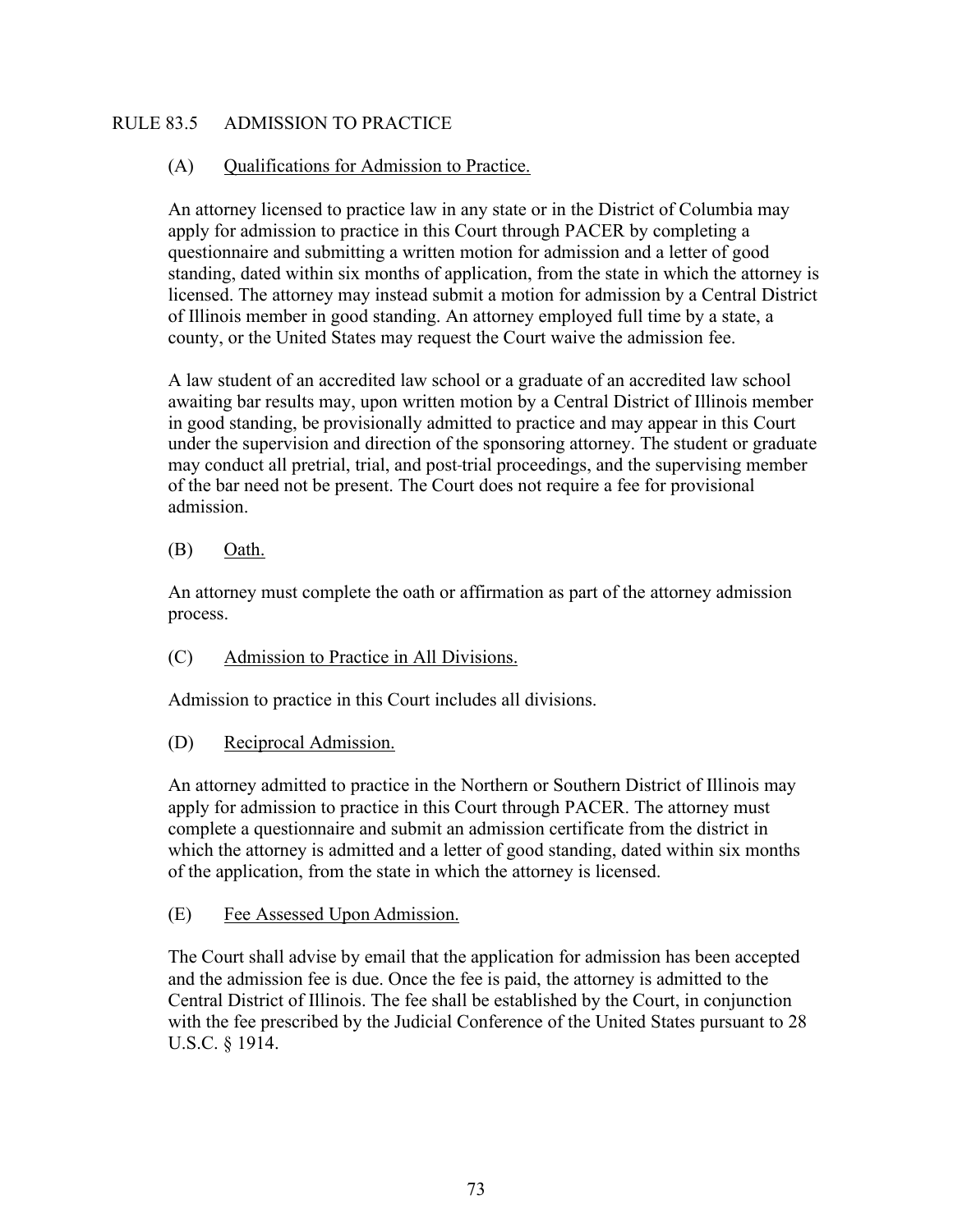# (F) Admission Pro Hac Vice.

The Court does not permit pro hac vice admissions generally. At the discretion of the presiding judge, an attorney who is licensed to practice in any state or the District of Columbia may file a motion seeking leave to participate in a case while his or her application for admission to practice in the Central District of Illinois is pending. The application for admission must be submitted contemporaneously with the motion for leave.

# (G) Unauthorized Practice.

An attorney who appears in person or by filing a pleading in this Court must be admitted to practice in accordance with this Rule. Any person who, before admission to the Central District of Illinois or during a suspension or disbarment, exercises any privileges of a member of this Court or who pretends to be entitled to do so, may be subject to discipline pursuant to Civil LR 83.6.

# (H) Changes to Contact Information or Registration Status.

An attorney must update contact information (name, address, phone number, e-mail address in PACER within 14 days of the change. A change in registration status must be submitted to the Clerk within 14 days.

# (I) Pro Bono Panel.

The Pro Bono Panel of this Court consists of all attorneys admitted to practice in this Court whose place of business is in the Central District of Illinois. Attorneys employed full time by the United States, the State of Illinois or a county are exempt from service on the panel. Statutory fees and expenses may be awarded to a pro bono attorney as provided by law.

An attorney appointed to represent an indigent party in a civil proceeding before this Court may petition the Court for reimbursement of expenses incurred in preparation and presentation of the proceeding, subject to the procedures and regulations contained in the Court's current plan governing reimbursement of expenses from the District Court Fund.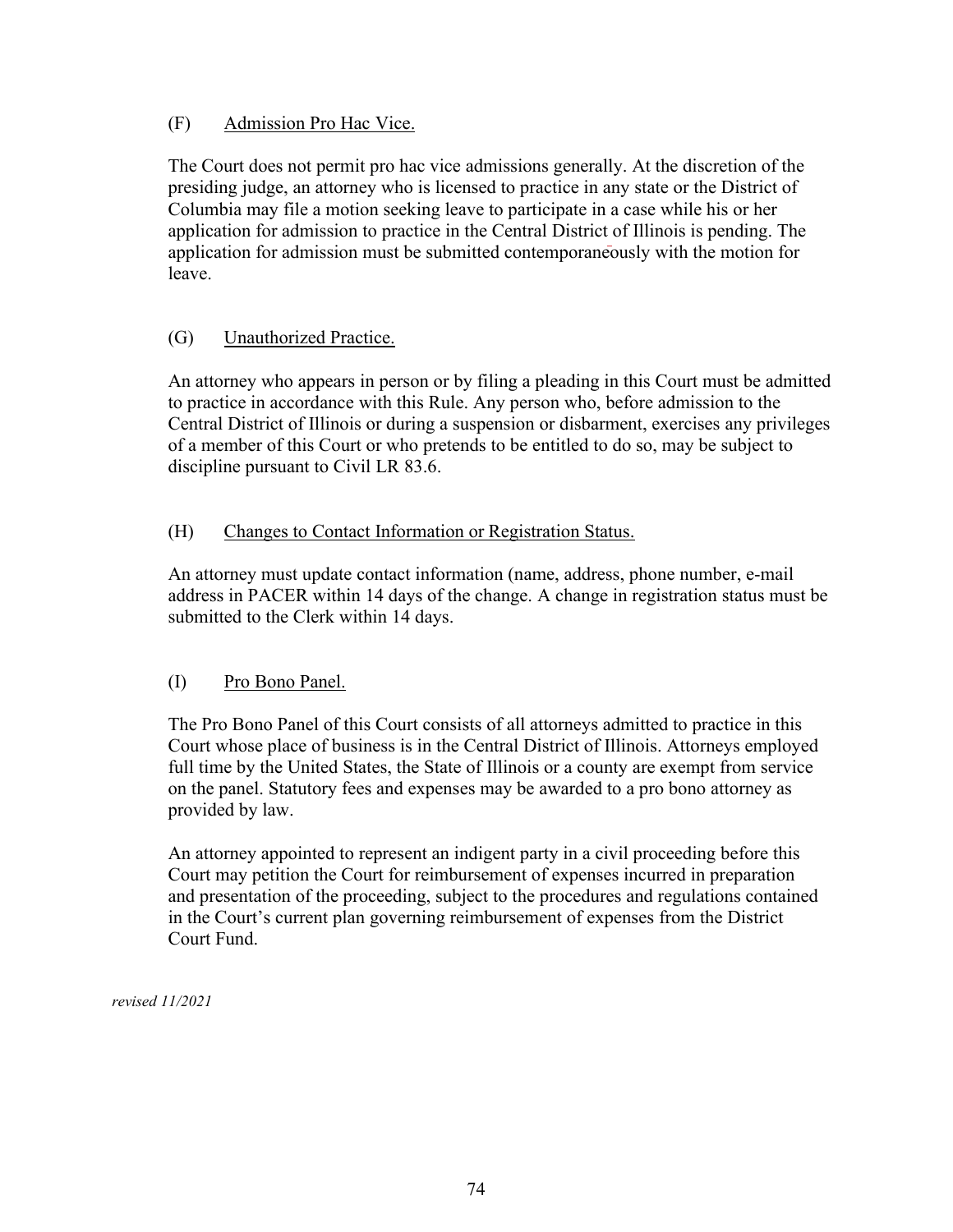# RULE 83.6 ATTORNEY DISCIPLINE

This court, in furtherance of its inherent power and responsibility to supervise the conduct of attorneys who are admitted to practice before it, promulgates the following Rule superseding all of its other Rules pertaining to disciplinary enforcement heretofore promulgated.

### (A) Reciprocal Discipline.

When it is shown to a judge of this court that an attorney admitted to practice in the Central District of Illinois has been suspended or disbarred from practice in any other court of record, the same discipline is automatically imposed against the attorney in the Central District of Illinois. The Chief Judge will issue an order of automatic discipline to be served on the attorney by mail and also sent electronically to the attorney's email address on file. Within 30 days after the notice is postmarked or sent electronically, whichever is later, the attorney may apply to the Chief Judge to modify or vacate the discipline for good cause shown.

# (B) Other Discipline.

- 1) When it is shown to a judge of this Court that an attorney admitted to practice in the Central District of Illinois has been guilty of conduct unbecoming a member of the bar of this Court, the attorney may be subject to suspension, disbarment, or other appropriate disciplinary action by the Court. An order to show cause will enter by the Chief Judge affording the attorney an opportunity to show good cause, within such time as the Chief Judge will prescribe, why the attorney should not be suspended, disbarred, or otherwise disciplined.
- 2) The order to show cause will be served on the attorney by mail to the address on file for the attorney and sent electronically to the attorney's email address on file. Upon the attorney's response to the rule to show cause, and after hearing, if requested, or upon expiration of the time prescribed for a response if no response is made, the Chief Judge will enter an appropriate order.

# (C) Appointment of Counsel.

The court may appoint an attorney from its pro bono panel to prosecute its interests under this Rule.

### (D) Other Sanctions.

Notwithstanding this Rule, but in supplement to it, the judges of this court may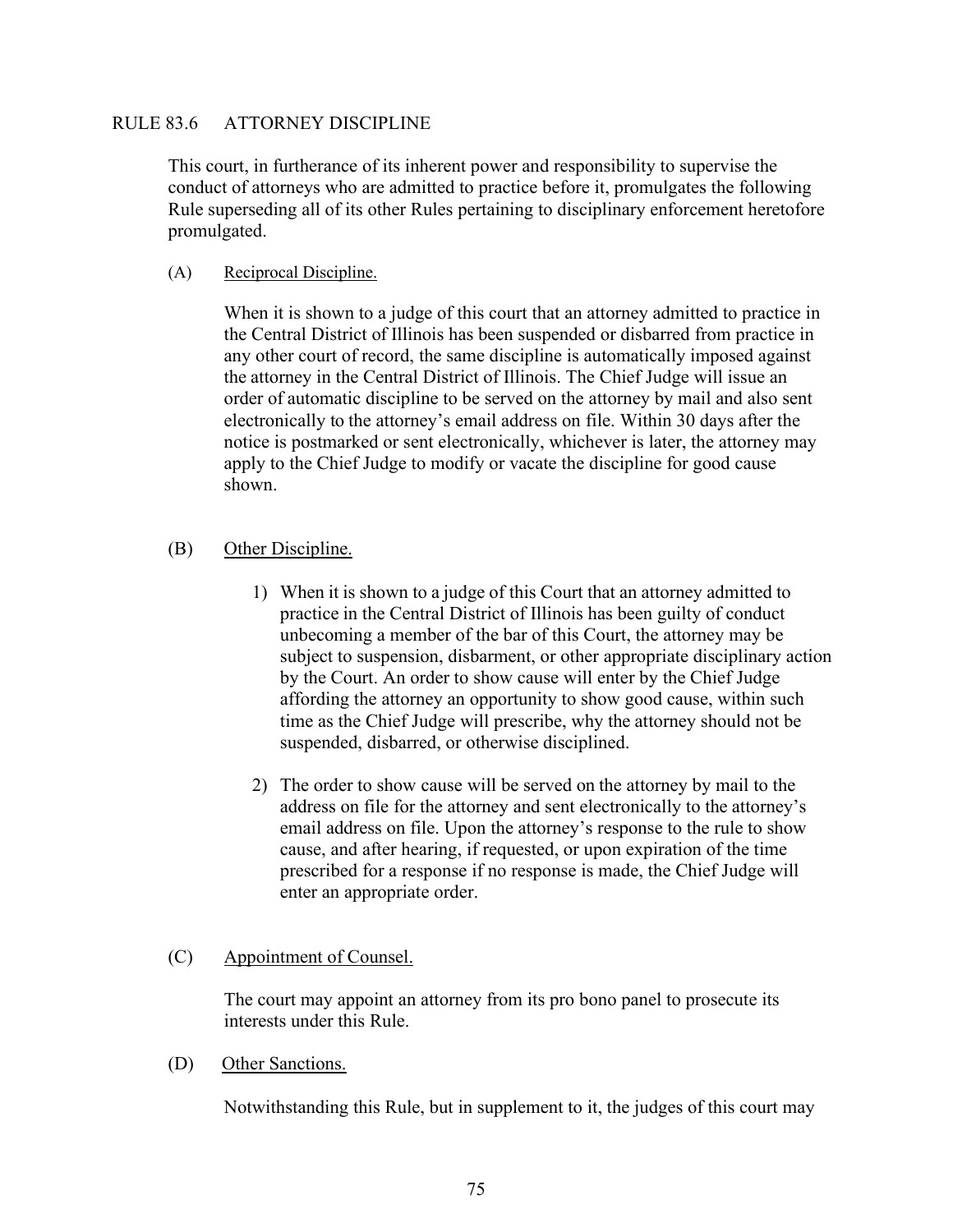impose sanctions against a member of the bar of this court pursuant to Fed. R. Civ. P. 16 and 37 and initiate civil or criminal contempt proceedings when appropriate.

### (E) Rules of Professional Conduct.

The Rules of Professional Conduct adopted by this court are the Rules of Professional Conduct adopted by the Supreme Court of Illinois, as amended from time to time by that court, except as otherwise provided by specific Rule of this court after consideration of comments by representatives of bar associations within the state.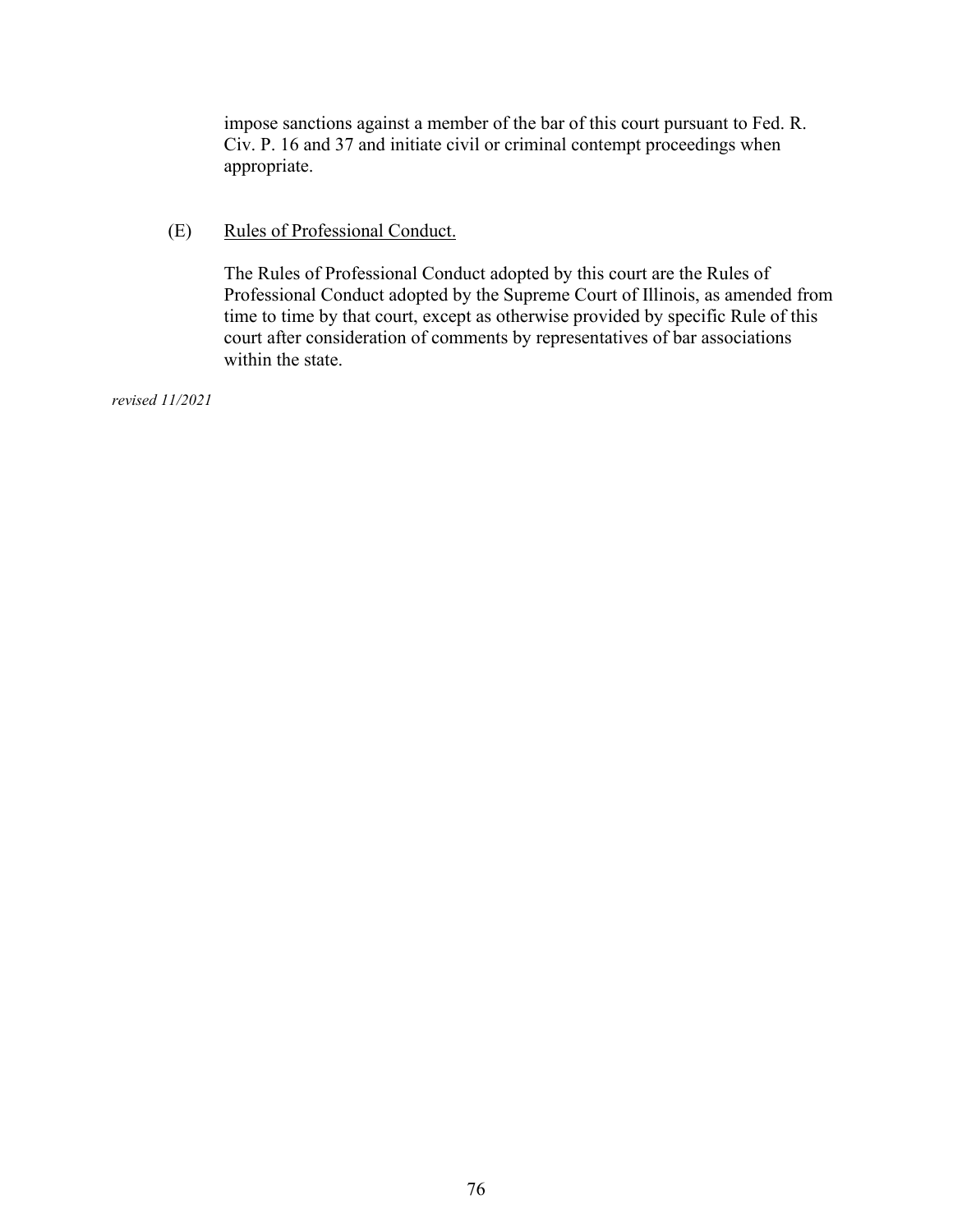# RULE 83.7 POSSESSION AND/OR USE OF ELECTRONIC DEVICES WITHIN THE **COURTHOUSE**

DEFINITION: "Electronic Devices," as used within this Rule, includes cameras, video recorders, audio recorders, cellular or digital phones, palm pilots and pda's, computers, and all similar electronic, cable, digital, computerized or other forms and methods of recording, transmitting, or communicating.

# (A) PROHIBITIONS

No electronic devices will be permitted into the courthouse subject to the exceptions below. To avert delays in security screening in the lobby, those entering the courthouse are strongly urged to heed this prohibition, because such devices will not be held within the courthouse.

News media representatives wishing to conduct interviews in relation to a court case may contact the presiding judge to seek permission to bring electronic equipment into the building for that purpose. If permission is granted, the judge will designate a specific area of the courthouse where such electronic equipment may be stored and used. After the interviews are completed the equipment must be immediately removed from the courthouse.

# (B) EXCEPTIONS

- (1) This Rule may be suspended for naturalization or other ceremonial proceedings or otherwise as ordered by the presiding judge.
- (2) Attorneys are allowed to possess and carry electronic devices within the courthouse (upon showing proper identification to court security personnel at the front desk) and in the courtrooms. However, such equipment will not be used in a courtroom without the permission of the presiding judge, and such equipment may not in any event be used to record or transmit court proceedings by audio, visual, or other means. Also, an attorney may not allow any other person (e.g., a client, whether in custody or not) to use the attorney's cell phone or other electronic device in the courthouse.
- (3) This Rule does not apply to official court reporters in the performance of their official duties. Any use of recording or transcription services or equipment other than by the official court reporters must be approved by the presiding judge.
- (4) This Rule does not apply to the United States Marshal, Deputy U.S. Marshals, Court Security Officers, law enforcement personnel known to Court Security Officers upon production of proper identification, and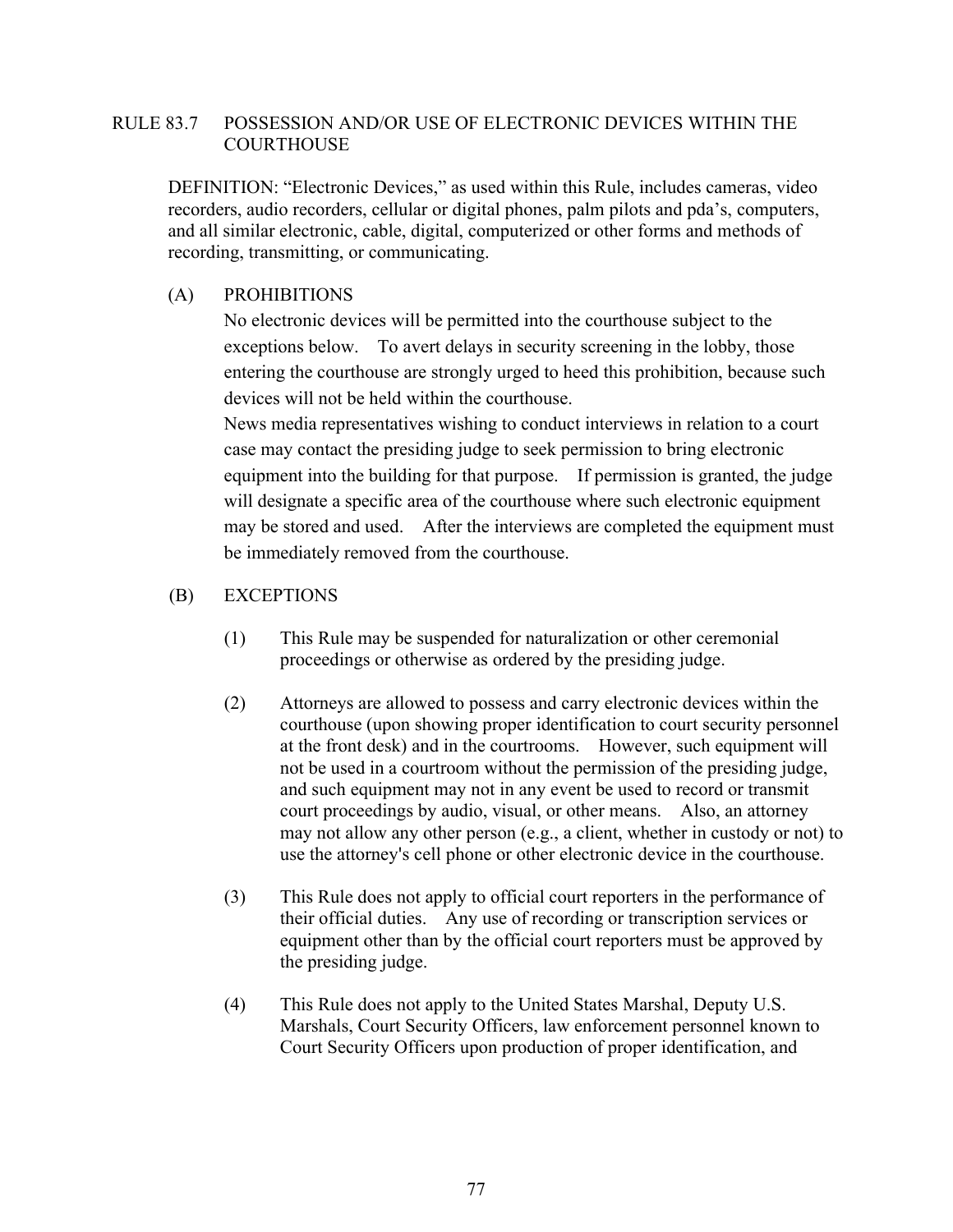employees of the Illinois Department of Corrections who have transported state prisoners to court.

Note: This Rule does apply to prospective jurors.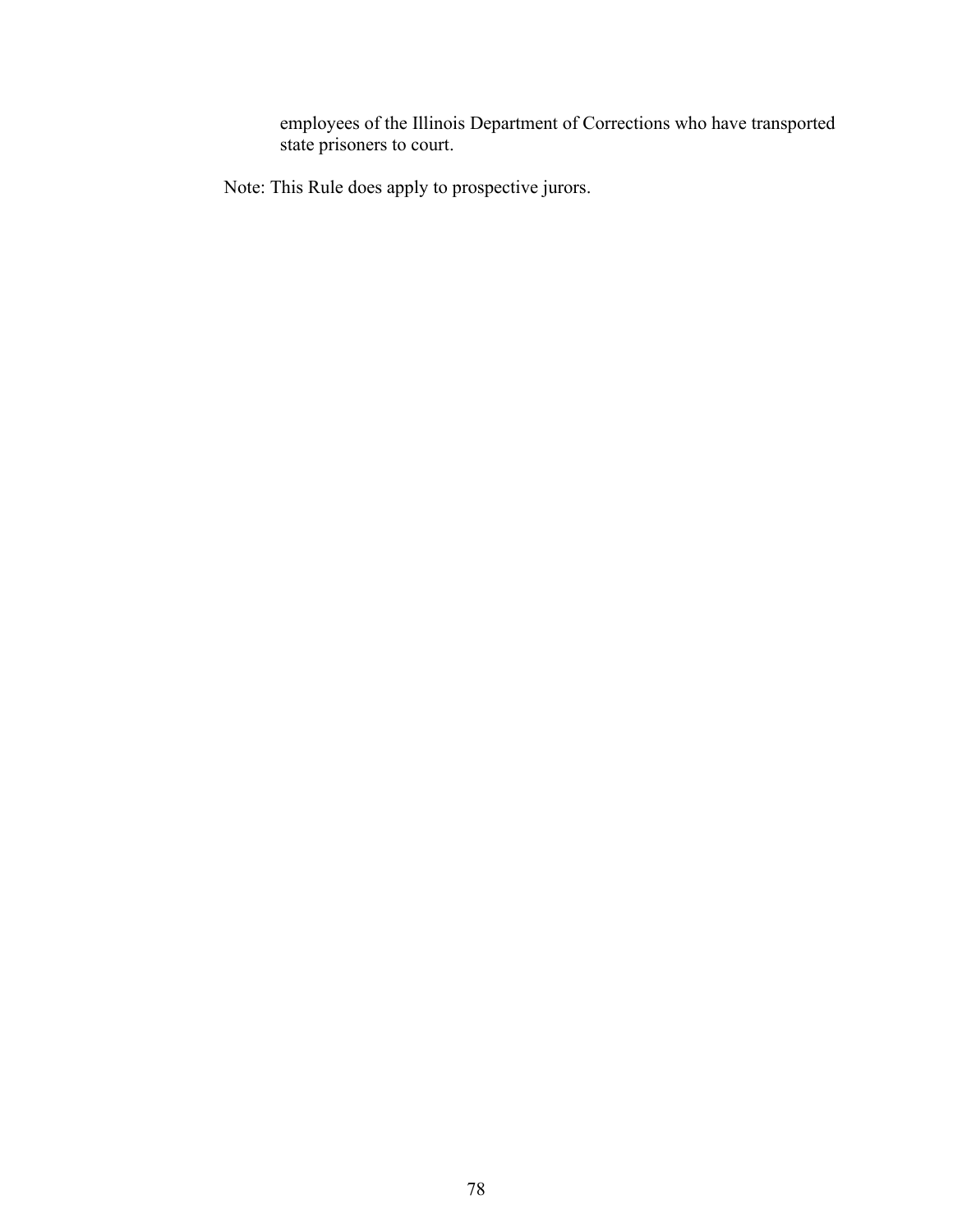### RULE 83.8 PROHIBITION OF FIREARMS IN COURTROOMS

- (A) No one, except a Deputy United States Marshal acting in the scope of employment, will possess any firearm or other weapon in any courtroom of this court.
- (B) Deputy United States Marshals are directed to take and secure any firearm or other weapon from anyone, including law enforcement officers, before admittance to any courtroom.
- (C) Law enforcement officers, other than employees of the United States Marshal Service, may possess firearms or other weapons in a courtroom in this district only with the express authorization of the United States Marshal or his or her designee.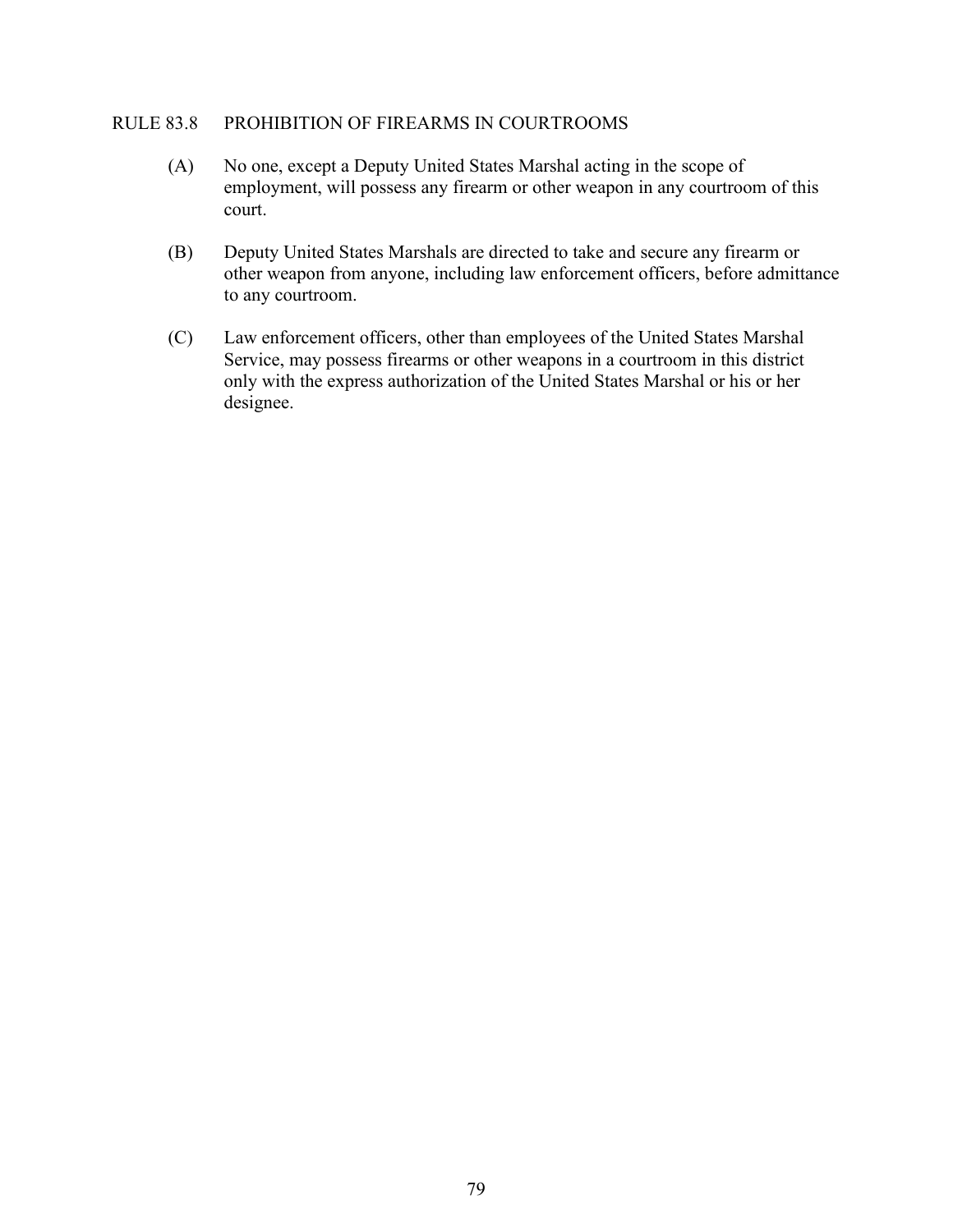# RULE 83.9 COURT REPORTING FEES

A current schedule of transcript fees, as established by the Judicial Conference of the United States, is posted in each office of the clerk of this court and is available from the official court reporters.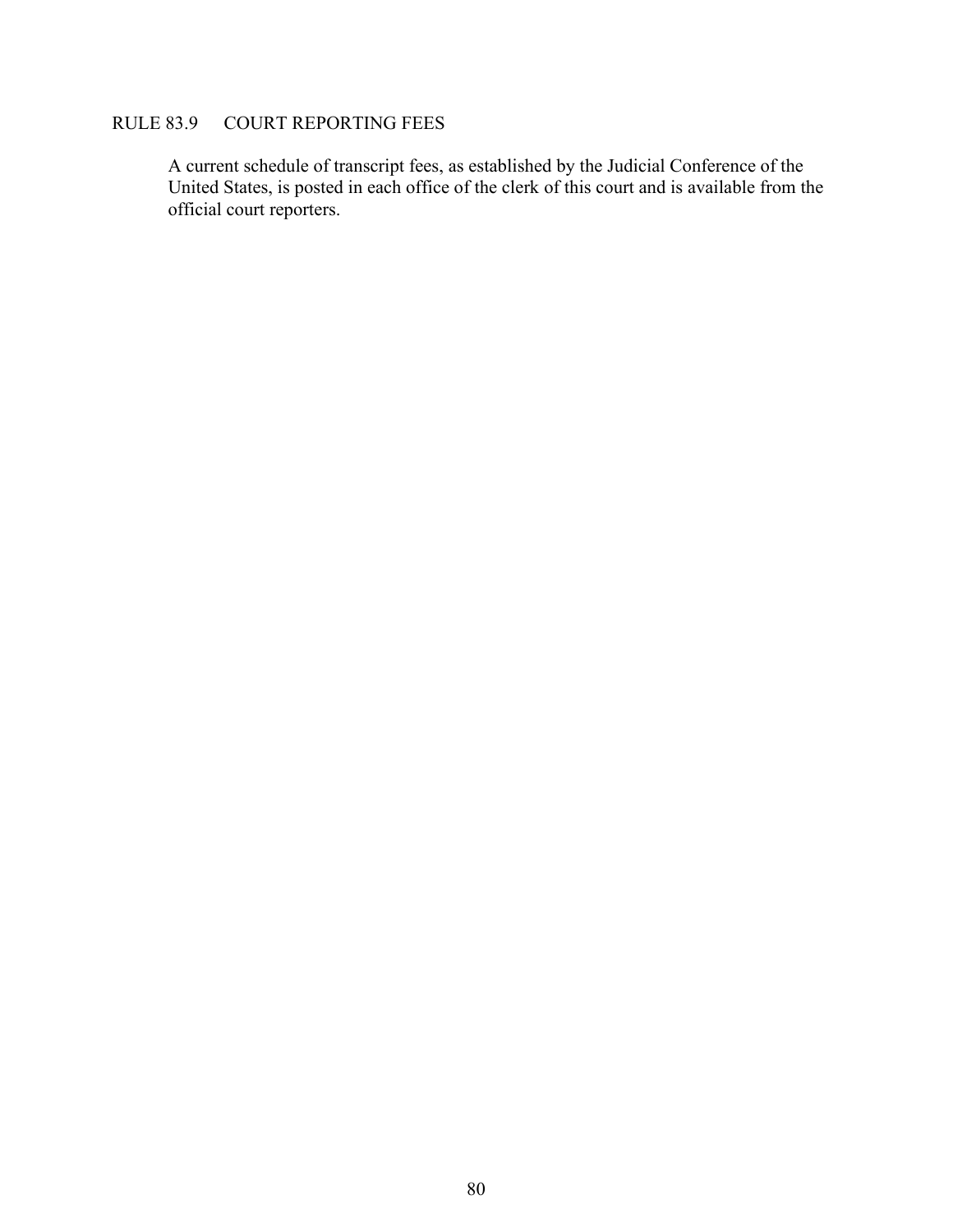### RULE 83.10 STANDING COMMITTEES

# (A) Committee on Local Rules

The court will appoint a committee from the bar of the district to review and give comment on Local Rules. The committee will meet at least once a year to review the existing Rules, propose any changes, and to give comment on changes proposed by the court.

# (B) Advisory Committee Under the Civil Justice Reform Act

The court will appoint a committee from the district to carry out the duties required by the Civil Justice Reform Act of 1990, 28 U.S.C. § 471 et seq. The United States Attorney, or his or her designee, will be a permanent member; other members will serve not more than four years. Members will be representative geographically and of major litigation groups within the district. At least one member will be a non-attorney.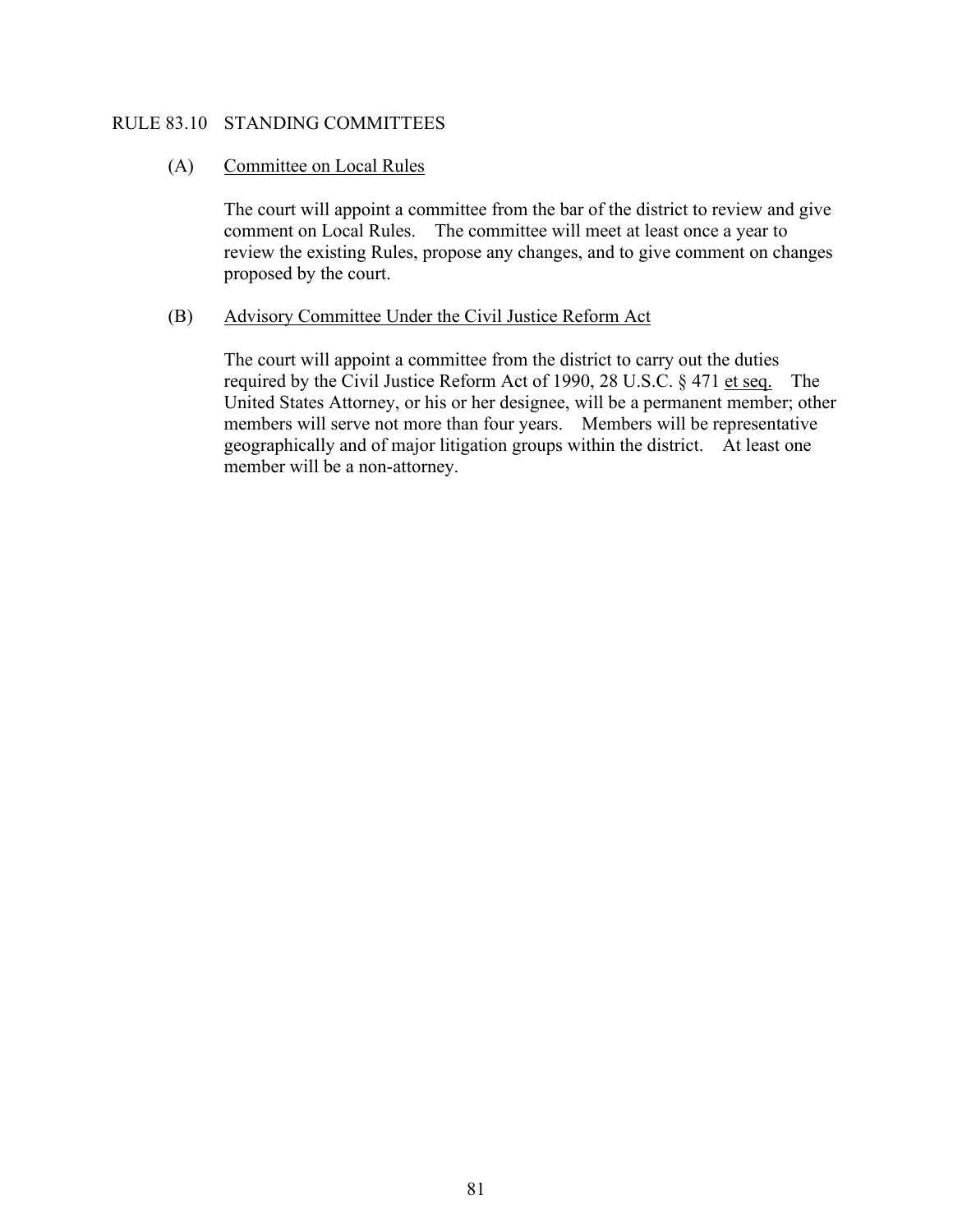# RULE 83.11 TRANSMISSION OF PLEADINGS BY FACSIMILE NOT ALLOWED

No pleading, motion, or other document shall be transmitted to the court or the office of the clerk of the court by means of electronic facsimile.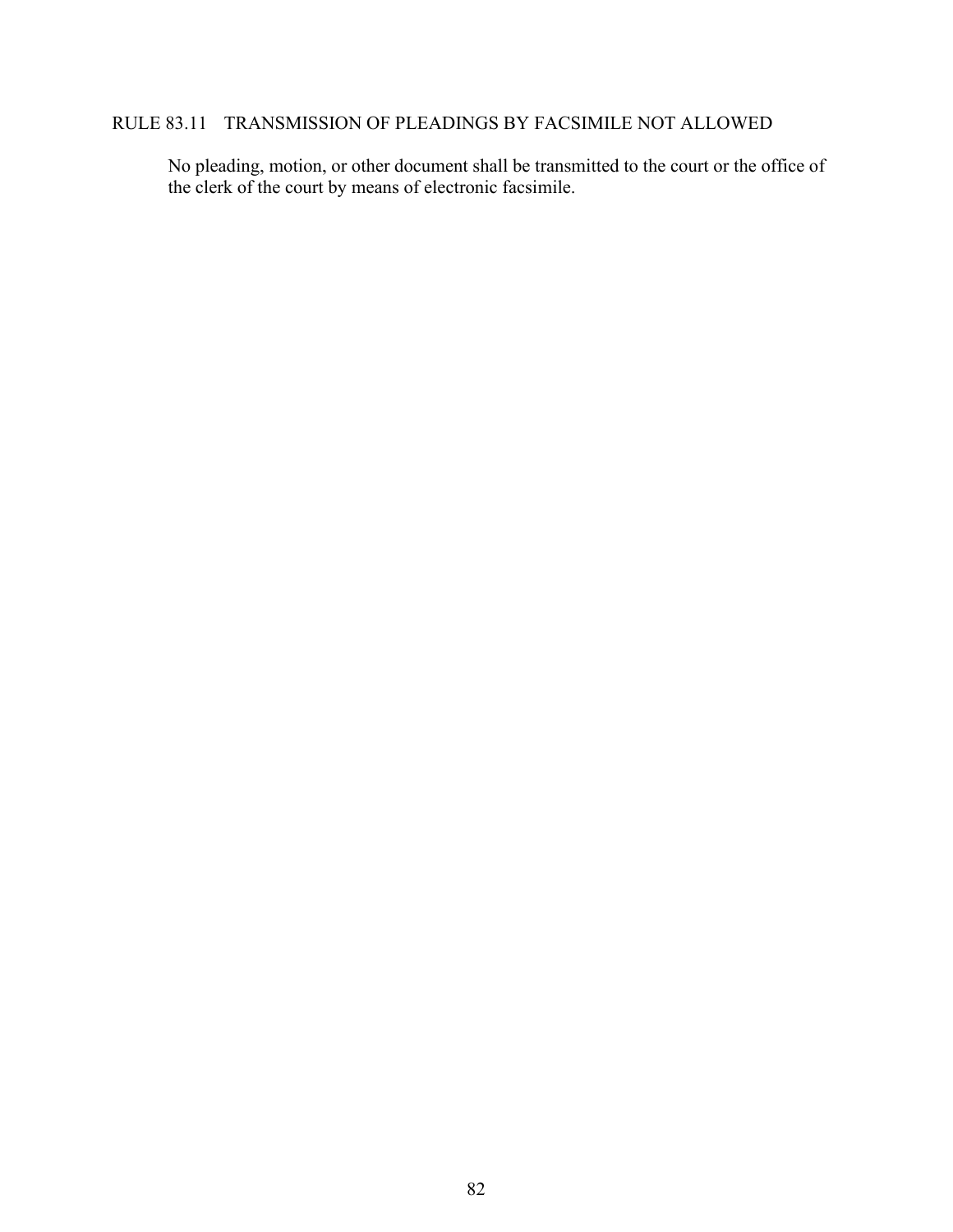# RULE 83.12 ADVANCE PAYMENT OF FEES

Except as may now or hereafter be required or permitted by law, by direction of the Judicial Conference of the United States, or by special order of the court in exceptional circumstances, the fees required by Section 1914 of Title 28 of the United States Code will be paid to the clerk of this court in advance of filing the document or documents involved.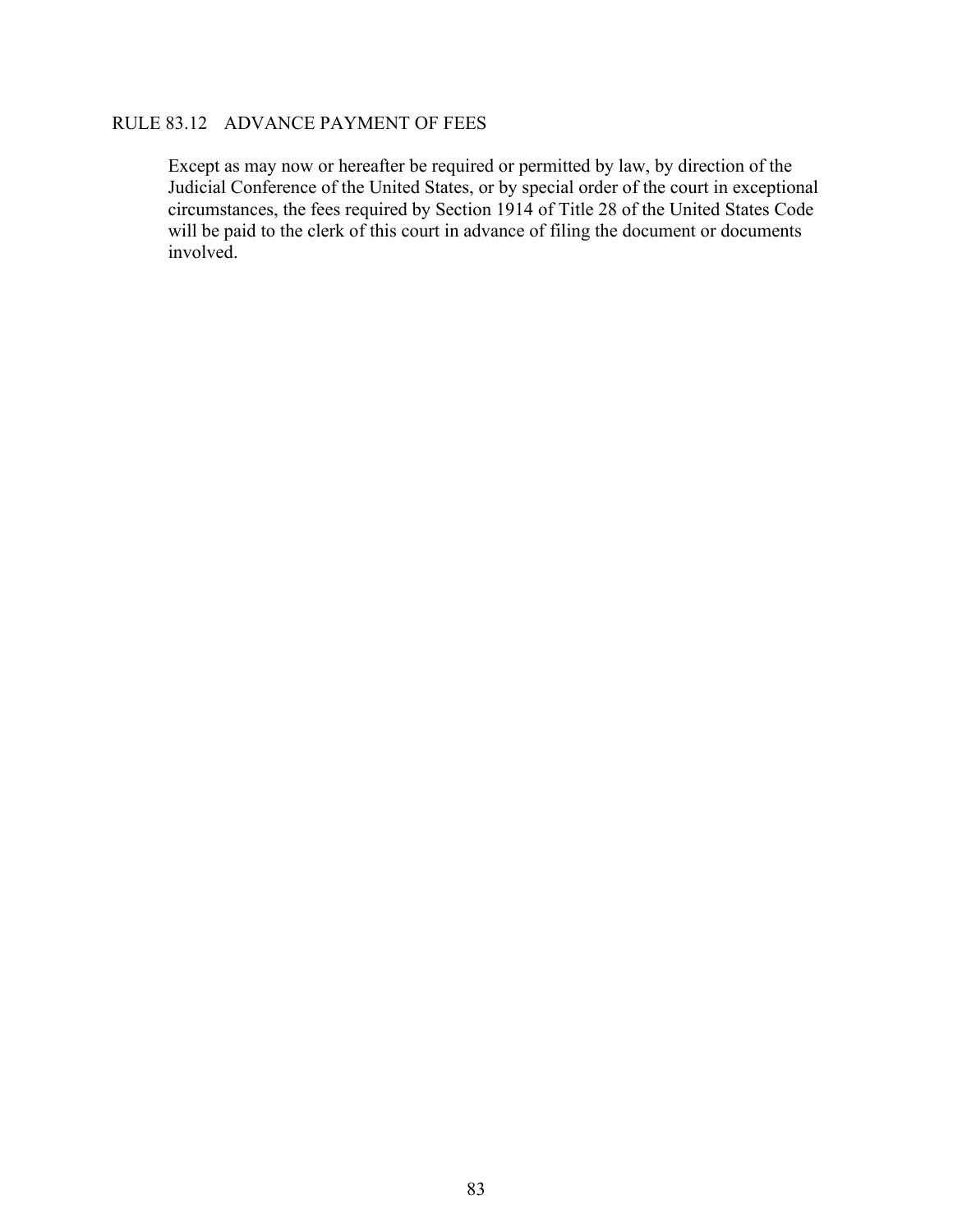### RULE 83.13 PAYMENT OF COSTS IN ACTIONS BY POOR PERSONS

At the time application is made under 28 U.S.C. § 1915 for leave to commence any civil action without being required to prepay fees and costs or give security for the same, the applicant and his or her attorney must enter into an agreement to be filed with the court that any recovery secured in the action will be paid into the hands of the clerk of this court, who will pay therefrom all unpaid costs taxed against the plaintiff and remit the balance to the attorney of record for the plaintiff, or to the plaintiff if unrepresented. If the attorney has filed notice with the clerk that a contingent fee contract has been entered into by the plaintiff, the balance will be paid to the plaintiff and the attorney in accordance with the order of the presiding judge.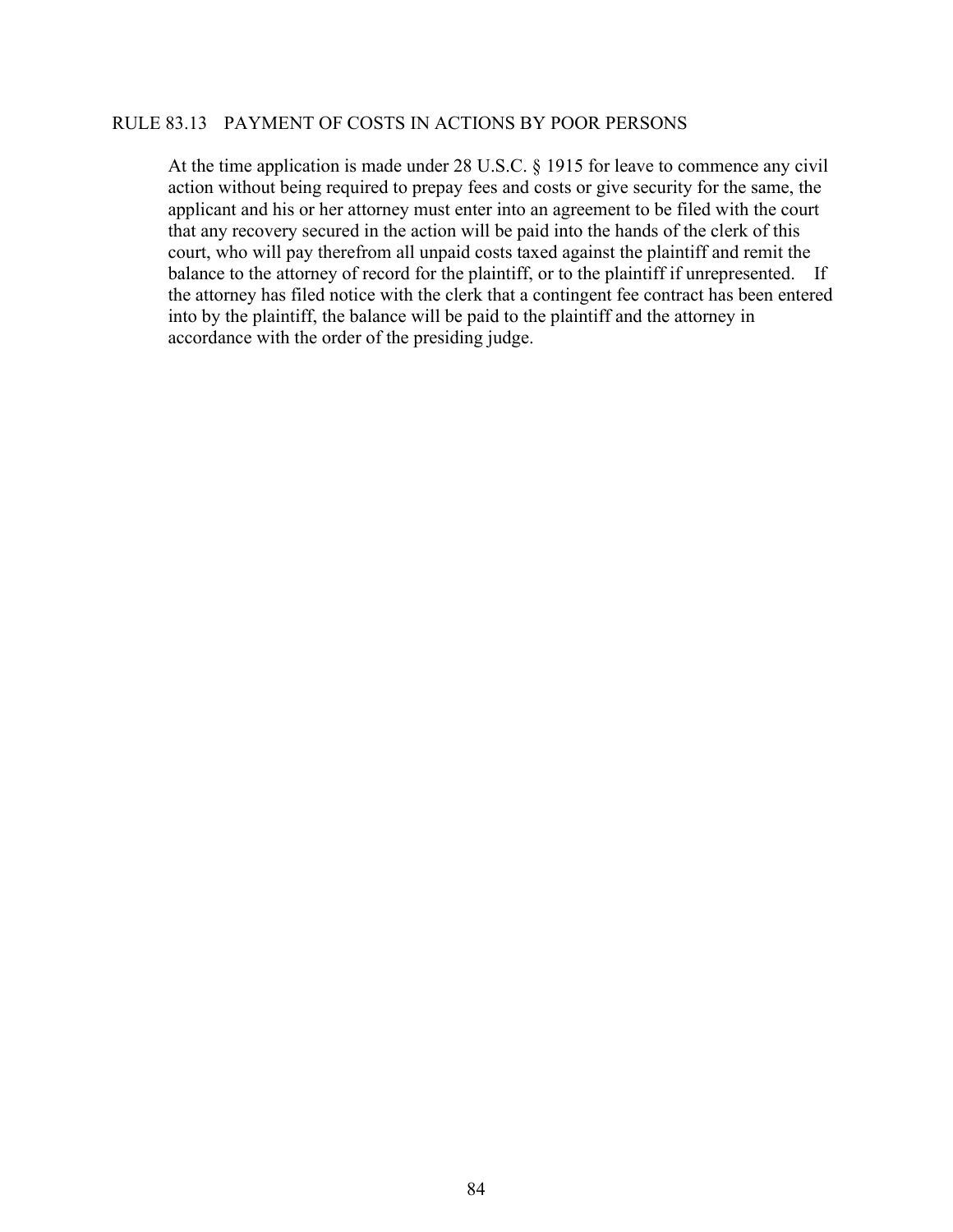# RULE 83.14 ASSESSMENT OF JURY COSTS

If for any reason attributable to counsel or parties, including settlement, the court is unable to commence a jury trial as scheduled where a panel of prospective jurors has reported for the voir dire, or a selected jury reports to try the case, all or part of the costs of the panel, including, but not limited to, mileage, attendance fees, and per diem for each juror reporting for service, may be assessed against the parties and attorneys responsible for the court's inability to proceed. Any monies collected as a result of assessment will be paid to the clerk of this court for transmittal to the Treasury of the United States.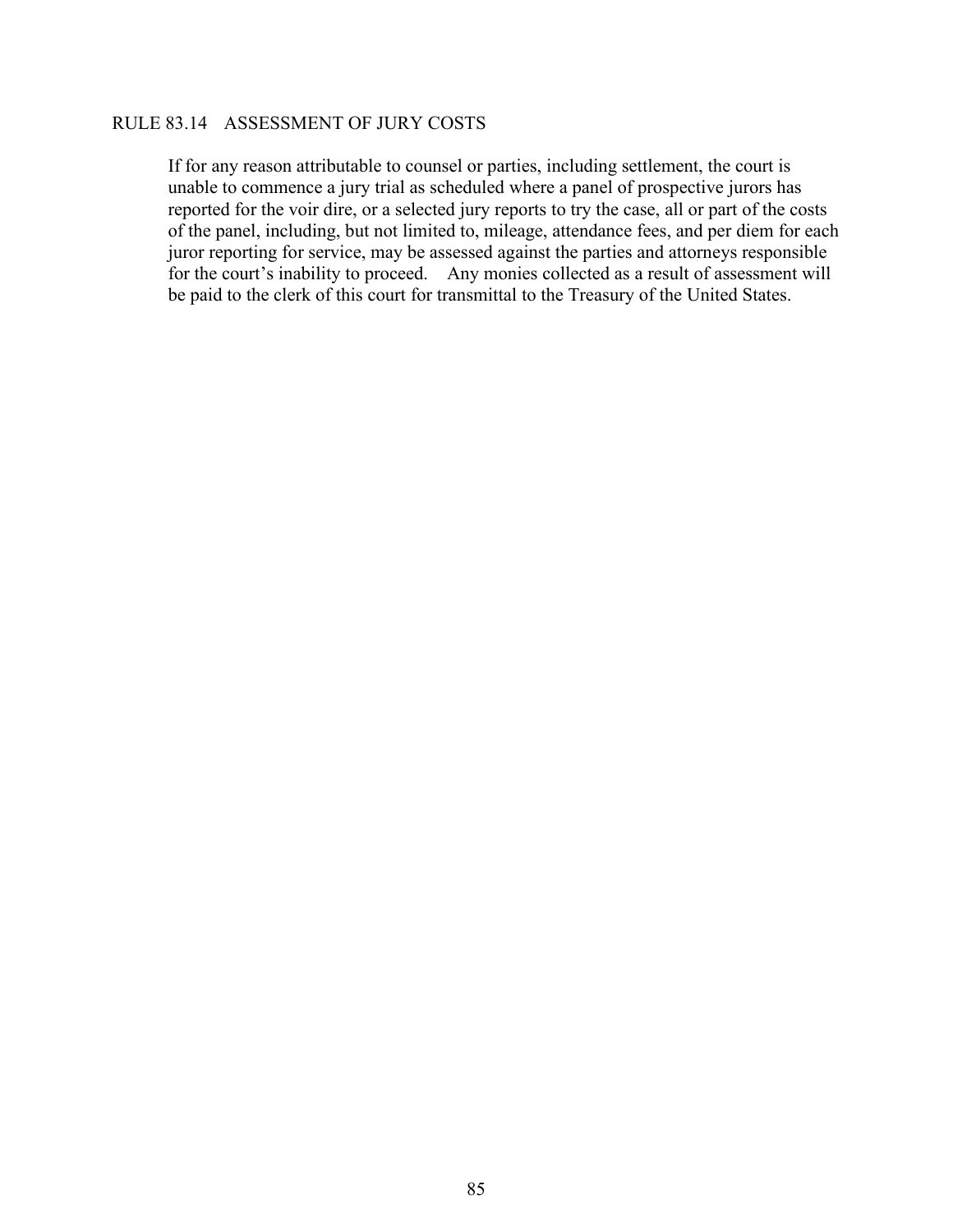# RULE 83.15 DISTRICT COURT FUND

The District Court assesses attorneys a special fee determined by the Court at the time of admission to practice in this Court. This fee is established in Local Rule 83.5(E) and deposited in the District Court Fund. The Fund is administered in accordance with the Plan for the Establishment and Administration of the District Court Fund and Regulations Governing Reimbursement from the District Court Fund. The Clerk of this Court is the custodian of the District Court Fund.

*revised 04/2013*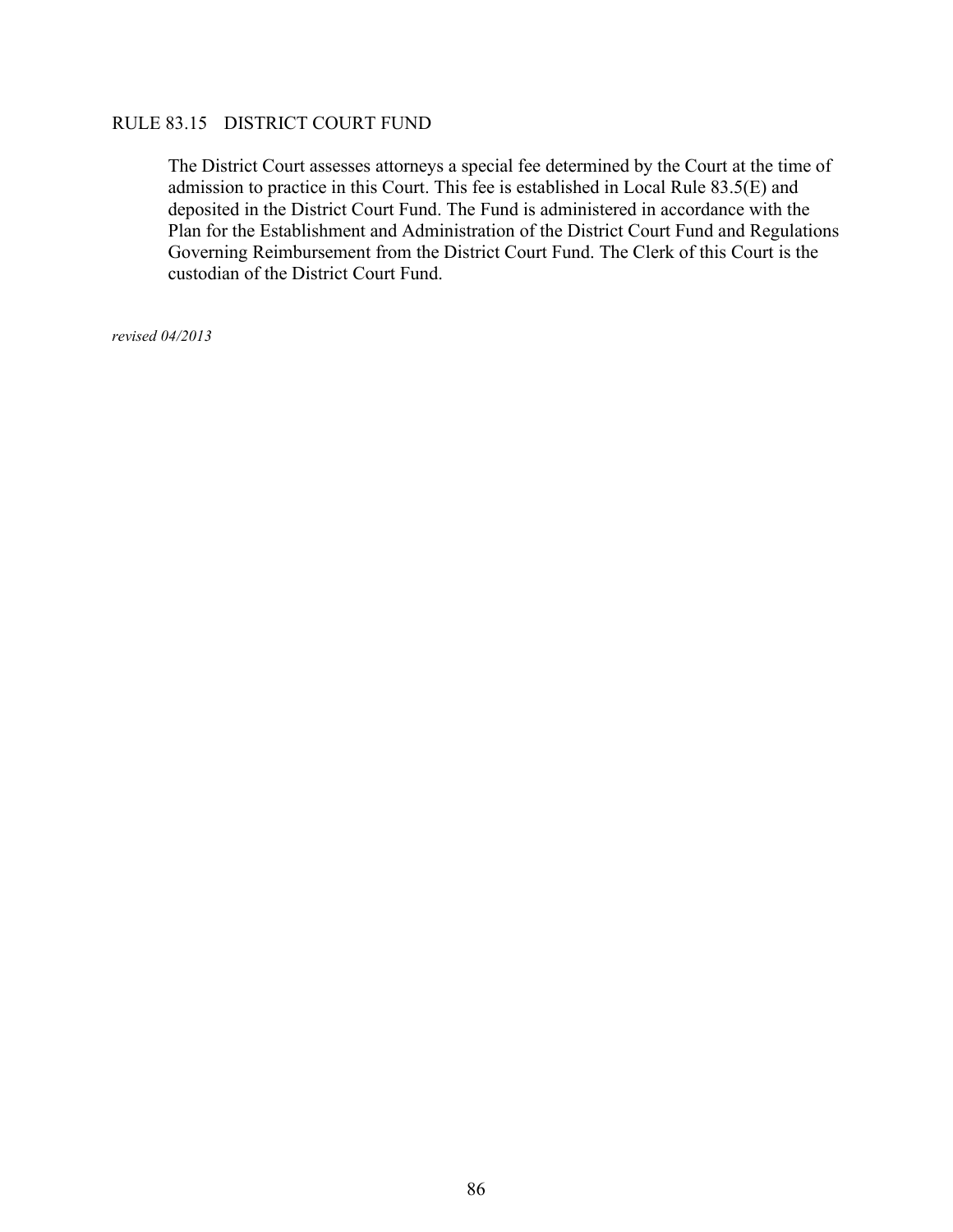# RULE 83.16 PRODUCTION AND DISCLOSURE OF DOCUMENTS AND TESTIMONY OF JUDICIAL PERSONNEL IN LEGAL PROCEEDINGS

- (A) The purpose of the Rule is to implement the policy of the Judicial Conference of the United States with regard
	- (1) to the production or disclosure of official information or records by the federal judiciary, and
	- (2) the testimony of present or former judiciary personnel relating to any official information acquired by any such individual as part of the individual's performance of official duties, or by virtue of that individual's official status, in federal, state, or other legal proceedings.

Implementation of this Rule is subject to the regulations established by the Judicial Conference of the United States which are incorporated herein (a copy of such regulations can be obtained from the Clerk of the Court).

- (B) Requests covered by this Rule include an order, subpoena, or other demand of a court or administrative or other authority, or competent jurisdiction, under color of law, or any other request by whatever method, for the production, disclosure, or release of information or records by the federal judiciary, or for the appearance and testimony of federal judicial personnel as witnesses as to matters arising out of the performance of their official duties, in legal proceedings. This includes requests for voluntary production or testimony in the absence of any legal process.
- (C) This Rule does not apply to requests by members of the public, when properly made through the procedures established by the court for records or documents, such as court files or dockets, routinely made available to members of the public for inspection or copying.
- (D) Any request for testimony or production of records must set forth a written statement by the party seeking the testimony of production of records containing an explanation of the nature of the testimony or records sought, the relevance of the testimony or records sought to the legal proceedings, and the reasons why the testimony or records sought, or the information contained therein, are not readily available from other sources or by other means. This explanation must contain sufficient information for the determining officer to decide whether or not federal judicial personnel should be allowed to testify or the records should be produced. Where the request does not contain an explanation sufficient for this purpose, the determining officer may deny the request or may ask the requester to provide additional information.

The request for testimony or production of records must be provided to the federal judicial personnel from whom testimony or production of records is sought at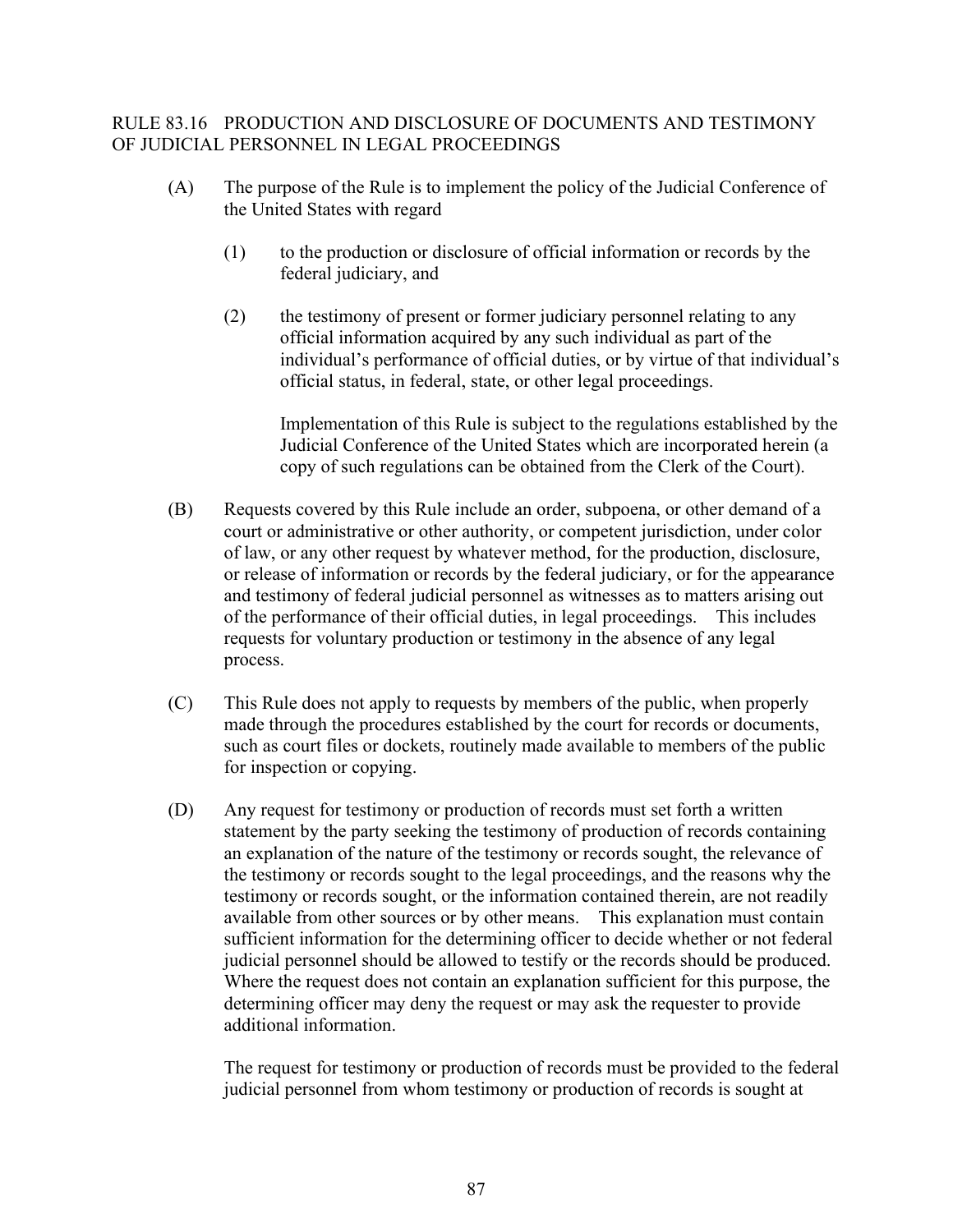least 14 days in advance of the time by which the testimony or production of records is to be required. Failure to meet this requirement will provide a sufficient basis for denial of the request.

- (E) In the case of a request directed to a district judge, or magistrate judge, or directed to a current or former member of such a judge's personal staff, the determining officer will be the district judge or magistrate judge.
- (F) In the case of a request directed to an employee or former employee of a court office, such as the office of the clerk or the probation office, the determining officer will be the unit executive of the particular office. The unit executive consults with the chief judge of the district court for determination of all proper response to a request.
- (G) In the case of presentence reports:
	- (1) In all criminal cases in which sentence is imposed, the presentence report will be made a part of the official court record. The original report, including the recommendation to the court and statement of reasons, will be placed under seal in the record. In the event of an appeal, the report, the recommendation, and the statement of reasons will be sent to the reviewing court under separate seal.
	- (2) A copy of the presentence report will be made available to appellate counsel on request, under the same terms and conditions as apply to use of the report by counsel in the trial court.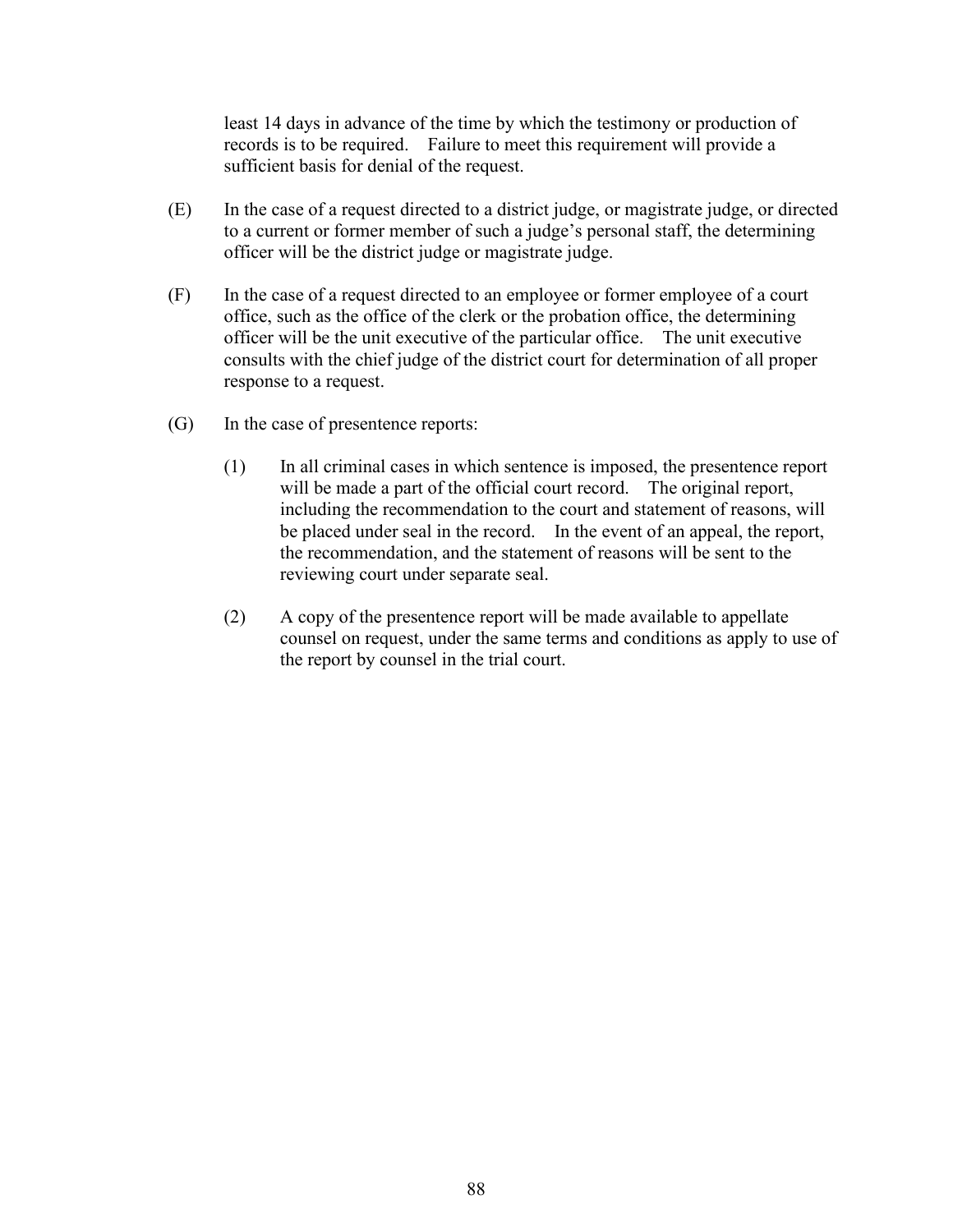# **CRIMINAL RULES**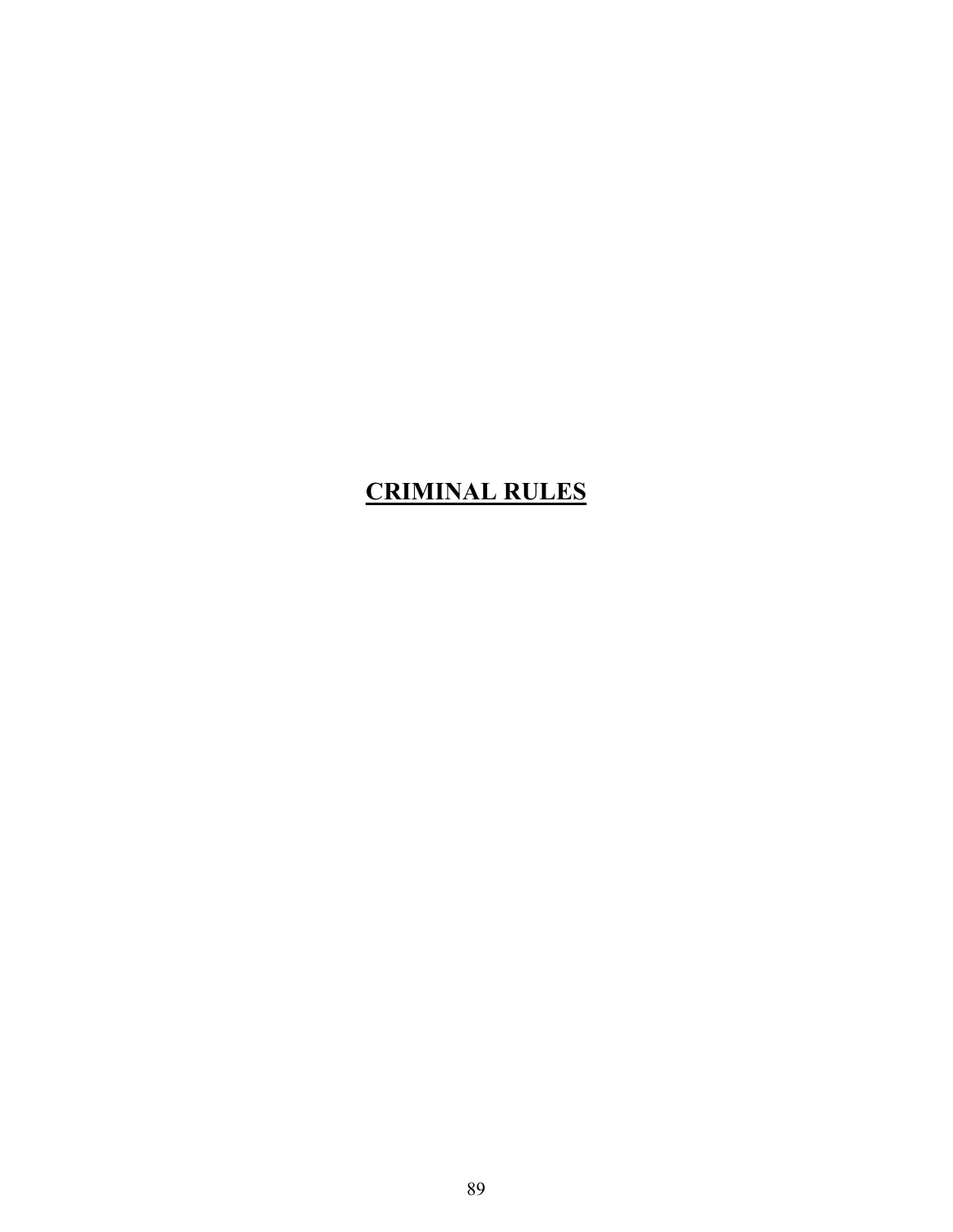# RULE 12.1 PLEADINGS AND MOTIONS

- (A) In the event a defendant desires to file any pretrial motion, the motion supported by a brief must be filed within 21 days of arraignment, or such later time as may be set by the presiding judge.
- (B) All written pleadings, motions, and other papers in a criminal case filed in this district must be signed by the attorney of record, in the attorney's individual name, whose address, telephone number, and typed name will also be stated. A defendant who is not represented by counsel must sign pleadings in the same manner.
- (C) The signature of an attorney or party constitutes a certificate by the signer that the signer has read the pleading, motion, or other paper; that, to the best of the signer's knowledge, information, and belief formed after reasonable inquiry, it is well-grounded in fact and is warranted by existing law or a good faith argument for the extension, modification, or reversal of existing law, and that it is not interposed for any improper purpose, such as to harass or to cause unnecessary delay or needless increase in the cost of litigation. If a pleading, motion, or other paper is not signed, it will be stricken unless it is signed promptly after the omission is called to the attention of the pleader or movant.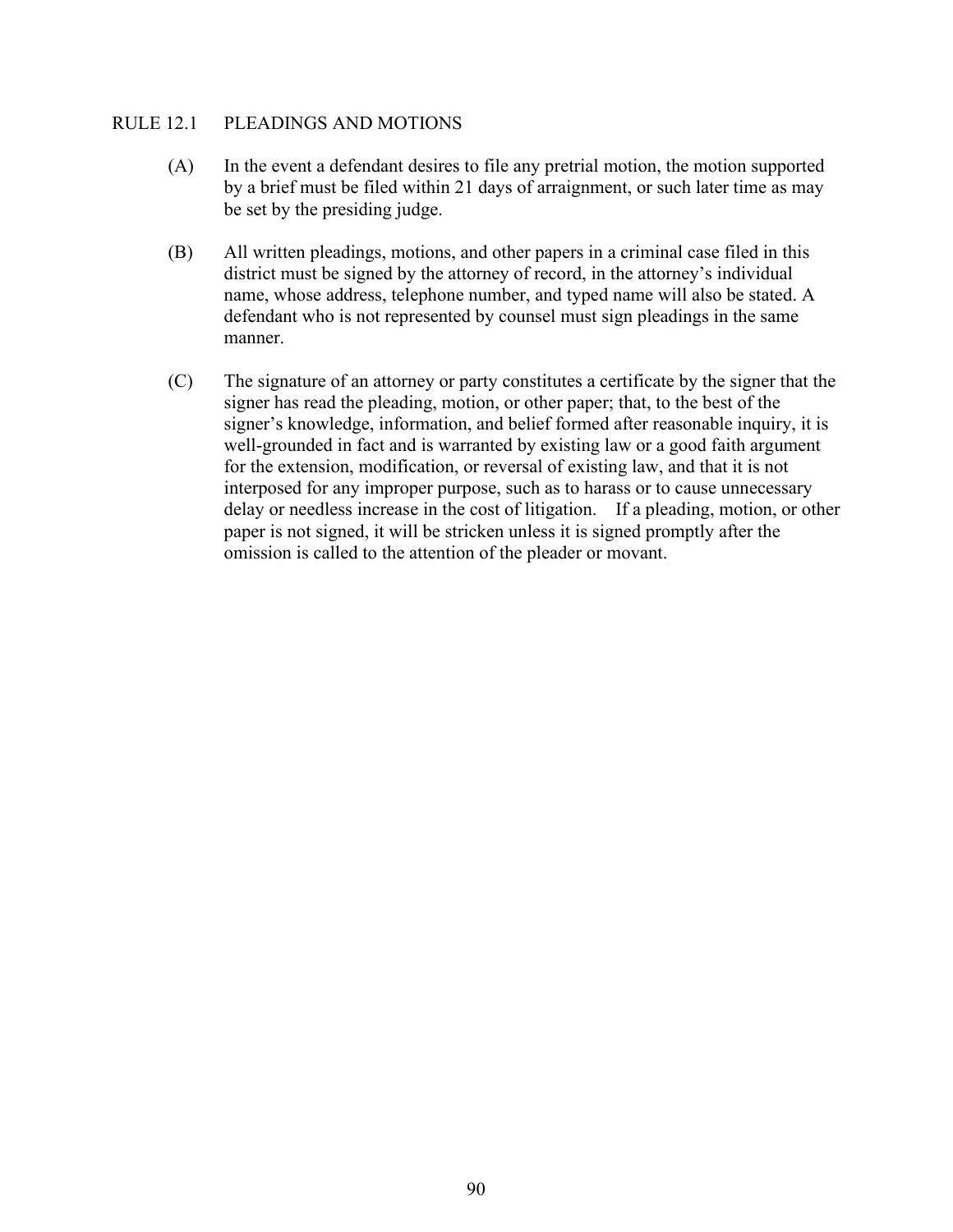### RULE 16.1 RULE FOR PRETRIAL DISCOVERY AND INSPECTION

- (A) Within 7 days after the arraignment in any criminal case, the United States Attorney and the attorney(s) for the defendant(s) will confer, and, will comply with Federal Rule of Criminal Procedure 16.
- (B) If, in the judgment of the United States Attorney, it would not be in the interests of justice to make any one or more disclosures as set forth in Section (A) as requested by counsel for the defendant(s), disclosure may be declined. A declination of any requested disclosure must be in writing directed to counsel for defendant(s), and signed by the Assistant United States Attorney in charge of the prosecution, and must specify the disclosure that is declined. A defendant seeking to challenge the declination will proceed pursuant to Section (D) below.
- $(C)$  If additional discovery or inspection is sought, attorney(s) for the defendant(s) will confer with the appropriate Assistant United States Attorney within 14 days of the arraignment (or such later time as may be set by the presiding judge for the filing of pretrial motions) with a view to satisfying those requests in a cooperative atmosphere without recourse to the court. The request must be in writing, and the United States Attorney will respond in a like manner.
- (D) In the event a defendant thereafter moves for additional discovery or inspection, a motion to compel discovery supported by a brief must be filed within 14 days of the arraignment (or such later time as may be set by the presiding judge for the filing of pretrial motions). It must contain:
	- (1) the statement that the prescribed conference was held;
	- (2) the date of the conference;
	- (3) the name of the Assistant United States Attorney with whom the conference was held; and
	- (4) the statement that agreement could not be reached concerning the discovery or inspection sought.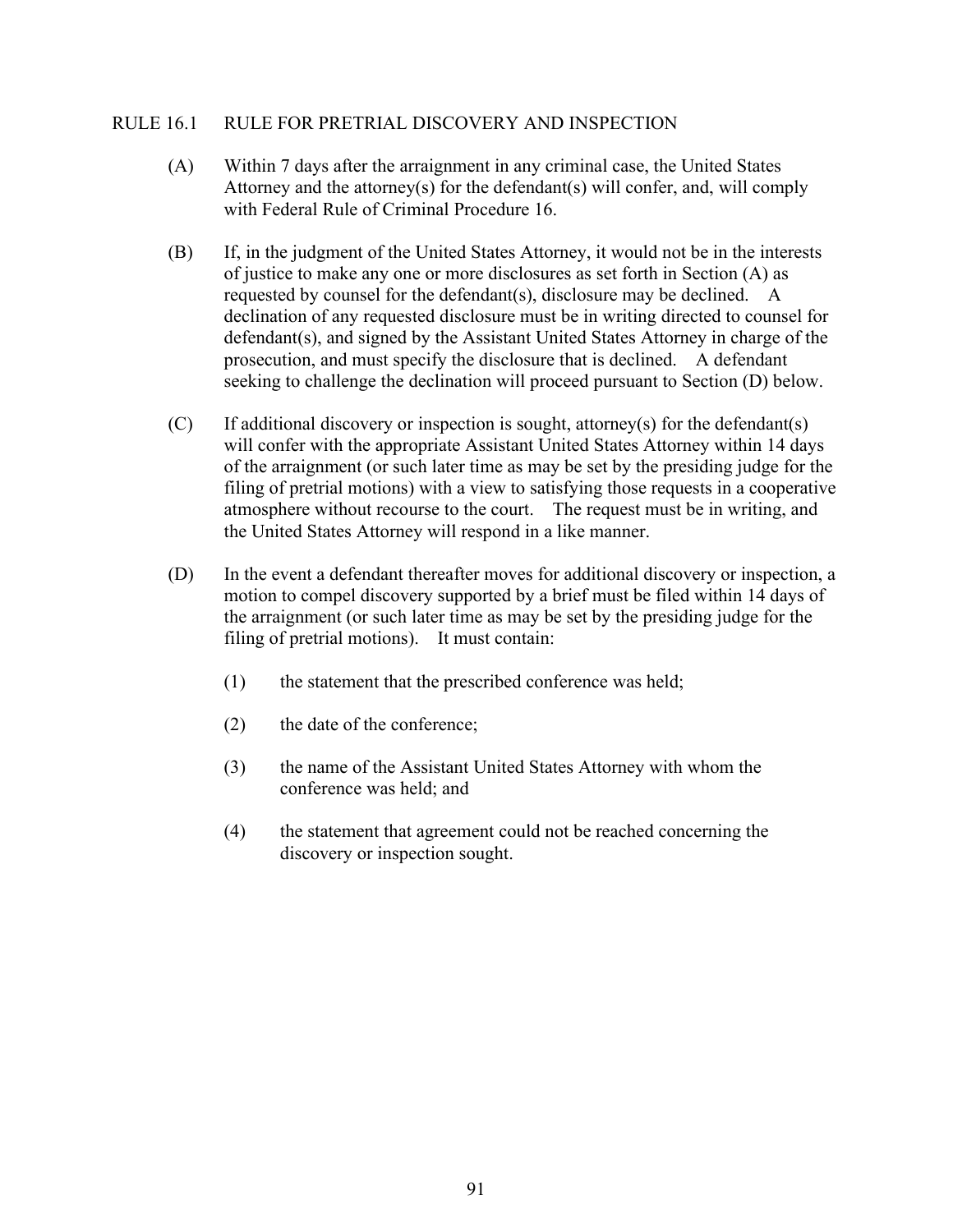# RULE 16.2 RULE FOR USE OF PRETRIAL DISCOVERY MATERIALS IN CRIMINAL CASES

The Court abrogated Criminal Local Rule 16.2 effective September 13, 2021. Former Rule 16.2 remains effective for pretrial discovery materials provided by the United States Attorney's Office on or before September 12, 2021. The previous version of this rule can be found in Local Rules effective 10/20/2017, which is available in the [Local Rules Archive.](https://www.ilcd.uscourts.gov/sites/ilcd/files/local_rules/2017-10%20Complete%20Manual.pdf)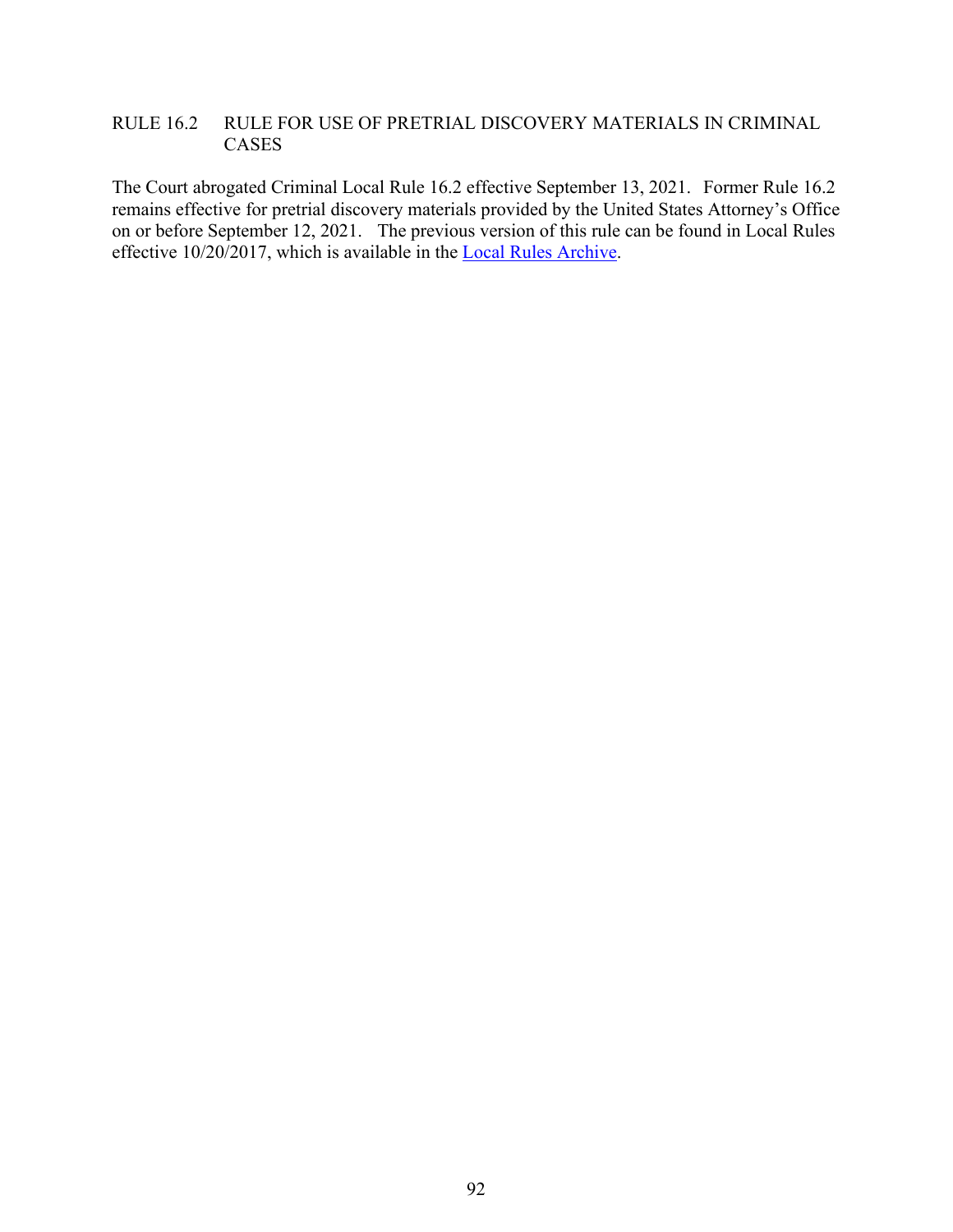### RULE 32.1 IMPLEMENTATION OF SENTENCING GUIDELINES

The following procedures are established to govern sentencing proceedings under the Sentencing Reform Act of 1984, 18 U.S.C. § 3551, et seq.

- (A) The sentencing hearing in each criminal case will be scheduled by the presiding judge no earlier than 70 days following the entry of a guilty plea or a verdict of guilty.
- (B) It is the obligation of a complaining party to seek resolution of disputed factors or facts through opposing counsel and the assigned probation officer prior to the sentencing hearing.
- (C) The presentence investigation report, the statement of reasons in the judgment of conviction, and the probation officer's sentencing recommendation will be sealed unless otherwise directed by the presiding judge.
- (D) Unless otherwise ordered by the presiding judge, the probation officer's recommendation on the sentence will not be disclosed.
- (E) The presiding judge may seal any other document related to sentencing, or a party may move to seal any such document in accordance with Local Rule 49.9(A).

*revised 04/2013*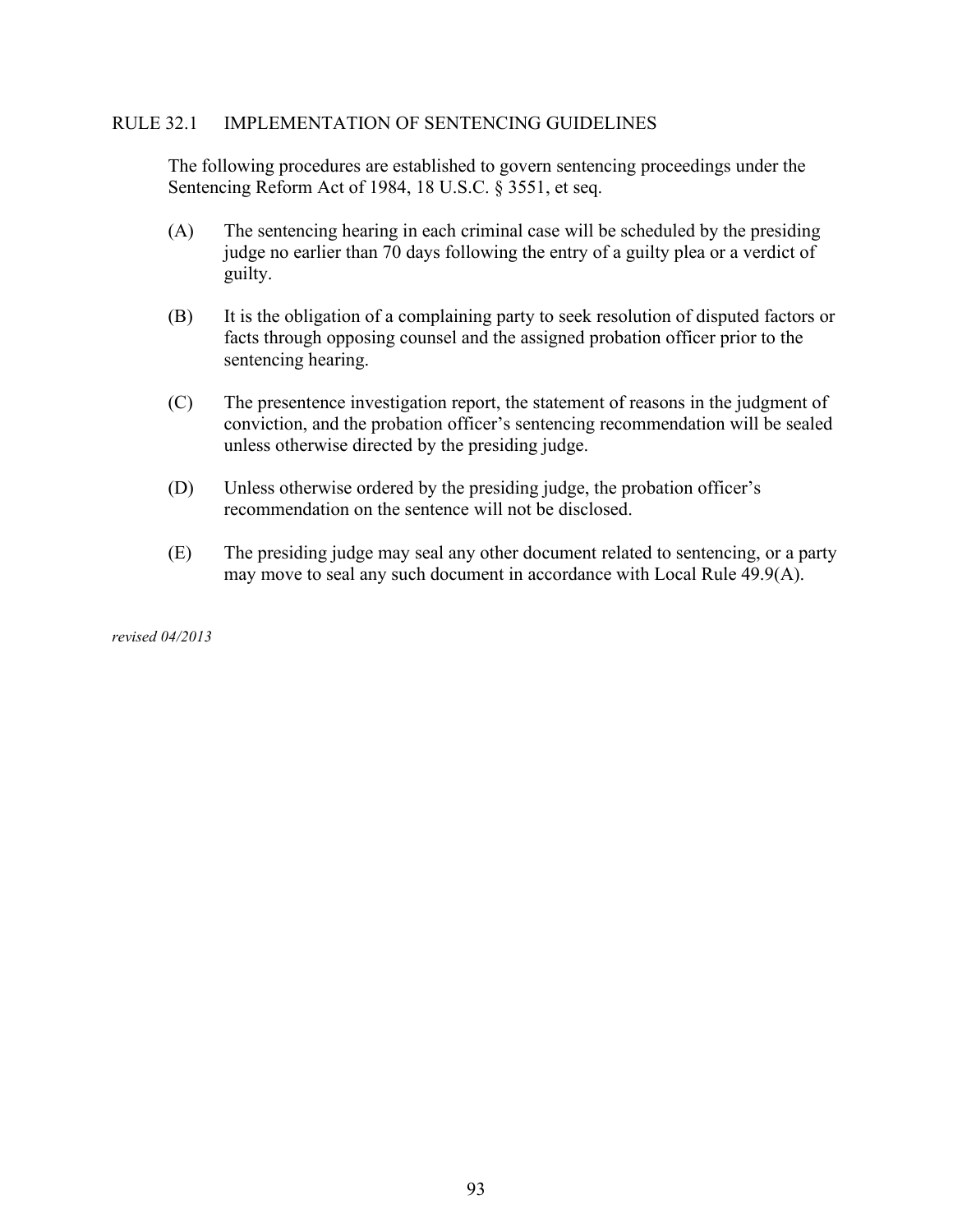### RULE 49.1 ELIGIBILITY, REGISTRATION, AND PASSWORDS

Each attorney admitted to practice in the Central District of Illinois and pro se party given leave of court to proceed electronically must register for electronic filing and obtain a password. Pro se parties are not required to register for electronic filing. An attorney may apply to the assigned judge for permission to file papers conventionally. Even if the assigned judge initially grants an attorney permission to file papers conventionally, however, the assigned judge may withdraw that permission at any time during the pendency of a case and require the attorney to file papers electronically using the System. If a user comes to believe that the security of an existing password has been compromised and that a threat to the System exists, the user must change his or her password immediately. Additionally, if an attorney's or pro se party's e-mail address, mailing address, telephone number, or fax number changes after he or she registers for electronic filing, he or she must file notice of this change within 14 days and serve a copy of the notice on all other parties.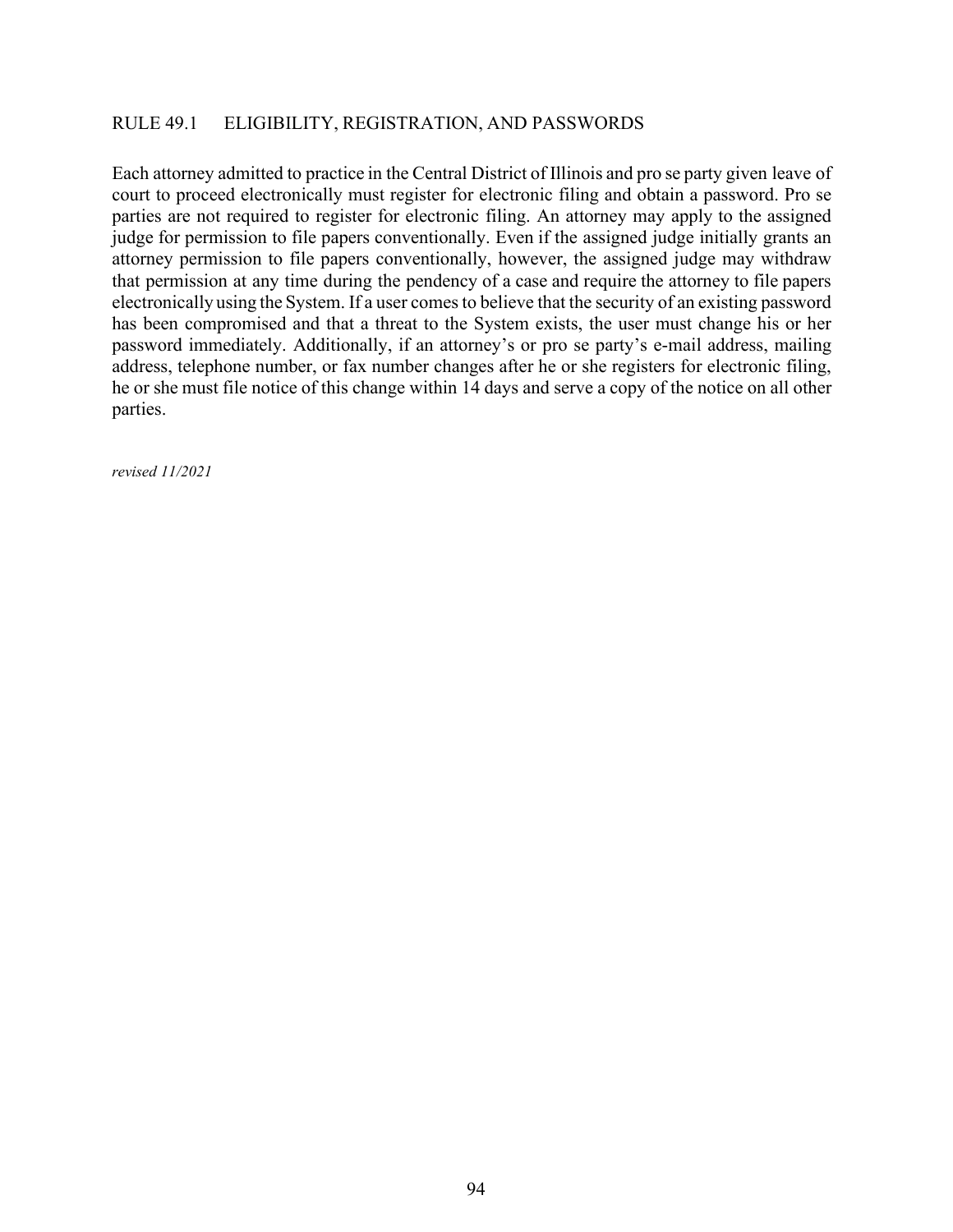# RULE 49.2 DEFINITIONS FOR ELECTRONIC FILING

(A) "Case Management/Electronic Case Filing System," also referred to as "the System" or "CM/ECF," means the Internet-based system for filing documents and maintaining court files in the District Court for the Central District of Illinois.

(B) "Conventional filing" means submitting a paper to the Clerk in a non-electronic, tangible format. The Clerk will scan the paper submitted conventionally and upload it to CM/ECF, unless these Rules provide otherwise. Once it is uploaded, it is deemed electronically filed.

(C) "Electronic filing" means uploading a paper directly from the registered user's computer in Adobe PDF format, using CM/ECF, to file that paper in the Court's case file. Sending a paper to the Court via e-mail does not constitute "electronic filing."

(D) "Notice of Electronic Filing" refers to the notice that is generated automatically by the CM/ECF System at the time a paper is filed with the System, setting forth the time of filing, the name of the party and attorney filing the paper, the type of paper, the text of the docket entry, and an electronic link (hyperlink) to the filed paper, which allows recipients to retrieve the paper automatically.

(E) "PACER" (Public Access to Court Electronic Records) is the automated system that allows an individual to view, print, and download court docket information via the Internet.

(F) "PDF" refers to a paper that exists in Portable Document Format. A file created with a word processor, or a paper document that has been scanned, first must be converted to portable document format before it can be electronically filed. Converted files contain the extension ".pdf."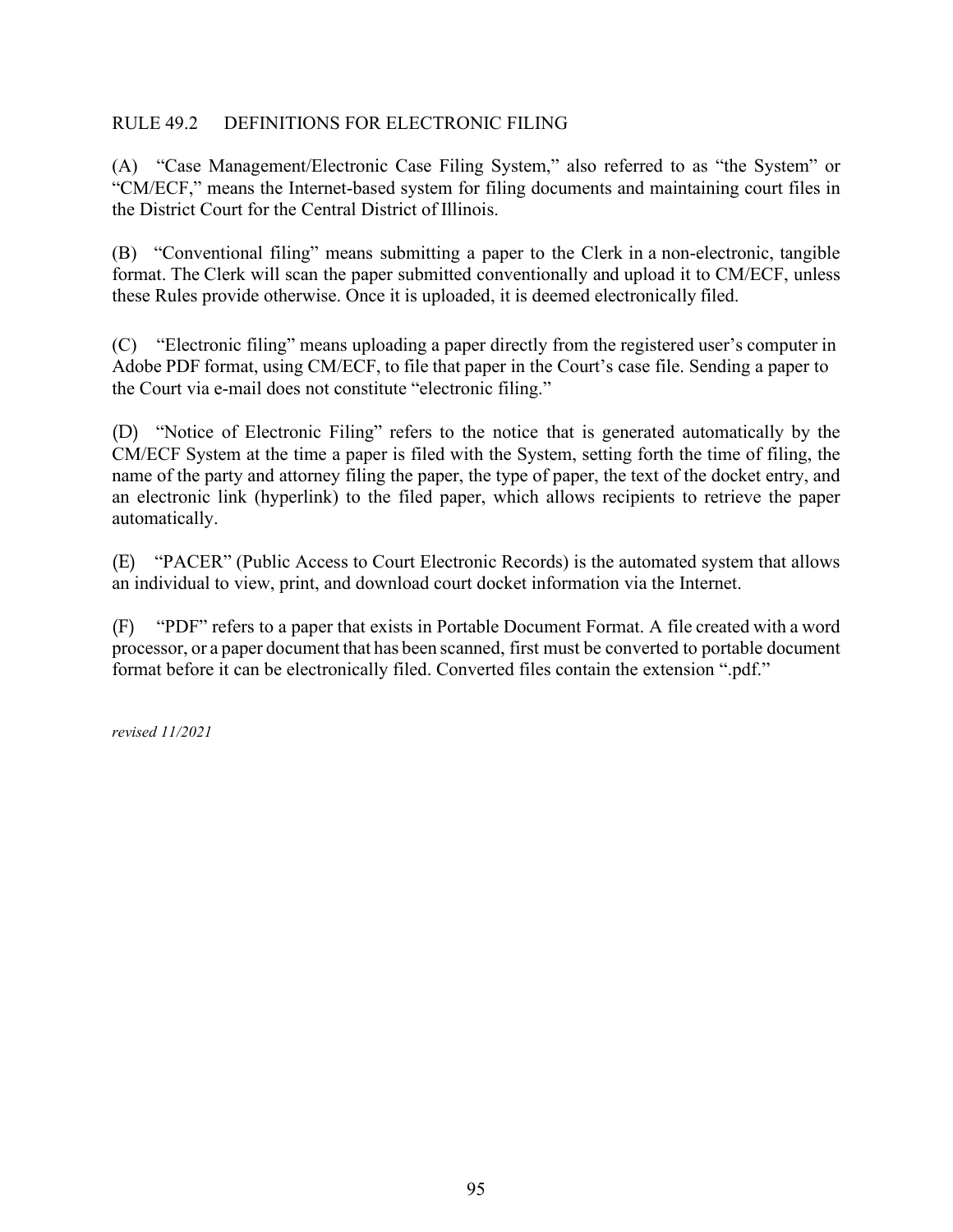# RULE 49.3 SCOPE OF ELECTRONIC FILING; SERVICE

# (A) Requirements.

Unless otherwise provided by the court, all papers submitted for filing in criminal cases in this district, no matter when a case was filed originally, must be filed electronically using CM/ECF.

# (B) Exceptions.

- (1) All charging documents (including the complaint, information, indictment, and superseding indictment) must be filed conventionally and then uploaded by the Clerk.
- (2) A non-registered pro se party or non-registered attorney of record must file paper originals of all documents, except that original documentary evidence should be filed as a paper copy, not a paper original. The Clerk will scan paper filings into an electronic file in the System and then destroy the paper filings. The official court record will be the electronic file.
- (3) Juvenile criminal matters must be filed conventionally and under seal unless, after hearing, the Court Rules that the juvenile will be tried as an adult.
- (4) Any judge of this Court may deviate from the electronic filing procedures in specific cases, if deemed appropriate in the exercise of discretion, considering the need for the just, speedy, and inexpensive determination of matters pending before the Court.

### (C) Service.

A registered user will receive electronic service of any paper filed by a registered useror a non-registered pro se party or non-registered attorney of record. In that circumstance, no certificate of service is required. A non-registered pro se party or non-registered attorney of record is entitled to a paper copy of any papers required to be served by the Federal Rules of Civil Procedure. A party filing a document that must be served on a nonregistered pro se party or non-registered attorney of record must include at the time of filing, or within a reasonable time after service, a certificate of service. If a document is served, but not filed with the Court, a certificate of service may be filed but is not necessary unless ordered by the Court. The filing party is solely responsible for determining a party or attorney's registration status.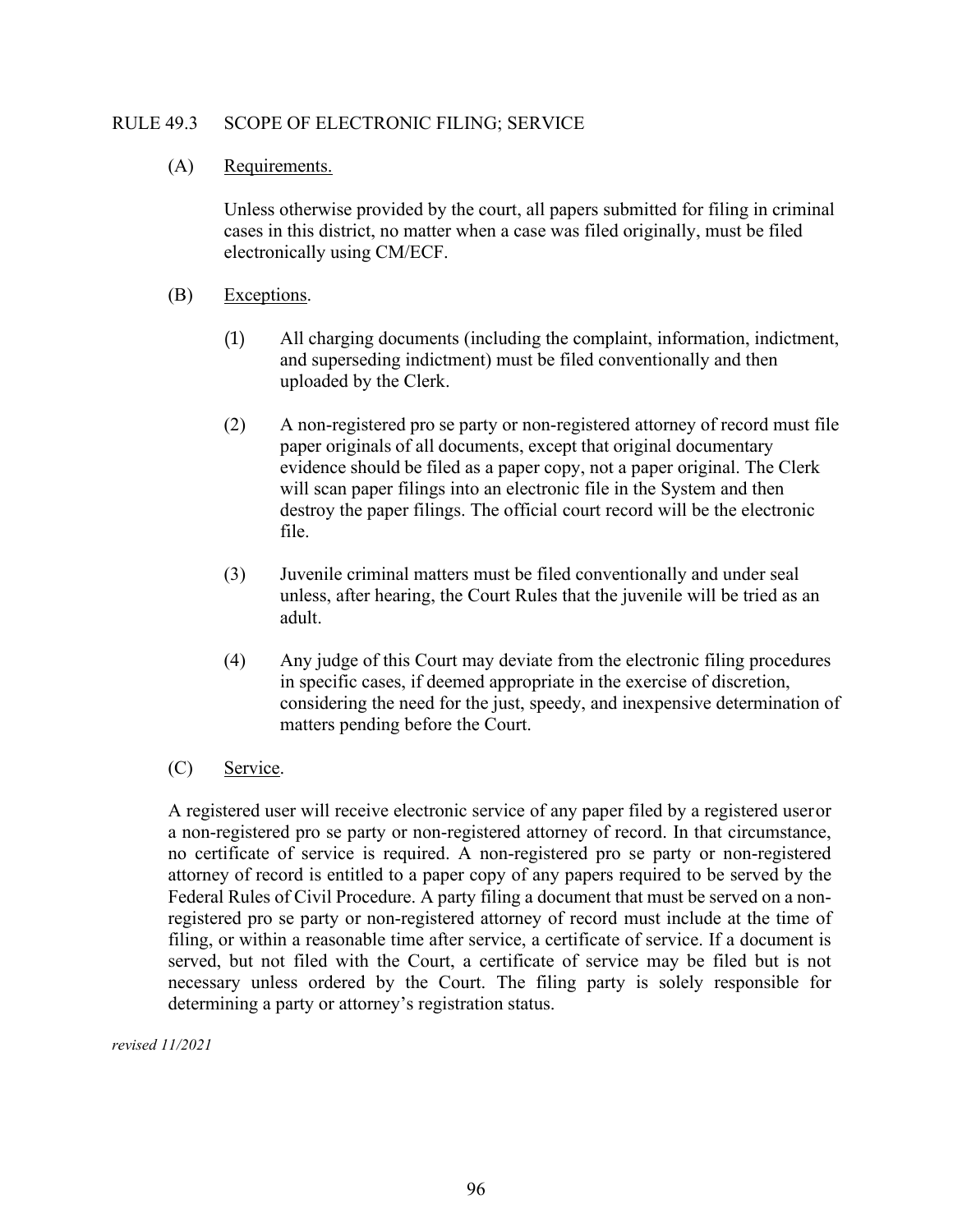# RULE 49.6 ELECTRONIC FILING PROCEDURES

### (A) Charging Documents.

All charging documents (including the complaint, information, indictment, and superseding indictment) must be filed conventionally and then uploaded by the Clerk. All such documents must comply with the privacy policy set forth by these Rules.

### (B) Pleadings and Documents Other Than Charging Documents.

- (1) All subsequent pleadings, including motions, applications, briefs, memoranda of law, exhibits, or other documents in a criminal case must be electronically filed on the System except as otherwise provided by these Rules.
- (2) A document submitted electronically will not be considered filed for purposes of the Federal Rules of Criminal Procedure until the Systemgenerated Notice of Electronic Filing has been sent electronically to the filing party.
- (3) E-mailing a document to the Clerk's Office or to the assigned judge will not constitute "filing" of the document.
- (4) A document filed electronically by 11:59 p.m. central standard time will be deemed filed on that date.
- (5) If filing a document requires leave of the court, such as filing a reply brief, the filing party must attach the proposed document as an exhibit to a motion to file. If the court then grants the motion to file, the Clerk will file the attached document electronically; the filing party should not do so.
- (C) Titling Docket Entries.

The party electronically filing a pleading or other document will be responsible for designating a docket entry title for the document by using one of the docket event categories prescribed by the court.

- (D) Filing Problems.
	- (1) Corrections.

Once a document is submitted and becomes part of the case docket, corrections to the docket are made only by the Clerk's Office. The System will not permit the filing party to make changes to the document or docket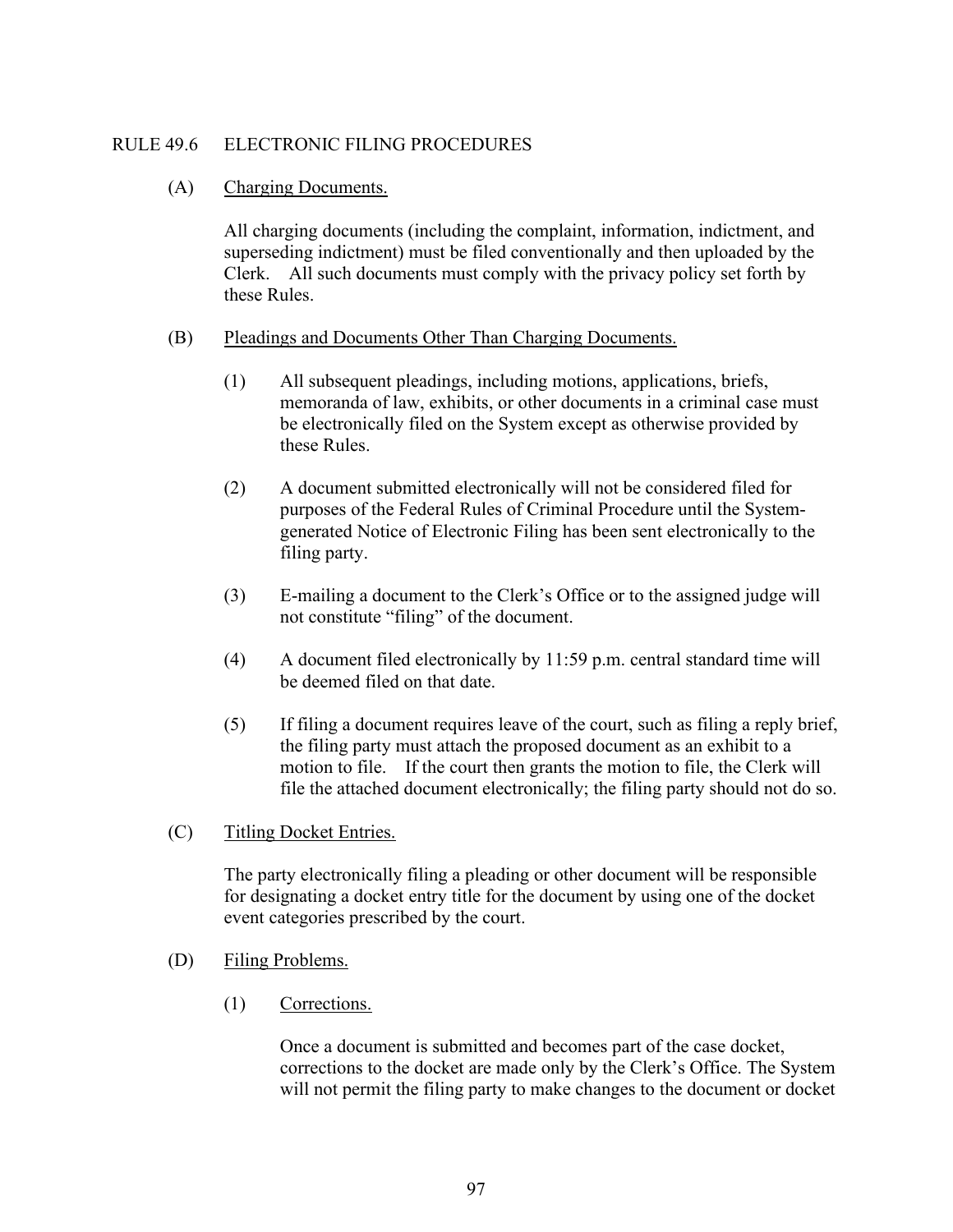entry filed in error once the transaction has been accepted. The filing party should not attempt to refile a document. As soon as possible after an error is discovered, the filing party should contact the Clerk's Office with the case number and document number for which the correction is being requested. If appropriate, the Court will make an entry indicating that the document was filed in error. The filing party will be advised *if* the document needs to be refiled.

- (2) Technical Problems.
	- (a) Technical Failures.

The Clerk's Office will deem the Central District of Illinois CM/ECF site to be subject to a technical failure on a given day if the site is unable to accept filings continuously or intermittently over the course of any period of time greater than one hour after 10:00 a.m. that day. In the event a technical failure occurs, and despite the best efforts of the filing party a document cannot be filed electronically, the party should print (if possible) a copy of the error message received. As soon as possible, the party should file this message with a Declaration That Party Was Unable to File in a Timely Manner Due to Technical Difficulties.

(b) Filer's Problems.

Problems on the filer's end, such as phone line problems, problems with the filer's Internet Service Provider (ISP) or hardware or software problems, will neither constitute a technical failure nor excuse an untimely filing. If a party misses a filing deadline due to such problems, the document may be conventionally submitted, accompanied by a Declaration stating the reason for missing the deadline and a motion for leave to file instanter. The motion, document and declaration must be filed no later than 12:00 noon of the first day on which the Court is open for business following the original filing deadline. The Court will consider the matters stated in the declaration and order appropriate relief.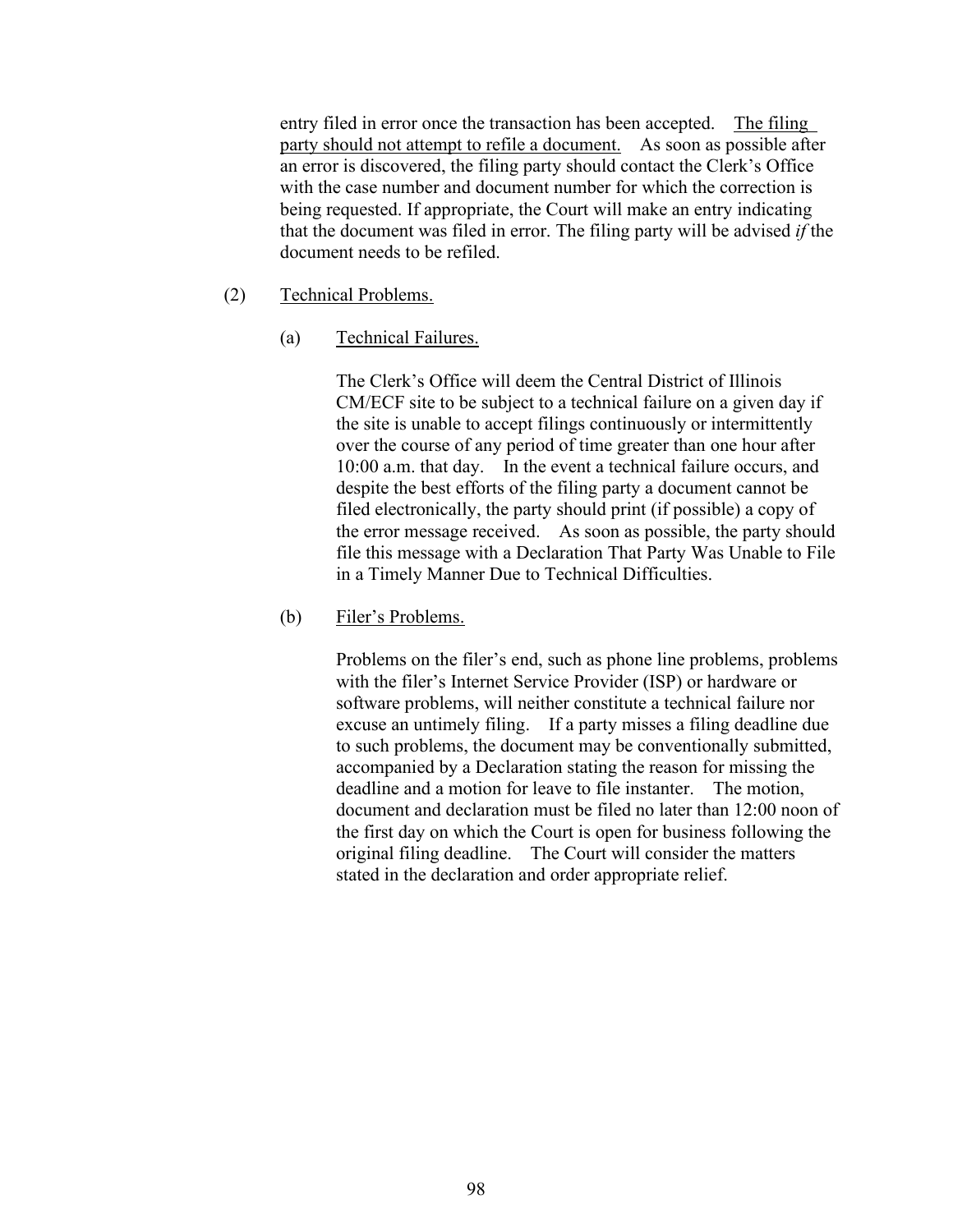# RULE 49.7 ATTACHMENTS AND EXHIBITS

# (A) Size Limitations.

Attachments and exhibits filed electronically must conform to the size limitations set forth on the Central District of Illinois CM/ECF login page. If attachments or exhibits are longer than 30 pages, a courtesy paper copy will be provided to the presiding judge's chambers.

# (B) Non-Trial Exhibits.

A party may conventionally file exhibits that are not readily available in electronic form (e.g. blueprints, large maps). If possible, however, a filing party should scan a paper exhibit and file it electronically, in accordance with the size and scanning limitations set forth in these Rules. A party electronically submitting evidentiary materials to the Clerk's Office must attach an index listing each item of evidence then being filed and identifying the motion or pleading to which it relates.

# (C) Trial Exhibits.

Trial exhibits will not be scanned into the electronic record unless specifically ordered by the judge presiding over the matter.

*revised 03/2010*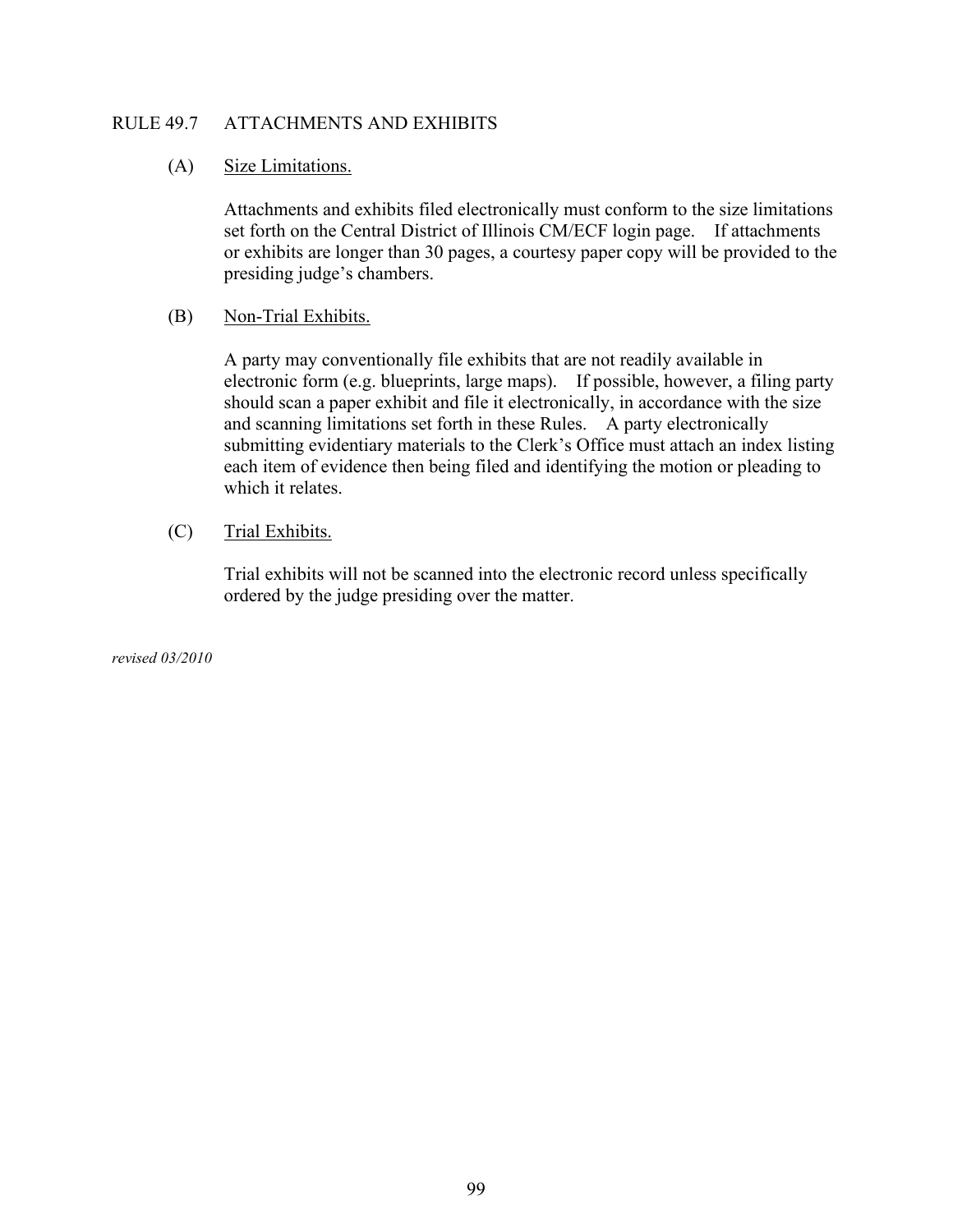### RULE 49.8 COURT RECORD AND ORDERS

### (A) Official Court Record.

The Clerk's Office will not maintain a paper court file except as otherwise provided in these Rules. The official court record is the electronic file maintained by the court, supplemented with any documents or exhibits conventionally filed in accordance with these Rules.

- (1) The Clerk's Office will retain all original indictments, petitions to enter plea of guilty, plea agreements, and those documents requiring the signatures of non-attorneys (such as grand jury foreperson, defendants, third-party custodians, United States Marshals, officers from Probation, and other federal officers and agents). When these documents are filed conventionally, the Clerk's Office will scan them, upload them to the System, and retain the original documents in conventional format or sealed electronic format. Signatures of judiciary and justice department officials will be redacted by the filing party and replaced with "s/ name." Signatures of jurors on verdict forms and of the foreperson on indictments will be redacted by the Clerk before scanning and uploading. The electronic document as it is maintained on the Court's servers constitutes the official version of that record.
- (2) Any party filing any original document conventionally (other than those listed above) must accompany such filing with a self-addressed, postagepaid envelope. The Clerk's Office will scan and upload the document filed into the System and then return the conventional document to the filing party in the self-addressed envelope. If a party fails to submit a self-addressed, postage-paid envelope with the conventionally filed document, the Clerk's Office will discard the documents after they are scanned and uploaded to the System. The electronic document as it is maintained on the Court's servers constitutes the official version of the document.
- (B) Orders
	- (1) Judges' Signatures.

The assigned judge or the Clerk's Office must electronically file all signed orders. Any order signed electronically has the same force and effect as if the judge had affixed the judge's signature to a paper copy of the order and it had been entered on the docket conventionally.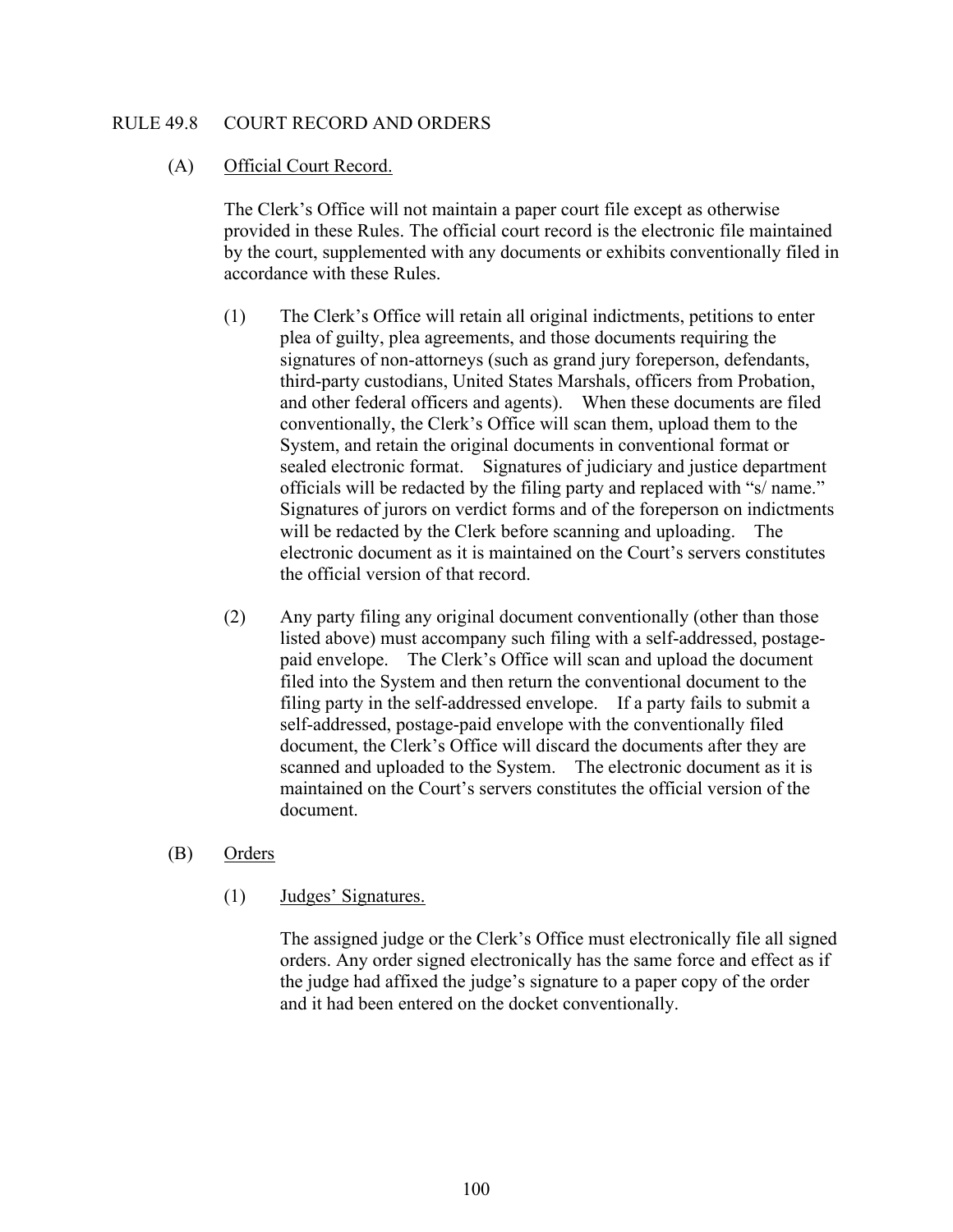# (2) Proposed Orders.

Proposed orders must be filed as attachments to motions. A filing party moving for issuance of a writ, warrant, or summons should advise the judge that a prompt ruling is required and submit the writ, warrant, or summons in .pdf form with the proposed order. The presiding judge may request a copy of the proposed order be sent in Word or Word Perfect format (i.e., not .pdf) to the chambers e-mail address.

# (3) Text-Only Orders.

The assigned judge may grant routine orders by a text-only entry upon the docket. When text-only entries are made, no separate .pdf document will issue; the text-only entry constitutes the Court's only order on the matter. The System will generate a "Notice of Electronic Filing."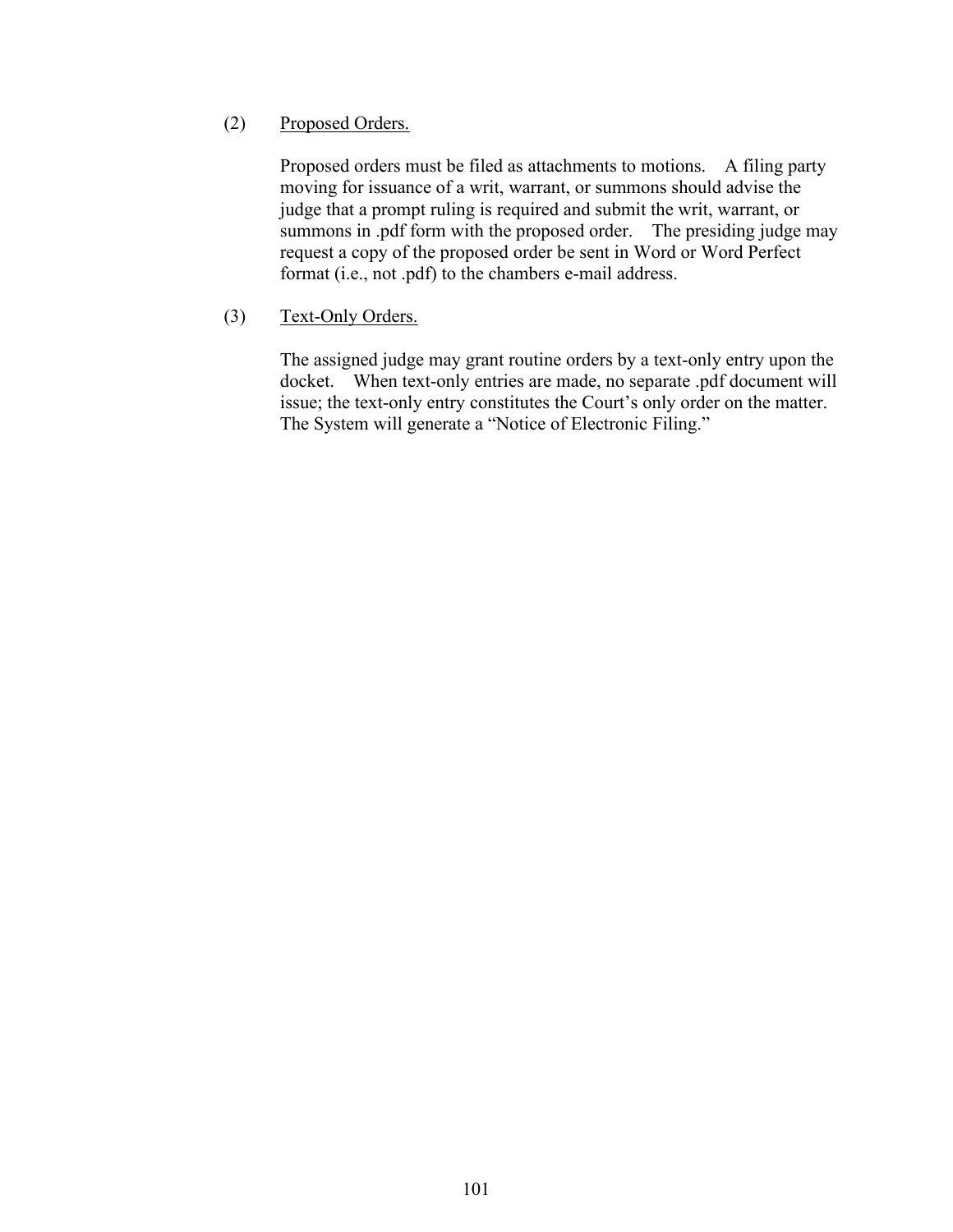# RULE 49.9 SEALED CASES, DOCUMENTS FOR IN CAMERA REVIEW, AND EX PARTE DOCUMENTS

- (A) Filing Under Seal.
	- (1) Sealed Cases.

All documents in sealed cases must be submitted conventionally to the Clerk for filing.

(2) Sealed Documents.

The Court does not approve of filing of documents under seal as a general matter. A party who has a legal basis for filing a document under seal without prior court order must electronically file a motion for leave to file under seal. The motion must include an explanation of how the document meets the legal standards for filing sealed documents. The document in question may not be attached to the motion as an attachment but rather must be electronically filed contemporaneously using the separate docket event "Sealed Document." In the rare event that the motion itself must be filed under seal, the motion must be electronically filed using the docket event "Sealed Motion."

(3) Service.

Parties must not use the Court's electronic notice facilities to serve documents in sealed cases or individually sealed documents. A publicly viewable Notice of Electronic Filing will be generated for a sealed document, but the document itself will not be viewable electronically. Service must be made in accordance with the Federal Rules of Criminal Procedure and the Local Rules of this Court. A certificate of service must be attached to the filed document or filed within a reasonable time after service.

(4) Denial of Requests to Seal.

In the event that a motion for leave to file under seal is denied, the document tendered will remain under seal, and it will not be considered by the presiding judge for any purpose. If the filer wishes to have the document considered by the Court, it must be re-filed in the normal fashion as an unsealed document. The Court may, in its discretion, order a sealed document to be made public if (1) the document is filed in disregard of legal standards, or (2) the document is so intricately connected with a pending matter that the interests of justice are best served by doing so.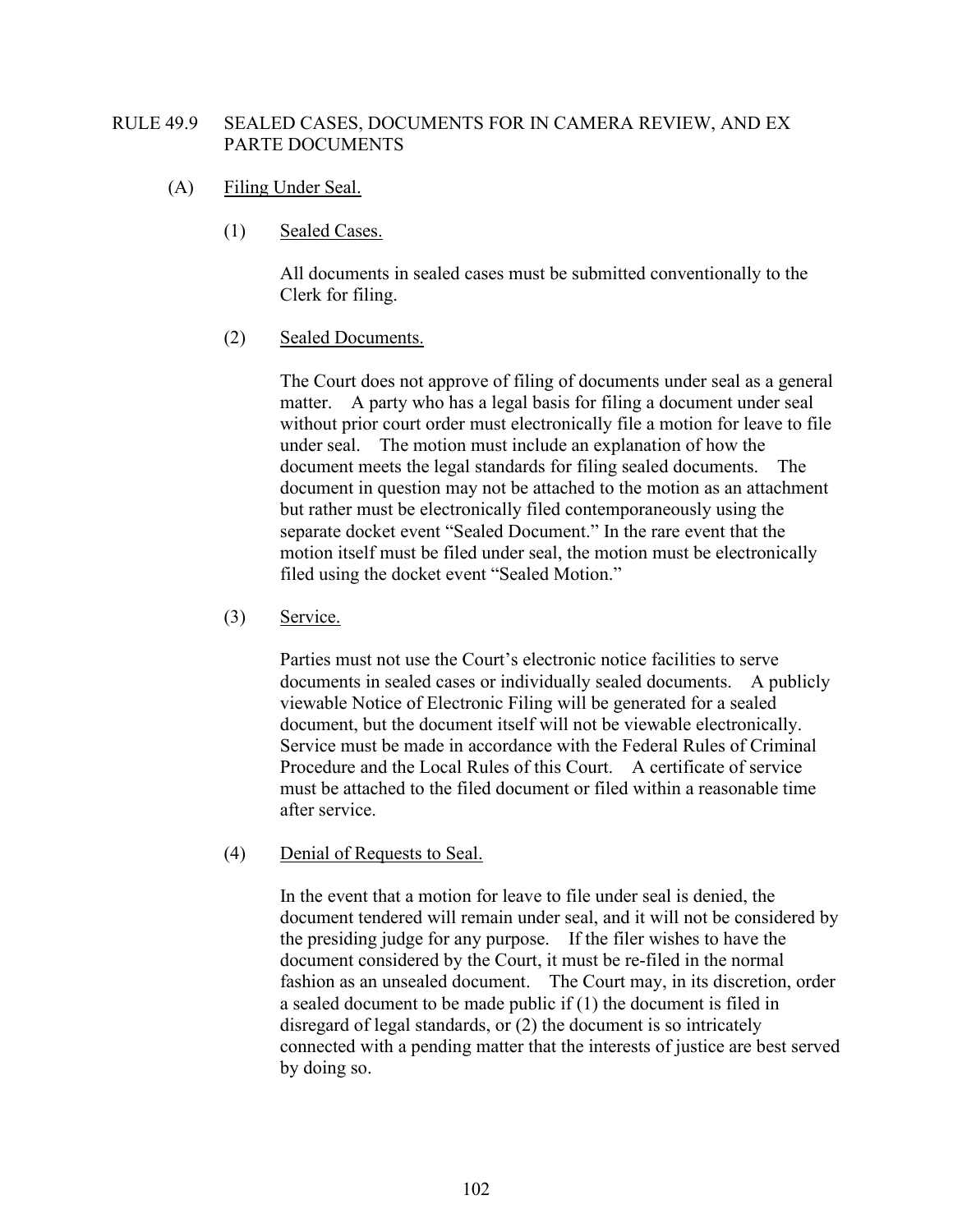### (B) Documents Submitted for In Camera Review.

The Rules applicable to Sealed Documents also apply to documents submitted for in camera review.

(C) Ex Parte Submissions.

A party who has a legal basis to file a submission without giving notice to other parties should file the submission electronically as either an "Ex Parte Document" or an "Ex Parte Motion."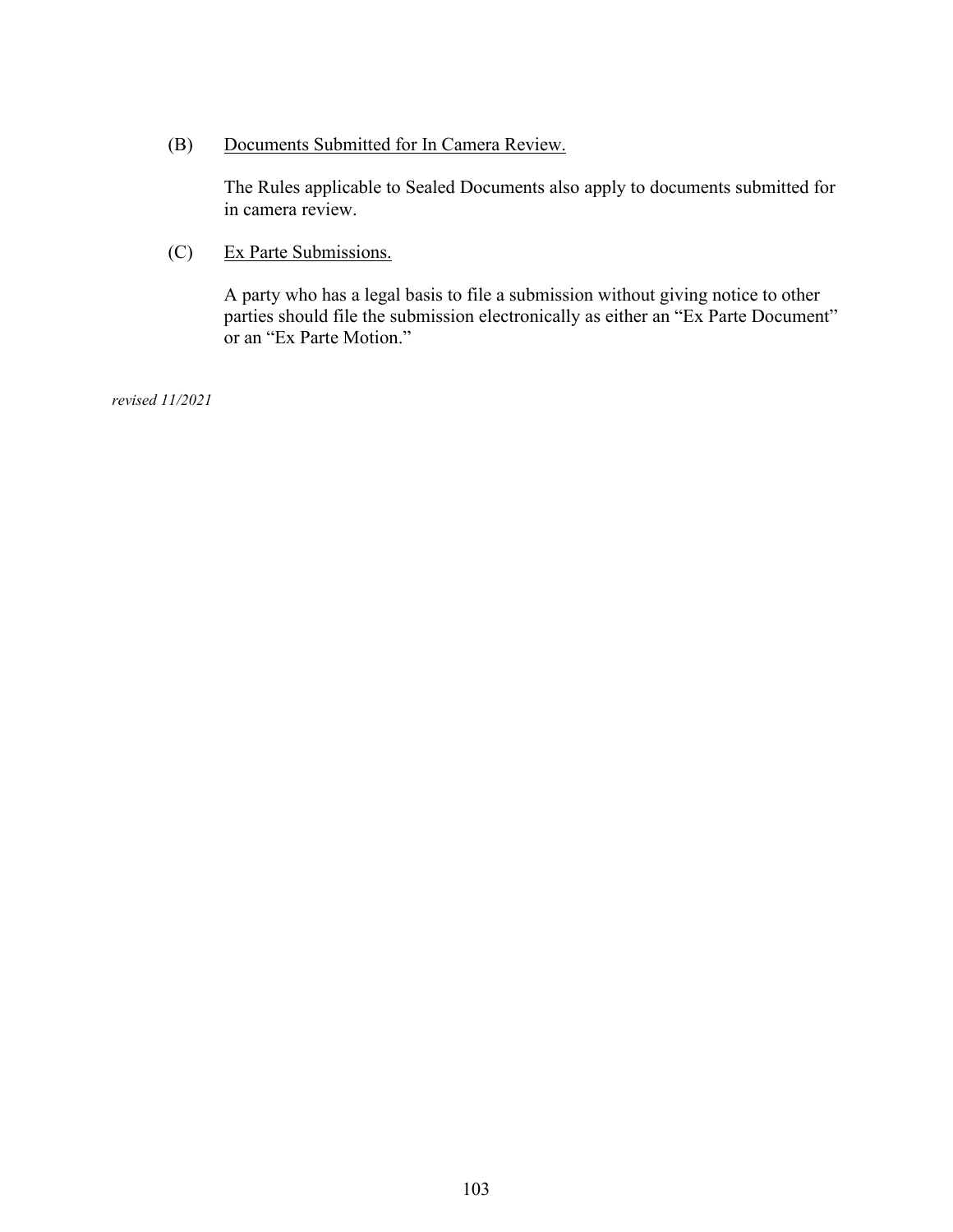#### RULE 49.10 ELECTRONIC SIGNATURES

#### (A) Signatures by Electronic Filers.

- (1) Use of a log-in and password for electronic filing constitutes and has the same force and effect as the filer's signature for purposes of Fed. R. Civ. P. 11, the Local Rules of this Court, and any other purpose for which a signature may be required in connection with proceedings in this Court.
- (2) Electronic filers should sign in the following manner: "s/Jane Doe." Documents signed by an attorney must be filed using that attorney's log-in and password; they may not be filed using a log-in and password belonging to another attorney.
- (3) Where multiple attorney signatures are required, such as on a joint motion or a stipulation, the filing attorney may enter the "s/" of the other attorneys to reflect their agreement with the contents of the documents.

#### (B) Signatures by Non-Electronic Filers.

- (1) If an original document requires the signature[s] of one or more persons not registered for electronic filing (e.g. settlement agreement with a pro se party, or a witness' affidavit), the filing party or its attorney must initially confirm that the content of the document is acceptable to all persons required to sign the documents. Original signatures of all non-electronic filers must be obtained before the document is filed.
- (2) The filing party must either redact the original signature[s] and efile the redacted version of the document, or provide the redacted version to the Clerk's Office for scanning and electronic filing. The filed document must indicate the identity of each non-registered signatory in the form "s/Jane Doe". A certificate of Service upon all parties and/or counsel of record must be filed with the document.
- (3) The filing party must retain the original document until one year after the date that the judgment has become final by the conclusion of direct review or the expiration of the time for seeking such review has passed.
- (4) The electronically filed document as it is maintained on the court's servers constitutes the official version of that record. The court will not maintain a paper copy of the original document except as otherwise provided in these Rules.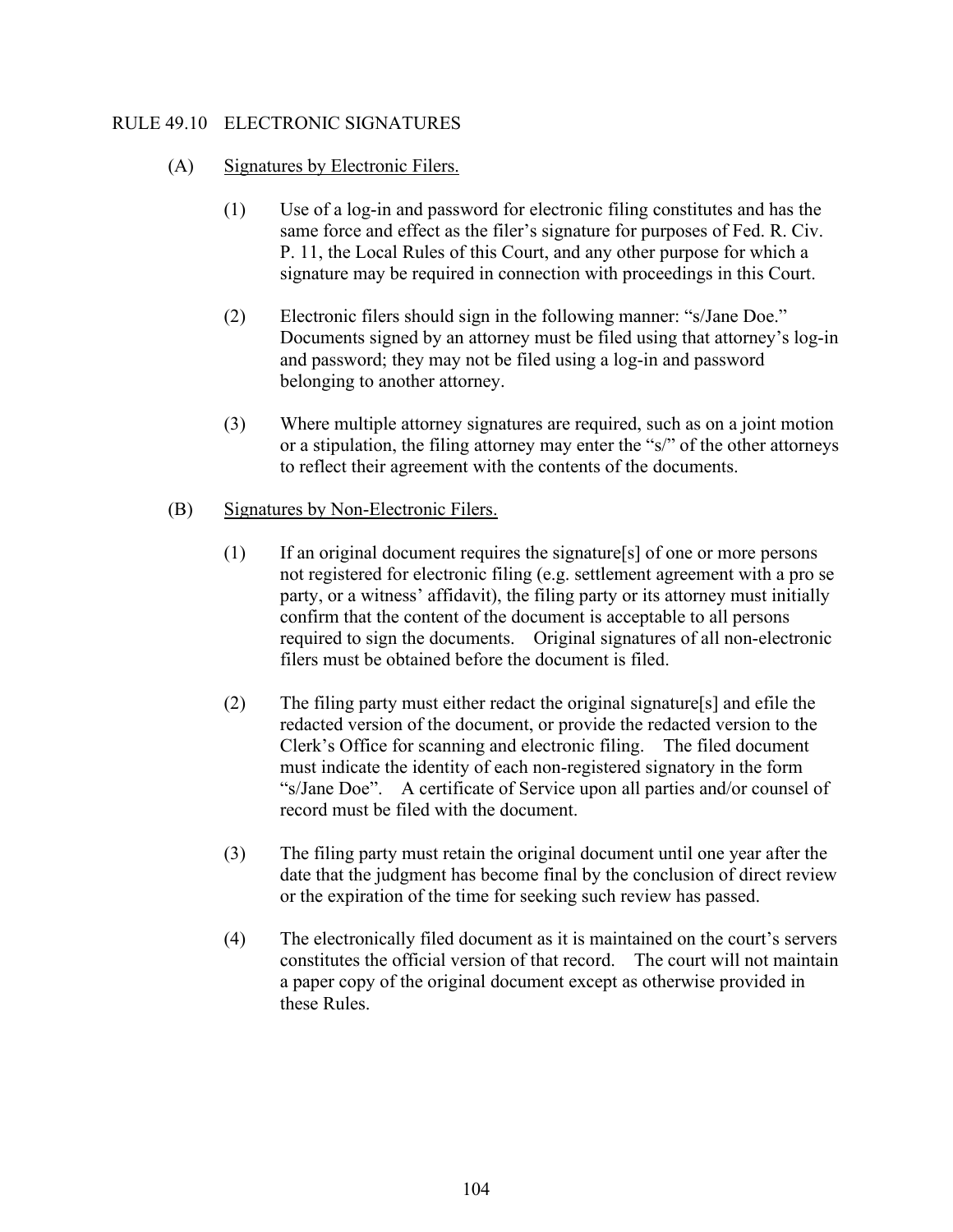## (C) Disputes Over Authenticity.

Any party or non-filing signatory who disputes the authenticity of an electronically filed document or the signatures on that document must file an objection to the document within 14 days of receiving the notice that the document has been filed.

*revised 03/2010*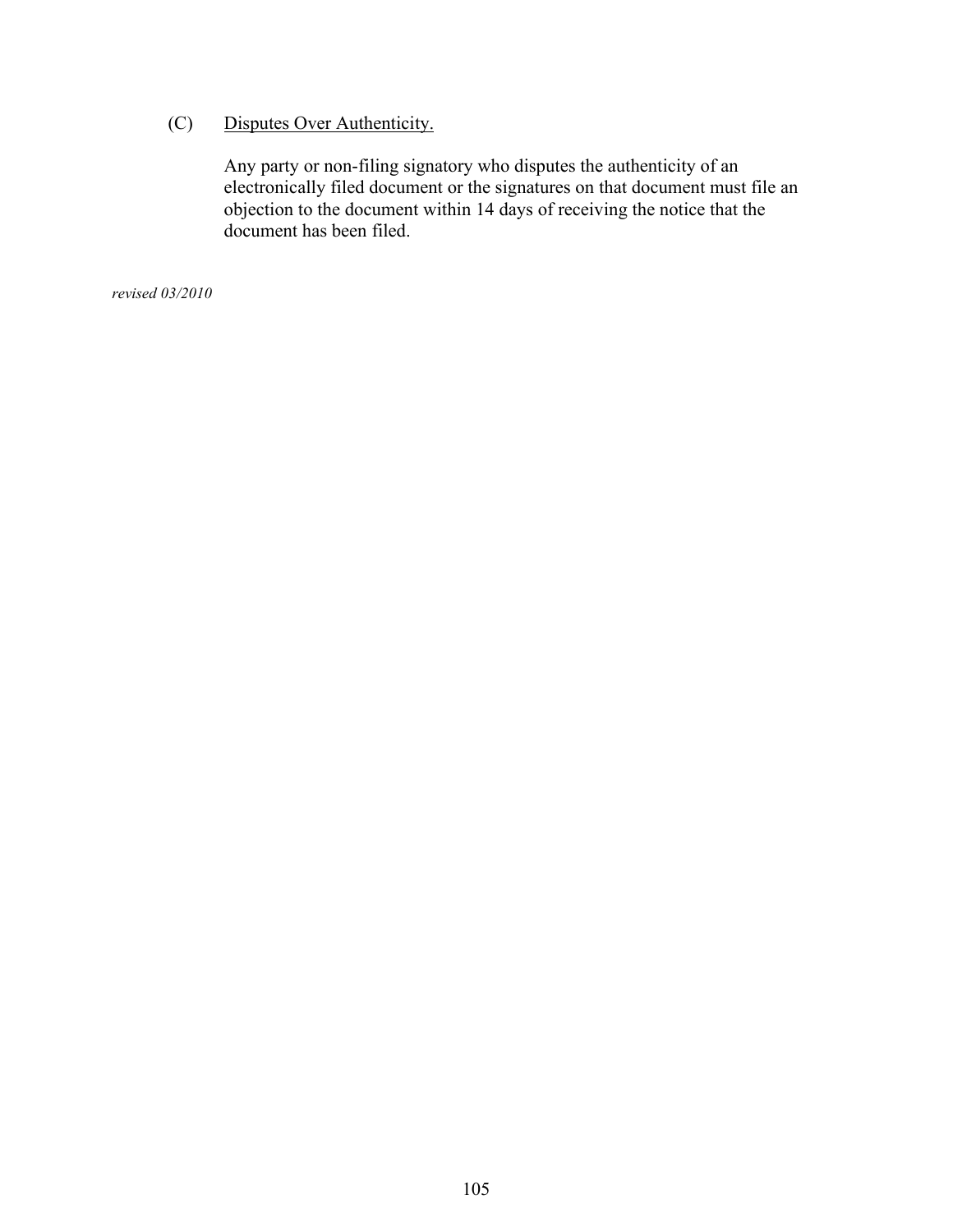#### RULE 49.11 ACCESS TO RECORDS AND PAPERS

#### (A) Withdrawal.

No person, other than an employee of this court in the exercise of official duty, may withdraw any original pleading, paper, record, model or exhibit from the custody of the clerk of this court or other employee of this court having custody thereof, except upon written order of a judge of this court, and upon leaving a proper receipt with the clerk of this court or employee.

- (B) Public Access.
	- (1) Electronic access to the electronic docket and to documents filed in the System is available for viewing to the public at no charge at the Clerk's Office during regular business hours. A copy fee for an electronic reproduction is required in accordance with 28 U.S.C. § 1930. Public remote electronic access to the System for viewing purposes is limited to subscribers to the Public Access to Court Electronic Records ("PACER") system, which charges a user fee for remotely accessing certain detailed case information. Conventional copies and certified copies of electronically filed documents may be purchased by the public at the Clerk's Office. The fee for copying and certifying will be in accordance with 28 U.S.C. § 1914.
	- (2) An exception to the prohibition on general public remote access is possible in a high-profile criminal case where the demand for documents may impose extraordinary demands on the Court's resources. The Court is authorized to provide Internet access to documents filed in such a case if all parties thereto consent and the trial judge finds that such access is warranted.

#### (C) Conventional Copies.

Conventional copies and certified copies of electronically filed documents may be purchased by the public at the Clerk's Office. The fee for copying and certifying will be in accordance with 28 U.S.C. § 1914.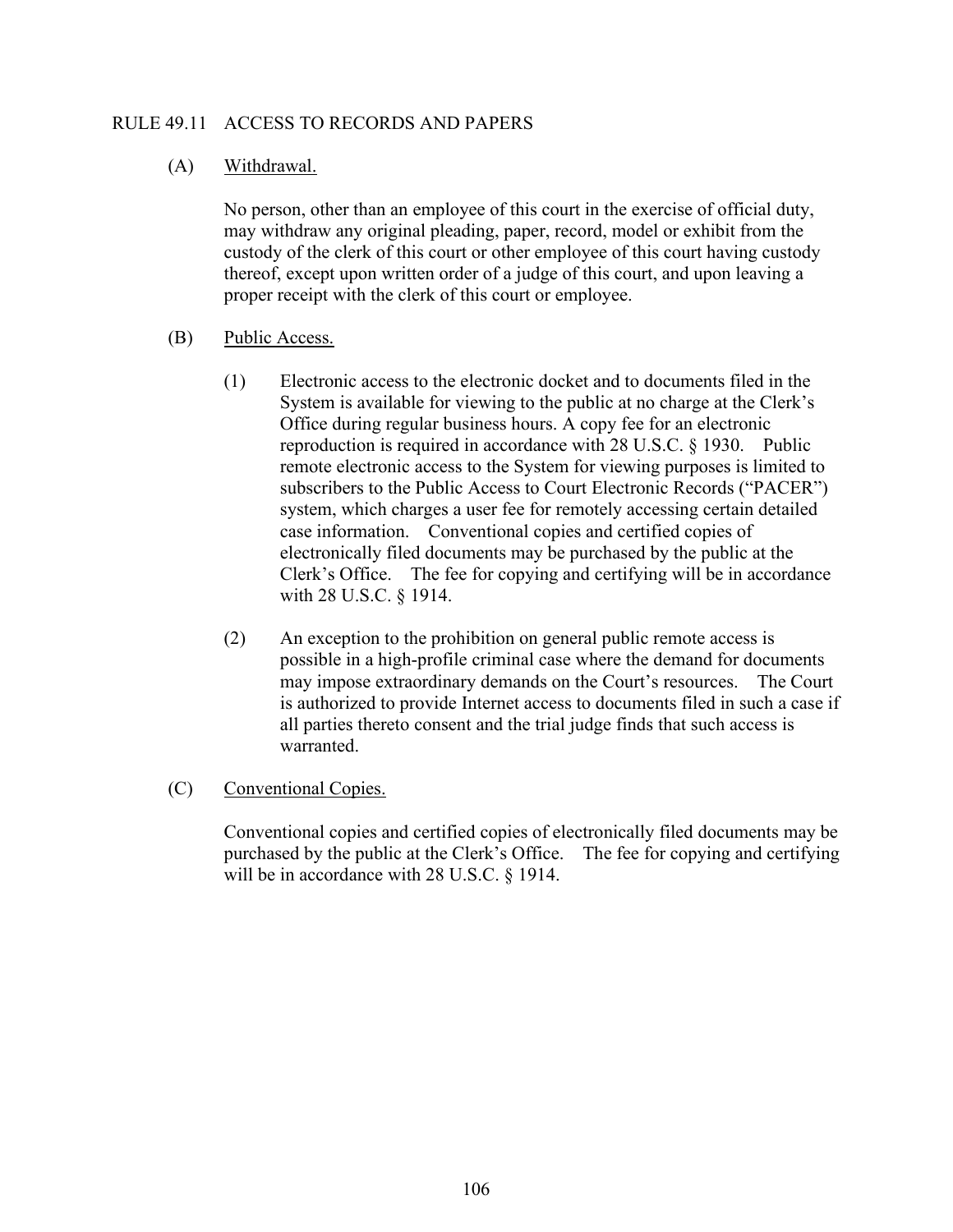#### RULE 49.12 PRIVACY

#### (A) Redactions.

To address the privacy concerns created by Internet access to court documents, litigants must modify or partially redact certain personal data identifiers appearing in case initiating documents, pleadings, affidavits, or other papers. In addition to those set out in Fed. R. Crim. P. 49.1, these identifiers and the suggested modifications are as follows:

- (1) Addresses: Use only City and State;
- (2) Signatures: Use s/name; and
- (3) Driver's License numbers: Use only last four numbers.

Litigants also should consider redacting or filing a motion to file under seal any document that contains information that might bring harm to anyone or should not be made public for law enforcement or security reasons.

#### (B) Unredacted Documents and Reference Lists.

When redactions result in a documents' intent being unclear or if ordered by the Court, the filing party must file under seal an unredacted document or a reference list. A reference list must contain the complete personal identifier(s) and the redacted identifiers(s) to be used in its (their) place in the filing. If an unredacted version is not filed, the unredacted version of the document or the reference list must be retained by the filing party for one year after completion of the case, including all appeals. Upon a showing that the redacted information is both relevant and legitimately needed, the Court may, in its discretion, order the information disclosed to counsel for all parties.

#### (C) Transcript Redactions.

Parties and attorneys may order transcripts. A court reporter then will file the transcripts electronically in CM/ECF. The transcript will be available for viewing at the Clerk's Office public terminal, but may not be copied nor reproduced by the Clerk's Office for a period of 90 days. A Notice of Filing of Official Transcript will be served on all parties. If any material should be redacted from a transcript, a party must file a Notice of Intent to Request Redaction within 7 days of the filing of the transcript. The responsibility for identifying material that should be redacted, in a transcript, lies solely with counsel and the parties. Within 21 days from the filing of the transcript, the parties must file under seal a Motion of Requested Redactions indicating where the material to be redacted is located, by page and line. If a party fails to follow the procedures for requesting redaction, the official transcripts will be made available electronically to the public 90 days after the transcript was initially filed with the Clerk. *revised 03/2010*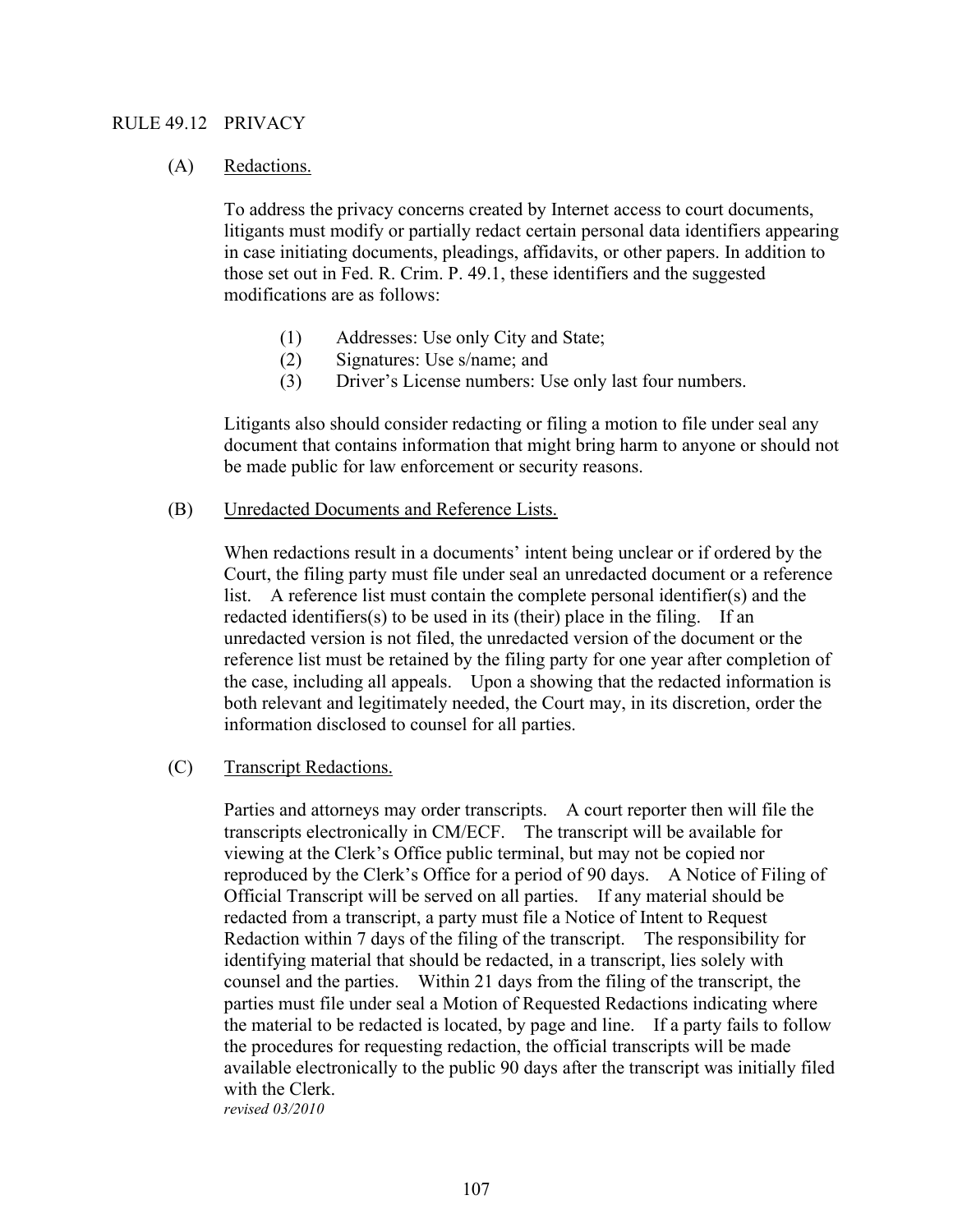#### RULE 57.2 CONFIDENTIAL PROBATION RECORDS

- (A) Any person seeking release of any confidential records maintained by the U.S. Probation Office, including presentence and supervision records, must file a written request with the court for such records, which establishes with particularity the need for specific information in the records.
- (B) Whenever a probation officer is subpoenaed to provide confidential information, he or she will apply to the presiding judge in writing for authority to release such information or provide testimony with regard to any confidential information. No disclosure will be made except upon an order issued by the presiding judge.
	- (1) In all criminal cases in which sentence is not imposed under the Sentencing Reform Act of 1984, 18 U.S.C. § 3551, et seq., when the presentence report has been requested by a reviewing court in connection with the appeal of a criminal conviction or sentence, the report must be sent to the reviewing court by the United States Probation Office by registered mail. The presentence report must be accompanied by a written request that the report be returned to the submitting office when it has served the court's purpose; that it be opened and examined in camera only, and that it not be made a part of the public record.
	- (2) In all criminal cases in which sentence is imposed under the provisions of the Sentencing Reform Act of 1984, 18 U.S.C. § 3551, et seq., the presentence report must be made a part of the official court record. The original report, including the recommendation to the court, must be placed under seal in the record. In the event of an appeal, the report and recommendation must be sent to the reviewing court under separate seal.
	- (3) A copy of the presentence report must be made available to appellate counsel on request, under the same terms and conditions as apply to use of the report by counsel in the trial court.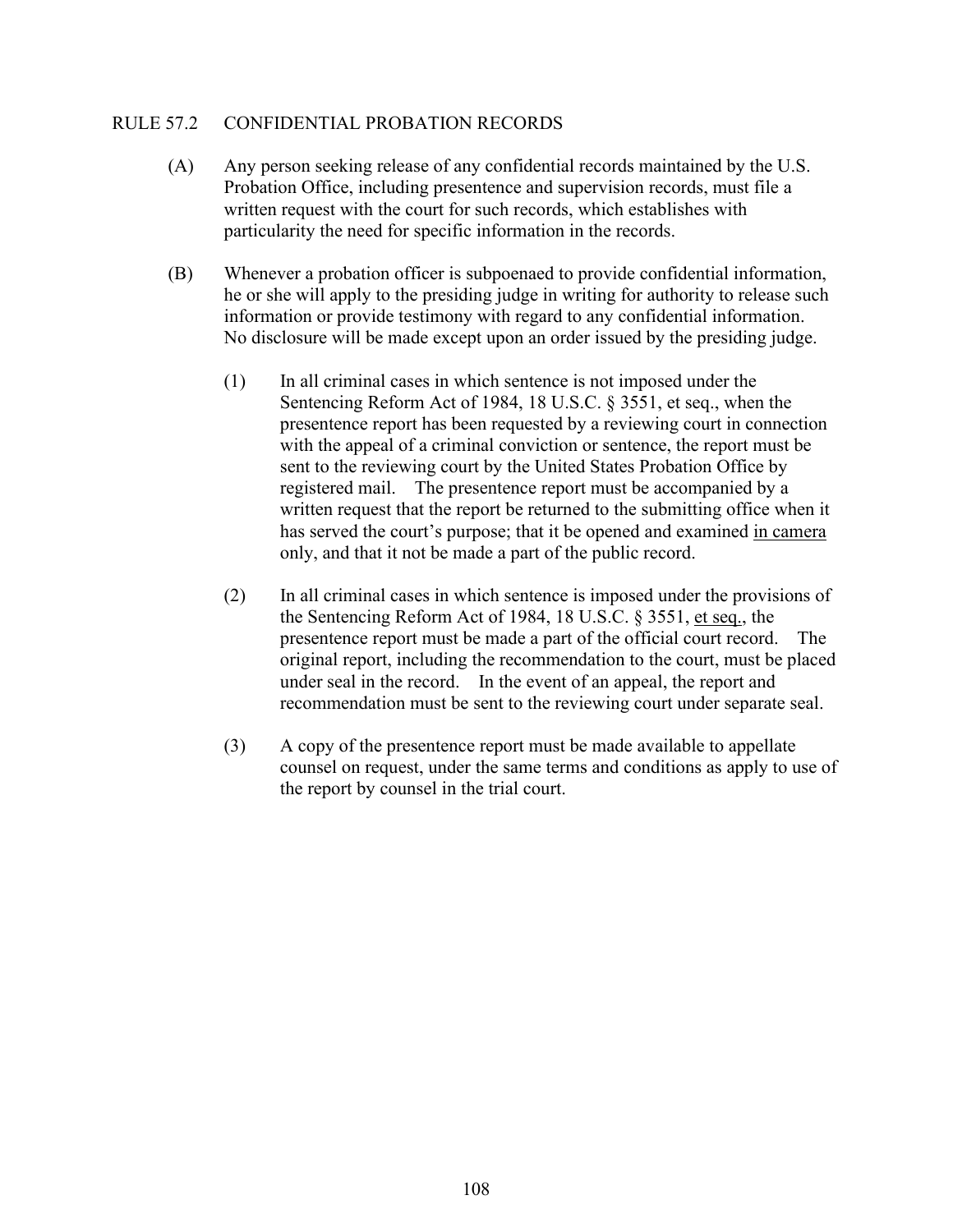## RULE 57.3 APPEARANCES IN CRIMINAL CASES

No attorney may appear on behalf of a criminal defendant unless the attorney is admitted to practice in this court and has filed a written entry of appearance in the case.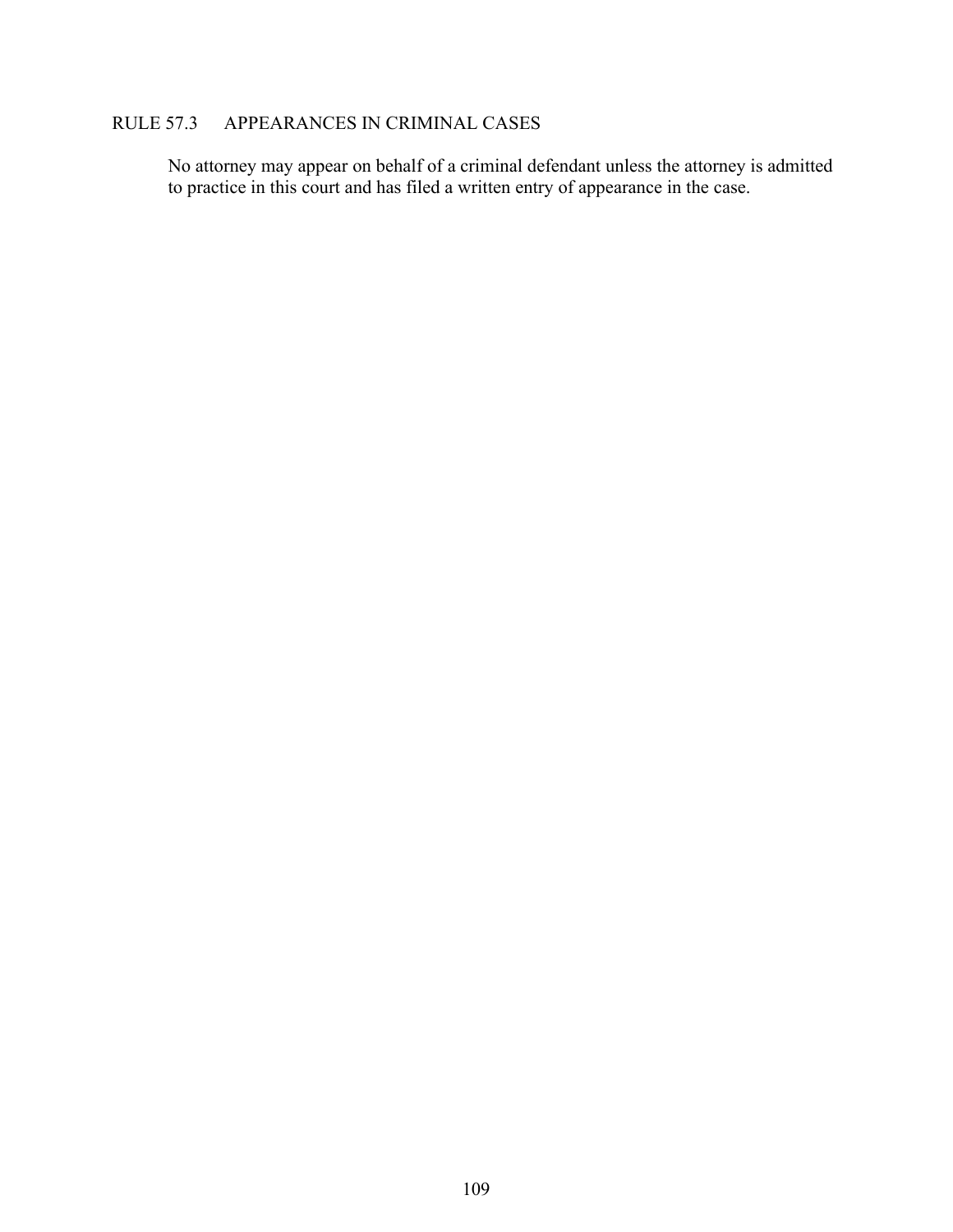#### RULE 58.2 FORFEITURE OF COLLATERAL IN LIEU OF APPEARANCE

Except as hereinafter provided, a person who is charged with an infraction as defined in 18 U.S.C. § 19, and which is specifically listed in a schedule published by order of this court pursuant to this Rule, may, in lieu of appearance, post collateral in the amount specified in such schedule for the offense, waive appearance before a United States magistrate judge, and consent to forfeiture of the collateral as the fixed sum payment referred to in Rule 58(d) of the Federal Rules of Criminal Procedure.

If in the discretion of the law enforcement officer the offense is of an aggravated nature, the law enforcement officer, notwithstanding any other provision of this Rule, may, in the violation notice, require appearance, and any punishment established by law, including fine, imprisonment or probation, may be imposed upon conviction. Nothing contained in this Rule will prohibit a law enforcement officer from arresting a person for the commission of any offense, including those for which collateral may be posted and forfeited, and taking that person immediately before a United States magistrate judge or requiring the person charged to appear before a United States magistrate judge, as provided in the Federal Rules of Criminal Procedure.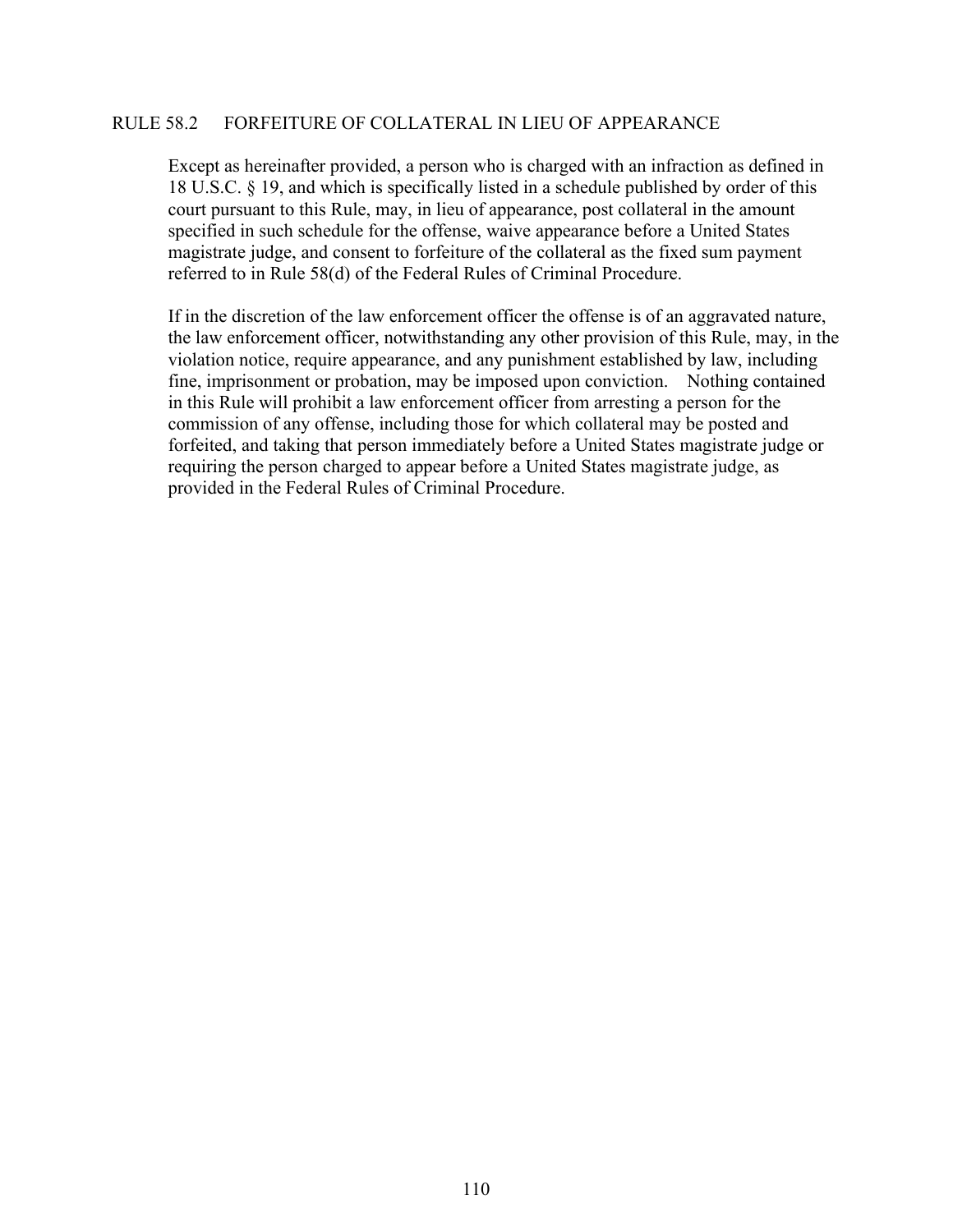## **BANKRUPTCY RULES**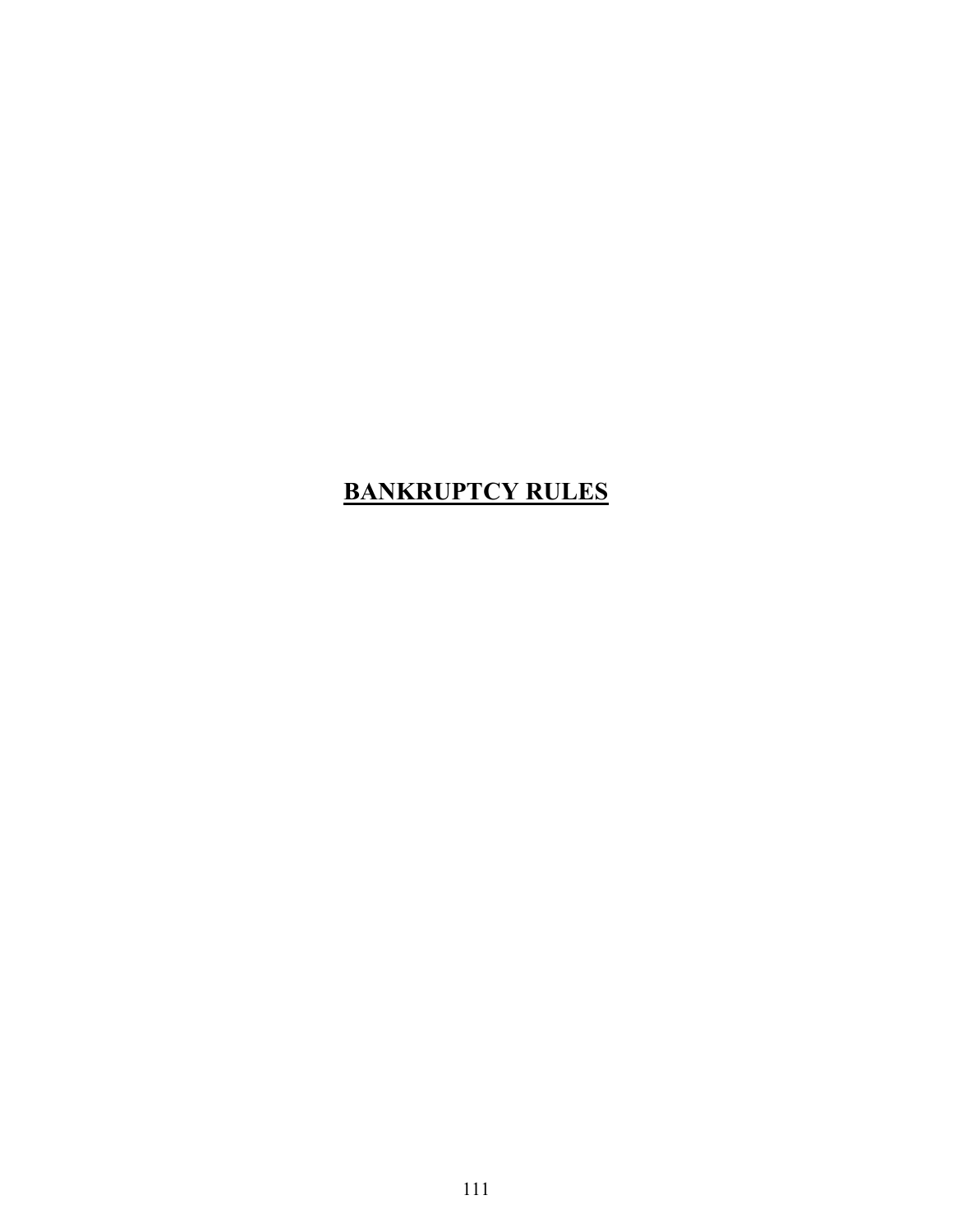## RULE 4.1 REFERENCE IN TITLE 11 CASES

All cases under Title 11, United States Code, and any or all proceedings arising under Title 11 or arising in or related to a case under Title 11 are referred to by the bankruptcy judges for the district.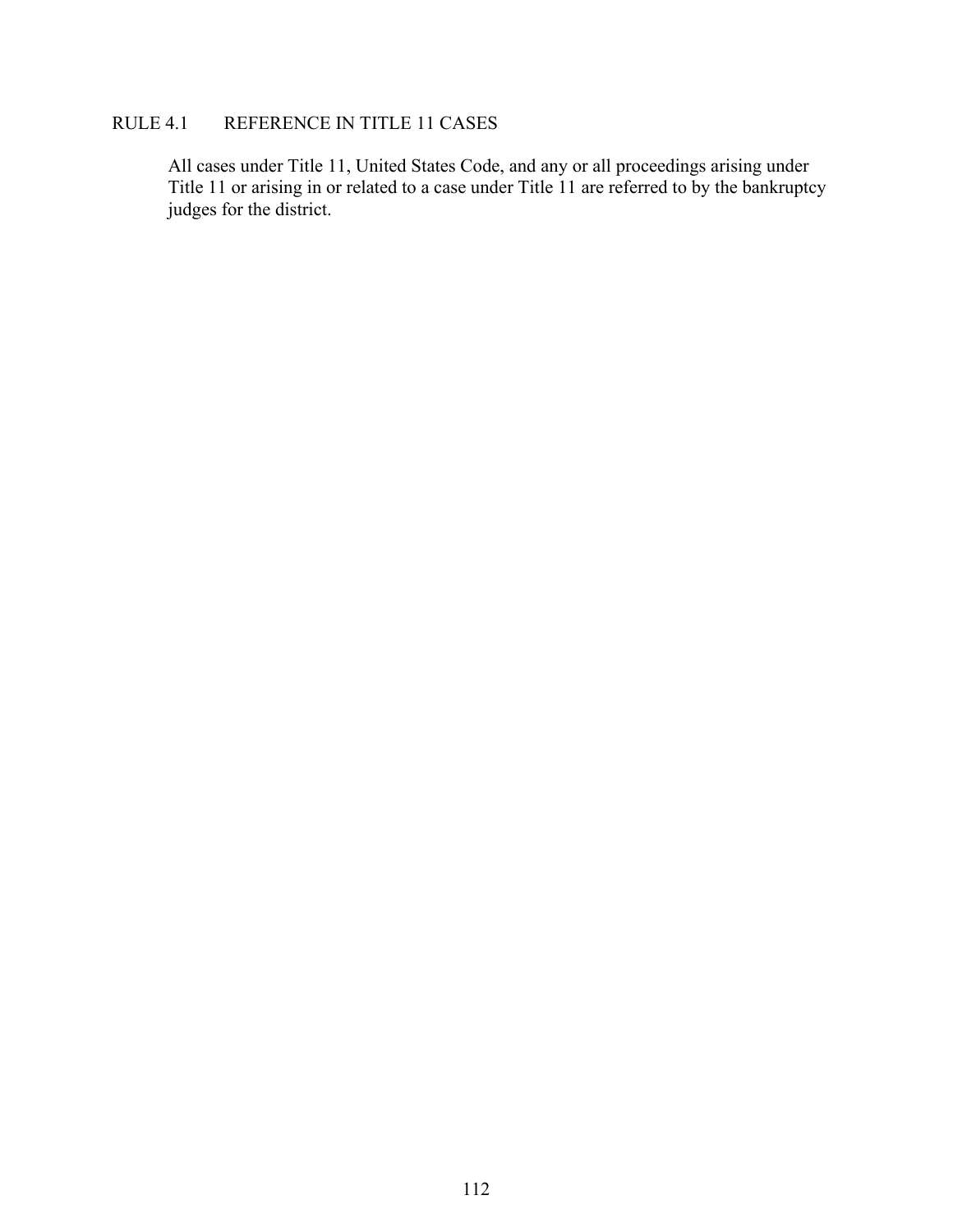#### RULE 4.2 JURY TRIAL PROCEDURES IN BANKRUPTCY COURT

The following procedures may apply to jury trials conducted by the bankruptcy court in this district.

(A) Designation of Bankruptcy Judges to Conduct Jury Trials.

In bankruptcy cases filed on or after October 22, 1994, if the right to a jury trial applies in a proceeding that may be heard by a bankruptcy judge, the bankruptcy judges of this district are specially designated to exercise such jurisdiction, upon the express consent of all the parties, and upon compliance with all of the terms and conditions set forth in this Rule.

#### (B) Trial by Jury.

Issues triable of right by jury will, if timely demanded, be by jury, unless the parties or their attorneys of record, by written stipulation filed with the court or by an oral stipulation made in open court and entered in the record, consent to trial by the court sitting without a jury.

- (C) Demand.
	- (1) Time; Forum.

Any party may demand a trial by jury of any issue triable by a jury by serving on the other parties a demand therefor in writing not later than 14 days after service of the last pleading directed to such issue. The demand may be endorsed on a pleading of the party. When a jury trial is demanded, it must be designated by the clerk in the docket as a jury matter.

(2) Specification of Issues.

In the demand, a party may specify the issues to be so tried; otherwise, the demand will be deemed a demand for trial by jury of all the issues so triable. If the demand for trial by jury is directed to some of the issues, any other party, within 14 days after the service of the demand, or such lesser time as the court may order, may serve a demand for trial by jury of other or all of the issues.

(3) Determination by Court.

On motion, or on its own initiative, the presiding judge may determine whether there is a right to trial by jury of the issues for which a jury trial is demanded or whether a demand for trial by jury will be granted.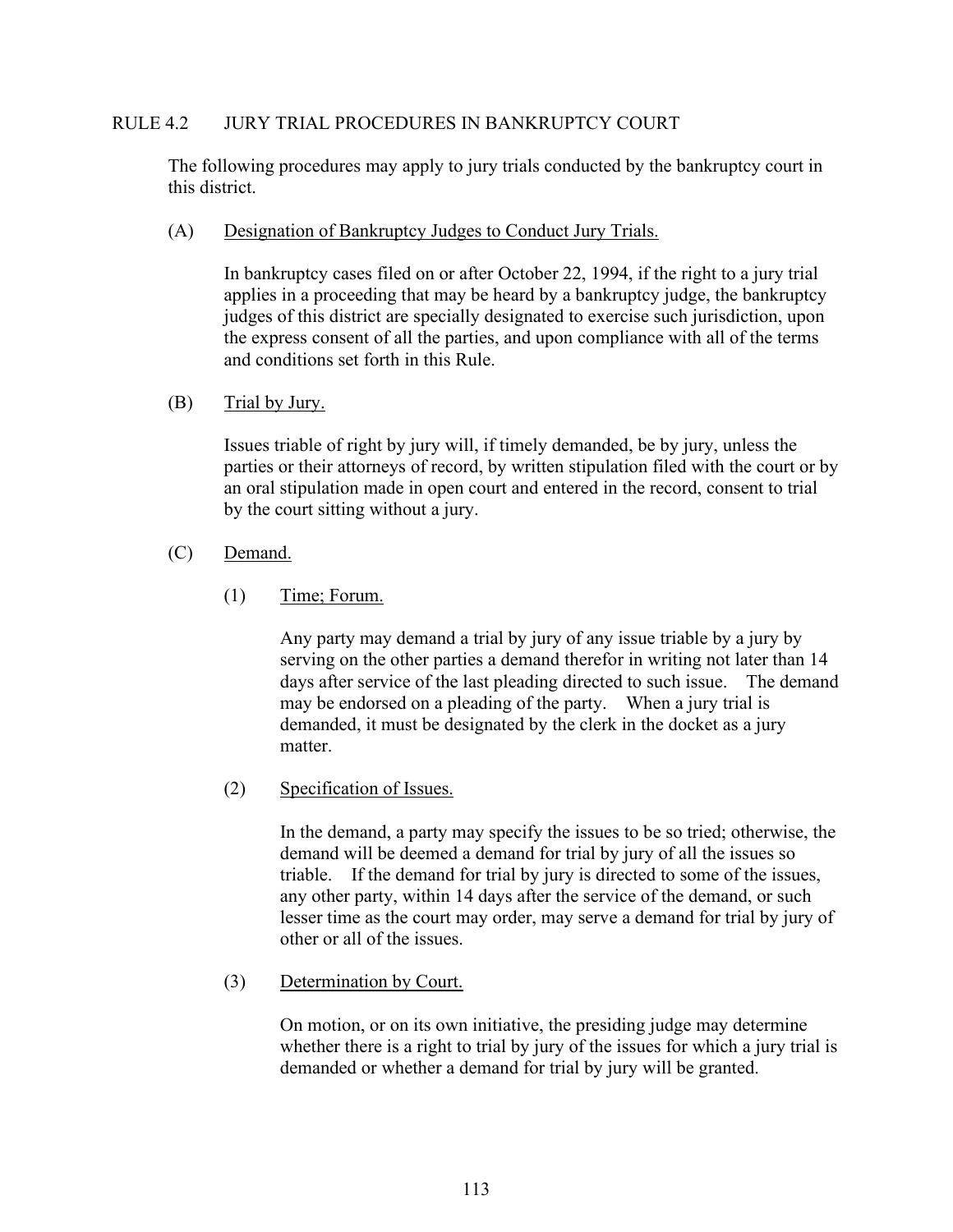#### (D) Waiver and Withdrawal.

The failure of a party to serve a demand as required by this Rule and to file it as required by Federal Rule of Bankruptcy Procedure 5005, constitutes a waiver of trial by jury. A demand for trial by jury made as herein provided may not be withdrawn without the consent of all parties and the approval of the court.

#### (E) Trial by the Court.

Issues not demanded for trial by jury will be tried by the court.

#### (F) Applicability of Certain of the Federal Rules of Civil Procedure.

Federal Rules of Civil Procedure 47 through 51 will apply when a jury trial is conducted pursuant to this Rule.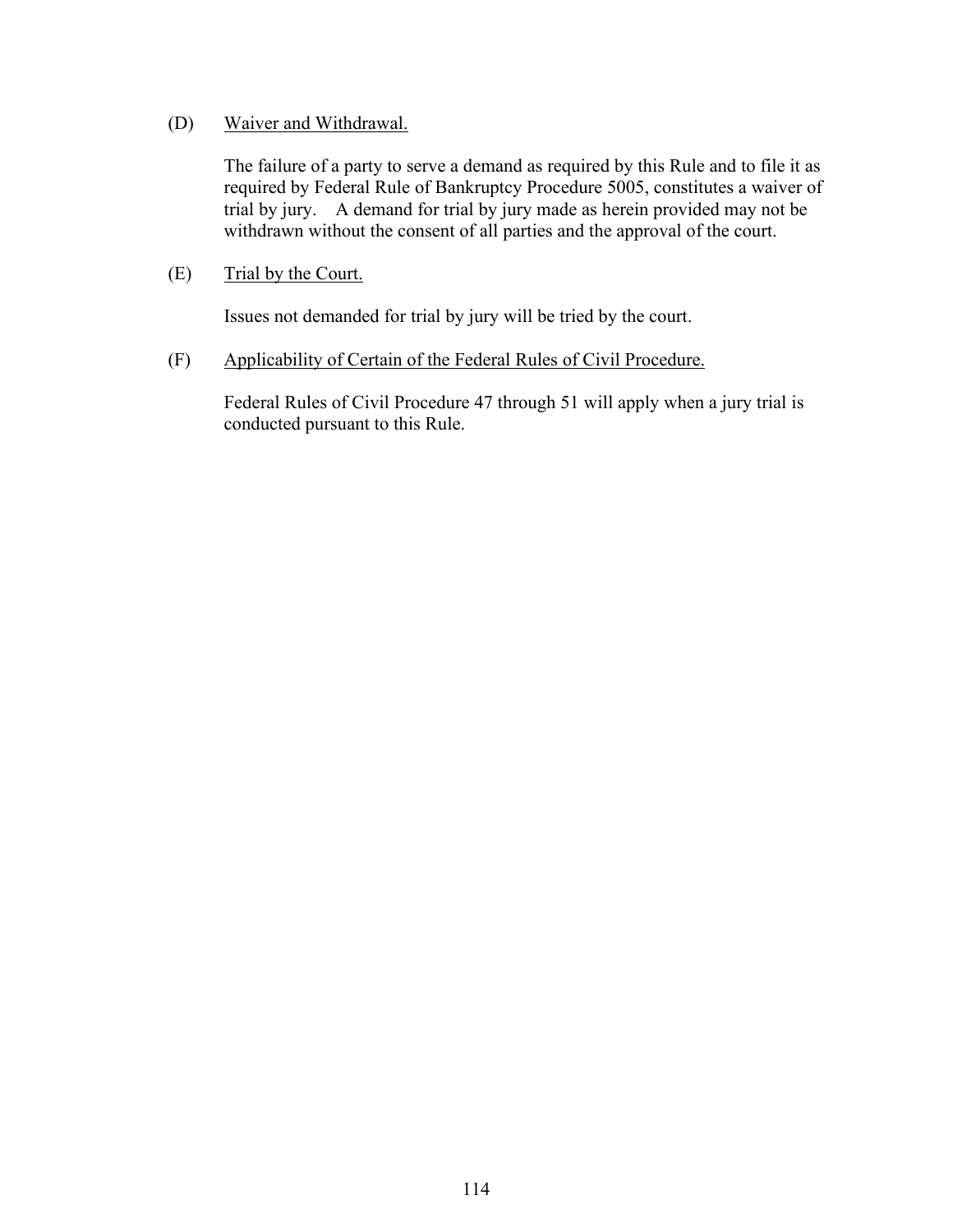## **APPENDIX TO RULES**

- 1. Form of Pretrial Order Civil
- 2. Form of Pretrial Order Prisoner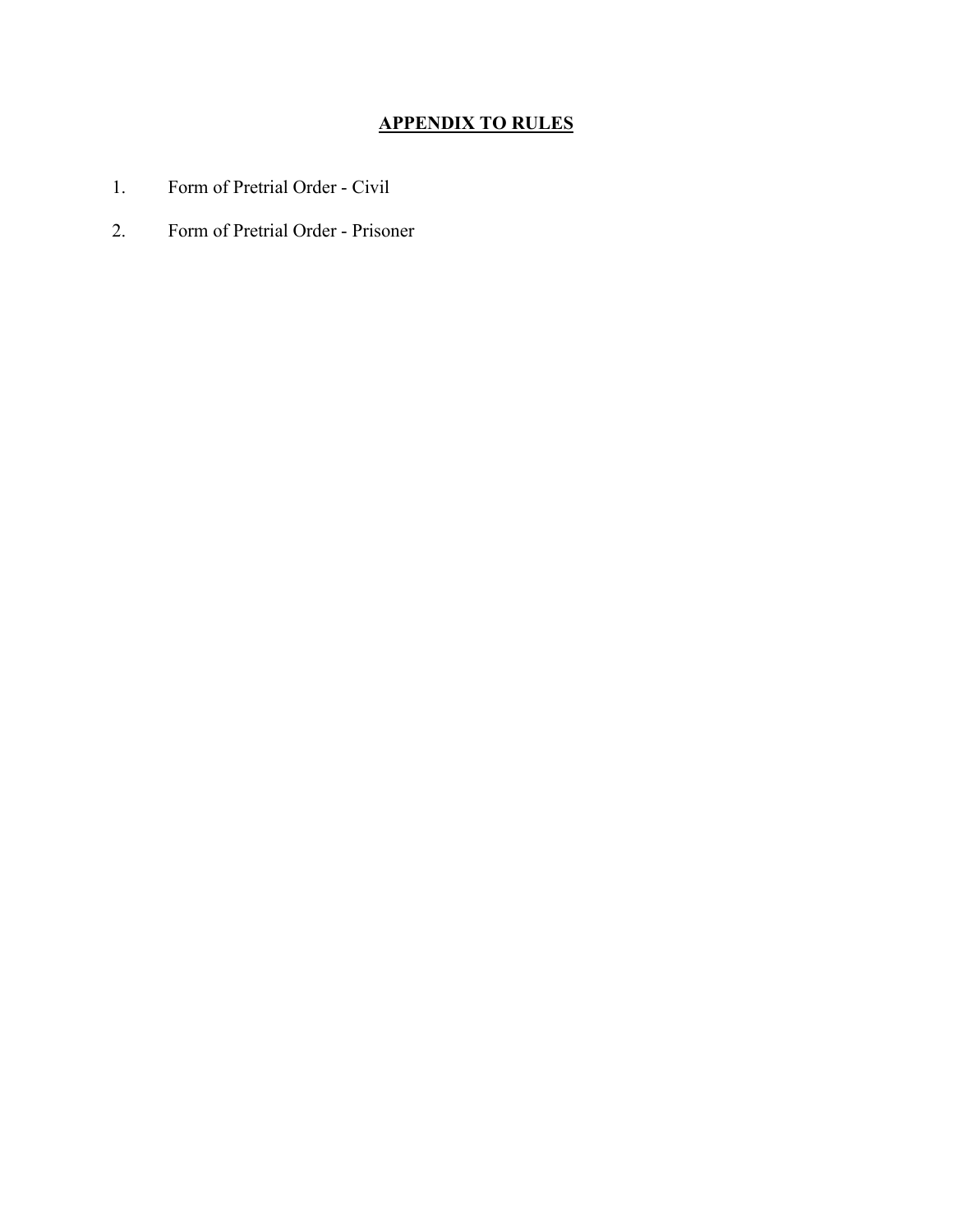#### **FORM OF PRE-TRIAL ORDER: CIVIL**

## NOTE TO LITIGANTS: DO NOT FILL IN BLANKS ON THESE SHEETS. USE AS A GUIDE IN DRAFTING, AS YOU WOULD A FORM BOOK.

## **UNITED STATES DISTRICT COURT CENTRAL DISTRICT OF ILLINOIS**

| Plaintiff |          |
|-----------|----------|
|           |          |
| VS.       | CASE NO. |
|           |          |
| Defendant |          |

## **PRE-TRIAL ORDER**

This matter having come before the Court at a pre-trial conference held pursuant to Rule 16 of the Federal Rules of Civil Procedure and Local Rule 16.1; and

having appeared as counsel for the plaintiff(s), or

the plaintiff having appeared pro se, and

having appeared as counsel for the defendant(s),

(The listing of parties must be complete and appearances must show the individuals who were actually present.)

the following action was taken:

## **I. NATURE OF ACTION AND JURISDICTION**

This is an action for \_\_\_\_\_\_\_\_\_\_\_\_\_\_\_\_\_\_\_\_\_\_\_ and the jurisdiction of the Court is invoked under The jurisdiction of the Court is not disputed.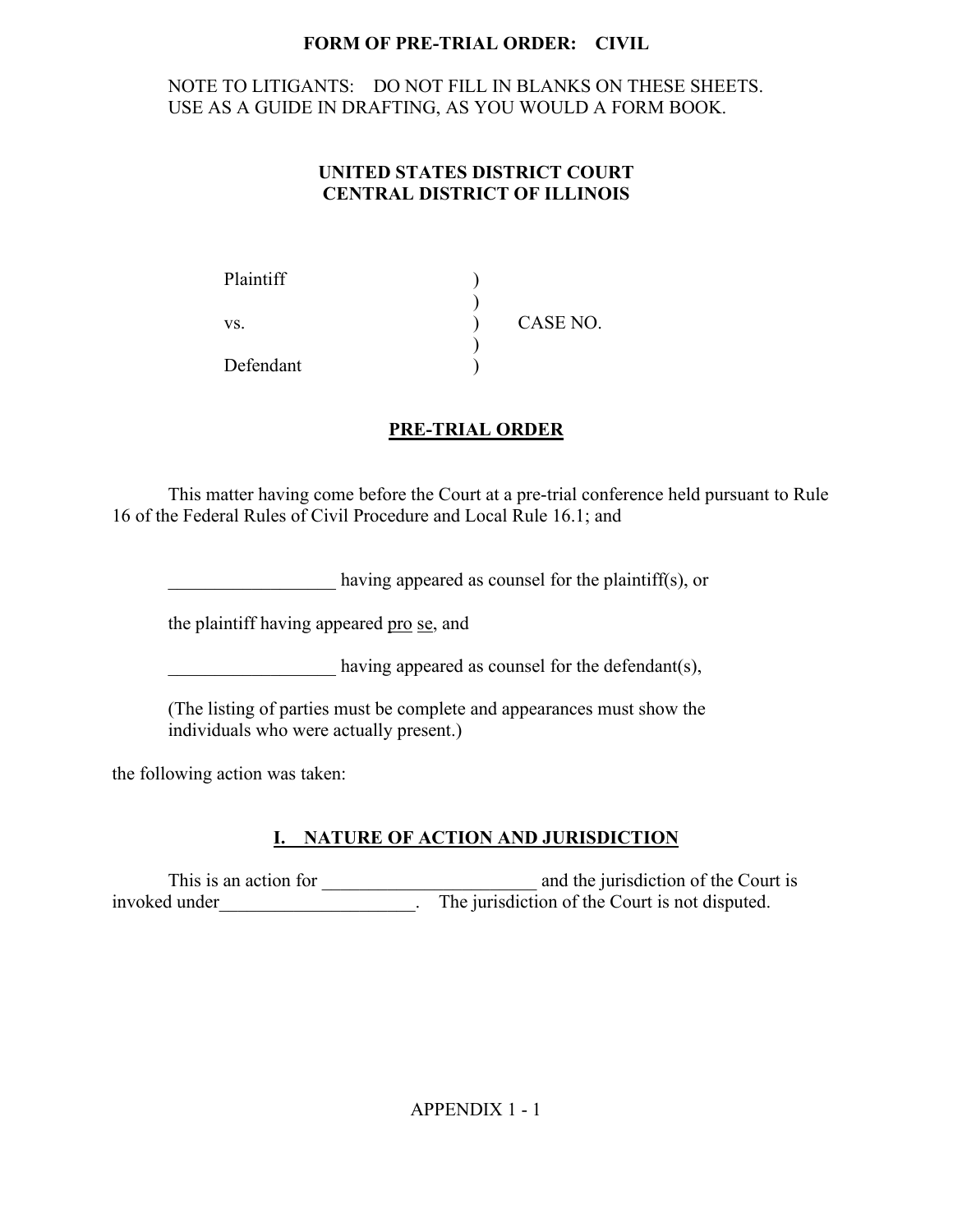## **II. JOINT STATEMENT**

- A. JURISDICTION
- B. UNCONTESTED ISSUES OF FACT
- C. CONTESTED ISSUES OF FACT
- D. CONTESTED ISSUES OF LAW
- E. JURY DEMAND

## **III. PLAINTIFF'S STATEMENT**

A. ITEMIZED STATEMENT OF DAMAGES

## **IV. WAIVER OF CLAIMS OR DEFENSES** (OR JURY DEMAND)

(If nothing is waived, leave this section out.)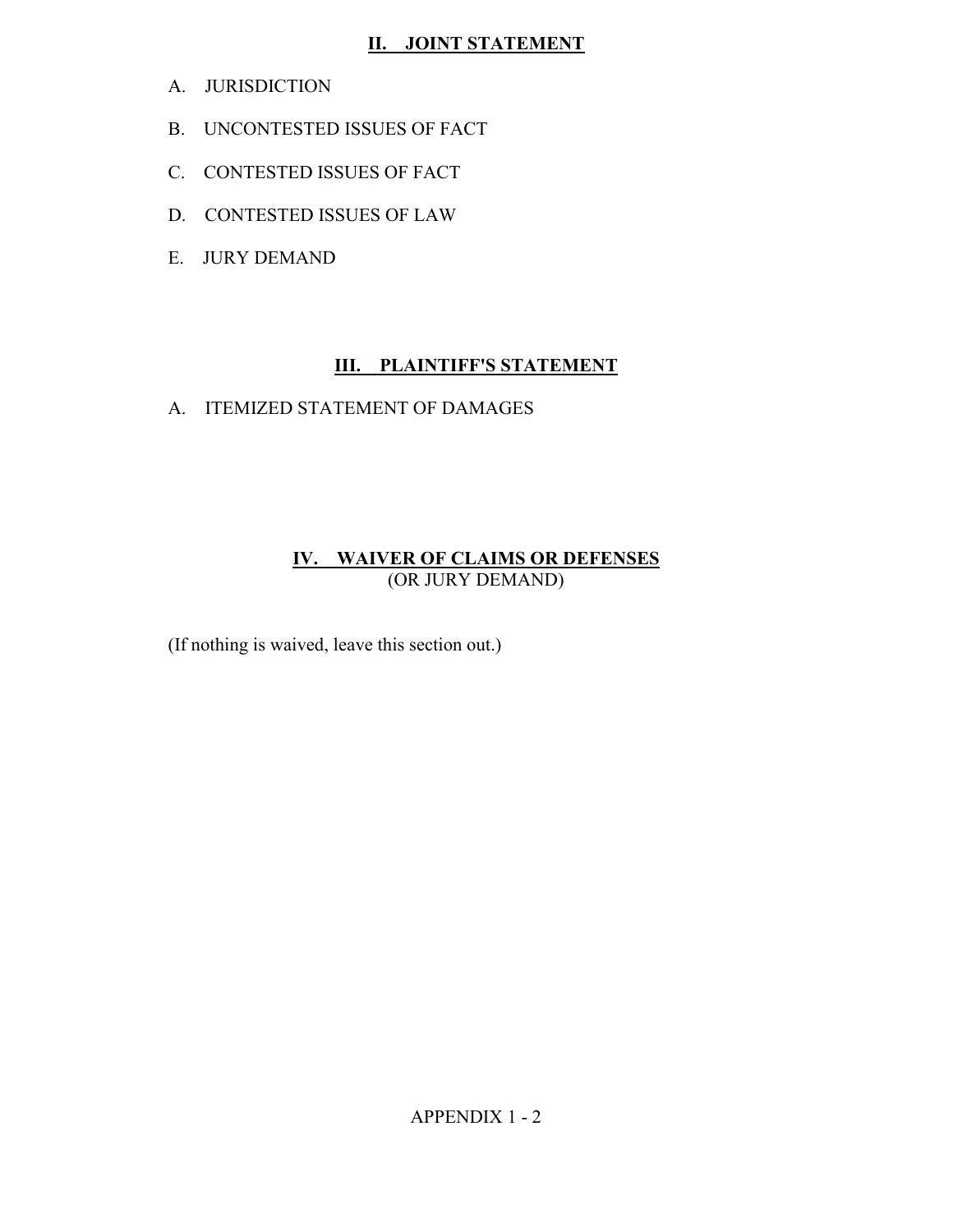## **V. EXHIBITS ATTACHED**

The following are attached as exhibits to this order and are made a part hereof:

- A. Stipulation of Uncontested facts and issues of law (signed by all parties).
- B. Plaintiff's Witness List (for each plaintiff).
- C. Defendant's Witness List (for each defendant).
- D. Plaintiff's Exhibit List (for each plaintiff).
- E. Defendant's Exhibit List (for each defendant).
- F. Joint Exhibit List.
- G. Proposed Jury Instructions (Joint) (or Findings and Conclusions).
- H. Plaintiff's Proposed Instructions (only if objections by defendant).
- I. Defendant's Proposed Instructions (only if objections by plaintiff).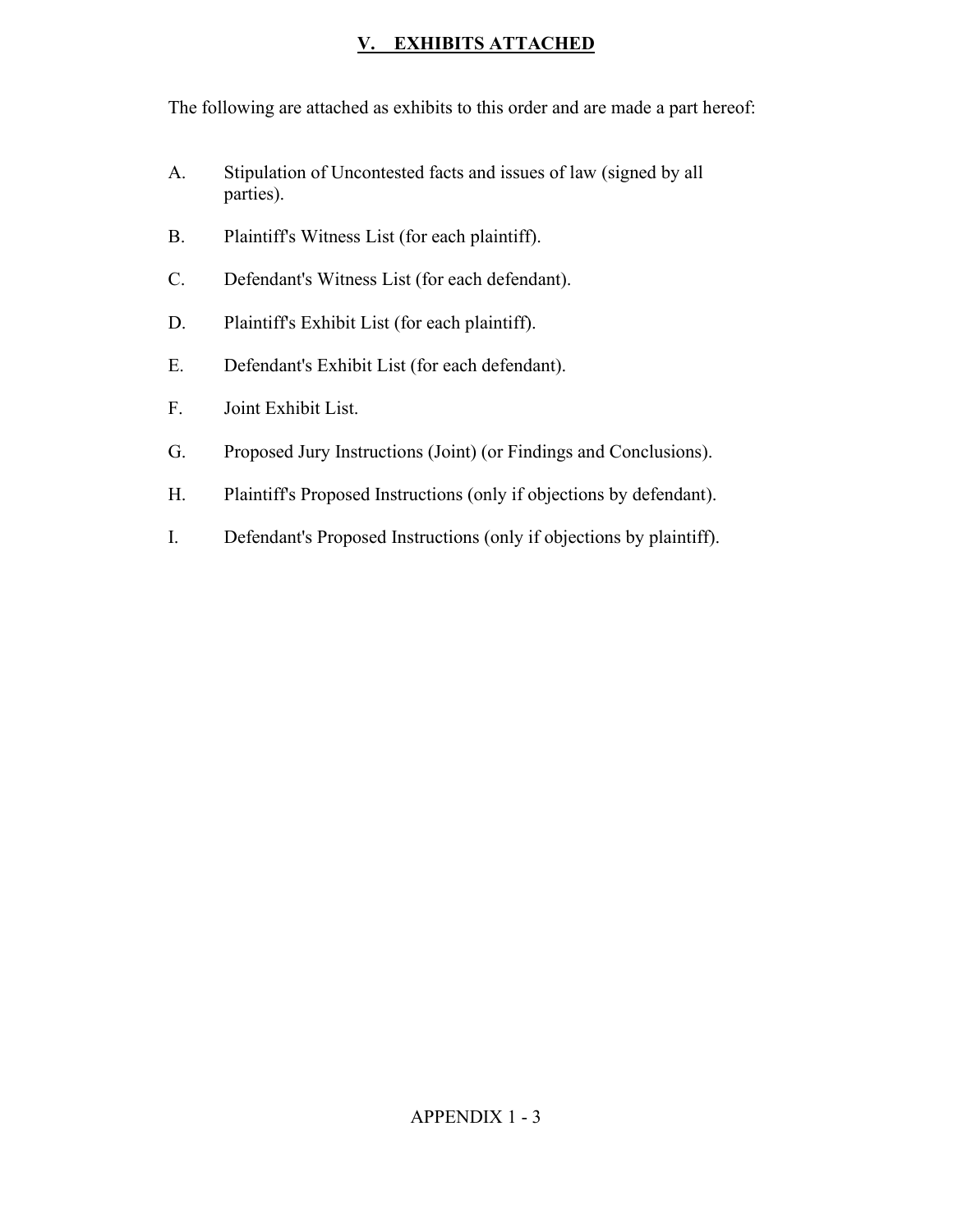## **VI. GENERAL ADDITIONAL**

The following additional action was taken:

[Recite amendments to pleadings, additional agreements of the parties on the qualifications of expert witnesses or any other subject, disposition of motions at the conference, etc., if necessary. If no such action was taken, leave this paragraph out of the Order.]

## IT IS UNDERSTOOD BY THE PARTIES THAT:

The plaintiff(s) is (are) limited to \_\_\_\_\_ expert witnesses whose names and qualifications have been disclosed to the defendant(s). The defendant(s) is (are) limited to expert witnesses whose names and qualifications have been disclosed to the plaintiff(s).

[This paragraph does not refer to treating or examining physicians or other highly trained witnesses who have actual knowledge of the case. It should be left out if no expert witnesses have been listed.]

Any Trial Briefs or Motions in limine must be filed as directed by the Court but in no event less than 14 days prior to trial. [Leave out if no trial briefs will be used.]

A party may supplement a list of witnesses or exhibits only upon good cause shown in a motion filed and served upon the other parties prior to trial; except that, upon the development of testimony fairly shown to be unexpected, any party may, with leave of court, call such contrary witnesses or use such exhibits as may be necessary to counter the unexpected evidence, although not previously listed, and without prior notice of any other party.

It is mutually estimated that the length of trial will not exceed full days. The case will be listed on the trial calendar to be tried when reached.

Once a final version of this order has been approved by the Court, it may be modified at the trial of the action, or prior thereto, only to prevent manifest injustice. Such modification may be made either on motion of counsel for any party or on the Court's own motion.

[The foregoing three paragraphs must be contained in every order.]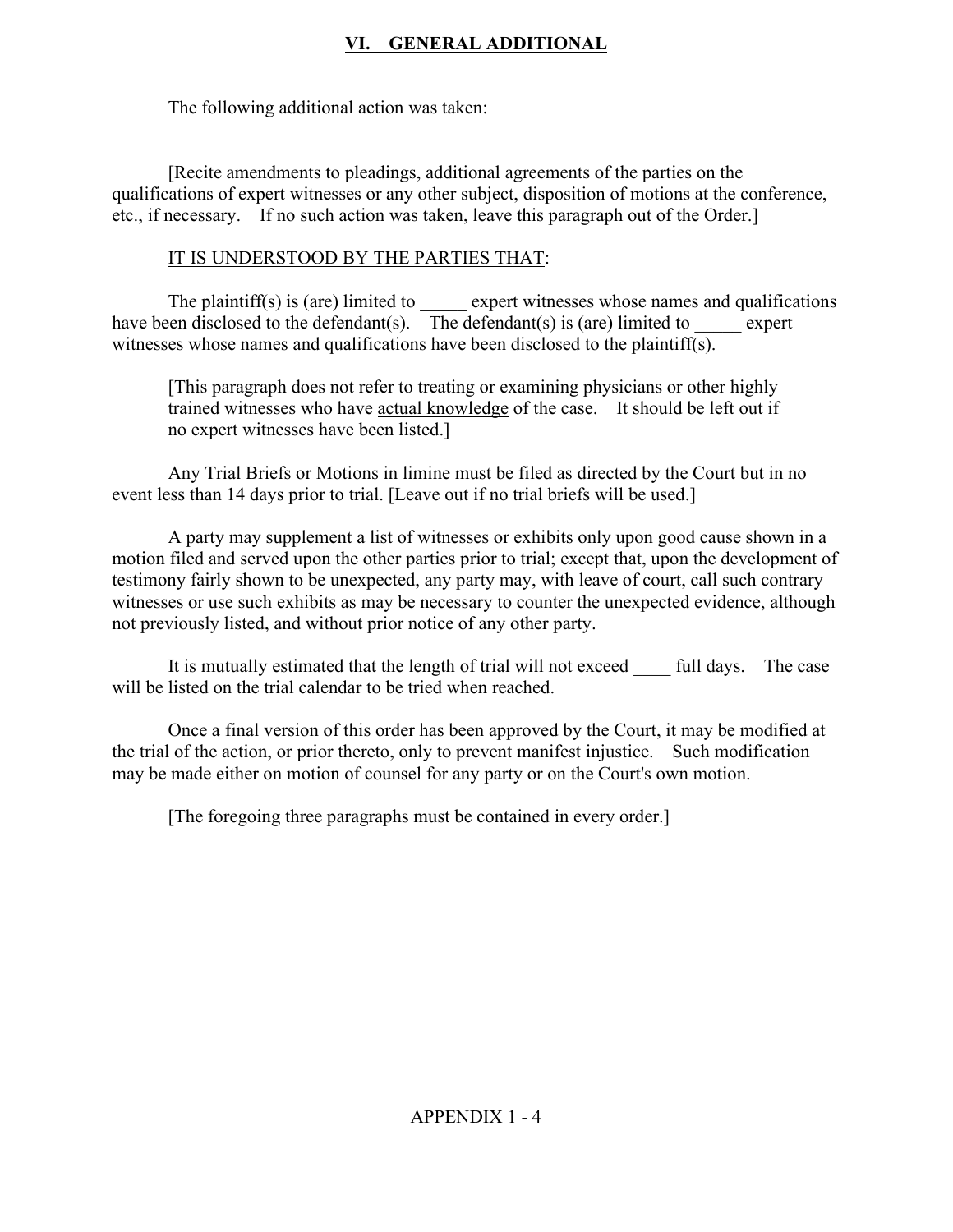Any additional proposed jury instructions shall be submitted to the Court within five days before the commencement of the trial, but there is reserved to counsel for the respective parties the right to submit supplemental proposals for instructions during the course of the trial or at the conclusion of the evidence on matters that could not reasonably have been anticipated.

[This paragraph should be left out in a non-jury case.]

IT IS SO ORDERED.

 $\overline{\phantom{a}}$  ,  $\overline{\phantom{a}}$  ,  $\overline{\phantom{a}}$  ,  $\overline{\phantom{a}}$  ,  $\overline{\phantom{a}}$  ,  $\overline{\phantom{a}}$  ,  $\overline{\phantom{a}}$  ,  $\overline{\phantom{a}}$  ,  $\overline{\phantom{a}}$  ,  $\overline{\phantom{a}}$  ,  $\overline{\phantom{a}}$  ,  $\overline{\phantom{a}}$  ,  $\overline{\phantom{a}}$  ,  $\overline{\phantom{a}}$  ,  $\overline{\phantom{a}}$  ,  $\overline{\phantom{a}}$ JUDGE

ENTERED: \_\_\_\_\_\_\_\_\_\_\_\_\_\_\_\_\_\_\_\_\_

APPROVED AS TO FORM AND SUBSTANCE:

 $\mathcal{L}_\mathcal{L}$  , which is a set of the set of the set of the set of the set of the set of the set of the set of the set of the set of the set of the set of the set of the set of the set of the set of the set of the set of Attorney for the Plaintiff(s)

 $\mathcal{L}_\mathcal{L}$  , which is a set of the set of the set of the set of the set of the set of the set of the set of the set of the set of the set of the set of the set of the set of the set of the set of the set of the set of Attorney for the Defendant(s)

APPENDIX 1 - 5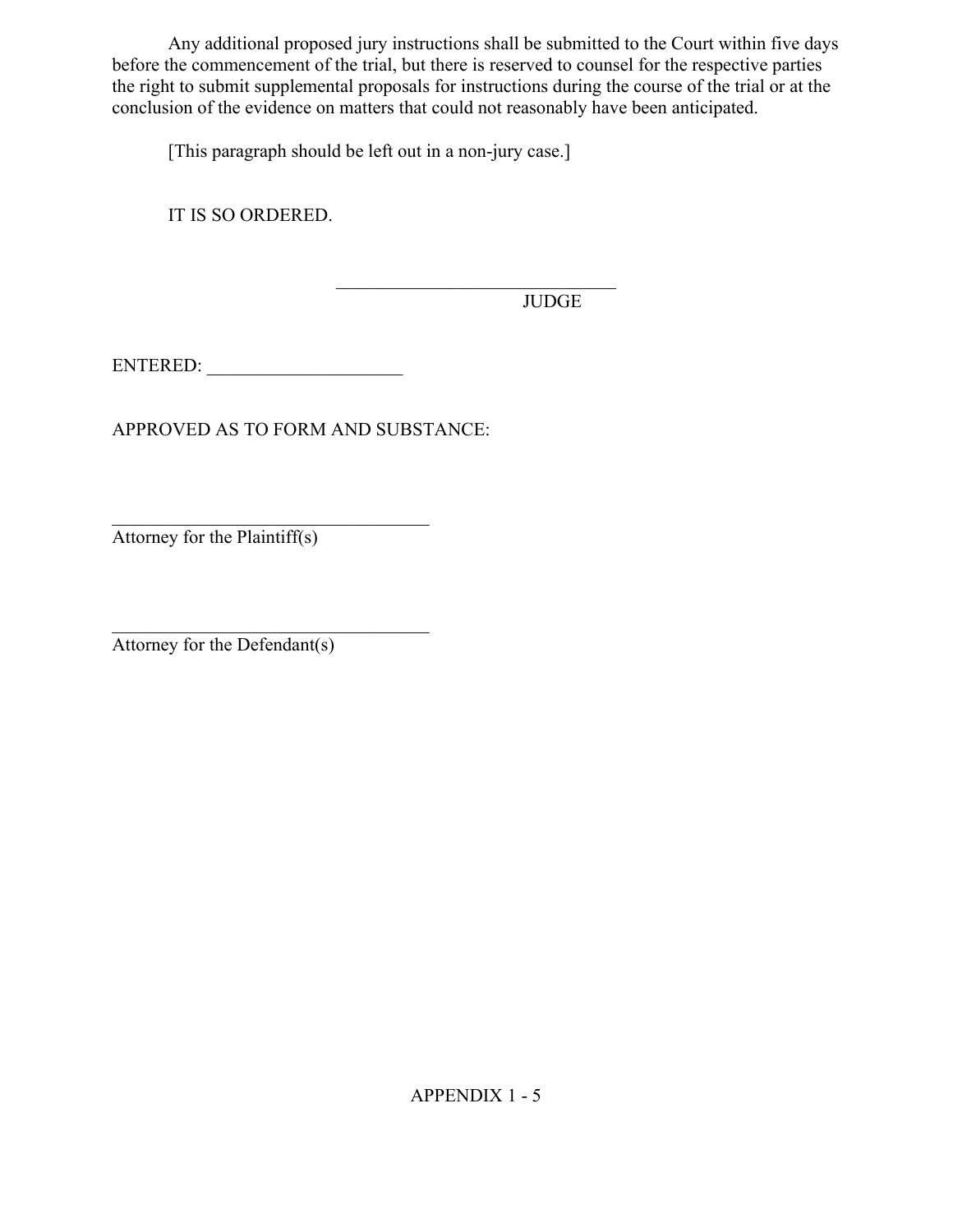## **EXHIBIT LIST FOR PLAINTIFF/DEFENDANT/JOINT**

(One for Each)

Counsel reminded to review Local Rule 5.11 regarding redactions.

| Case Name: | Case No: | Page<br>01 |
|------------|----------|------------|
|------------|----------|------------|

| No: | Description | Admit Without<br>Objection | Authentication<br>Waived | Objection |
|-----|-------------|----------------------------|--------------------------|-----------|
|     |             |                            |                          |           |
|     |             |                            |                          |           |
|     |             |                            |                          |           |
|     |             |                            |                          |           |
|     |             |                            |                          |           |
|     |             |                            |                          |           |
|     |             |                            |                          |           |
|     |             |                            |                          |           |
|     |             |                            |                          |           |
|     |             |                            |                          |           |
|     |             |                            |                          |           |
|     |             |                            |                          |           |
|     |             |                            |                          |           |
|     |             |                            |                          |           |
|     |             |                            |                          |           |
|     |             |                            |                          |           |
|     |             |                            |                          |           |
|     |             |                            |                          |           |
|     |             |                            |                          |           |
|     |             |                            |                          |           |
|     |             |                            |                          |           |
|     |             |                            |                          |           |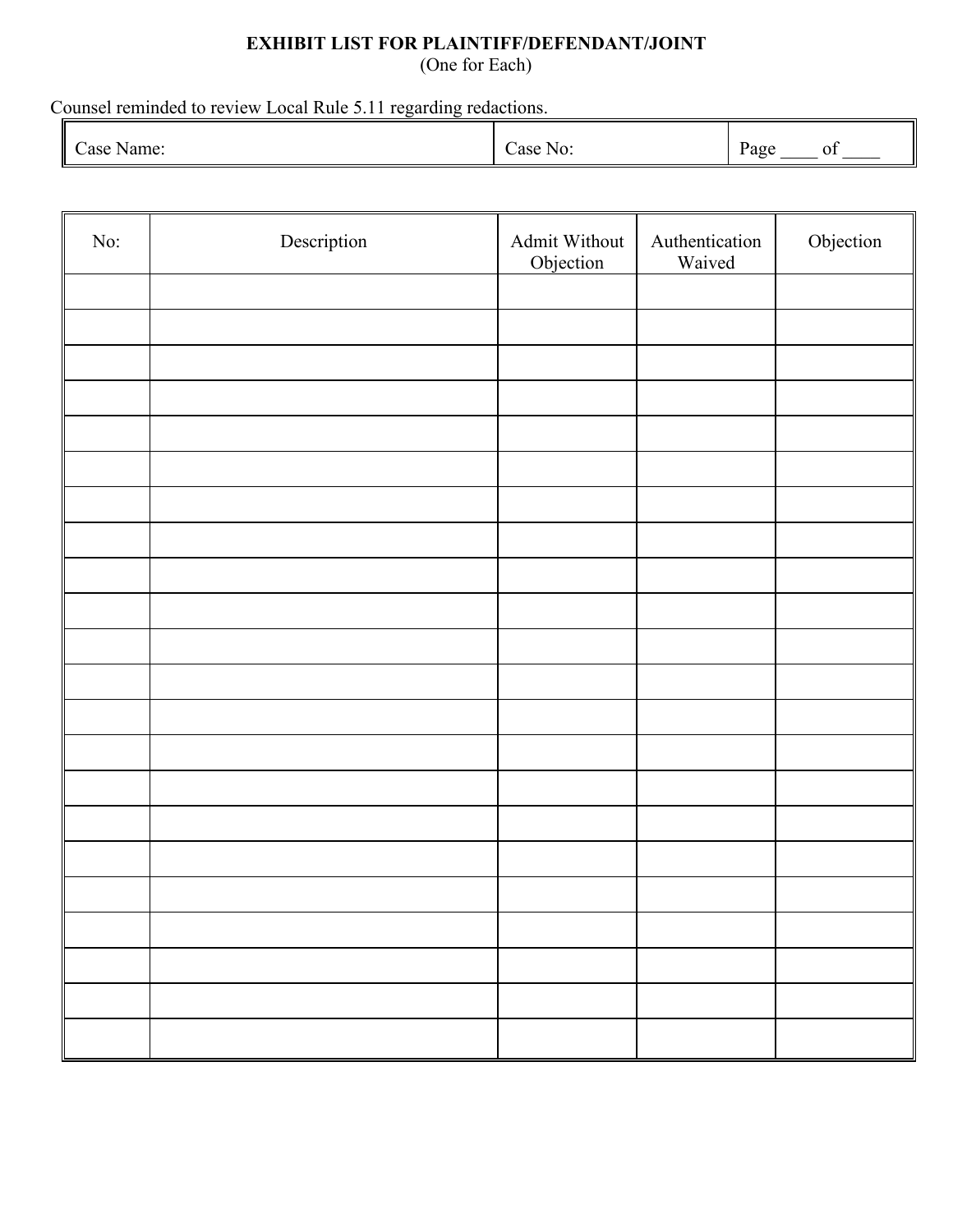#### **WITNESS LIST FOR PLAINTIFF/DEFENDANT**

(One for Each)

Counsel reminded to review Local Rule 5.11 regarding redactions.

| $\mathsf{L}$<br>$ -$<br><b>Case Name:</b> | <b>Case No:</b> | Page<br>01 |
|-------------------------------------------|-----------------|------------|
|-------------------------------------------|-----------------|------------|

| <b>Witness Name</b>      | <b>Address (City and State Only)</b> | <b>Expert</b> | <b>Adverse</b> |
|--------------------------|--------------------------------------|---------------|----------------|
|                          |                                      |               |                |
|                          |                                      |               |                |
|                          |                                      |               |                |
|                          |                                      |               |                |
|                          |                                      |               |                |
|                          |                                      |               |                |
|                          |                                      |               |                |
|                          |                                      |               |                |
|                          |                                      |               |                |
|                          |                                      |               |                |
|                          |                                      |               |                |
|                          |                                      |               |                |
|                          |                                      |               |                |
|                          |                                      |               |                |
|                          |                                      |               |                |
|                          |                                      |               |                |
|                          |                                      |               |                |
|                          |                                      |               |                |
|                          |                                      |               |                |
|                          |                                      |               |                |
|                          |                                      |               |                |
|                          |                                      |               |                |
|                          |                                      |               |                |
| $\overline{\phantom{a}}$ |                                      |               |                |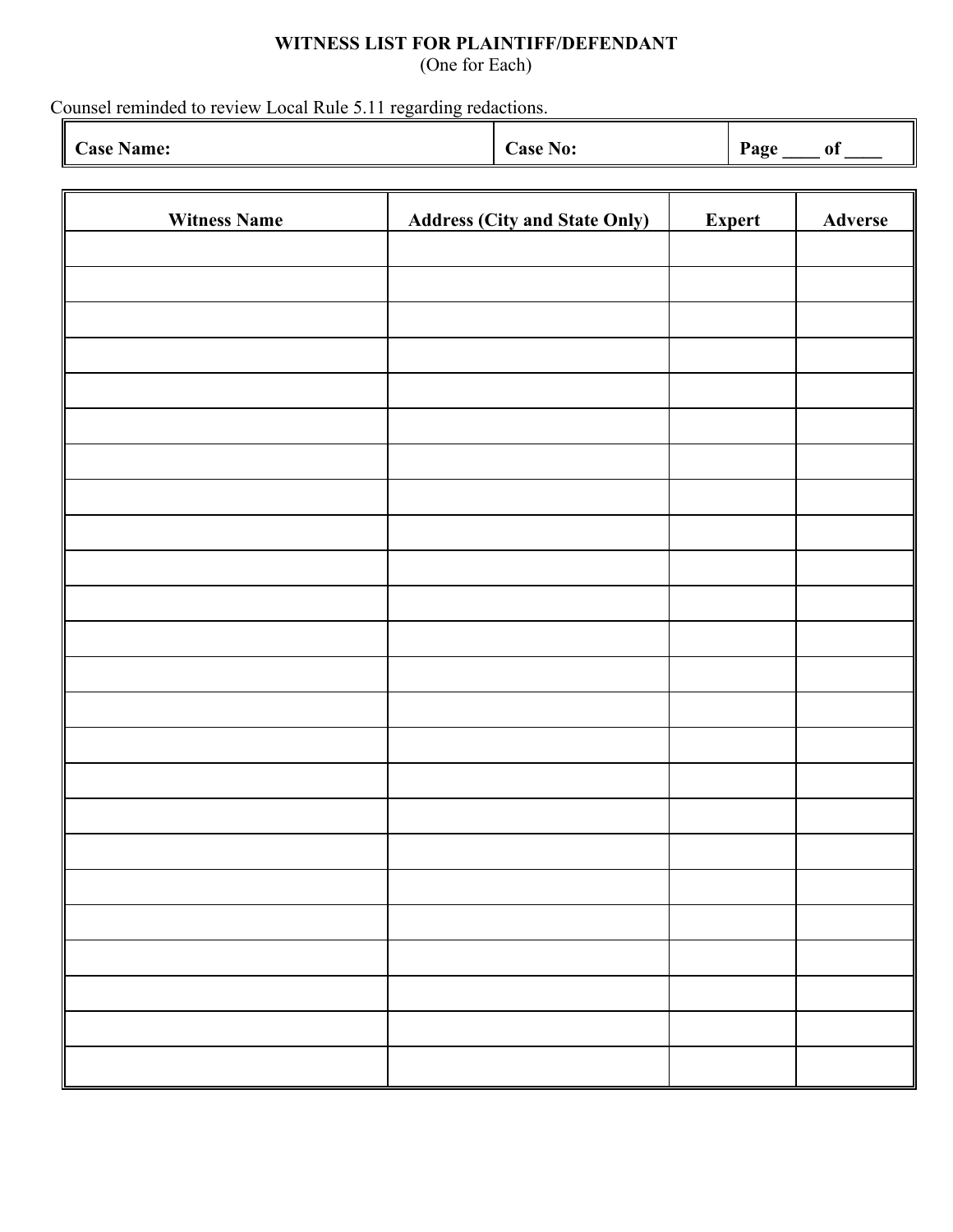#### **FORM OF PRE-TRIAL ORDER: PRISONER**

NOTE TO LITIGANTS: DO NOT FILL IN BLANKS ON THESE SHEETS. USE THIS DOCUMENT AS A GUIDE IN DRAFTING YOUR PRETRIAL ORDER. IF THE PLAINTIFF IS PROCEEDING PRO SE, THE DEFENDANTS ARE REMINDED THEY BEAR THE RESPONSIBILITY FOR PREPARING THE JOINT PRETRIAL ORDER PURSUANT TO LOCAL  $RULE16.3(I)(3)$ .

#### **UNITED STATES DISTRICT COURT CENTRAL DISTRICT OF ILLINOIS**

 Plaintiff ) ) vs. ) CASE NO. ) Defendant )

#### **PRE-TRIAL ORDER**

This matter having come before the Court at a pre-trial conference held pursuant to Rule 16 of the Federal Rules of Civil Procedure and Local Rule 16.3; and

having appeared as counsel for the plaintiff(s), or

the plaintiff having appeared pro se, and

having appeared as counsel for the defendant(s),

(The listing of parties must be complete).

the following action was taken:

#### **I. NATURE OF ACTION**

This is an action brought pursuant to 42 U.S.C. § 1983 for violations of the (i.e. list specific constitutional amendments) and violations of (if any other claims). The jurisdiction of the Court is invoked under Section 28 U.S.C. § 1331 and 28 U.S.C. § 1343. The jurisdiction of the Court is not disputed.

The plaintiff alleges (brief statement of case).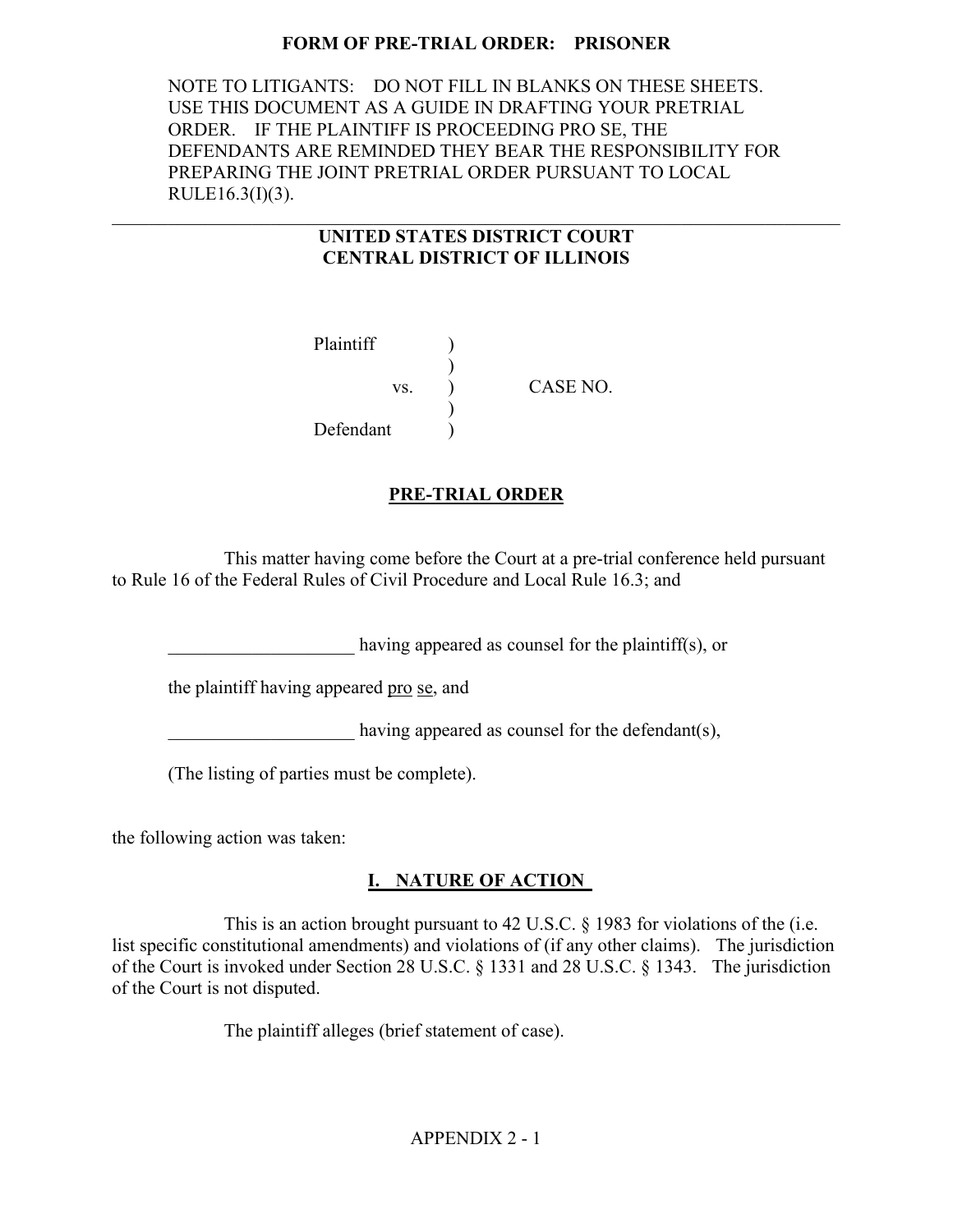## **II. JOINT STATEMENT**

- A. JURISDICTION
- B. UNCONTESTED ISSUES OF FACT
- C. CONTESTED ISSUES OF FACT
- D. CONTESTED ISSUES OF LAW
- E. JURY DEMAND

## **III. PLAINTIFF'S STATEMENT**

A. ITEMIZED STATEMENT OF DAMAGES

## **IV. WAIVER OF CLAIMS OR DEFENSES** (OR JURY DEMAND)

(If nothing is waived, leave this section out.)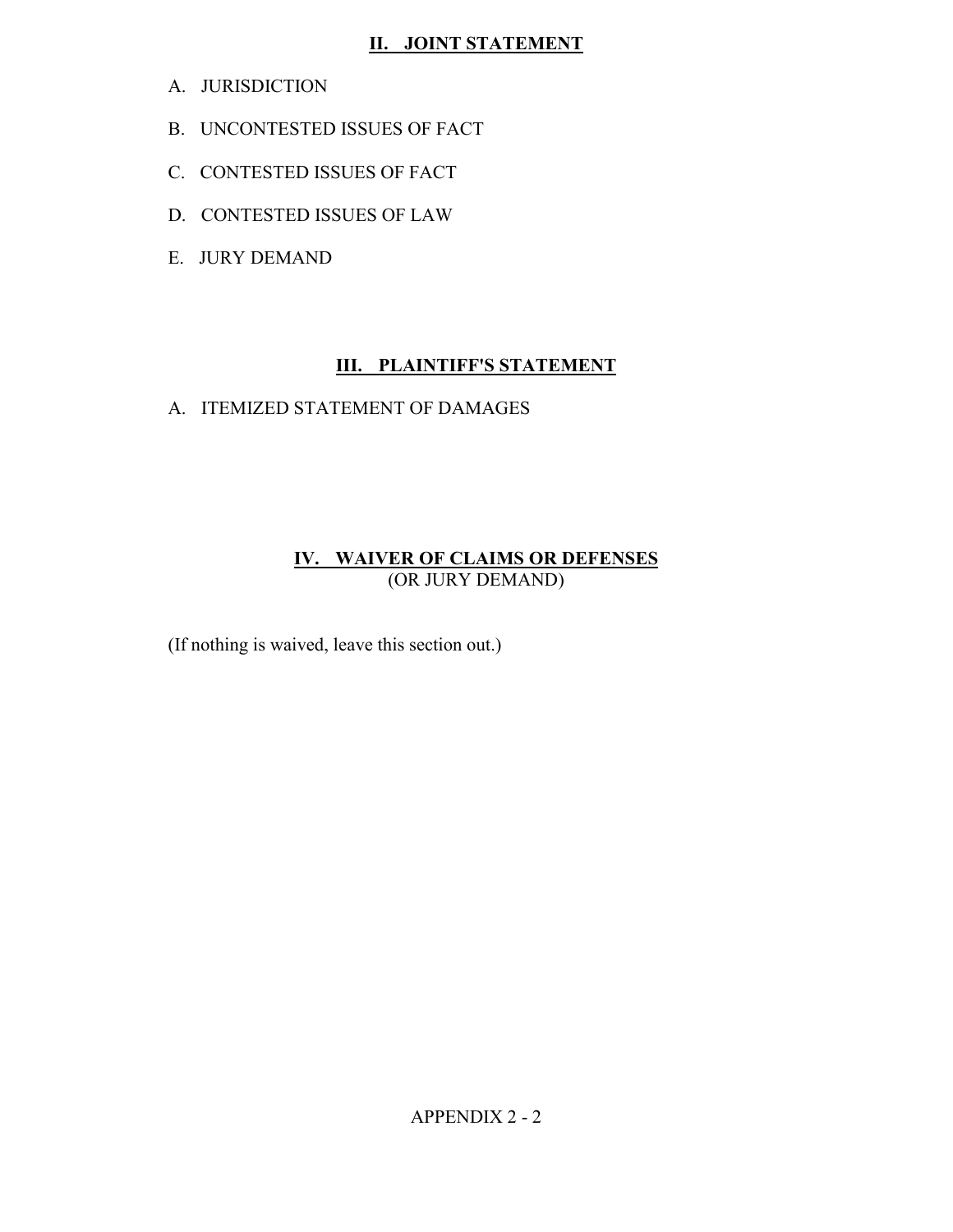## **V. EXHIBITS ATTACHED**

The following are attached as exhibits to this order and are made a part hereof:

- A. Stipulation of Uncontested facts and issues of law (signed by all parties).
- B. Plaintiff's Witness List (for each plaintiff).
- C. Defendant's Witness List (for each defendant).
- D. Plaintiff's Exhibit List (for each plaintiff).
- E. Defendant's Exhibit List (for each defendant).
- F. Joint Exhibit List.
	- \*G. Proposed Jury Instructions (Joint) (or Findings and Conclusions).
	- \*H. Plaintiff's Proposed Instructions (only if objections by defendant).
	- \*I. Defendant's Proposed Instructions (only if objections by plaintiff).
- \* Unless otherwise ordered by the Presiding Judge.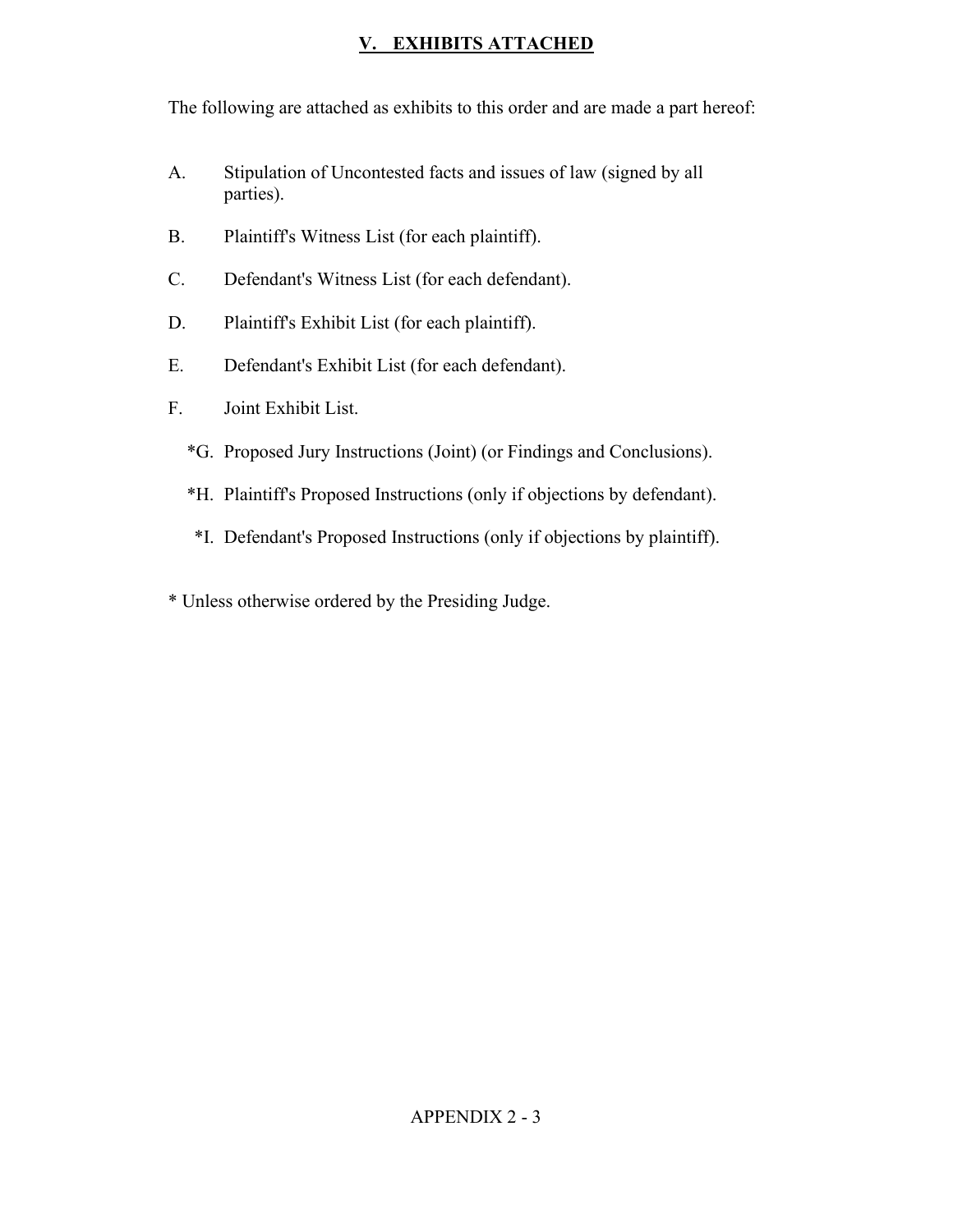## **VI. GENERAL ADDITIONAL**

The following additional action was taken:

1. The testimony of the following inmate witnesses is necessary for trial. The Clerk is directed to issue a Video Writ for the following inmate witnesses to appear by video conferencing:

Inmate Name Inmate No. Current Correctional Center

- 2. The testimony of the following IDOC employees is necessary for trial. The defendants are ordered to produce these witnesses for trial.
	- a) The following IDOC employees will appear by video conferencing. The Clerk is to directed to issue a Video Writ for their appearance during the trial:

Name Title Current Correctional Center

b) The defendants will produce the following IDOC employees to testify in person at trial:

Name Title Current Correctional Center

3. The testimony of the following witnesses who are neither inmates nor employees is necessary for trial. The Clerk is directed to issue trial subpoenas for the following. The plaintiff must provide the witness fee and mileage fee to the witness.

[Recite amendments to pleadings, additional agreements of the parties on the qualifications of expert witnesses or any other subject, disposition of motions at the conference, etc., if necessary. If no such action was taken, leave this paragraph out of the Order.]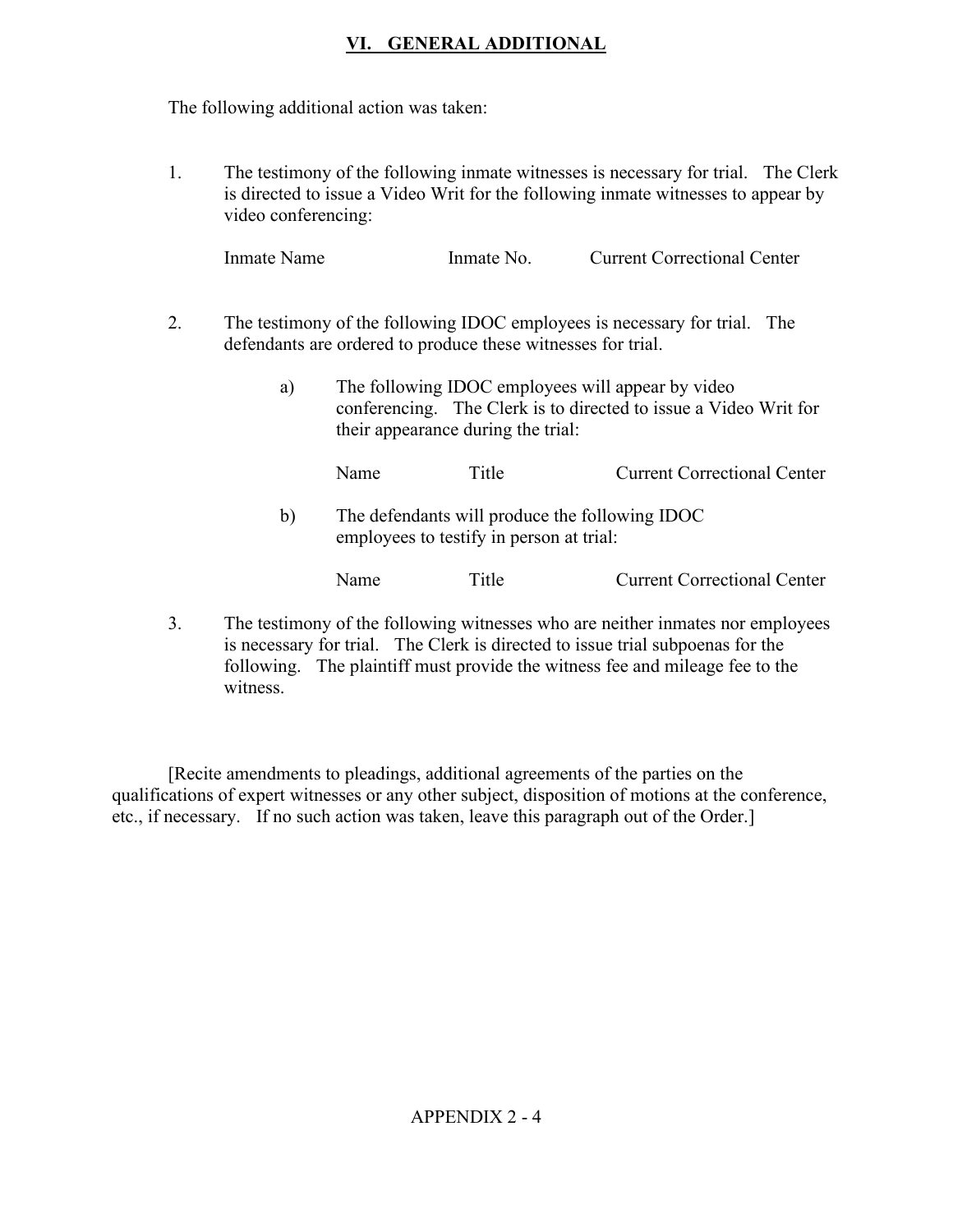#### IT IS UNDERSTOOD BY THE PARTIES THAT:

The plaintiff(s) is (are) limited to  $\qquad$  expert witnesses whose names and qualifications have been disclosed to the defendant(s). The defendant(s) is (are) limited to expert witnesses whose names and qualifications have been disclosed to the plaintiff(s).

[This paragraph does not refer to treating or examining physicians or other highly trained witnesses who have actual knowledge of the case. It should be left out if no expert witnesses have been listed.]

Any Trial Briefs or Motions in limine shall be submitted no later than fourteen (14) days prior to the commencement of the trial. [Leave out if no trial briefs will be used.]

A party may supplement a list of witnesses or exhibits only upon good cause shown in a motion filed and served upon the other parties prior to trial; except that, upon the development of testimony fairly shown to be unexpected, any party may, with leave of court, call such contrary witnesses or use such exhibits as may be necessary to counter the unexpected evidence, although not previously listed, and without prior notice of any other party.

It is mutually estimated that the length of trial will not exceed full days. The case will be listed on the trial calendar to be tried when reached.

This pre-trial order may be modified at the trial of the action, or prior thereto, to prevent manifest injustice. [Such modification may be made either on motion of counsel for any party or on the Court's own motion.]

[The foregoing three paragraphs must be contained in every order.]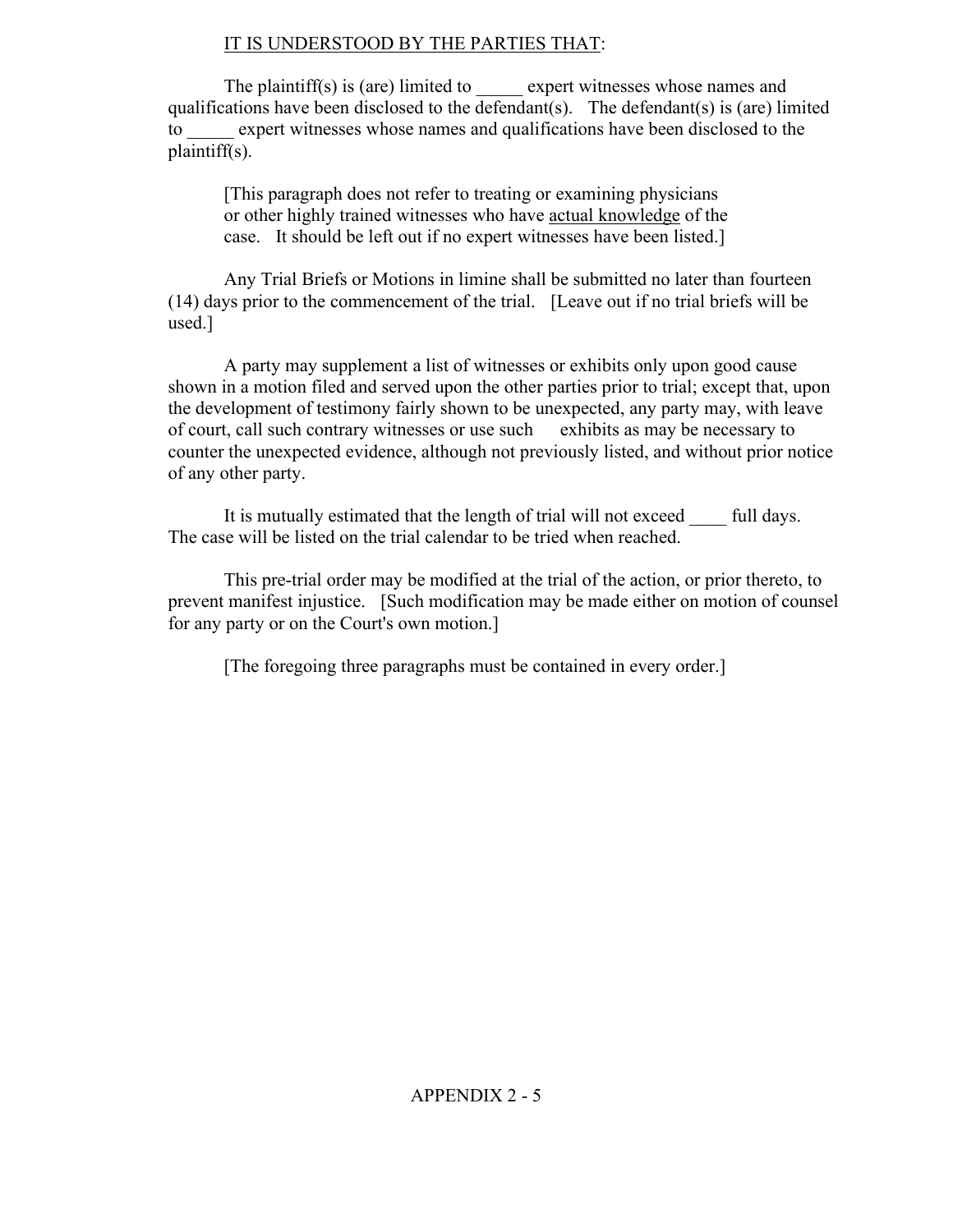Any additional proposed jury instructions shall be submitted to the Court within five days before the commencement of the trial, but there is reserved to the respective parties the right to submit supplemental proposals for instructions during the course of the trial or at the conclusion of the evidence on matters that could not reasonably have been anticipated.

[This paragraph should be left out in a non-jury case.]

IT IS SO ORDERED.

 $\mathcal{L}_\mathcal{L}$ JUDGE

ENTERED: \_\_\_\_\_\_\_\_\_\_\_\_\_\_\_\_\_\_\_\_\_

APPROVED AS TO FORM AND SUBSTANCE:

Attorney for the Plaintiff(s)

Attorney for the Defendant(s)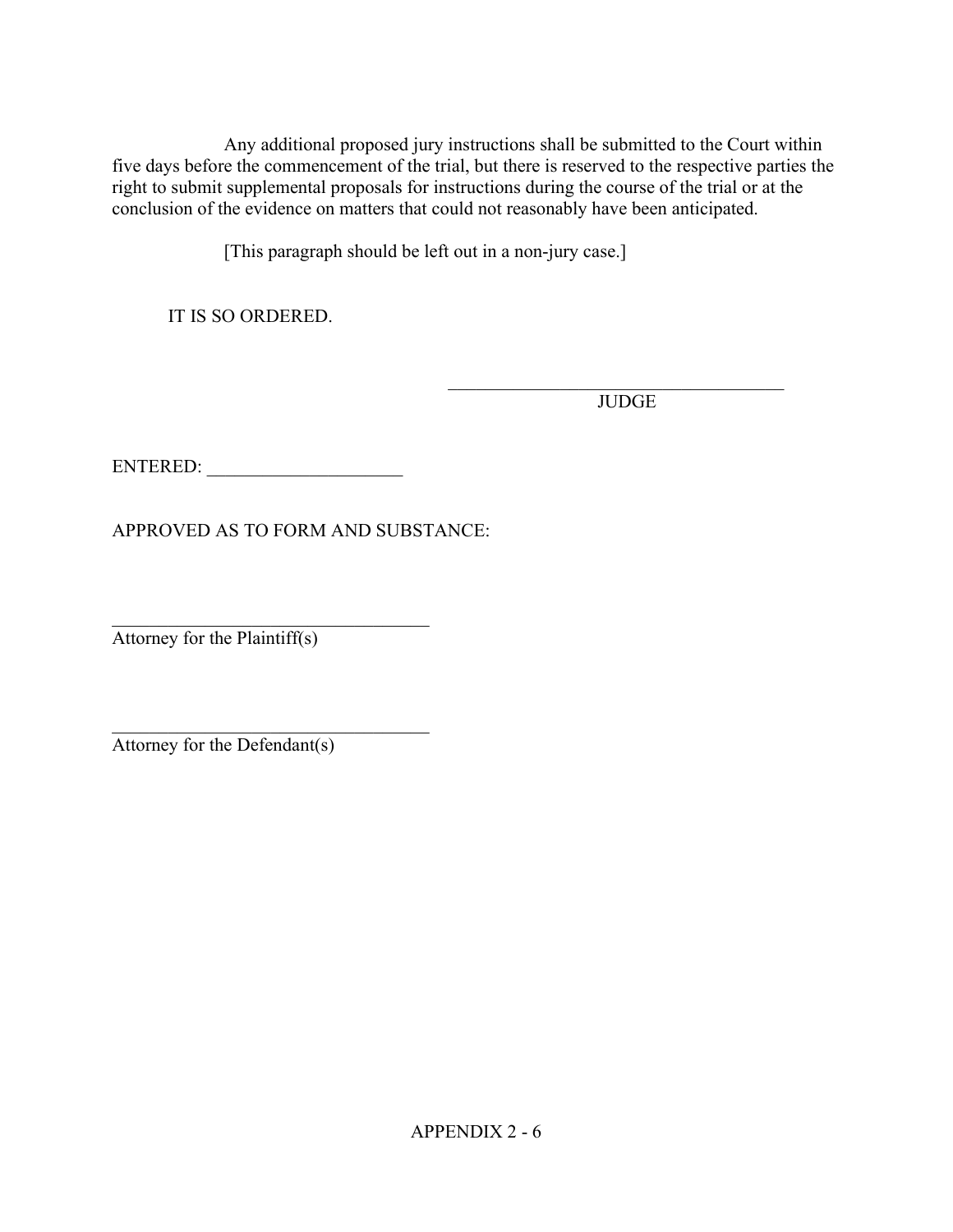## **EXHIBIT LIST FOR PLAINTIFF/DEFENDANT/JOINT (One for Each)**

Parties reminded to review Local Rule 5.11 regarding redactions.

| $\sqrt{C}$<br><b>\ame:</b><br><b>Case</b> | 'ЯСА<br>NO: | $\cdots$<br>01<br>ay.<br>- |
|-------------------------------------------|-------------|----------------------------|
|-------------------------------------------|-------------|----------------------------|

| No: | Description | Admit<br>Without<br>Objection | Authentication<br>Waived | Objection |
|-----|-------------|-------------------------------|--------------------------|-----------|
|     |             |                               |                          |           |
|     |             |                               |                          |           |
|     |             |                               |                          |           |
|     |             |                               |                          |           |
|     |             |                               |                          |           |
|     |             |                               |                          |           |
|     |             |                               |                          |           |
|     |             |                               |                          |           |
|     |             |                               |                          |           |
|     |             |                               |                          |           |
|     |             |                               |                          |           |
|     |             |                               |                          |           |
|     |             |                               |                          |           |
|     |             |                               |                          |           |
|     |             |                               |                          |           |
|     |             |                               |                          |           |
|     |             |                               |                          |           |
|     |             |                               |                          |           |
|     |             |                               |                          |           |
|     |             |                               |                          |           |